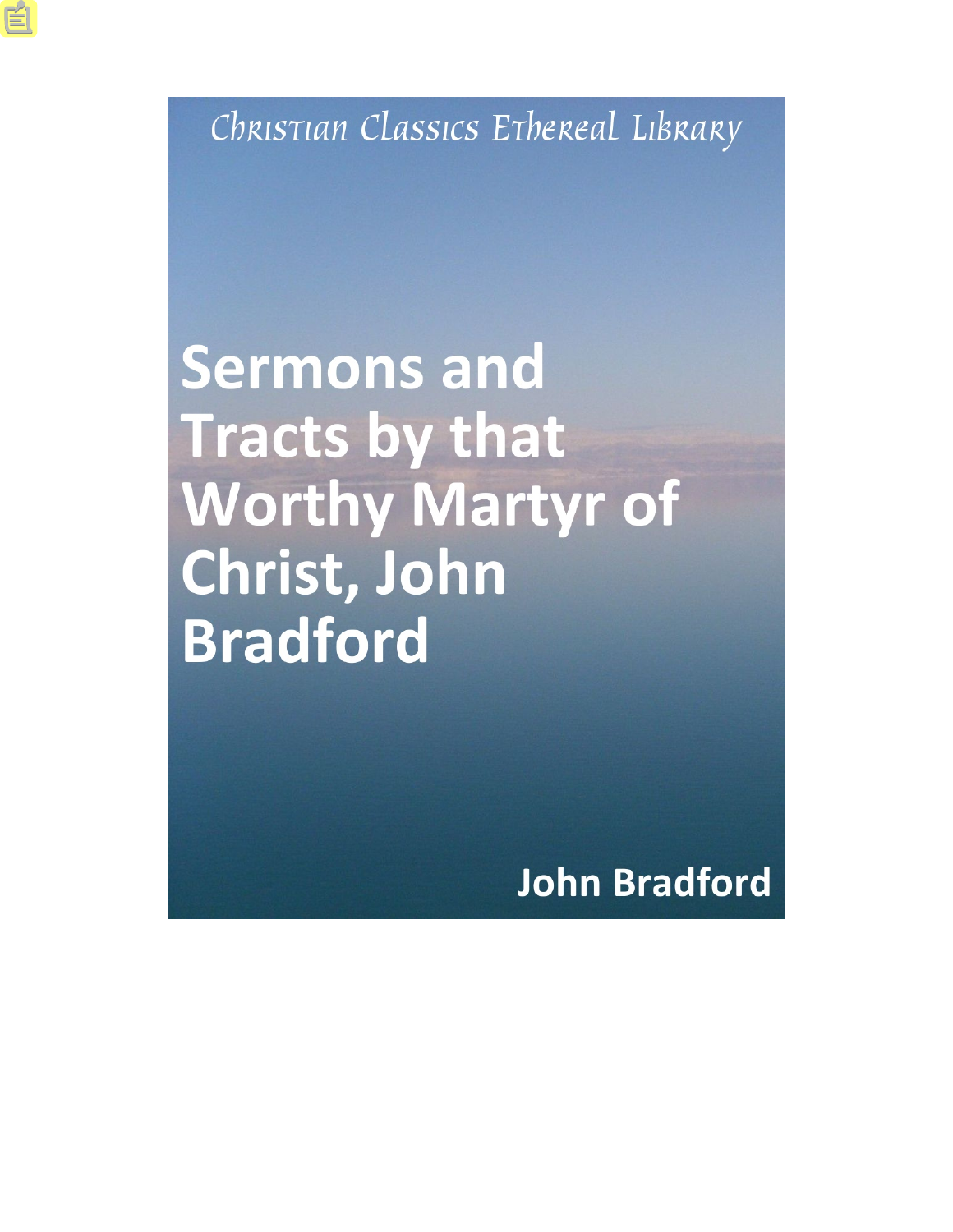

## **Sermons and Tracts by that Worthy Martyr of Christ, John Bradford**

| Author(s):          | Bradford, John (1510-1555)                                                                                                                                                                                                                                                                                                                                                                                                                                                                                                                                                                                        |
|---------------------|-------------------------------------------------------------------------------------------------------------------------------------------------------------------------------------------------------------------------------------------------------------------------------------------------------------------------------------------------------------------------------------------------------------------------------------------------------------------------------------------------------------------------------------------------------------------------------------------------------------------|
| <b>Publisher:</b>   | Grand Rapids, MI: Christian Classics Ethereal Library                                                                                                                                                                                                                                                                                                                                                                                                                                                                                                                                                             |
| <b>Description:</b> | Because of his dedication to the Church of England, Catholic<br>Queen "Bloody" Mary Tudor imprisoned Bradford, then<br>burned him at the stake. In spite of his persecution, though,<br>Bradford did not let despair triumph over him. While locked<br>away in the Tower of London, he preached to his fellow in-<br>mates every day, often concerning topics such as repentance,<br>eternity, affliction, salvation, and the fear of death. This col-<br>lection contains some of these sermons, plus a few short<br>explanations of more complex theological matters.<br>Kathleen O'Bannon<br><b>CCEL Staff</b> |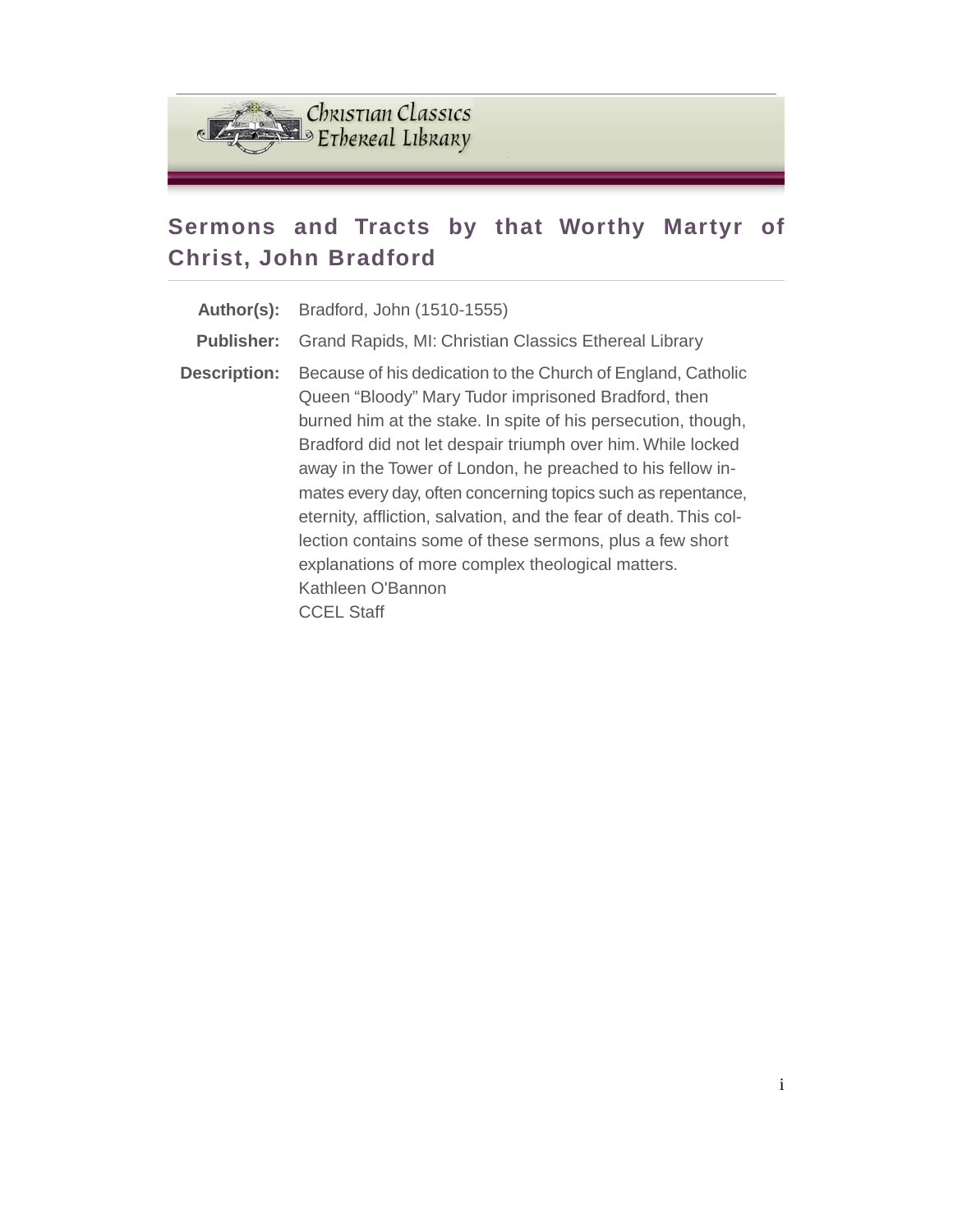# Contents

| Sermons and Tracts by that Worthy Martyr of Christ, John Bradford                               |                |
|-------------------------------------------------------------------------------------------------|----------------|
| A fruitful Sermon of Repentance, made by that Constant Martyr of Christ, John<br>Bradford, 1553 | $\overline{4}$ |
| A Sermon upon the Supper of the Lord                                                            |                |
| A Fruitful Treatise, and Full of Heavenly Consolation against the Fear of Death                 |                |
| An Exhortation to the Patient Suffering of Trouble and Affliction for Christ's Cause            |                |
| A Short and Pithy Defence of the Doctrine of the Holy Election and Predestination<br>of God     | 69             |
| A Brief Summary of the Doctrine of Election and Predestination                                  | 76             |
| Indexes                                                                                         |                |
| Index of Scripture References                                                                   | 78             |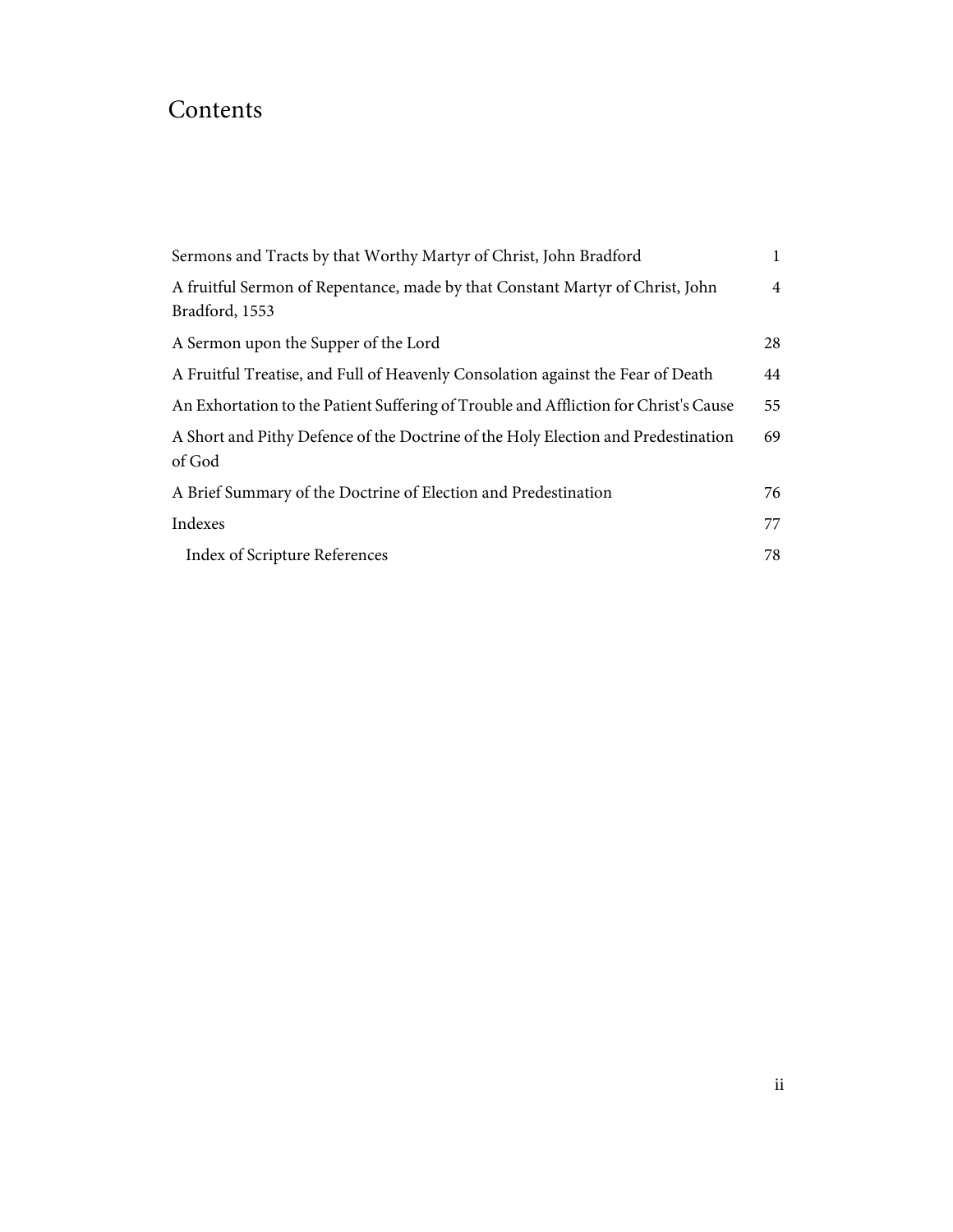

This PDF file is from the Christian Classics Ethereal Library, [www.ccel.org.](http://www.ccel.org) The mission of the CCEL is to make classic Christian books available to the world.

- This book is available in PDF, HTML, ePub, and other formats. See [http://www.ccel.org/ccel/bradford/sertract.html.](http://www.ccel.org/ccel/bradford/sertract.html)
- Discuss this book online at [http://www.ccel.org/node/20616.](http://www.ccel.org/node/20616)

The CCEL makes CDs of classic Christian literature available around the world through the Web and through CDs. We have distributed thousands of such CDs free in developing countries. If you are in a developing country and would like to receive a free CD, please send a request by email to [cd-request@ccel.org.](mailto:cd-request@ccel.org)

The Christian Classics Ethereal Library is a self supporting non-profit organization at Calvin College. If you wish to give of your time or money to support the CCEL, please visit [http://www.ccel.org/give.](http://www.ccel.org/give)

This PDF file is copyrighted by the Christian Classics Ethereal Library. It may be freely copied for non-commercial purposes as long as it is not modified. All other rights are reserved. Written permission is required for commercial use.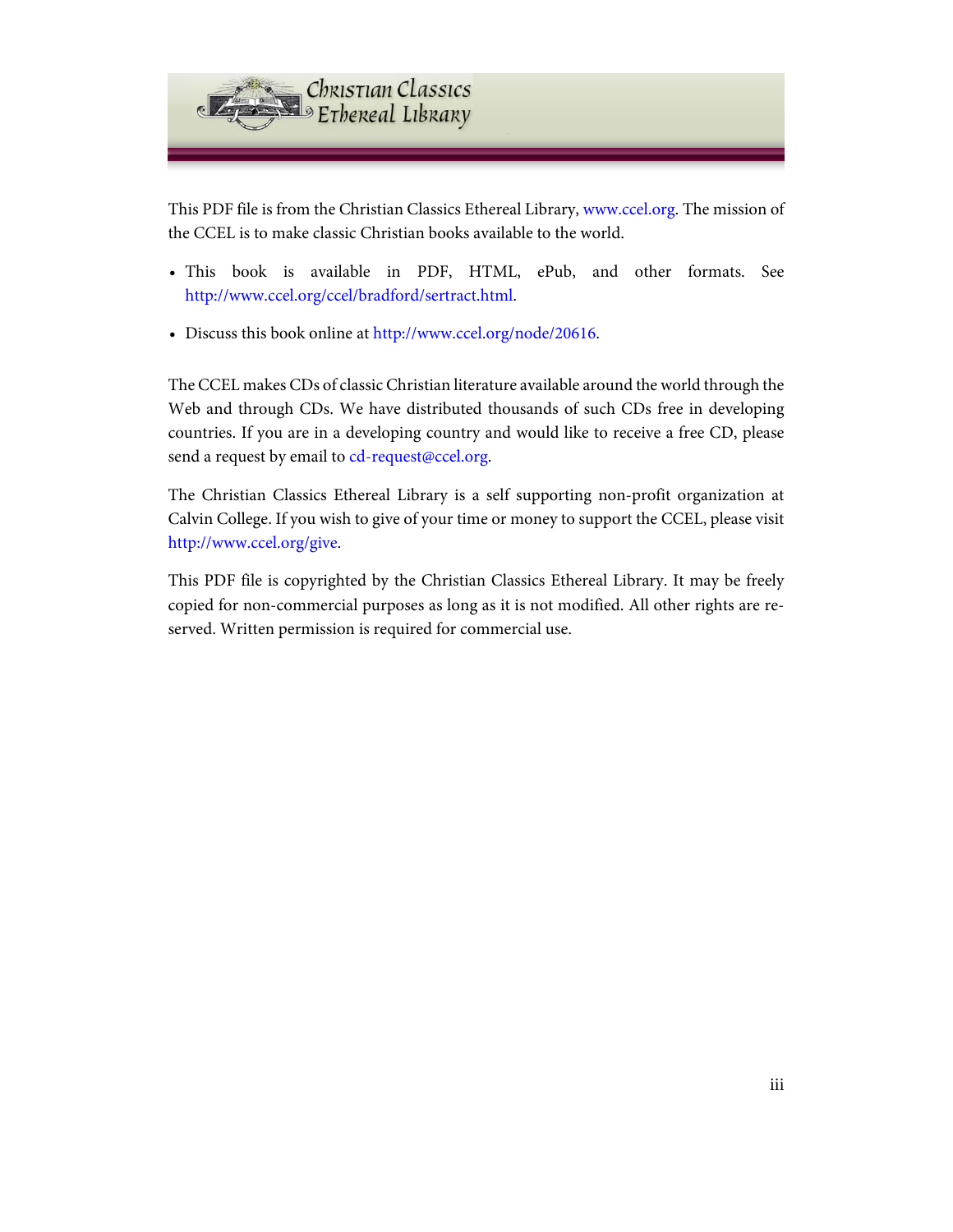#### <span id="page-4-0"></span>**Sermons and Tracts by that Worthy Martyr of Christ, John Bradford**

To the Christian reader, John Bradford wishes the true knowledge and peace of Jesus Christ, our alone and all-sufficient Saviour.

Great and heavy is God's anger against us, as the most grievous plague of the death of our late king (Edward VI, editor), (a prince the most peerless of all that ever were since Christ's ascension into heaven, in any region,) now fallen upon us does prognosticate. For when God's judgment has begun with his child, this our dear dearling, let other men think as they can, I surely cannot be persuaded otherwise, but that a grievous and bitter cup of God's vengeance is ready to be petered out for us Englishmen to drink of. Judgment is begun at God's house. In God's mercy towards him he is taken away, that his eyes should not see the miseries which we shall feel. [\(Heb. xi.](http://www.ccel.org/study/Bible:Heb.11)) He was too good to tarry with us, a generation so wicked, so froward, so perverse, so obstinate, so malicious, so hypocritical, so covetous, unclean, untrue, proud, and carnal. I will not go about to paint us out in our colours. All the world which never saw England, by hearsay sees England; God by his plagues and vengeance, I fear, will paint us out, and point us out. We have so mocked with him and his gospel, that we shall feel it is no bourding (trifling, jesting, editor) with him.

We have long covered our covetousness and carnality under the cloak of his gospel, so that all men shall see us to our shame, when he shall take his gospel away, and give it to a people that will bring forth the fruits of it. Then shall we appear as we are. Let his gospel tarry with us, he cannot; for we despise it, contemn it, are glutted with it. We disdain his manna, it is but a vile meat as we think. We would be again in Egypt, and sit by the greasy fleshpots, to eat again our garlic, onions, and leeks. Since God's gospel came among us, we say now, we never had plenty, therefore again let us go and worship the queen of heaven. ([Jer. vii.](http://www.ccel.org/study/Bible:Jer.7) xliv.) Children begin to gather sticks, the fathers kindle the fire, and the women make the cakes, to offer to the queen of heaven and to provoke the Lord to anger. The earth now cannot abide the words and sermons of Amos; the cause of all rebellion is Amos, and his preaching. [\(Amos vii.](http://www.ccel.org/study/Bible:Amos.7)) It is Paul and his fellows that make all out of order; the gospel is now the outcast and curse of the realm, and so are the preachers, therefore out of the doors with them. So that I say God cannot let his gospel tarry with us, but must needs take it away to do us some pleasure therein, for so shall we think for a time; as the Sodomites thought when Lot departed from them; as the old world thought, when Noah went into his ark; as the Jerusalemites thought, when the apostles went thence to Peltis (Pella, editor); then were they merry, then was all pastime; when Moses was absent, then went they to eating and drinking, and rose up again to play, [\(Exod. xxxii.](http://www.ccel.org/study/Bible:Exod.32);) then was all peace, all was well, nothing amiss. But, alas! the flood came suddenly, and drowned them; God's wrath waxed hot against them; then was weal away (happiness departed, editor), mourning, and woe; then was crying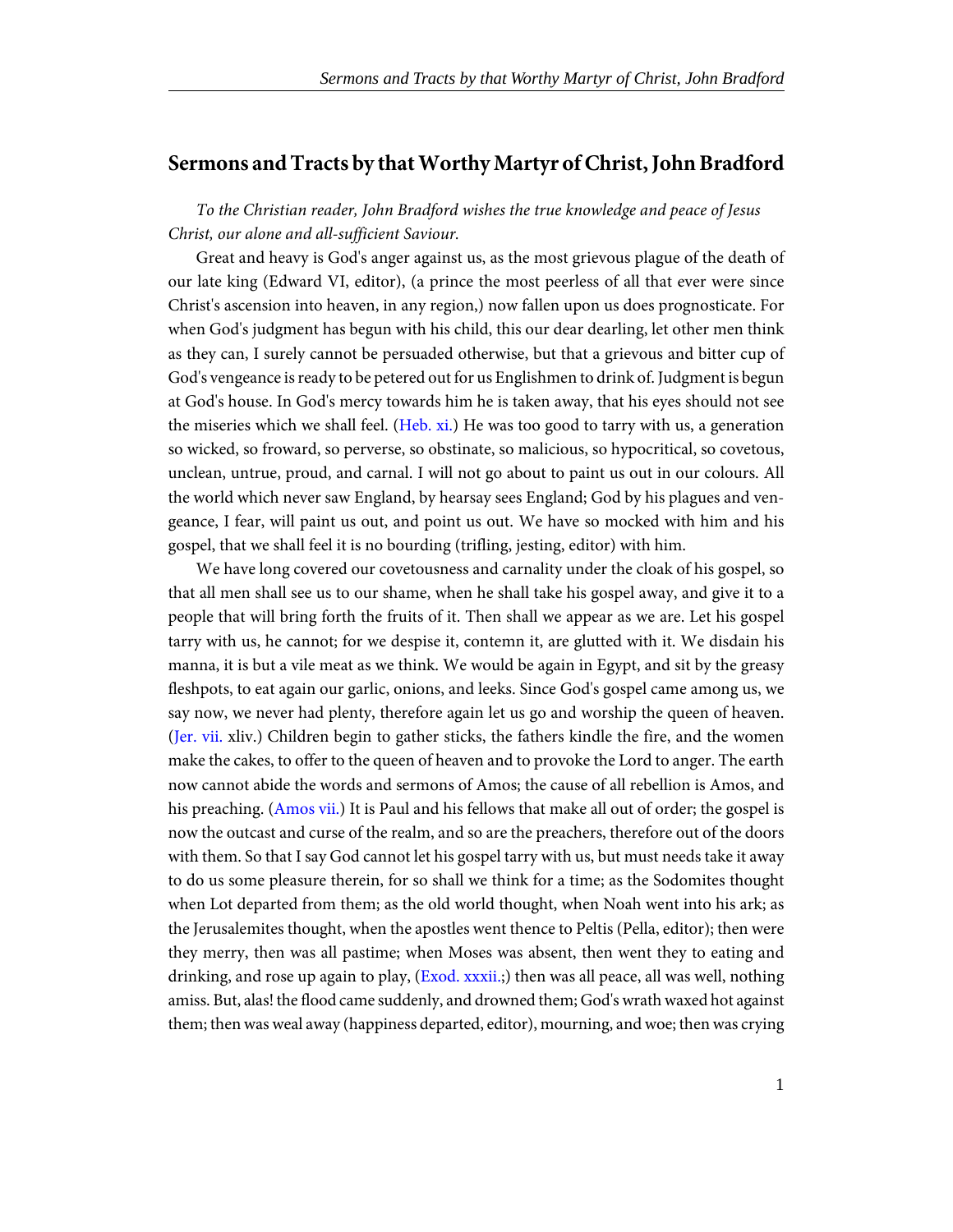out, wringing of hands, rending of clothes, sobbing and sighing, for the miseries out of which they could not escape. But oh! ye mourners and criers out, ye renders of clothes, why mourn ye? What is the cause of your misery? The gospel is gone, God's word is little preached, you were not disquieted with it; Noah troubled you not, Lot is departed, the apostles are gone What now is the cause of these your miseries? Will you at length confess it is your sins? Nay, now it is too late, God called upon you, and you would not hear him, therefore yell and cry out now, for he will not hear you. You bowed your ears from hearing of God's law, therefore your prayer is execrable.

But to come again to us Englishmen. I fear me, I say, that for our unthankfulness' sake, for our impiety and wickedness, as God has taken away our king, so will he take away his gospel; yea, many think so we would have it, then should all be well. Well, if he take that away, for a time perchance we shall be quiet, but at length we shall feel the want to our woe; at length he will have at us, as at Sodom, at Jerusalem, and other places. And now he begins to brew such a brewing, wherein one of us is likely to destroy another, and so to make an open gap for foreign enemies to devour us, and destroy us. (He refers to the hostilities which then appeared likely to ensue between the partisans of queen Mary and lady Jane Grey. Editor.) The father is against the son, the brother against the brother and with what conscience! Oh, Lord !be thou merciful unto us! and in thine anger remember thy mercy; suffer thyself to be entreated, be reconciled unto us, nay, reconcile us unto thee. Oh! thou God of justice! judge justly. Oh! thou Son of God! who comes to destroy the works of Satan, destroy his furies now smoking, and almost set on fire, in this realm. We have sinned, we have sinned, and therefore thou art angry. Oh! be not angry for ever. Give us peace, peace, peace in the Lord; set us to war against sin, against Satan, against our carnal desires, and give us the victory this way. This victory we obtain by faith; this faith is not without repentance, as her gentleman-usher before her. Before her, I say, in discerning true faith from false faith; lip faith, English-men's faith; for else it springs out of true faith.

This usher then, Repentance, if me truly possessed, we should be certain of true Faith, and so be assured of the victory over death, hell, and Satan. His works then, which he has stirred up, would quail. God would restore us political peace, right should be right, and have right; God's gospel should tarry with us, religion should be cherished, superstition suppressed, and so we should yet be something happy, notwithstanding the great loss of our most gracious liege sovereign lord. All this would come to pass, if the gentleman-usher I speak of, I mean, Repentance, were present with us. As if he be absent, we may be certain that lady Faith is absent. Wherefore we cannot but be vanquished by the world, the flesh, and the devil, and so will Satan's works prosper, though not in all things to blear our eyes, yet in that thing which he most of all desires. Therefore let us to repentance for ourselves privately, and for the realm and church publicly; every one should labour to stir up both themselves and others. This to the end that for my part I might help, I have now put forth a Sermon of Repentance,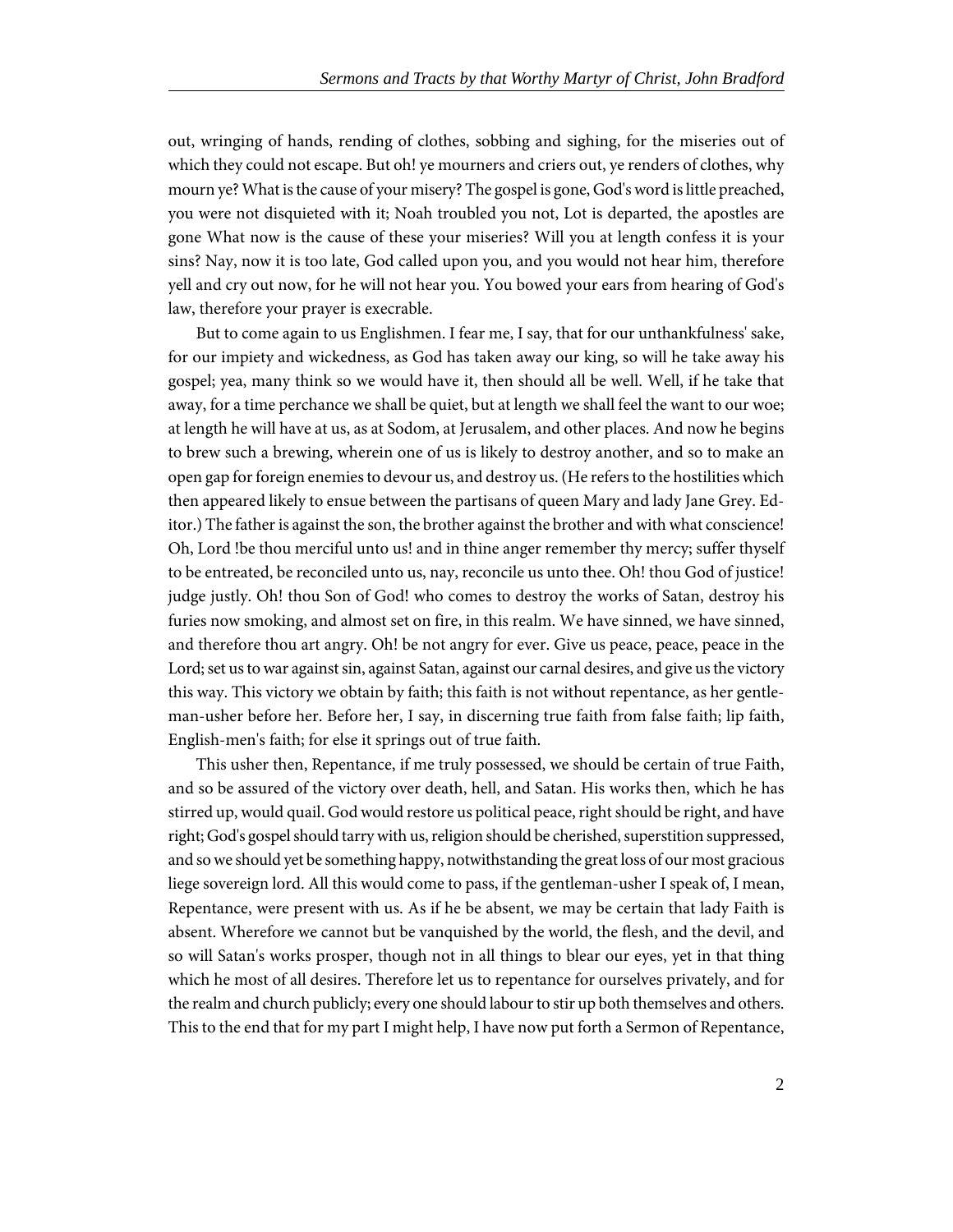which has lain by me half a year at the least, as to the most part of it. For, the last summer, as I was abroad preaching in the country, my chance was to make a Sermon of Repentance, which was earnestly by divers desired of me, that I should give it them written, or else put it forth in print. The which as I could not grant, for I had not written it, I told them so, who had so earnestly desired it. But when no way would serve, but I must promise them to write it as I could, I consented to their request that they should have it at my leisure. This leisure I prolonged so long that as, I think, I offended them, so I pleased myself, and, one more glad to read other men's writings, than to publish my own for other men to read; not that I would others should not profit by me, but that I, knowing how slender my store is, would be loath that the enemies should have just occasion for evil speaking, and wresting that which is simply spoken. But when I considered this present time, to occasion men now to look upon all things in such sort as might move them to godliness, rather than to any curious questioning, I, for the satisfying of my promise, and profiting of the simple, ignorant, and rude, have now caused this sermon to be printed; which I beseech God, for his Christ's sake, to use as a mean, whereby of his mercy it may please him to work in me and many others true hearty repentance for our sins, to the glory of his name.

Thus fare thou well in the Lord. This 12th of July 1553.

(Thomas Sampson, in his preface to this Sermon on Repentance, remarks, "Our Bradford had his daily exercises and practices of repentance. His manner was to make for himself a catalogue of all the grossest and most enormous sins which he had committed in his life of ignorance and to lay the same before his eyes when he went to private prayer, that by the sight and remembrance of them he might be stirred up to offer to God the sacrifice of a contrite heart, seek assurance of salvation in Christ by faith, thank God for his calling from the ways of wickedness, and pray for increase of it, grace, to be conducted in holy life, acceptable and pleasing to God. Such a continual exercise or conscience he had in private prayer, that he did not count himself to have prayed to his contention, unless in it he had felt inwardly some smiting of heart for sin, and some healing of that wound by faith, feeling the saving health of Christ, with some change of mind into the detestation of sin, and love of obeying the good will of God, which things require that inward entering into the secret parlour of our hearts of which Christ speaks, and is that smiting of the breast which is noted in the publican." ([Luke xviii.\)](http://www.ccel.org/study/Bible:Luke.18))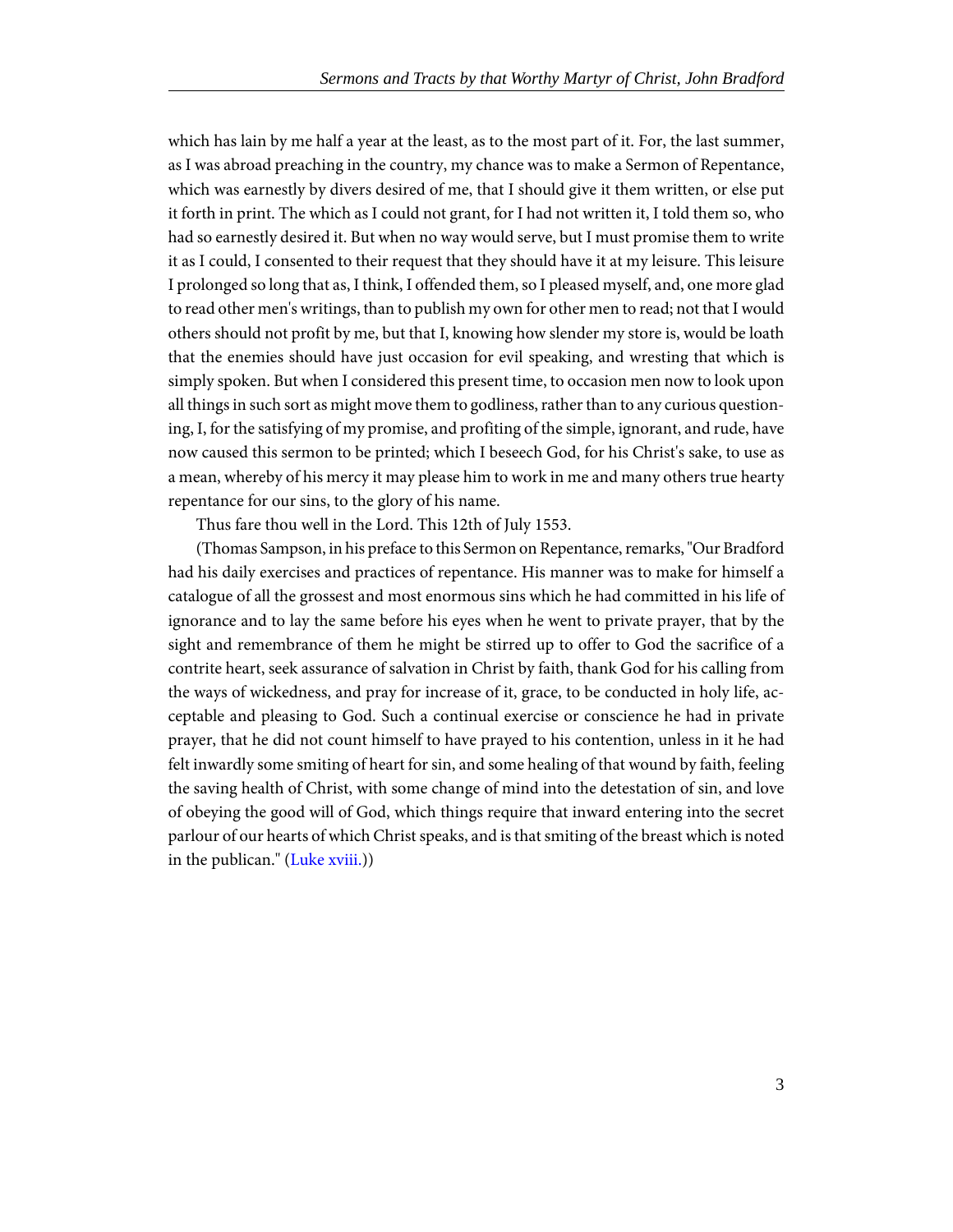## <span id="page-7-0"></span>**A fruitful Sermon of Repentance, made by that Constant Martyr of Christ, John Bradford, 1553**

The life we have at this present is the gift of God, in whom we live, move, and are, and therefore he is called Jehovah. For this life we should be thankful, and we may not in any wise use it after our own fancy, but only to the end for which it is given and lent us; that is, to the setting forth of God's praise and glory, by repentance, conversion, and obedience to his good will and holy laws whereunto his longsuffering, as it were, even draws us if our hearts were not hardened by impenitence. And therefore our life in the scripture is called a walking; for as the body daily draws more and more near its end, that is, the earth, even so our soul draws daily more and more near unto death, that is, to salvation or damnation, to heaven or hell!

Since we are most careless of this, and very fools, (for we, alas! are the same today we were yesterday, and not better or nearer to God, but rather nearer to hell, Satan, and perdition; being covetous, idle, carnal, secure, negligent, proud, &c.) I think my labour cannot be better bestowed, than with the Baptist, Christ Jesus, and his apostles, to harp on this string, which of all other is most necessary, and most especially in these days. What string is that? says one. Truly, brother, it is the string of repentance, which Christ our Saviour used first in his ministry; and as his minister at this present time, I will use it to you all, "Repent, for the kingdom of heaven is at hand." [Matt. iv.](http://www.ccel.org/study/Bible:Matt.4)

This sentence, thus pronounced and preached by Our Saviour Jesus Christ, as it commands us to repent, so to the doing of the same, it shows us a sufficient cause to stir us up thereunto, namely, because the kingdom of heaven, which is a kingdom of all joy, peace, riches, power and pleasure, is at hand, to all such as do repent. So that the meaning hereof is, as though our Saviour should thus speak at present: "Sirs, since I see you all walking the wrong way, even to Satan and unto hell-fire, by following the kingdom of Satan, which now is coloured under the vain pleasures of this life, and foolishness of the flesh most subtle, to your utter undoing and destruction behold and mark well what I say unto you, The kingdom of heaven, that is, another manner of joy and felicity, honour and riches, power and pleasure, than you now perceive or enjoy, is even at hand, and at your backs; as, if you will turn again, that is, repent you, you shall most truly and pleasantly feel, see, and inherit. Turn again therefore, I say, that is, repent; for this joy I speak of, even the kingdom of heaven is at hand.

Here we may note, first, the corruption of our nature since to this commandment, Repent you, he adds a clause, for the kingdom of heaven is at hand; for by reason of the corruption and sturdiness of our nature, God unto all his commandments commonly either adds some promise to provoke us to obedience, or else some sufficient cause which cannot but excite as to hearty labouring for doing the same; as here, to the commandment of doing penance, he add this cause, saying, for the kingdom of heaven is at hand.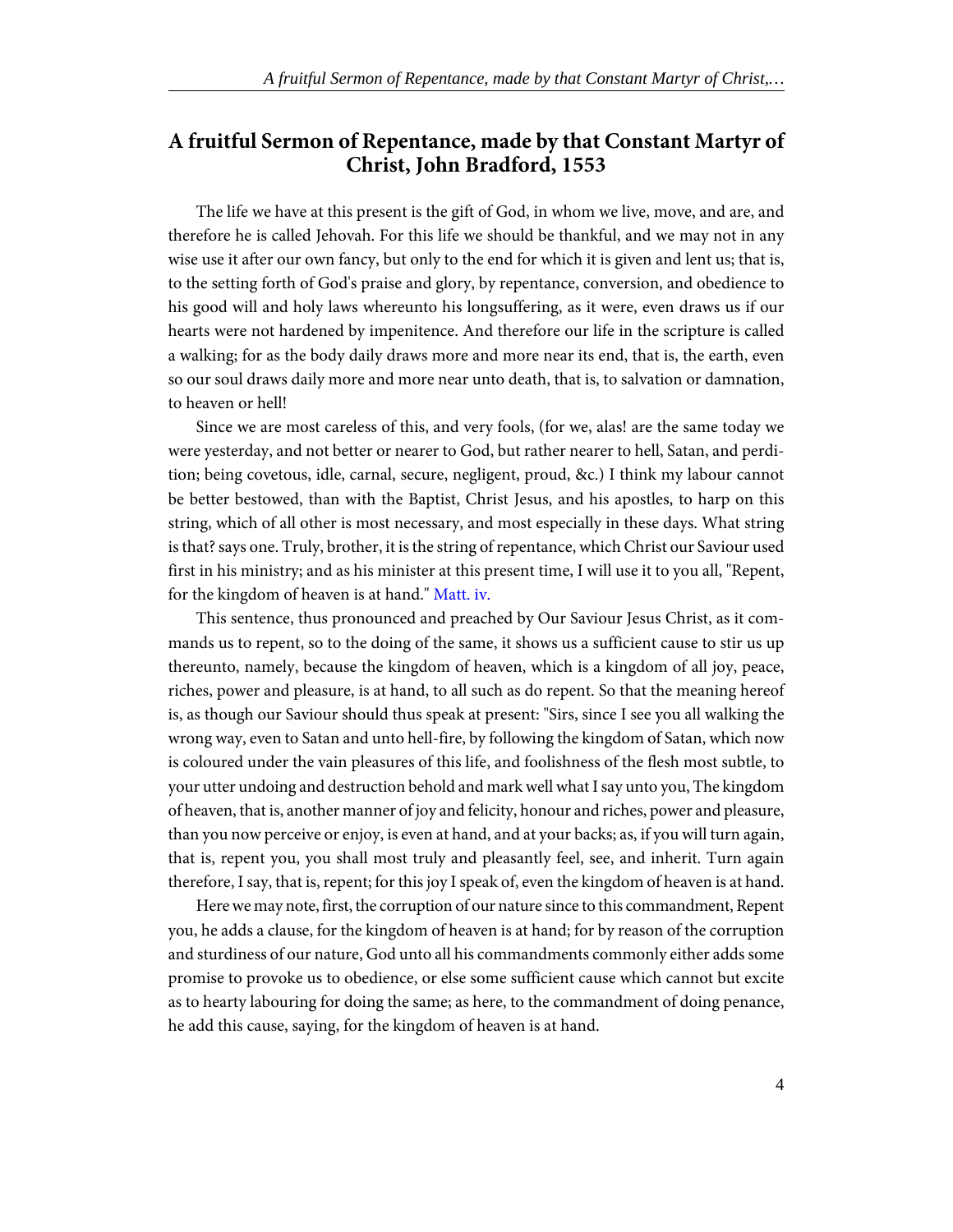Again, since he joins the cause to the commandment, saying, "For the kingdom of heaven is at hand," we may learn, that of the kingdom of heaven, none, to whom the ministry of preaching does appertain, can be a partaker, but such as repent, and do penance. Therefore, dearly beloved, if you regard the kingdom of heaven, as you cannot enter therein, except you repent, I beseech you all; of every estate, as you desire your own weal, to repent and do penance: the which that you may do, I will do my best how to help you by God's grace.

But first, because we cannot well tell what repentance is, through ignorance and for lack of knowledge and false teaching, I will show you what repentance is. Repentance, or penance, is no English word, but we borrow it of the Latinists, to whom penance is 'forethinking' in English; in Greek, it means 'being wise afterwards;' in Hebrew, 'conversion or turning;' which conversion or turnings, cannot be true and hearty, unto God especially, without some good hope or trust of pardon for that which is already done and past. I may well in this sort define it, namely; that penance is a sorrowing or thinking upon our sins past, an earnest purpose to amend, or turning to God, with a trust of pardon.

This definition may be divided into three parts; first, a sorrowing for our sins, secondly, a trust of pardon, which otherwise may be called a persuasion of God's mercy by the merits of Christ, for the forgiveness of our sins, and thirdly, a purpose to amend, or conversion to a new life; which third or last part cannot properly be called a part; for it is but an effect of penance, as towards the end you shall see by God's grace. But lest such as seek for occasion to speak evil should have any occasion, though they tarry not out the end of this sermon, I therefore divide penance into the three aforesaid parts: I. Of sorrowing for our sins: II. Of good hope or trust of pardon: and III Of a new life. Thus you now see what penance is, a sorrowing for sin, a purpose to amend, with a good hope or trust of pardon.

I. This penance not only differs from that which men commonly have taken to be penance, as saying and doing our enjoined lady psalters, seven psalms, fastings, pilgrimages, alms-deeds, and such like things, but also from that which the more learned have declared to consist of three parts, namely, contrition, confession, and satisfaction.

Contrition they call a just and a full sorrow for their sin. For this word just and full, is one of the differences between contrition and attrition.

Confession they call a numbering of all their sins in the ear of their ghostly father; for as, say they, a judge cannot absolve without knowledge of the cause or matter, so the priest or ghostly father cannot absolve from other sins, than those which he hears.

Satisfaction they call amends-making unto God for their sins, by their undue works, or opera indebita, works more than they need to do, as they term them. This is their penance which they preach, write, and allow. But how true this their plan is, how it agrees with God's word, how it is to be allowed, taught, preached, and written, let us a little consider. Dearly beloved, if a man repent not until he have a just and full sorrowing for his sins, when shall he repent? For inasmuch as hell-fire, and the punishment of the devils, is a just punishment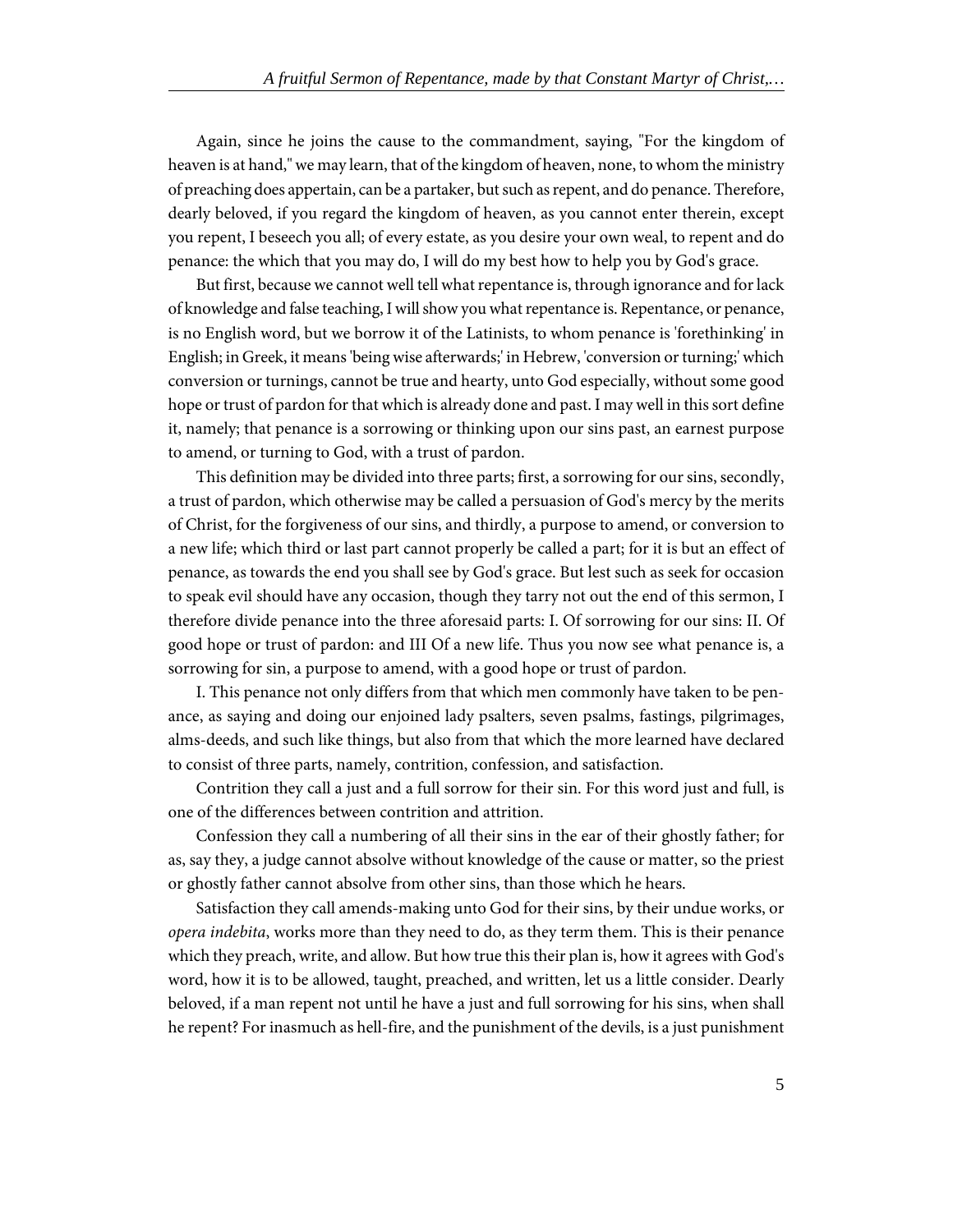for sin, inasmuch as in all sin there is a contempt of God, who is all goodness, and therefore there is a deserving of all illness (suffering, editor), alas! who can bear or feel this just sorrow, this full sorrow for our sins, this their contrition, which they do so discern (distinguish, editor) from their attrition? Shall not man by this doctrine rather despair than come by repentance? If a man repent not until he has made confession of all his sins in the ear of his ghostly father, if a man cannot have absolution of his sins until his sins are told by tale and number in the priest's ear, since, as David says, none can understand, much less, then, utter all his sins; who can understand his sins? Since David complains of himself elsewhere, how his sins have flowed over his head, and as a heavy burden do depress him, alas! shall not man by this doctrine be utterly driven from repentance? Though they have gone about something to make plaster for their sores, of confession or attrition to assuage their pain, bidding a man to hope well of his contrition, though it be not so full as is required, and of his confession, though he have not numbered all his sins, if so be that he do so much as in him lies. Dearly beloved, since there is none but that herein he is guilty; for who does as much as he may? trow ye (do you suppose, editor), that this plaster is not like salt for sore eyes? Yes, undoubtedly, when they have done all they can for the appeasing of consciences in these points, this is the sum, that we yet should hope well, but yet so hope that we must stand in a mammering (hesitating, editor) and doubting whether our sins are forgiven. For to be certain of forgiveness of sins, as our creed teaches us, they count it a presumption. Oh! abomination, and that not only herein, but in all their penance as they paint it.

As concerning satisfaction by their opera indebita, undue works, that is, by such works as they need not to do, but of their own voluntariness and wilfulness, (wilfulness indeed,) who sees not here monstrous abomination, blasphemy, and even open fighting against God? For if satisfaction can be done by man, then Christ died in vain for him that so satisfies; and so he reigns in vain, so is he a bishop and a priest in vein. God's law require love to God with all our heart, soul, power, might, and strength, [\(Deut. vi.](http://www.ccel.org/study/Bible:Deut.6) [Matt. xxii.](http://www.ccel.org/study/Bible:Matt.22) [Mark xii.](http://www.ccel.org/study/Bible:Mark.12) [Luke x.](http://www.ccel.org/study/Bible:Luke.10)) so that there is nothing can be done toward God which is not contained in this commandment, nothing can be done over and above this. Again, Christ requires of men, "that we should love one another as he loved us." ( [1 John iv.](http://www.ccel.org/study/Bible:1John.4)) And trow we that we can do any good thing toward our neighbour which is not herein comprised?

Yea, let them tell me when they do anything in the love of God and their neighbour, so that they had not need to cry, "Forgive us our sins?" [\(Matt. vi.](http://www.ccel.org/study/Bible:Matt.6)) So far are we off from satisfying, does not Christ say, "When you have done all things that I have commanded you, say that you are but unprofitable servants." [\(Luke xvii.](http://www.ccel.org/study/Bible:Luke.17)) "Put nothing to my word," says God. ([Deut. iv.\)](http://www.ccel.org/study/Bible:Deut.4) Yes, works of supererogation, (yea, super-abomination,) say they. "Whatsoever things are true, (says the apostle Paul,) whatsoever things are honest, whatsoever things are just, whatsoever things are pure, whatsoever things pertain to love, whatsoever things are of good report, if there be any virtue, if there be any praise, have you them in your mind,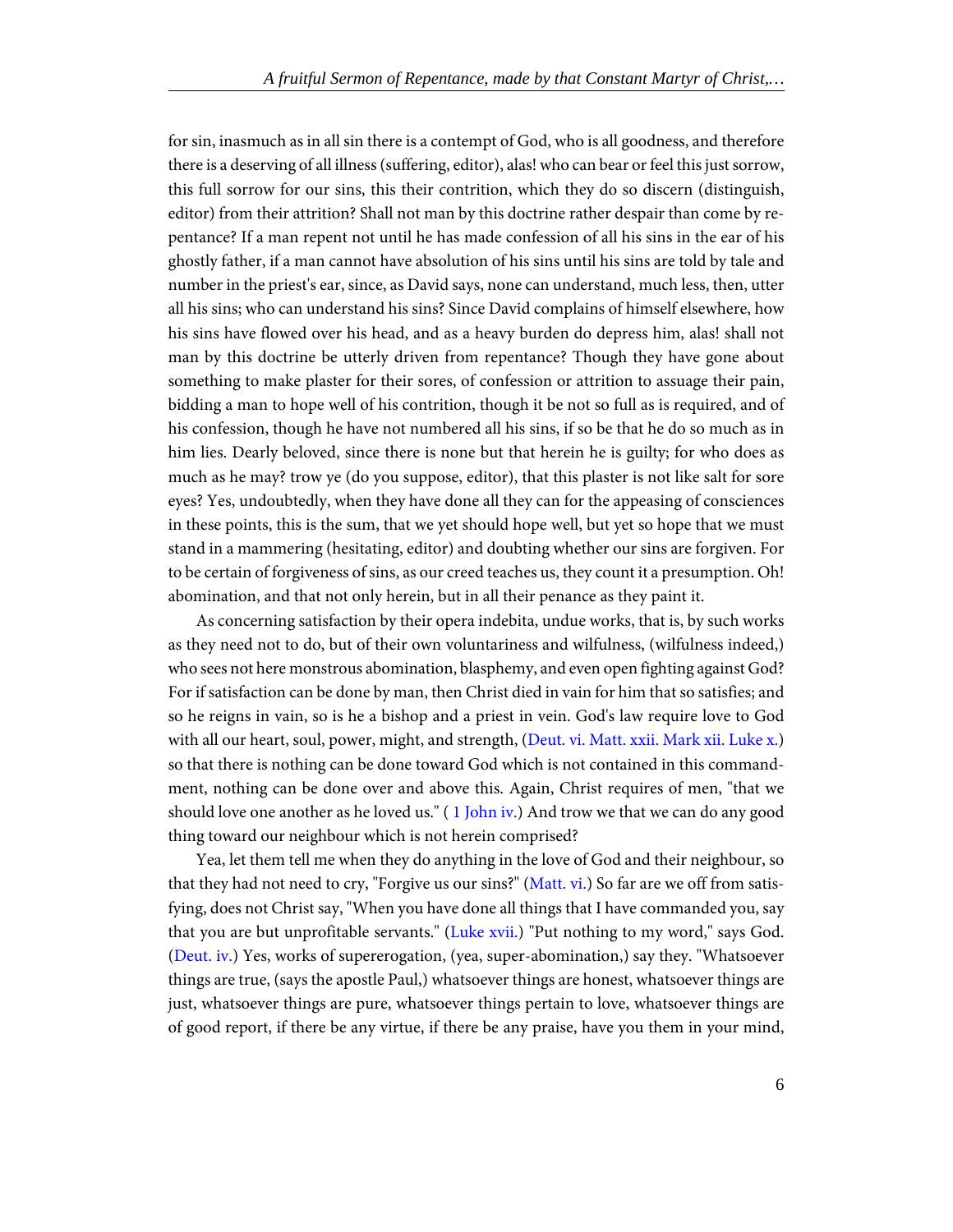and do them, and the God of peace shall be with you." I mean, this well looked on will pull us from popish satisfactory works, which do deface Christ's treasure and satisfaction.

In heaven and in earth was there none found that could satisfy God's anger for our sins, or get heaven for man, but only the Son of God, Jesus Christ, the Lion of the tribe of Judah, who by his blood has wrought the work of satisfaction, and alone is worthy all honour, glory, and praise, for he has opened the book with the seven seals.

Dearly beloved, therefore abhor this abomination, even to think that there is any other satisfaction toward God for sin, than Christ's blood only. Blasphemy it is, and that horrible, to think otherwise. "The blood of Christ purifies (says St. John) from all sin," and therefore he is called the Lamb slain frond the beginning of the world, because there never was sin forgiven of God, nor shall be from the beginning unto the end of the world, but only through Christ's death, though the pope and his prelates prate as please them, about their pardons, purgations, placeboes, trentals, dirges, works of supererogation, super-abomination, &c.

"I am he (says the Lord) which puts away thine offences, and that for mine own sake, and will no more remember thine iniquities. Put me in remembrance, (for we will reason together,) and tell me what thou hast for thee, to make thee righteous. Thy first father offended sore, &c." [\(Isa. xliii.\)](http://www.ccel.org/study/Bible:Isa.43) And thus writes St. John: "If any man sin, we have an advocate with the Father, even Jesus Christ the righteous, and he is the propitiation, or satisfaction, for our sins." As in chapter iv. he says, that God has sent his Son to be a propitiation or mean for the taking away of our sins, according to that which Paul writes, where he calls Christ a merciful and faithful priest, to purge the people's sins, [\(Heb. ii.](http://www.ccel.org/study/Bible:Heb.2);) so that blind buzzards and perverse papists are they, which yet will prate of our merits or works to satisfy for our sins, in part or in whole, before baptism or after. For to omit the testimonies I brought out of John and Paul, which the blind cannot but see, I pray you remember the text out of Isaiah, which even now I rehearsed, being spoken to such as were then the people of God, and had been a long time, but yet were fallen into grievous sins after their adoption into the number of God's children. "It is for mine own sake (says God) that I put away thy sins." Where is your parting of the stake now? If it is for God's own sake, if Christ is the propitiation; then recant, except you will become idolaters, making your works God and Christ. Say as David teaches us, "Not to us, Lord, not to us, but to thy name be the glory."

And it is to be noted, that God casts in their teeth, eyed the sin of their first father, lest they should think thin perchance for the righteousness and goodness of their good fathers, their sins might be the sooner pardoned, and so God accept their works.

If they had made satisfaction for that which is done to the congregation, publicly, by some notable punishment, in the primitive church was used to open offenders, sparkles whereof and some traces yet remain, when such as have sinned in adultery go about the church in their shirts with a taper. Or if they had made satisfaction for restitution toward man of such goods as wrongfully are gotten, which true penance cannot be without; or if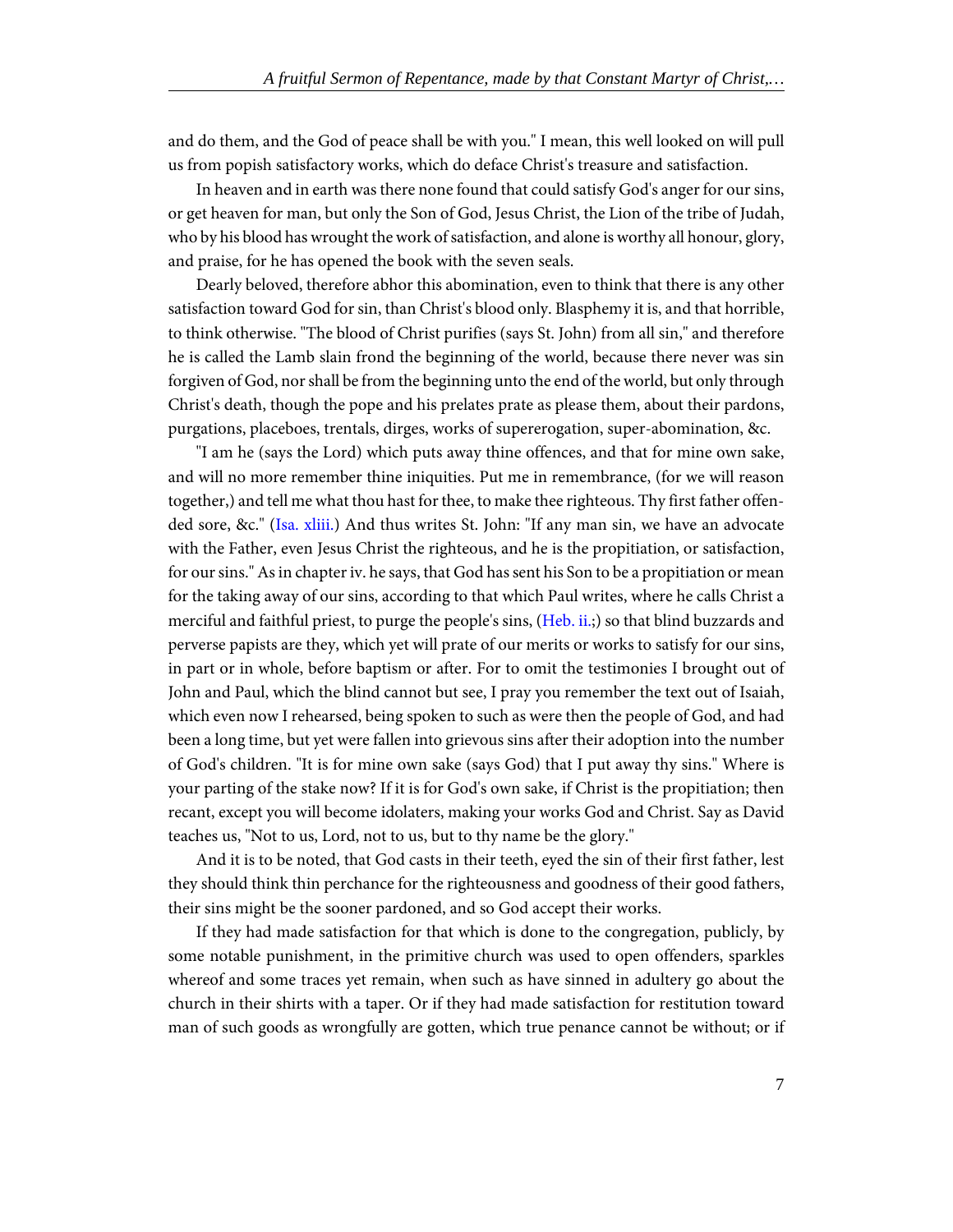by satisfaction they had meant a new life to make amends to the congregation thereby, as by their evil life they offended the congregation, in which sense the apostle seems to take that which he writes in [2 Cor. vii.](http://www.ccel.org/study/Bible:2Cor.7), where the old interpreter calls apologium, satisfaction, which rather signifies a defence or answering again; if, I say, they had taken satisfaction any of these ways, then they had done well, so that the satisfaction to God had been left alone to Christ.

Again, if they had made confession either that which is to God privately, or that which is to the congregation publicly, either that which is a free consultation with some one learned in God's book, and appointed thereto, as first it was used, and I wish were now used amongst us; or that which is a reconciliation of one to another, it had been something. Yea, if they had made it for faith, because it is a true demonstration of faith, as in Paul we may see, when he calls Christ the captain of our confession, that is, of our faith, so confessors were called in the primitive church such as manfully did witness their faith with the peril of their lives; if, I say, they had taken it thus, then had they done right well.

And so contrition, if they had left out their subtle distinction between it and attrition, by this word just or full, making it a hearty sorrow for their sins, then we would never have cried out against them therefore. For we say penance has three parts; contrition, if you understand it for a hearty sorrowing for sin; confession, if you understand it for faith of free pardon in God's mercy by Jesus Christ; and satisfaction, if you understand it not to be towards God, (for that must be left alone, only to Christ,) but toward man in restitution of goods wrongfully or fraudulently gotten, of name hindered by our slanders, and in newness of life; although, as I said before, and presently will show more plainly, by God's grace, that this last is no part of penance indeed, but a plain effect or fruit of true penance.

I might here bring in examples of their penance, how perilous it is to be embraced; but let the example of their grandsire Judas serve, in whom we see all the parts of their penance, as they describe it, and yet notwithstanding he was damned. He was sorry enough, as the effect showed; he had their contrition fully, out of the which he confessed his fault, saying, "I have betrayed innocent blood;" and thereunto he made satisfaction, restoring the money he had received. But yet all was but lost, he hanged up himself, his bowels burst out, and he remains a child of perdition for ever. I would wish that this example of Judas, in whom we see the parts of their penance, contrition, confession, and satisfaction, would move them to penance, and to describe it a little better, making hope or trust of God's free mercy a piece thereof, or else with Judas they will mar all.

Perchance these words contrition, confession, and satisfaction, were used at the first as I have expounded them. But as we see so much danger and hurt by using them without expositions, either let us always join to them open expositions, or else let us not use them at all, but say as I write, that penance is a hearty sorrow for our sins, a good hope or trust of pardon through Christ, which is not without an earnest purpose to amend, or a new life.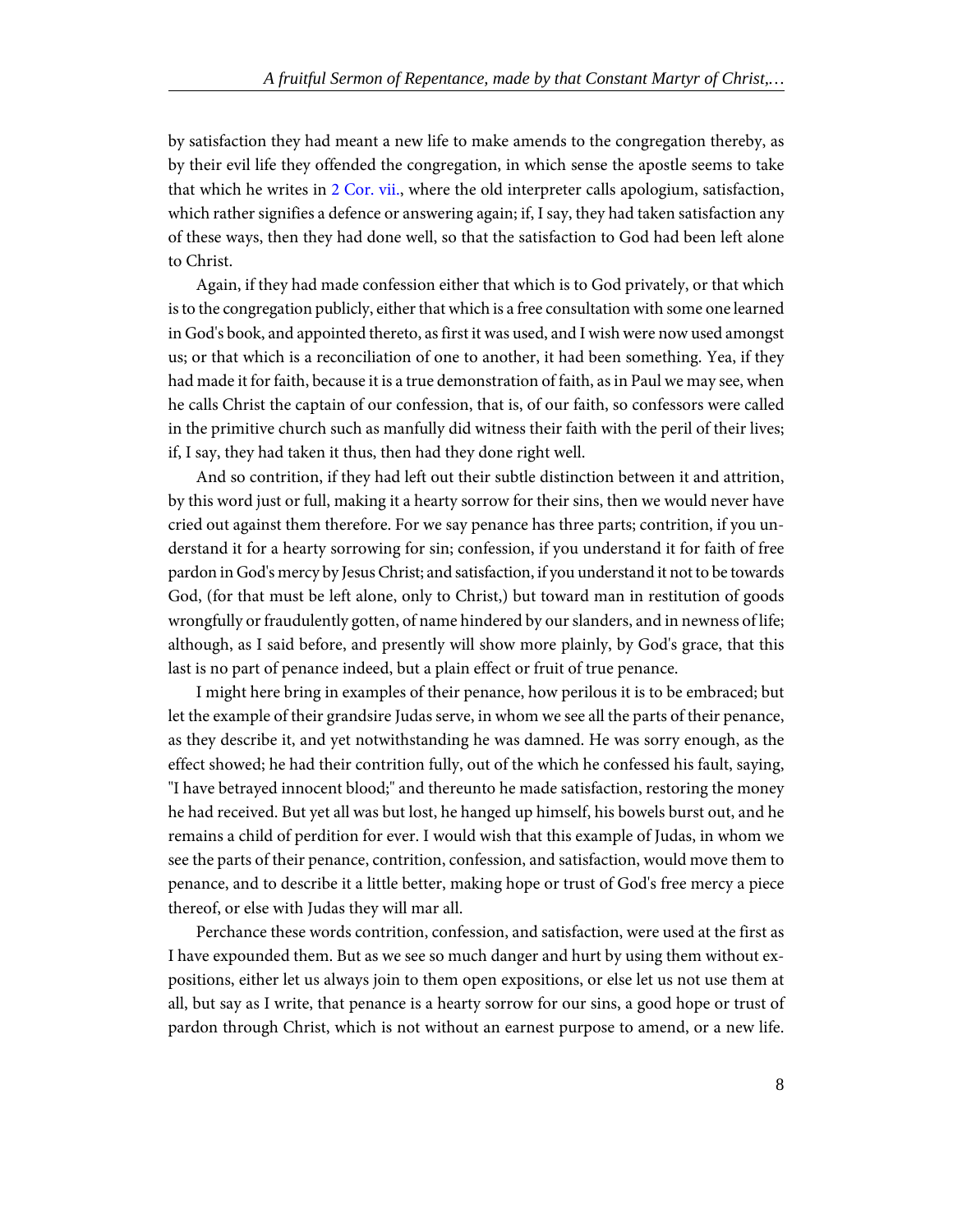This penance is the thing whereto all the scripture calls us. This penance I now call you all onto; must be continually in us, and not for a Lent season, as we have thought; this must increase daily more and more in us; without this, we cannot be saved.

Search therefore your hearts, all ye swearers, blasphemers, liars, flatterers, filthy or idle talkers, jesters, bribers, covetous persons, drunkards, gluttons, whore-mongers, thieves, murderers, slanderers, idle livers, negligent in their vocation, &c. All such and all other as lament not their sins, as hope not in God's mercy for pardon, as purpose not heartily to amend, to leave their swearing, drunkenness, fornication, covetousness, idleness, &c.; all such, I say, shall not and cannot enter into God's kingdom, but hell-fire is prepared for them, weeping and gnashing of teeth, whereunto, alas! I fear, very man, will needs go, since very many will be as they have been, let us even, to the wearying of our tongue to the stumps, preach and pray ever so much to the contrary; and that even in the bowels of Jesus Christ, as now I beseech you all, and every one, to repent and lament your sins, to trust in God's mercy, and to amend your lives.

Now methinks you are somewhat astonished, whereby I gather that at present you desire this repentance, that is, this sorrow, good hope, and newness of life; to the which that you may the rather attain, and get to your comforts. As I have gone about to be a mean to stir up in you, by God's grace, this desire of repentance, so through the same grace of God will I now go about to show you, how you may have your desire in this behalf.

And first, concerning this part, namely, sorrow for your sins and hearty lamenting of the same; for this if you desire the having of it, you must beware that you think not that of yourselves, or of your own free will, you can by any means get it. You may easily deceive yourselves, and mock yourselves, thinking more of yourselves than is seemly. All good things, and not pieces of good things, but all good things, says St. James, come from God, the Father of light. If therefore penance is good, as it is good, then the parts of it are good: from God therefore do they come, and not of our free will. It is the Lord that mortifies, that brings down, that humbles, says the scripture in sundry places. "After thou had stricken my thigh (says [Jeremiah xxxi.\)](http://www.ccel.org/study/Bible:Jer.31) I was ashamed. Lo!" he says, "After thou had stricken me", and therefore prays he; even in the last words almost he writes, "Turn us, Lord, and we shall be turned," which David uses very often. Wherefore, first of all, if thou wouldst have this part of penance, as the whole is God's gift, so for this part go thou unto God, and make some little prayer, as thou canst, unto his mercy for the same, in this or the like sort:

"Merciful Father of our Saviour Jesus Christ, because I have sinned, and done wickedly, and through thy goodness have received a desire of repentance, whereto this thy long-sufferance does draw my hard heart, I beseech thee, for thy mercy's sake in Christ, to work the same repentance in me, and by thy Spirit, power, and grace, so to humble, mortify, and fear my conscience for my sins, to salvation, that in thy good time thou may comfort and quicken me again, through Jesus Christ, thy dearly beloved Son. Amen."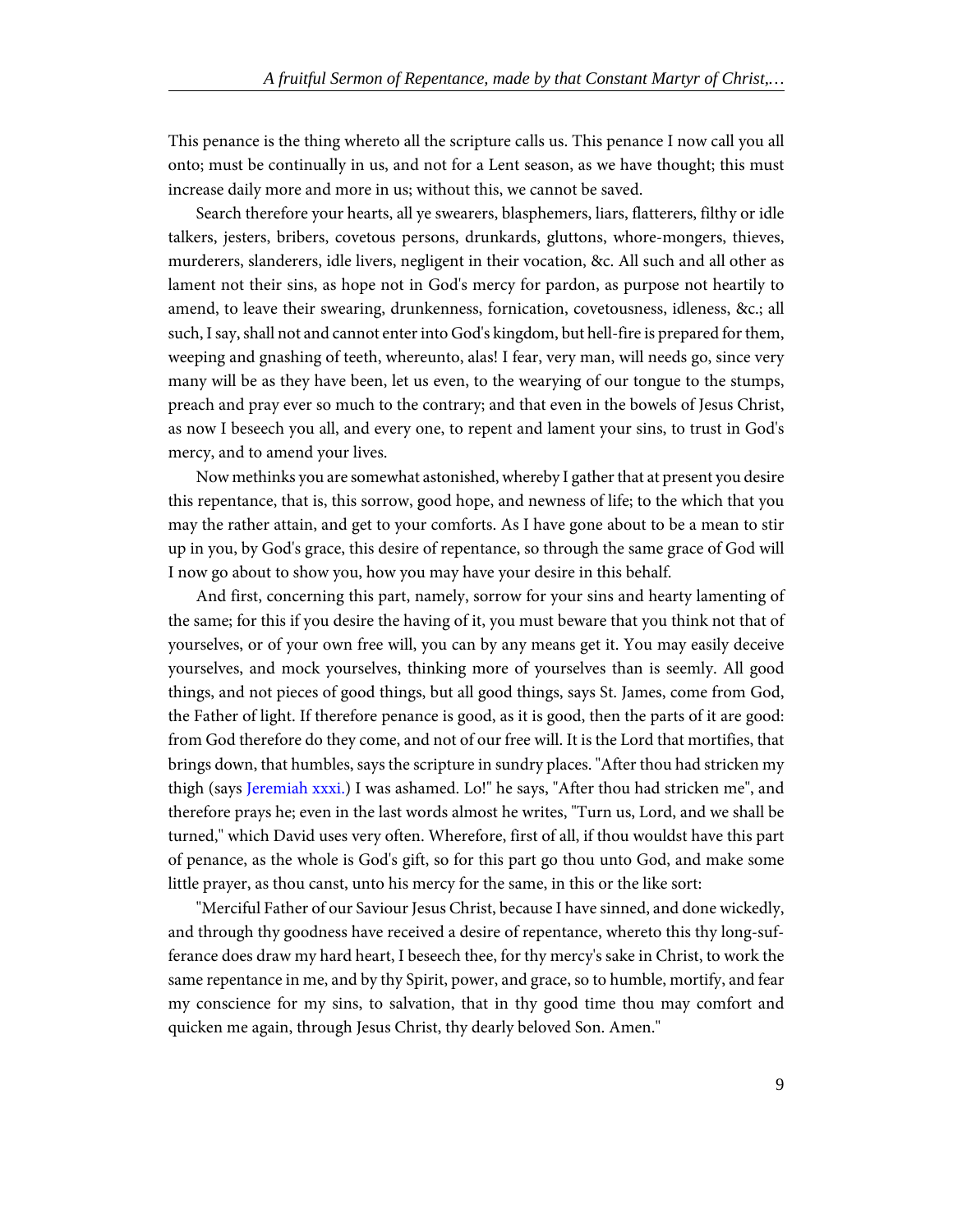After this sort, I say, or otherwise, as thou thinks good, if thou wilt have this first part, contrition or sorrow for thy sins, do thou beg it of God through Christ. And when thou hast asked it, as I have laboured to drive thee from trusting in thyself, so now I go about to move thee from flattering of thyself; from sluggishness and negligence, to be diligent to use these means following.

First unto prayer, which I would thou should use as thou can; secondly, get God's law as a glass to look in, for in it and by it comes the true knowledge of sin, without which knowledge there can be no sorrow. For how can a man sorrow for his sins, who knows not his sins? As when a man is sick, the first step to health is to know his sickness; even so to salvation, the first step is to know that thy damnation is due for thy sins.

The law of God therefore must be gotten and well looked in, that is, we must look in it spiritually, and not corporally or carnally, as the outward word or letter declares and utters; and so our Saviour teaches us in Matthew, expounding the sixth and seventh commandment, not only after the outward deed, but also after the heart; making there the anger of the heart a kind of murder, and lusting after another man's wife, a kind of adultery.

And this is one of the differences between God's law and men's law; that of this, man's law I mean, I am not condemnable, so long as I outwardly observe the same. But God's law goes to the root, and to the heart, condemning me for the inward motion, although outwardly I live most holily. As for example: if I kill no man, though in my heart I hate, man's law condemns me not, but God's law does otherwise. And why? for it sees the fountain whence the evil does spring. If hatred were taken out of the heart, then loftiness in looks, detraction in tongue, and murder by hand, could never ensue. If lusting were out of the heart, curiosity in countenance, wantonness in words, indecent boldness in body, would not appear.

Since therefore this outward evil springs out of the inward corruption, seeing God's law also is a law of liberty, as says St. James, (chap. i.) and spiritual, as says St. Paul, [\(Rom. vii.](http://www.ccel.org/study/Bible:Rom.7)) it is to be understood perfectly and spiritually, if we will truly come to the knowledge of our sins. For of this inward corruption, reason knows but little or nothing. "I had not known," says Paul, ([Rom. vii.](http://www.ccel.org/study/Bible:Rom.7)) "that lusting," (which to reason, and to them which are guided only by reason, is thought but a trifle), "I had not known," says he, "this lusting to have been sin, if the law had not said, Thou shalt not lust."

To the knowledge therefore of our sins, without which we cannot repent, or be sorry for our sin, let us secondly get us God's law as a glass to look in, and that not only literally, outwardly, or partly, but also spiritually, inwardly, and thoroughly. Let us consider the heart, and so shall we see the foul spots we are stained withal, at least inwardly; whereby we may the rather be moved to hearty sorrow and sighing. For, as St. Austin says, it is a glass which fears (affrights, editor) nobody; but even look, as thou art, so it paints thee out.

In the law we see it is a foul spot, not to love the Lord our God with all, all, I say, our heart, soul, power, might and strength; and that continually.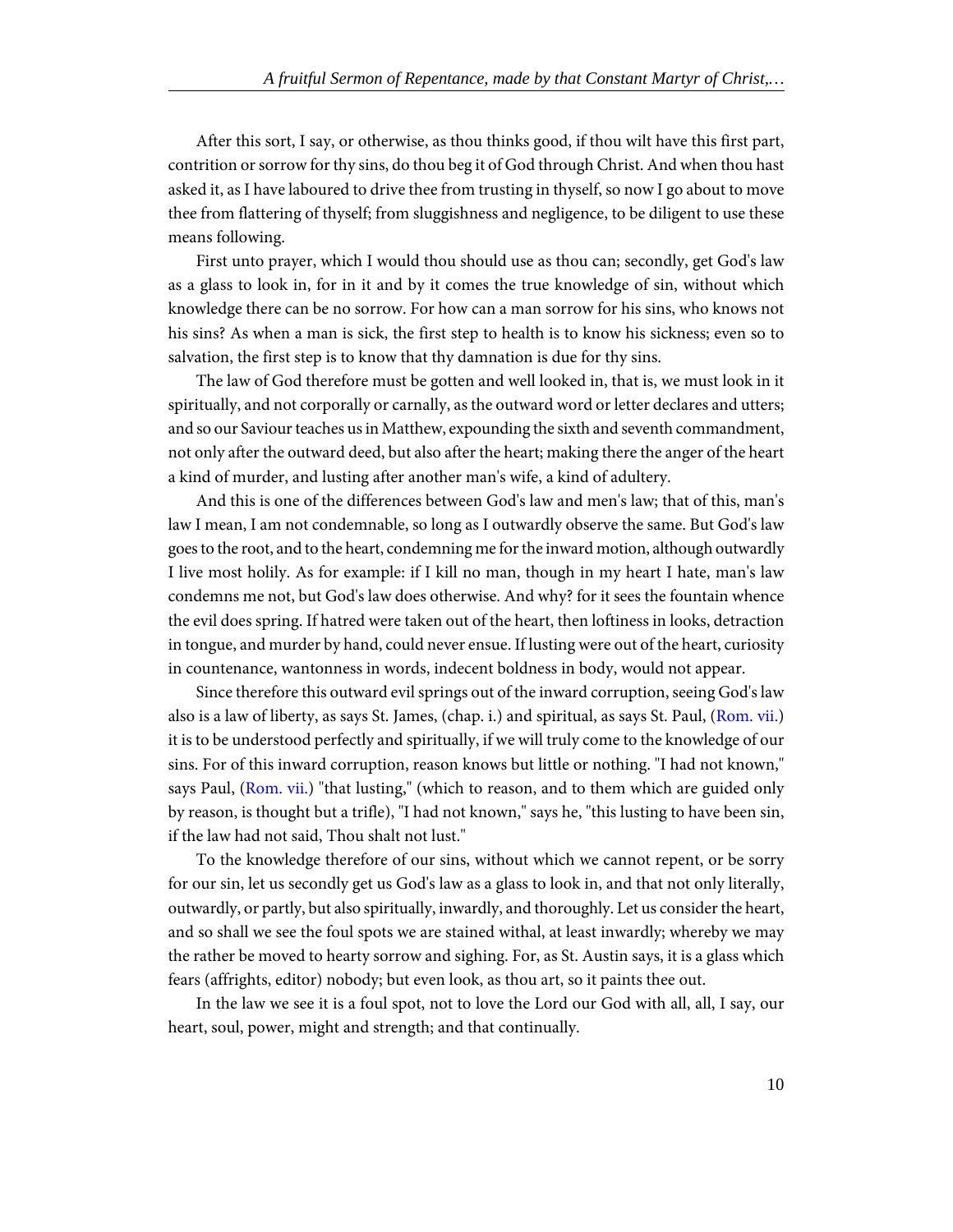In the law it is a foul spot, not only to make to ourselves any graven image or similitude, to bow thereto, &c., but also not to frame ourselves wholly after the image (of God, [Gen.](http://www.ccel.org/study/Bible:Gen.1.26) [1:26](http://www.ccel.org/study/Bible:Gen.1.26), editor) whereto we are made, not to bow to it, to worship it.

In the law we see that it is a foul spot, not only to take God's name in vain, but also not earnestly, heartily, and even continually to call upon his name only; to give thanks unto him, to believe, to publish, and live according to his holy word.

In God's law we see it is a foul spot to our souls, not only to be an open profaner of the Sabbath-day, but also not to rest from our own words and works, that the Lord might both speak and work in us and by us. Also not to hear his holy word, not to communicate his sacraments, not to give occasion to others to holiness by our example in godly works, and reverent esteeming of the ministry of his word.

In God's law we see it is a foul spot to our souls, not only to be an open disobeyer of our parents and magistrates, masters, and such as are in any authority over us, but also not to honour such even in our hearts, not to give thanks to God for them, not to pray for them, to aid, to help, or relieve them, to bear with their infirmities, &c.

In God's law we see it is a foul spot in our souls, not only to be a man-killer in hatred, malice, proud looks, brags, backbiting, railing, or bodily slaughter, but also not to love our neighbours, yea, our enemies, even in our hearts, and to declare the same in all our gestures, words, and works.

In God's law we see it is a foul spot to our souls, not only to be a whoremonger in lusting in our hearts, in wanton looking, in unclean and wanton talking, in actual doing dishonestly with our neighbour's wife, daughter, servant, &c.; but also not to be chaste, sober, temperate in heart, looks, tongue, apparel, deeds, and to help others thereunto accordingly, &c.

In God's law we see it is a foul spot to our souls, not only to covet in heart, to flatter in look or word, lie, colour, &c. in deed, and to take away anything which pertains to another, but also in heart, countenance, word, and deed, not to keep, save, and defend that which pertains to thy neighbour, as thou wouldst thine own.

In God's law we may see it is a foul spot, not only to lie or bear false witness against any man, but also not to have as great care over thy neighbour's name, as over thine own.

Sin in God's law we may see it is, and a foul spot, nor only to consent to evil, lust, or carnal desires, but even the very natural or carnal lusts and desires themselves, (for so I may call them, nature itself being now so corrupted,) are sin; as self-love, and many such. By reason whereof I trow there is none that looks well herein; but though he is blameless to the world, and fair to the show, yet certainly inwardly his face is foul arrayed, and so shameful, proud, diseased, and loathsome, that he cannot but be sorry at the contemplation thereof, and that so much more, by how much he continues to look in this glass accordingly.

And thus much concerning the second mean to the stirring up of sorrow for sin, that next unto prayer we should look in God's law spiritually; the which looking, if we use with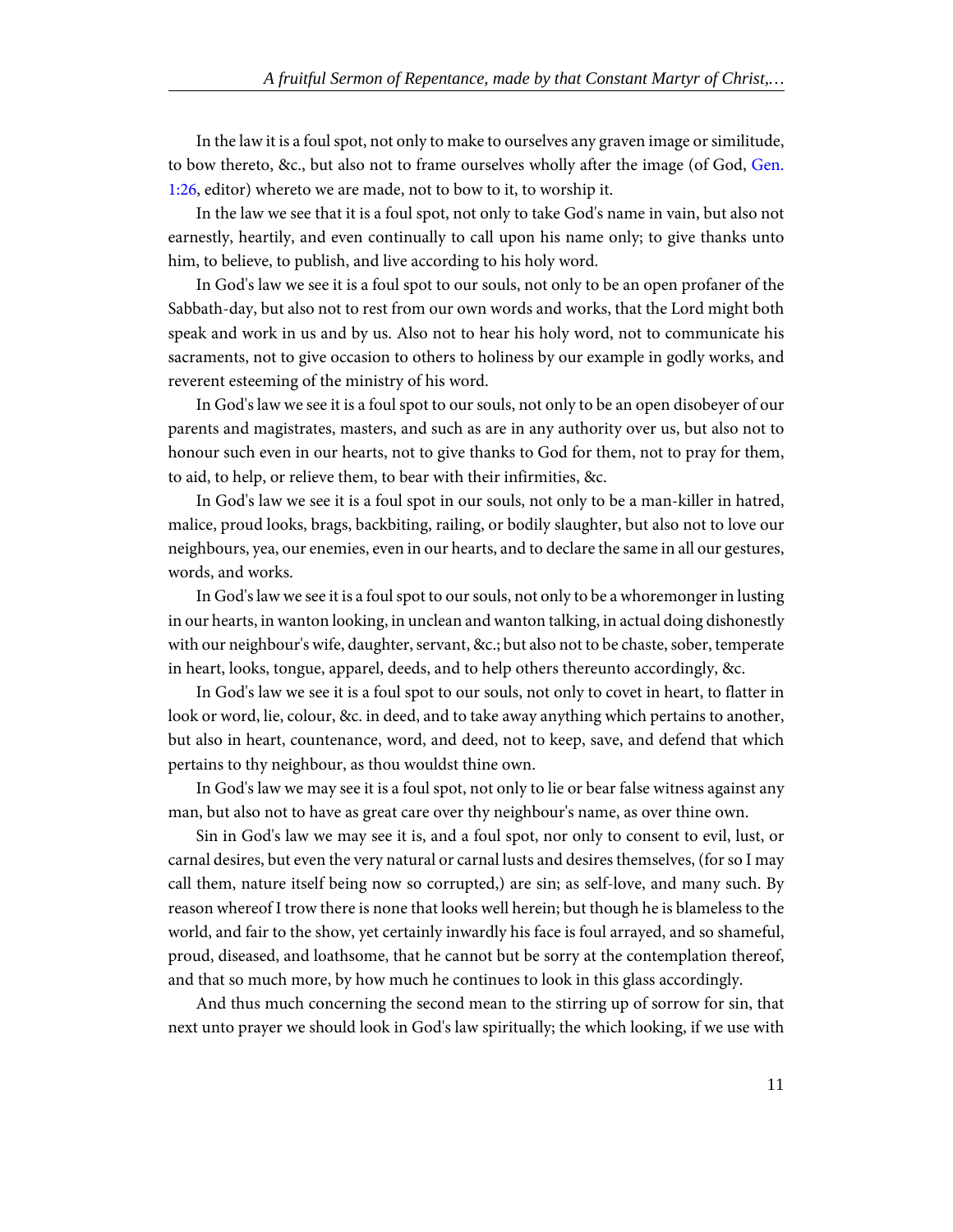prayer, as I said, let us not doubt but at length God's Spirit will work as now, to such as believe; for to the unbelievers all is in vain, their eyes are stark blind, they can see nothing; to such as believe, (I say,) I trust something is done even already. But if neither by prayer, nor by looking in God's law spiritually, as yet thy hard unbelieving heart feels no sorrow nor lamenting for thy sins; thirdly, look upon the penalty attached to God's law: for as to man's law there is a penalty affixed, so is there to God's law a penalty, and that no small one, but such a great one as cannot but make us fear if we believe it, for all is in vain if we are faithless so as not to believe before we feel.

This penalty is God's malediction or curse: "Lo! accursed," says he, "is all," no exception, all, says God, "which continues not in all things, (for he that is guilty of one is guilty of the whole, says St. James,) in all things therefore (says the Holy Ghost) which are written in the book of the law to do them." He says not to hear them, to talk of them, to dispute of them, but to do them.

Who is he now that does these? Rara avis (a rare bird, editor), few such birds, yea none at all. For all are gone out of the way, though not outwardly by word or deed, yet inwardly, at least by default and wanting of that which is required; so that a child of one night's age is not pure, but (by reason of birth-sin) in danger of God's malediction; much more then we, which, alas! have drunken in iniquity, as it were water, as Job says. ([Chap. xv](http://www.ccel.org/study/Bible:Job.15).) But yet, alas! we quake not.

Tell me now, good brother, why do you so lightly consider God's curse that for your past sins you are so careless, as though you had made a covenant with death and damnation, as the wicked did in Isaiah's time? What is God's curse? At the pope's curse with hook, belly and candle, oh! how we trembled which heard it, and though the same was not directed unto us, but unto others. For is God's curse, which is incomparably more fell and importable (severe and unbearable, editor) and is directed to us, yea, hanging over us all reason of our sins, alas! how careless are we! Oh! faithless hard hearts! oh! Jezebel's guests! rocked and laid in a sleep in her bed! [\(Rev. ii.\)](http://www.ccel.org/study/Bible:Rev.2) Oh! wicked wretches! which being come into the depth of sin, do entomb the same. Oh! sorrowless sinners, and shameless harlots!

Is not the anger of a king death? And is the anger of the King of all kings a matter to be so lightly regarded as we do regard it, who are so reckless for our sins that we slug and sleep it out? As wax melts away at the heat of the fire, (says David,) so do the wicked perish at the face or countenance of the Lord. If, dearly beloved, his face is so terrible and intolerable for sinners and the wicked, what think we his hand is? At the face or appearing of God's anger, the earth trembles, but we, earth, earth, yea, stones, iron, flints, tremble nothing at all. It we will not tremble in hearing, woe unto us, for then we shall be crushed in pieces, in feeling. If a lion roar, the casts quake; but we are worse than beasts, which quake not at the roaring of the lion; I mean the Lord of hosts. And why? because the curse of God, hardness of heart, is already fallen upon us, or else we could not but lament and tremble for our sins, if not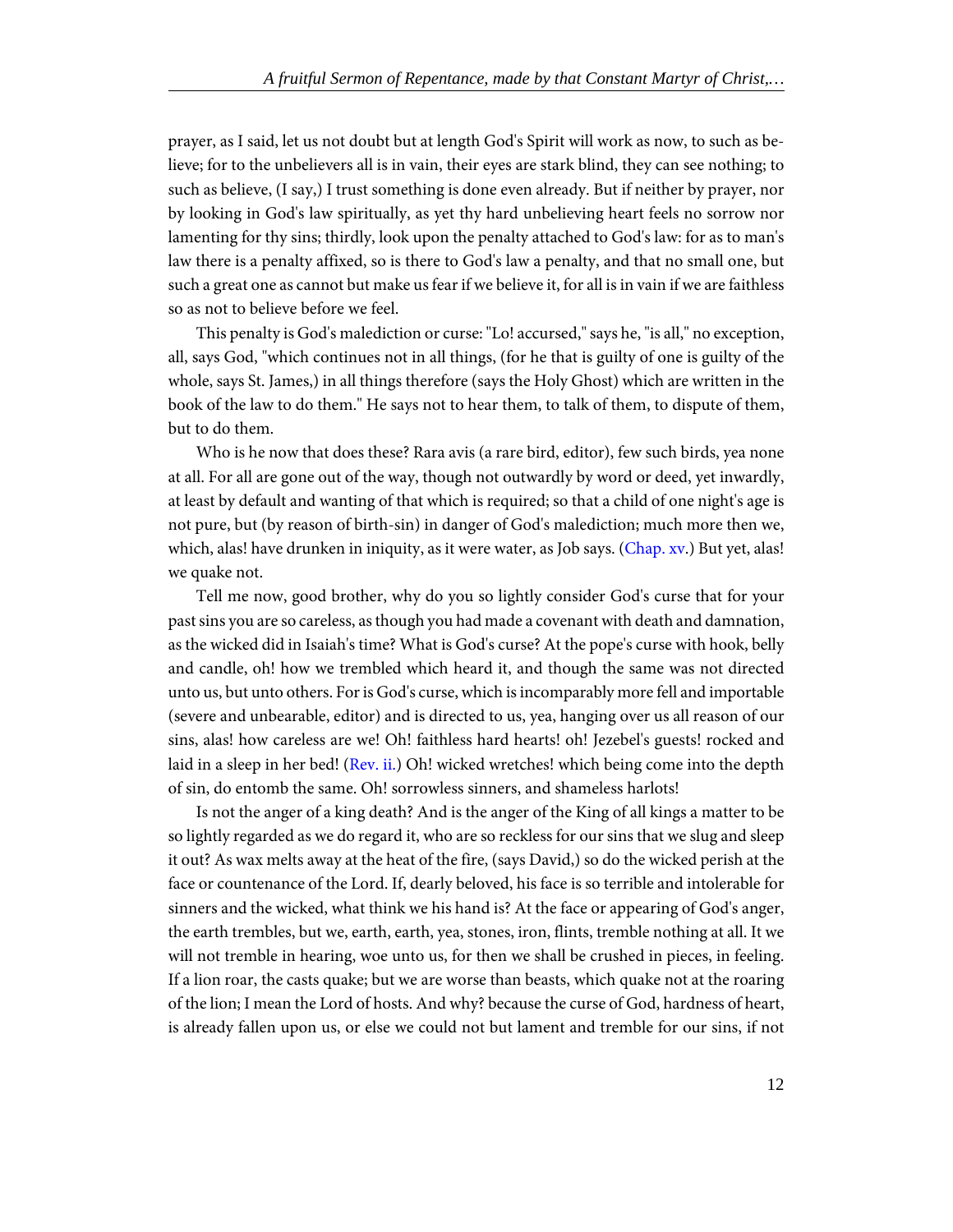for the shame and foulness hereof, yet at least for the malediction and curse of God, which hangs over us for our sins.

Lord, be merciful unto us, for thy Christ's sake, and spare us; in thine anger remember thy mercy towards us. Amen. And thus much for the third thing to the moving of us to sorrow for our sins, that is, for the penalty affixed to God's law, I mean, for the malediction and curse of God. But if our hearts are so hard, that we feel not yet hearty sorrow for our sins, let us, fourthly, set before us examples past and present, old and new, that thereby the Holy Spirit may be effectual to work in his time this work of sorrowing for our sin.

Look upon God's anger for sin in Adam and Eve, for eating a piece of an apple. Were not they, the dearest creatures of God, cast out of paradise? Were not they subject to mortality, travail, labour, &c.? Was not the earth accursed for their sins? Do not we all feel the same, men in labour, women in travailing with child, and all in death, mortality, and misery, even in this life? And was God so angry for their sin, and will he, being the same God, say nothing to us for ours, (alas!) much more horrible than the eating once of one piece of one apple?

In the time of Noah and Lot, God destroyed the whole world with water, and the cities of Sodom and Gomorrah, Zeboim and Admah, with fire and brimstone from heaven for their sins; namely, for their whoredoms, pride, idleness, unmercifulness to the poor, tyranny, &c. In which wrath of God even the very babes, birds, fowls, fishes, herds, trees, and grass perished; and think we that nothing will be spoken to us, who are much worse and more abominable than they? For all men may see, if they will, that the whoredoms, pride, unmercifulness, tyranny, &c. of England in this age far passes any age that ever was before. Lot's wife looking back was turned into a salt stone; and will our looking back again, yea, our running back again to our wickedness, do us no hurt? If we were not already blind, we should blush. Pharaoh's heart was hardened, so that no miracle could convert him; if ours were any thing soft, we should begin to sob.

Of six hundred thousand men, only two entered into the land of promise, because they had ten times sinned against the Lord, as he himself says, [\(Numb. xiv.;](http://www.ccel.org/study/Bible:Num.14)) and think we that God will not swear in his wrath, that we shall never enter into his rest, which have sinned so many ten times as we have hairs of our heads and beards, (I tear,) and yet we repent not.

The man that swore, and he that gathered sticks on the sabbathday, were stoned to death; but we think our swearing is no sin, our bibbing (drinking, editor), rioting, yea, fornication on the sabbath-day, pleases God, or else we would something amend our manners.

Eli's negligence in correcting his sons, brake his neck in two; but ours, which pamper up our children like puppets, will put us to no plunge (difficulty, editor). Eli's sons, for disobeying their father's admonition, brought over them God's vengeance; and will our stubbornness do nothing?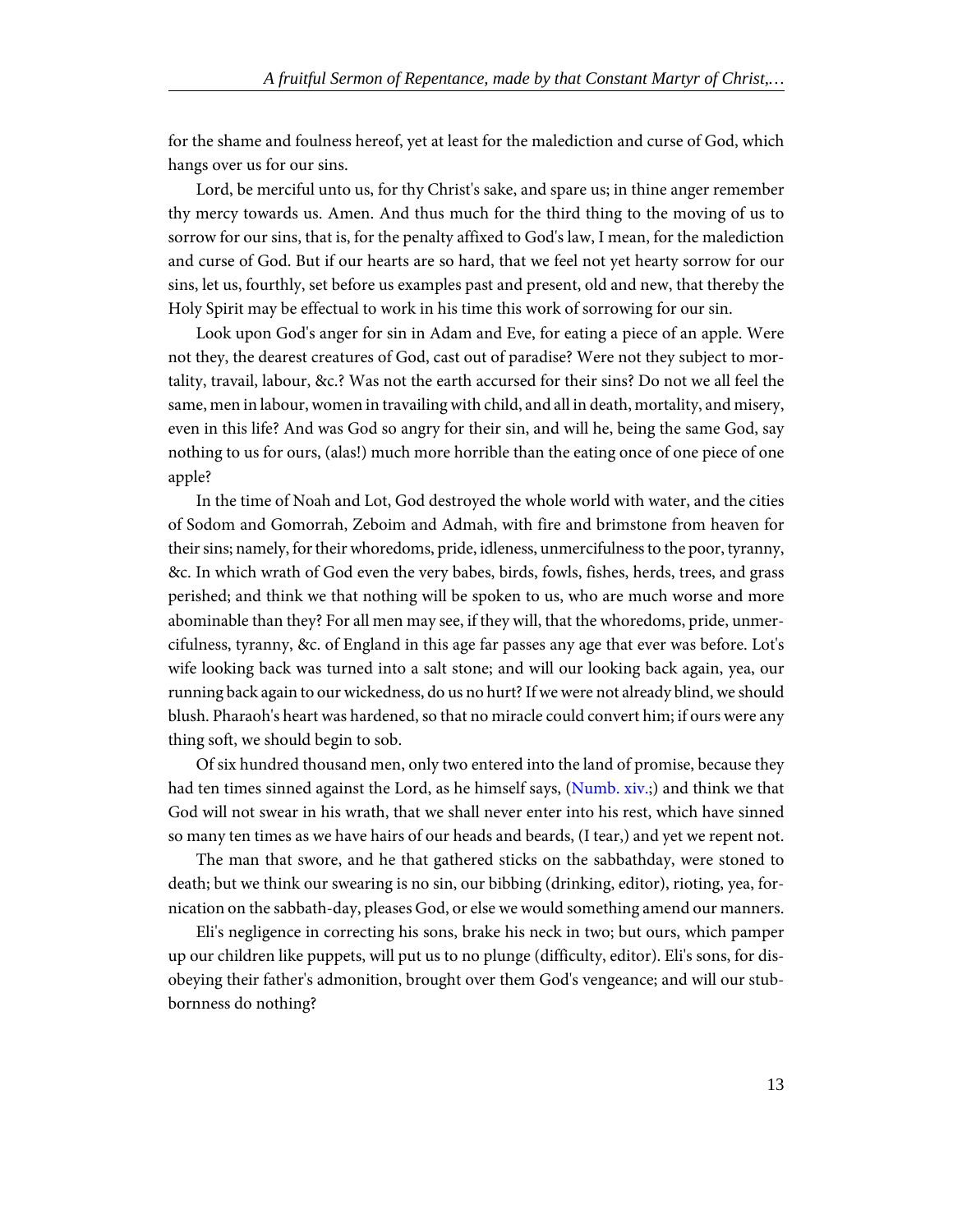Saul's malice to David, Ahab's displeasure against Naboth, brought their blood to the ground for dogs to eat; yea, their children were hanged up and slain for this; but we continue in malice, envy, and murders as though we were able to wage war with the Lord.

David's adultery with Bathsheba was visited on the child born; on David's daughter, defiled by her brother; and on his children, one slaying another; his wives defiled by his own son; on himself driven out of his realm in his old age, and otherwise also, although he most heartily repented his sin. But we think we are more dear unto God than David, which yet was a man after God's own heart, or else we could not but tremble, and begin to repent.

The rich glutton's gay paunch-filling, what did it? It brought him to hell; and have we a placard (a notice or declaration, editor) that God will do nothing to us?

Achan's subtle theft provoked God's anger against all Israel; and our subtilty, yea, open extortion, is it so fine and politic that God cannot espy it?

Gehazi's covetousness brought the leprosy upon him and on all his seed. Judas also hanged himself. But the covetousness of England is of another cloth and colour. Well, if it were so, the same tailor will cut it accordingly

Ananias and Sapphira, by lying, linked to themselves sudden death; but ours now prolongs our life, the longer to last in eternal death.

The false witnesses of the two judges against Susanne lighted on their own pates; and so will ours do at length.

But what go I about to avouch ancient examples, where daily experience teaches? The sweating sickness of the other year, the storms the winter following, call upon us to weigh them in the same balances. The hanging and killing of men themselves, which are (alas!) too rife (frequent, editor) in all places, require us to register them in the same rolls. At the least in children, infants, and such like, which cannot yet utter sin by word or deed, we see God's anger against sin in punishing them by sickness, death, mishap, or otherwise, so plainly that we cannot but groan and lament again, in that we have gushed out this more abundantly in word and deed.

And here with me a little look on God's anger yet so fresh, that we cannot but smell it, although we stop our noses never so much; I pray God we smell it not more fresh hereafter; I mean it forsooth, for I know you look for it, in our dear late sovereign lord the king's majesty (King Edward VI, editor). You all know he was but a child in years; defiled he was not with notorious offences. Defiled, quoth I? nay, rather adorned with so many goodly gifts and wonderful qualities, as never prince was from the beginning of the world, should I speak of his wisdom, of his ripeness in judgment, of his learning, of his godly zeal, heroical heart, fatherly care for his commons, nurse-like solicitude for religion, &c. Nay, so many things are to be spoken in commendation of God's exceeding graces in this child, that, as Sallust writes of Carthage, I had rather speak nothing than too little, for too much is too little. This gift God gave unto us Englishmen before all nations under the sun, and that of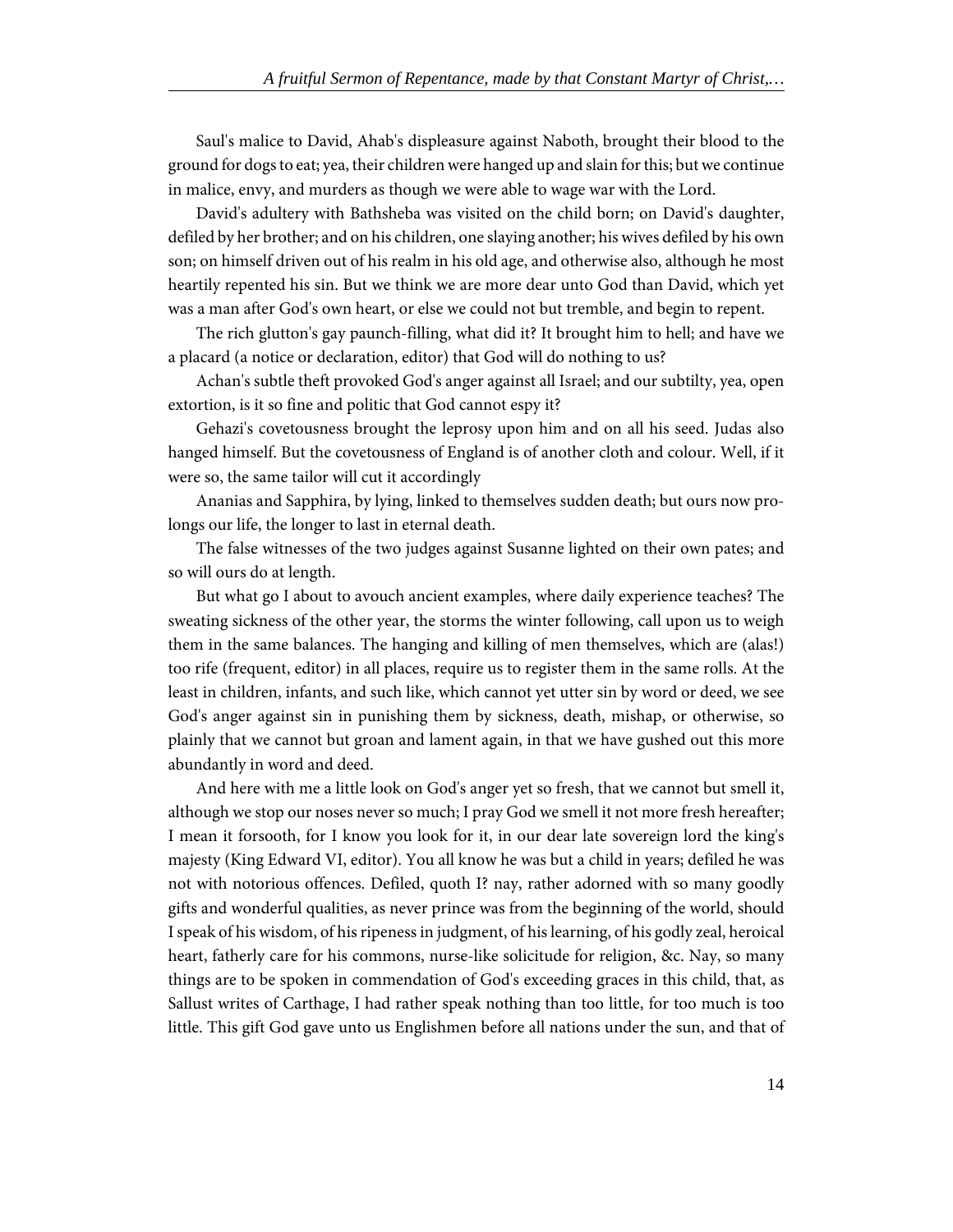his exceeding love towards us. But, alas, and well away, for our unthankfulness' sake, for our sin's sake, for our carnality, and profane living, God's anger has touched not only the body, but also the mind of our king by a long sickness, and at length has taken him away by death, death, cruel death, fearful death.

Oh! if God's judgment is begun in him which, as he was the chiefest, so I think he was the holiest and godliest in the realm of England, alas! what will it be on us, whose sins are overgrown to our heads, so that they are climbed up into heaven! I pray you, my good brethren, know that God's anger towards us for our sins cannot but be great; yea, we see it was so great, that our good king could not bear it. What followed to Jewry after the death of Josias? May God save England, and give us repentance! My heart will not suffer me to tarry longer herein. I think this will thrust out some tears of repentance.

If therefore prayer for God's fear, the looking in God's glass, and the penalty thereto, will not burst open thy blackish heart, yet I think the tossing to and fro of these examples, and especially of our late king, and this troublesome time, will tumble some tears out of your heart, if you still pray for God's Spirit accordingly. For who are you, (think always with yourself that God should spare you more than them whose examples thou hast heard? What friends have you? Were not these kings prophets, apostles, learned, and come of holy stocks? I deceive myself (think you with yourself) if I believe that God, being the same God that he was, will spare me, whose wickedness is no less, but much more than some of theirs. He hates sin now as much as ever he did. The longer he spares, the greater vengeance will fall; the deeper he draws his bow, the sorer will the shaft pierce.

But if yet your heart is so hardened that all this will not more you, surely you are in a very evil state, and remedy now know I none. What! said I, none? know I none? Yes; there is one which is sure to serve, if anything will serve. You look to know what this is; it is the passion and death of Jesus Christ. You know that the cause why Christ became man, and suffered as he suffered, was the sins of his people, that he might save them from the same. Consider the greatness of the sore, I mean sin, by the greatness of the Surgeon and of the remedy. Who was the Surgeon? No angel, no saint, no archangel, no power, no creature in heaven or in earth, but only He by whom all things were made, all things are ruled, also even God's own darling and only beloved Son becoming man.

Oh! what a great thing is this that could not be done by the angels, archangels, potentates, powers, or all the creatures of God, without his own Son, who yet must needs be thrust out of heaven, as a man would say, to take our nature, and become man. Here have you the Surgeon; great was the cure that this mighty Lord took in hand.

Now what was the remedy? It was purchased dearly, and of many compositions; I cannot recite all, but rather must leave it to your hearty consideration. Three-and-thirty years was he curing our wounds: he sought it earnestly by fasting, watching, praying, &c. The same night that he was betrayed, I read how busy he was about a remedy in the garden, when he,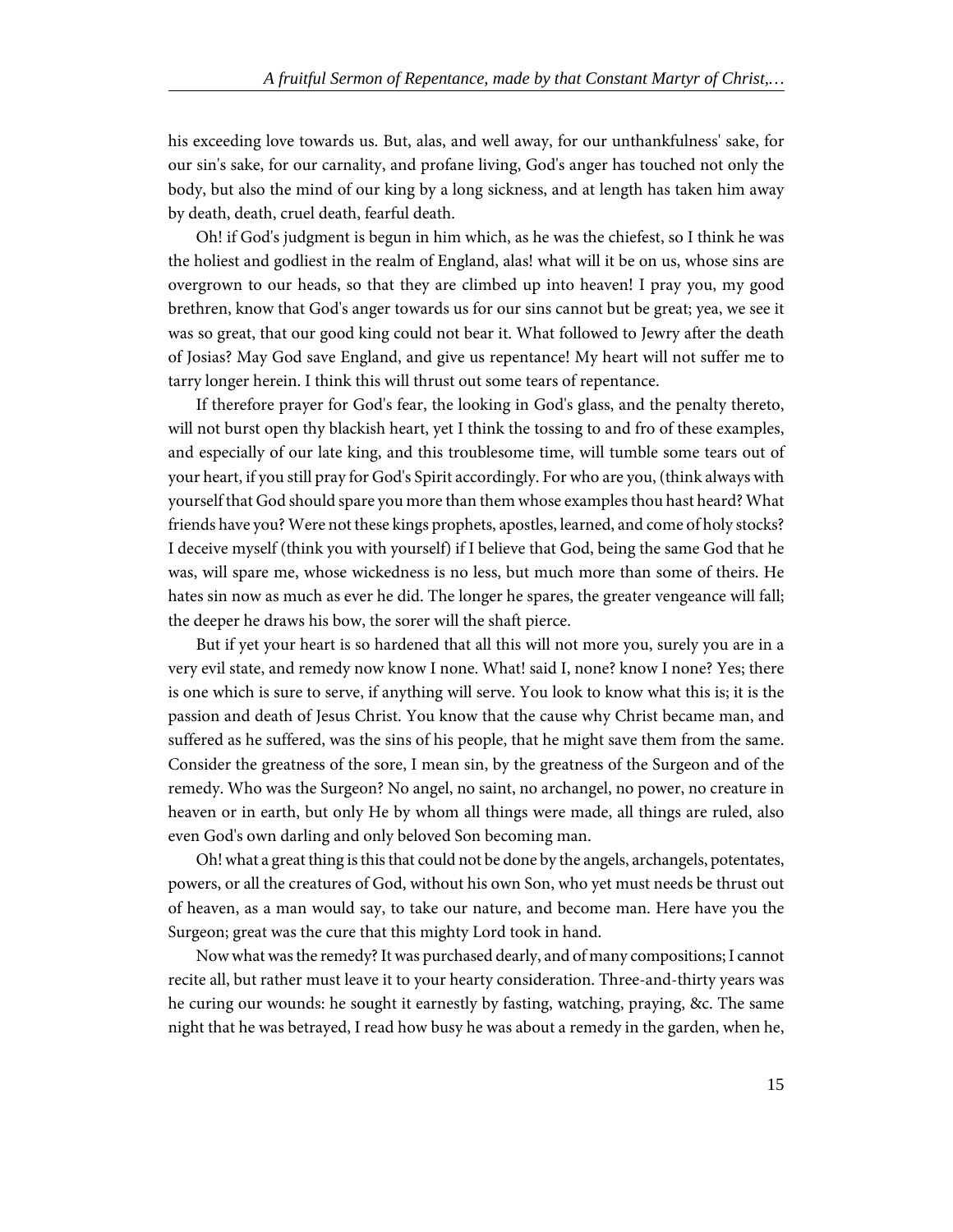lying flat on the ground, praying with tears, and that of blood, not a few, but so many as flowed down on the ground, crying in this sort: "Father, if it be possible, let this cup depart from me;" that is, if it be possible that the sin of mankind can be otherwise taken away, grant that it may be so. Thou heard Moses crying, for the idolaters; thou heard Lot for the Zoarites; Samuel, David, and many others, for the Israelites; and, dear Father, I only am thine own Son, as thou hast said, in whom thou art well pleased; wilt thou not hear me? I have by the space of three-and thirty years done always thy will; I have so humbled myself, that I would become an abject among men to obey thee; therefore, dear Father, if it be possible, grant my request, save mankind now without any further labour or remedy." But yet, (says he,) "not as I will, but as thou wilt."

But, sirs, what heard he? Though he sweat blood and water in making his remedy for our sore of sin, yet it framed (sufficed, editor) not. Twice he cried without comfort; yea, though God sent an angel to comfort him, we yet knot that this remedy was not allowed for sufficient, until Christ Jesus was betrayed, forsaken of all his disciples, forsworn of his dearly beloved, bound like a thief, belied, buffeted, whipped, scourged, crowned with thorns, derided, crucified, racked, wailed, hanged up between two thieves, cursed and railed upon, mocked in misery, and had given up the ghost. Then bowed down the head of Christ, that is, God the Father, which is the head of Christ; then he allowed the remedy to be sufficient and good for the healing of our sore, which is sin. Now God would abide us, because the damnation or guiltiness was taken away by this Lamb, thus offered once for all!

So that here, dearly beloved, we as in a glass may see God's great judgment and anger against sin for the bruising of our blackish hard hearts. The Lord of lords, the King of kings, the brightness of God's glory, the Son of God, the darling of his Father, in whom he is well pleased, hangs between two thieves, crying for thee and me, and for us all, "My God, my God, why hast thou forsaken me?" Oh! hard hearts that we have, which make light of sin. Look on this; look on the very heart of Christ, pierced with a spear, wherein you may see and read God's horrible anger for sin. Woe to thy hard heart that pierced it.

And thus much for the first part of repentance; I mean, for the means of working contrition: first, use prayer; then look on God's law; thirdly, see his curse; fourthly, set examples of his anger before you; and, last of all, set before you the death of Christ. From this and prayer cease not until you feel some hearty sorrow for your sin; which when you feel, then labour for the second part, that is, for faith, on this sort.

II. As first, in contrition, I willed you not to trust to your free will for the attaining of it, so do I will you in this. Faith is so far from the reach of man's free will, that to reason, it is plain foolishness; you must first go to God; whose gift it is; you must, I say, get you to the Father of mercy, whose work it is, that, as he has brought you down by contrition, and humbled you, so he would give you faith, raise you up, and exalt you.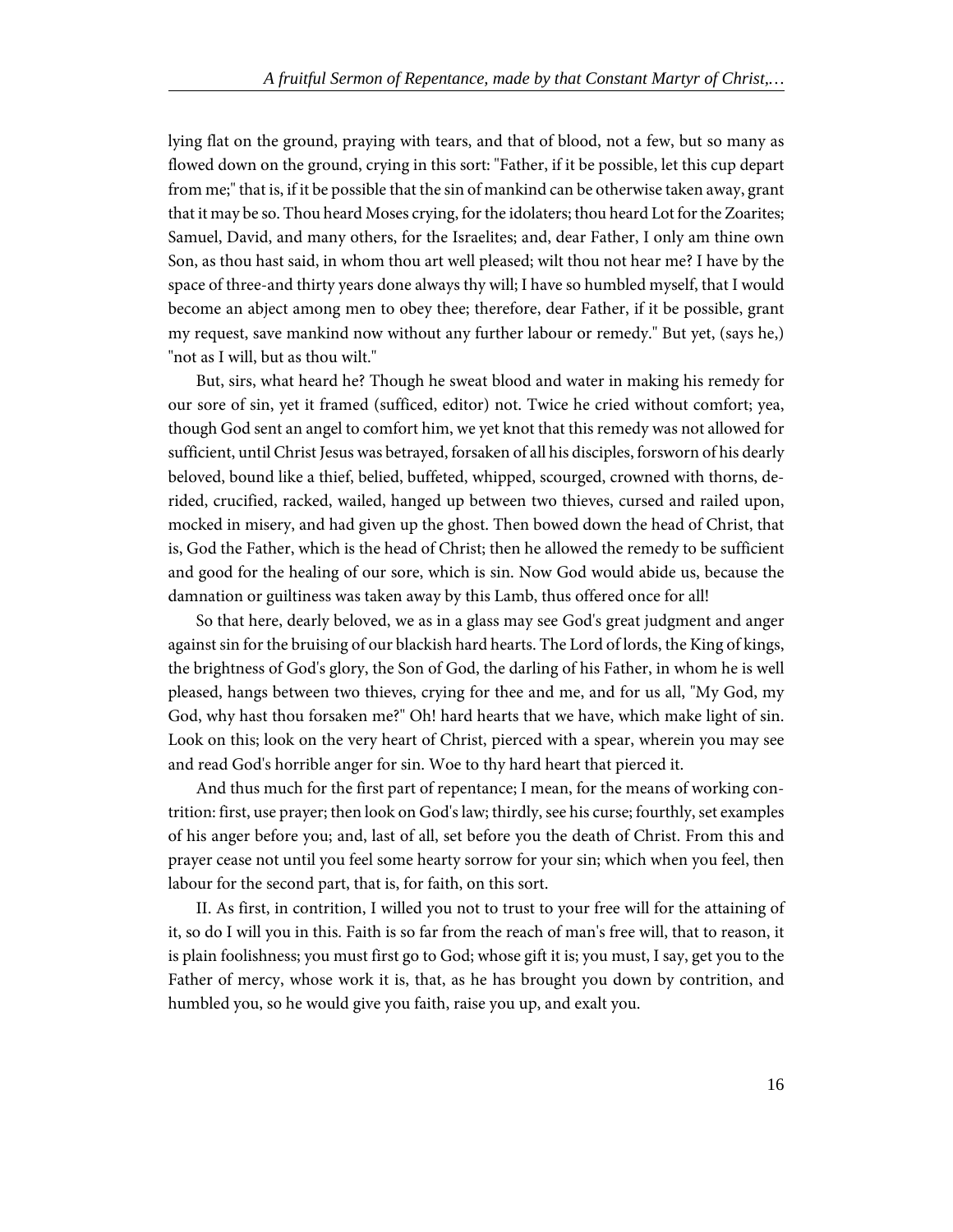On this manner therefore with the apostles, and the poor man in the gospel, that cried, "Lord, increase our faith; Lord, help my unbelief;" pray you and say, "O merciful God, and dear Father of our Lord and Saviour Jesus Christ, in whom as thou art well pleased, so hast thou commanded us to hear him; forasmuch as he often bids us to ask of thee, and thereto promises that thou wilt hear us, and grant us that which in his name we shall ask of thee: lo! gracious Father, I am bold to beg of thy mercy, through thy Son Jesus Christ, one sparkle of true faith, and certain persuasion of thy goodness and love towards me in Christ, wherethrough I, being assured of the pardon of all my sins, by the mercies of Christ, thy Son, may be thankful to thee, love thee, and serve thee, in holiness and righteousness all the days of my life."

On this sort I say, or otherwise, as God shall move you, pray first of all, and look for your request at God's hand; and without any doubting, though forthwith you feel not the same; for oftentimes we have things of God given us long before we feel them as are would do. Now unto this prayer, use these means following:

After prayer for faith, which I would should be first; secondly, because the same springs out of the hearing, not of masses, matins, canons, councils, doctors, decrees, but out of the hearing of God's word; get God's word, but not that part which serves especially to contrition, that is the law, but the other part, which serves especially to consolation and certain persuasion of God's love towards thee, that is the gospel or publication of God's mercy in Christ; I mean the free promises.

But here you must know, that there are two kinds of promises; one, which is properly of the law, another, which is properly of the gospel. In the promises of the law we may indeed behold God's mercy, but so that it hangs upon the condition of our worthiness; as, if thou love the Lord with all thy heart, &c., thou shalt find mercy. This kind of promises, though it declare unto us God's dove, which promises where he need not, yet unto him that feels not Christ, which is the end of the law, they are so far from comforting, that with the law they utterly bring man to deep despair, so greatly are we corrupted, for none loves God as he ought to do. From these therefore get thee to the other promises of the gospel, in which we may see such plenty and frank liberality of God's goodness, that we cannot but be much comforted, though we have very deeply sinned.

For these promises of the gospel do not hang on the condition of our worthiness, as the promises of the law do, but they depend and hang on God's truth; that as God is true, so they cannot but be performed to all them which lay hold on them by faith I had almost said, which cast them not away by unbelief.

Mark in them therefore two things, namely, that they are free promises without any condition of our worthiness, as also that they are universal, offered to all; all, I say, who are not so stubborn, as by unbelief, to keep their hands still, whereby they should receive this alms in their bosom. As concerning infants and children, you know I now speak not, but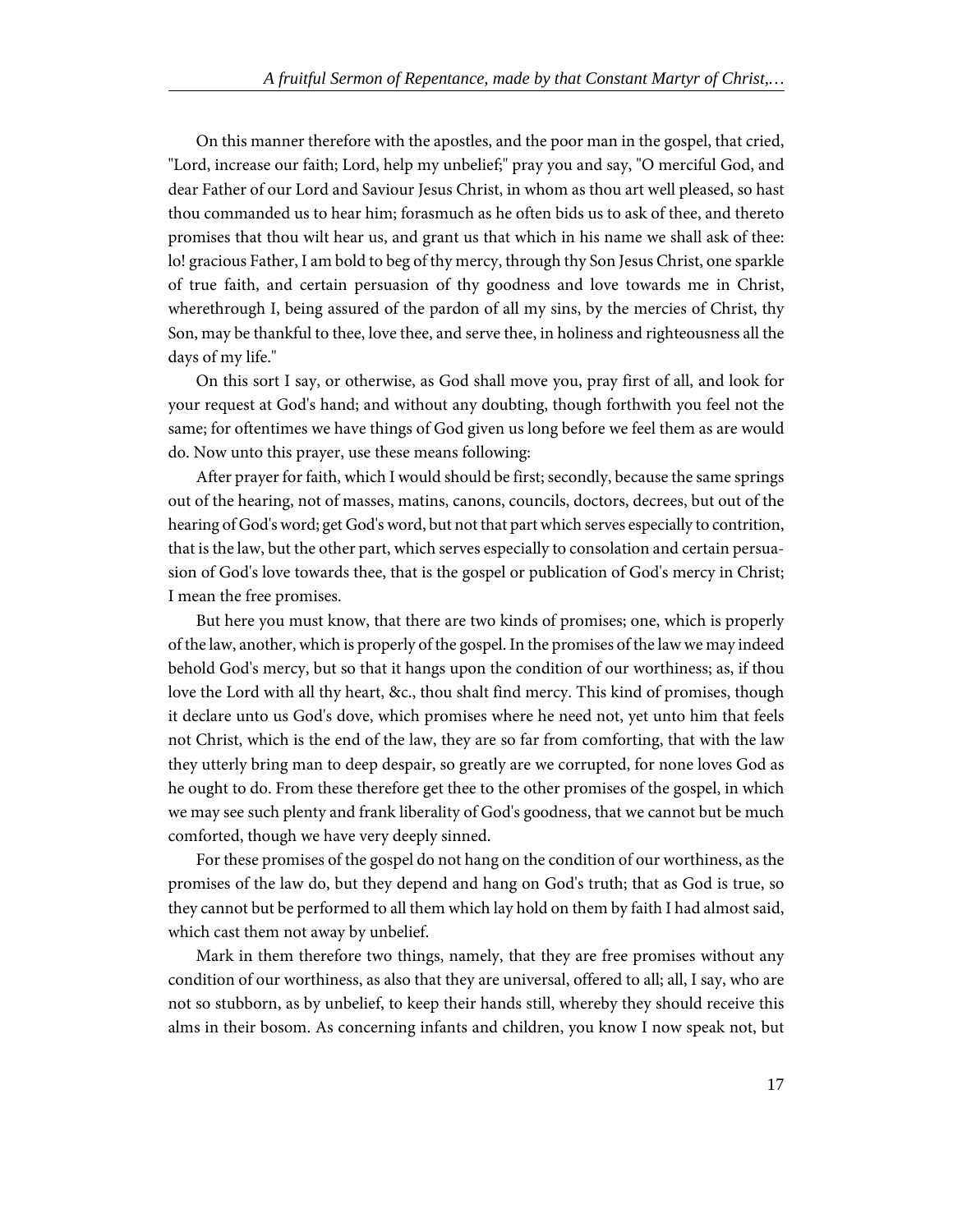concerning such as are of years of discretion; and now you look that I should give you a taste of these promises, which are both free and universal, excepting none but such as except themselves. Well, you shall have one or two for a say (specimen, editor).

In the third of John, says our Saviour, "So God loved the world, that he would give his darling, his own only Son, that all that believe in him should not perish, but have everlasting life." Lo! sir, he says not that some might have life; but all, says he. And what all? All that love him with all their hearts, all that have lived a godly life? Nay, all that believe in him; although thou hast lived a most wicked and horrible life, if now thou believe in him, thou shalt be saved. Is not this sweet?

Again, says Christ, "Come unto me all ye that labour and are laden, and I will refresh you." Let us a little look on this letter. "Come unto me." Who should come? Lords, priests, holy men, monks, friars; yea, cobblers, tinkers, harlots, thieves, murderers also, if they lament their sins." Come unto me (says he) all ye that labour and are laden," that is, which are afraid of your sins. And what wilt thou do, Lord? "And I will refresh you," says he. Oh! what a thing is this, "And I will refresh you." Wot (know, editor) you who spake this? He that never told a lie; he is the truth, there was never guile found in his mouth, and now will he be untrue to you, good brother, who are sorry for your grievous sins? No, truly! Heaven and earth shall pass and perish, but his word shall never fail. Saint Paul says, "God would have all men saved." Lo! he exempts none. And to Titus, "The grace of God brings salvation to all men." As from Adam all have received sin to damnation, so by Christ all have grace offered to salvation, if they reject not the same. I speak not now of infants, I say, and I need not enter into the matter of predestination. In preaching of repentance, I would gather where I could with Christ. "As surely as I live, (says God,) I will not the death of a sinner." Art thou a sinner? Yea. Lo! God swears he desires not thy death. How can thou now perish? Consider with yourself what profit you should have to believe this to be true to others, if not to yourself also. Satan does so. Rather consider with Peter, that the promise of salvation pertains not only to them which are nigh, that is, to such as are fallen a little, but also to all whom the Lord has called, be they ever so far off

Lo! now by me the Lord calls thee, thou man, thou woman, that art very far off. The promise therefore pertains to thee: needs must thou be saved, except thou with Satan say God is false; and yet if thou do so, God is faithful, and cannot deny himself; as thou shalt feel by his plagues in hell, for so dishonouring God as to think that he is not true. Will he be found false now? The matter hangs not on your worthiness; but it hangs on God's truth. Take hold on it, and I warrant you Christ is the propitiation for our sins, yea, for the sins of the whole world; believe this, man, I know you believe it; say therefore in your heart, still, Lord, increase my faith; Lord, help my unbelief. Blessed are they which see not this by reason, but yet believe; hope, man, past all hope, as Abraham did.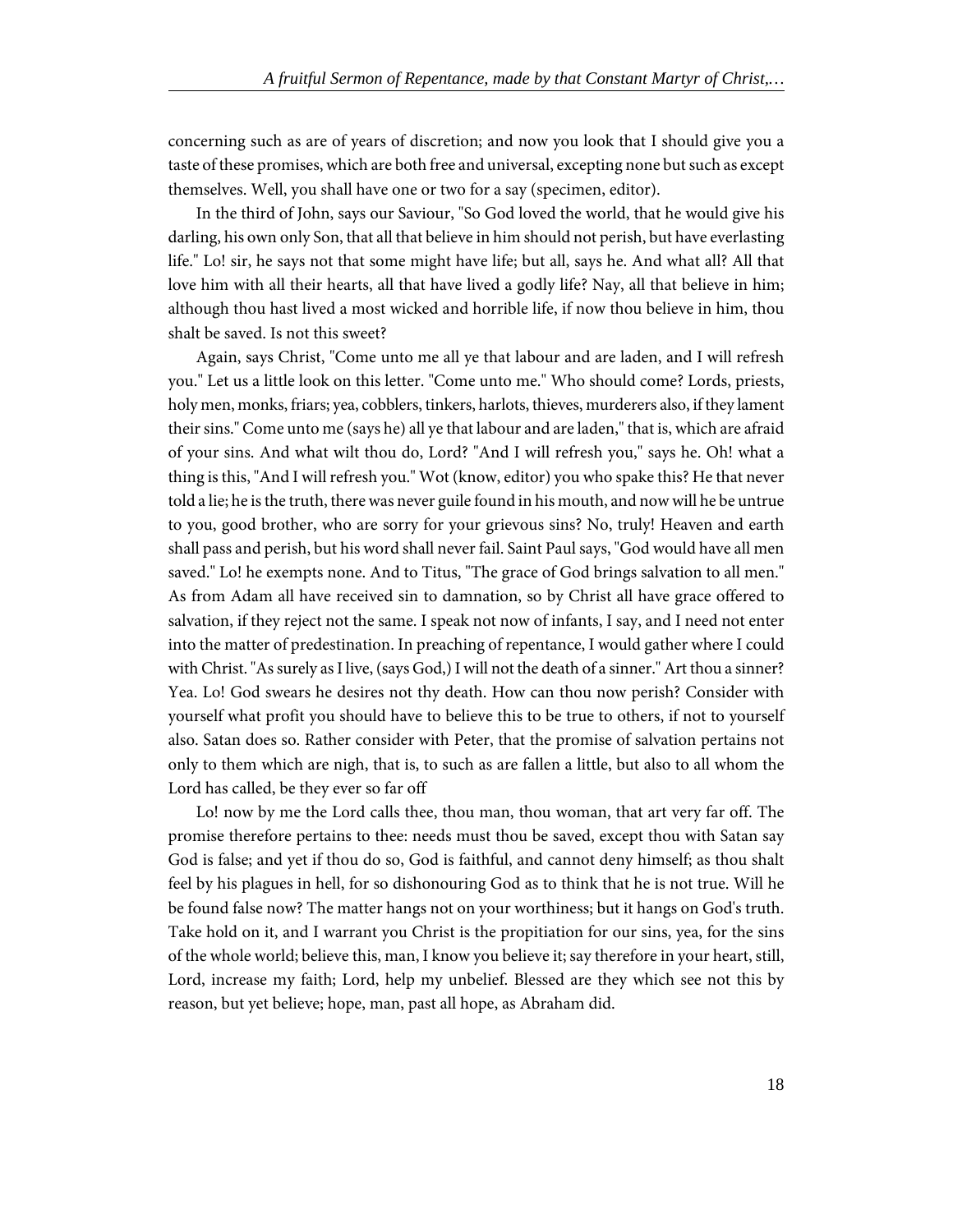And thus much for a taste of these promises which are everywhere not only in the New Testament, but also in the Old. Read the latter end of Leviticus, xxvi., the prophet Isaiah, xxx. where he says, God tarries, looking for thee to show thee mercy; also the 4oth, and so on to the 60th. Read also [Psa. xxxii.](http://www.ccel.org/study/Bible:Ps.32), Joel, ii. &c.

Howbeit, if this will not serve, if yet thou feel no faith, no certain persuasion of God's love, then unto prayer add diligent considering of the free and universal promises of the gospel. Thirdly set before thee those benefits which God has heretofore given thee, and at present gives thee. Consider how he has made you a man or a woman, who might have made you a toad, a dog. And why did he this? Verily, because he loved you. And do you think, that if he loved thee when you were not, to make thee such a one as he most graciously has made thee, will he not now love thee, being his handiwork? Does he hate anything that he has made? Is there unableness with him? Does he love for a day and so farewell? No, indeed, he loves to the end, his mercy endures for ever. Say therefore with Job, "To the work of thy hands put thy helping hand." Again, has he not made you a Christian man or woman, whereas if he would, he might have made you a Turk or pagan? This you know he did of love. And do you think his love if lessened, if you lament your sin? Is his hand shortened for helping you? Can a women forget the child of her womb? And though she should do it, yet will not I forget thee, says the Lord. He has given you limbs to see, hear, go, &c.; he has given you wit, reason, discretion, &c.; he has long spared you, and borne with you, when you never purposed to repent; and now you repent, will he not give you mercy? Wherefore does he suffer you to live at this present to hear me speak this and suffer me to speak this, but of love to us all? Oh! therefore let us pray him, that he would add to this, that we might believe these love-tokens that he loves us, and indeed he will do it. Lord, open our eyes, in thy gifts to see thy gracious goodness. Amen.

But tarry in this I will not. Let every man consider God's benefits past and present, public and private, spiritual and corporeal, to confirm his faith concerning the promises of the gospel, for the pardon of his sins. I will now endeavour to show you a fourth means to confirm your faith in this, even by examples. Of these there are in the scriptures very many, as also daily experience diversely teaches the same, if we were diligent to observe things accordingly; wherefore I will be more brief herein, having respect to time, which steals fast away.

Adam in paradise transgressed grievously, as the painful punishment, which we all as yet do feel, proves, if nothing else did. Though by reason of his sin he displeased God sorely, and ran away from God, for he would have hid himself, yea, he would have made God the causer of his sin, because he gave him such a mate, so far was he from asking mercy; yet notwithstanding all this, God turned his fierce wrath neither upon him nor Eve who also required not mercy, but upon the serpent, Satan promising unto them a seed, Jesus Christ, by whom they at length should be delivered. In token whereof, though they were cast out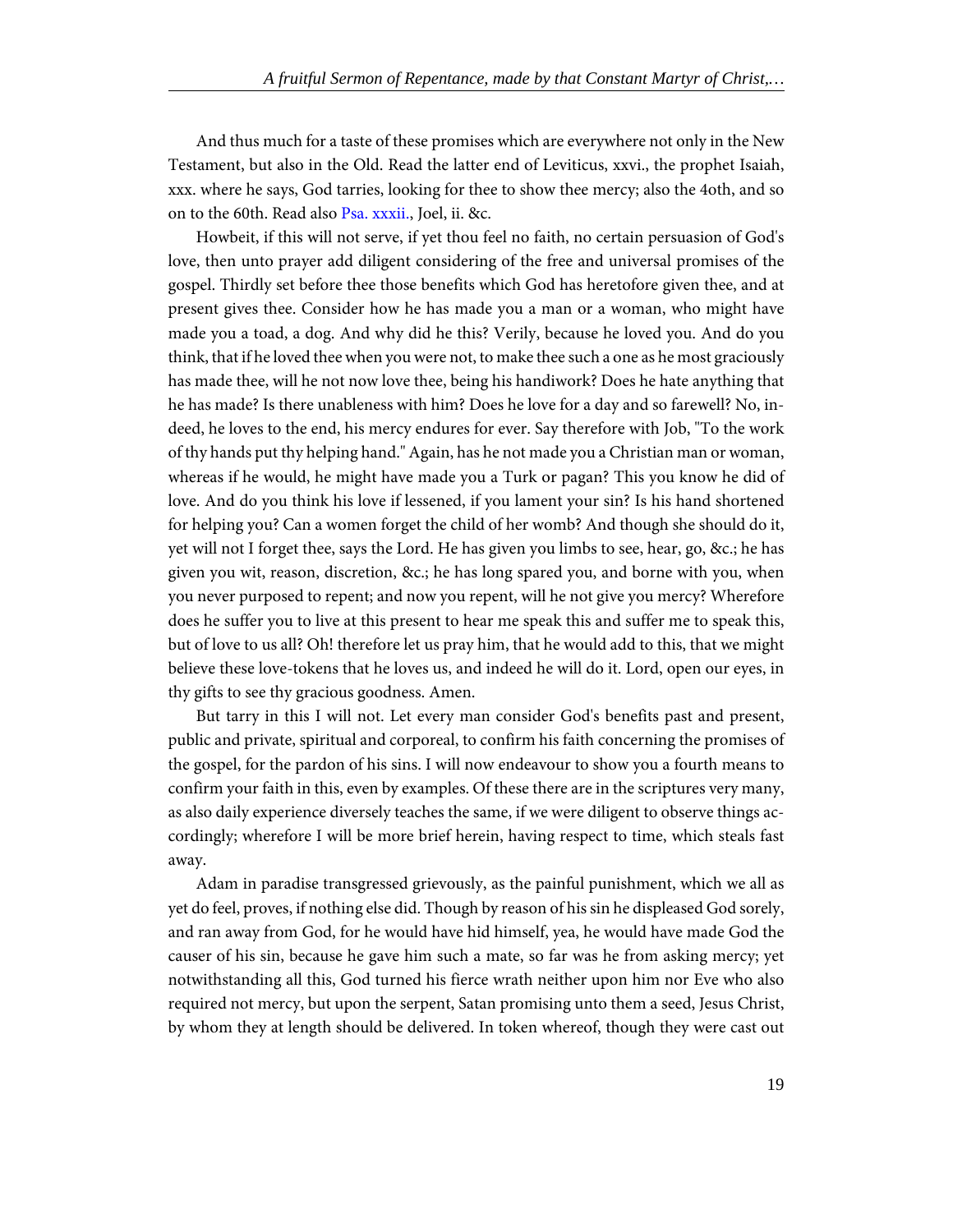of paradise for their nurture (instruction or correction, editor), to serve in sorrow since they would not serve in joy; yet he made them apparel to cover their bodies, a visible sacrament and token of his invisible love and grace concerning their souls. If God was so merciful to Adam, who so brake his commandment, and rather blamed God than asked mercy; thinkest thou, O man, that he will not be merciful to thee, which blamest thyself, and desirest pardon?

To Cain he offered mercy, if he would have asked it. "What hast thou done? (says God:) the voice of thy brother's blood cries unto me out of the earth." O merciful Lord, Cain should have said, I confess it! But, alas! he did not so, and therefore said God, "Now," that is, in that thou desirest not mercy, now, "I say, be thou accursed," &c. Lo, to the reprobate he offered mercy, and will he deny it to thee, which art his child?

Noah, did not he sin, and was dumb? Good Lot also both in Sodom dissembled a little with the angels, prolonging the time, and out of Sodom he fell very foully ([Gen. xix.](http://www.ccel.org/study/Bible:Gen.19)) as did Judah and the patriarchs against Joseph; but yet I ween (doubt not, editor) they found mercy. Moses, Miriam, Aaron, though they stumbled a little, yet they received mercy; yea, the people in the wilderness often sinned and displeased God, so that he was purposed to have destroyed them. Let me alone, says he to Moses, that I may destroy them; but Moses did not let him alone, for he prayed still for them, and therefore God spared them. If the people were spared through Moses' prayer, they not praying with him, but rather worshipping their golden calf, eating, drinking, and making good cheer, why should thou doubt whether God will be merciful to thee, having, as indeed thou hast, One much better than Moses to pray for thee ([Numb. xiv.\)](http://www.ccel.org/study/Bible:Num.14) and with thee, even Jesus Christ, who sits on the right hand of his Father, and prays for us, being no less faithful in his Father's house, the church, than Moses was in the synagogue? David the good king had a foul foil (fall, editor) with Bathsheba. whereunto he added also a mischievous murder, causing her husband, his most faithful soldier, Uriah, to be slain with an honest company of his most valiant men of war, and that with the sword of the uncircumcised.

In this his sin, though he lay asleep a great while, (as many do now-a-days, God give them good waking!) thinking, that by the sacrifices he offered, all was well, and that God was content; yet at length, when the prophet by a parable had opened the poke, and brought him in remembrance of his own sin in such sort, that he gave judgment against himself, then he quaked. Eli's sacrifices had no more taken away his sins, than our sir John's trentals (Romish priest's services, editor) and wagging of his fingers over the heads of such as lie asleep in their sins, out of the which, when they are awaked, they will well see that it is neither mass nor matins, blessing nor crossing, will serve. Then, I say, David cried out, saying, "I have sinned against my Lord and good God, which has done so much for me; indeed I caused Uriah to be killed; 1 have sinned, I have sinned. What shall I do? I have sinned, and am worthy of eternal damnation." But what says God by his prophet? "The Lord has taken away thy sins; thou shalt not die." "O good God," he said, "but I have sinned," but he said so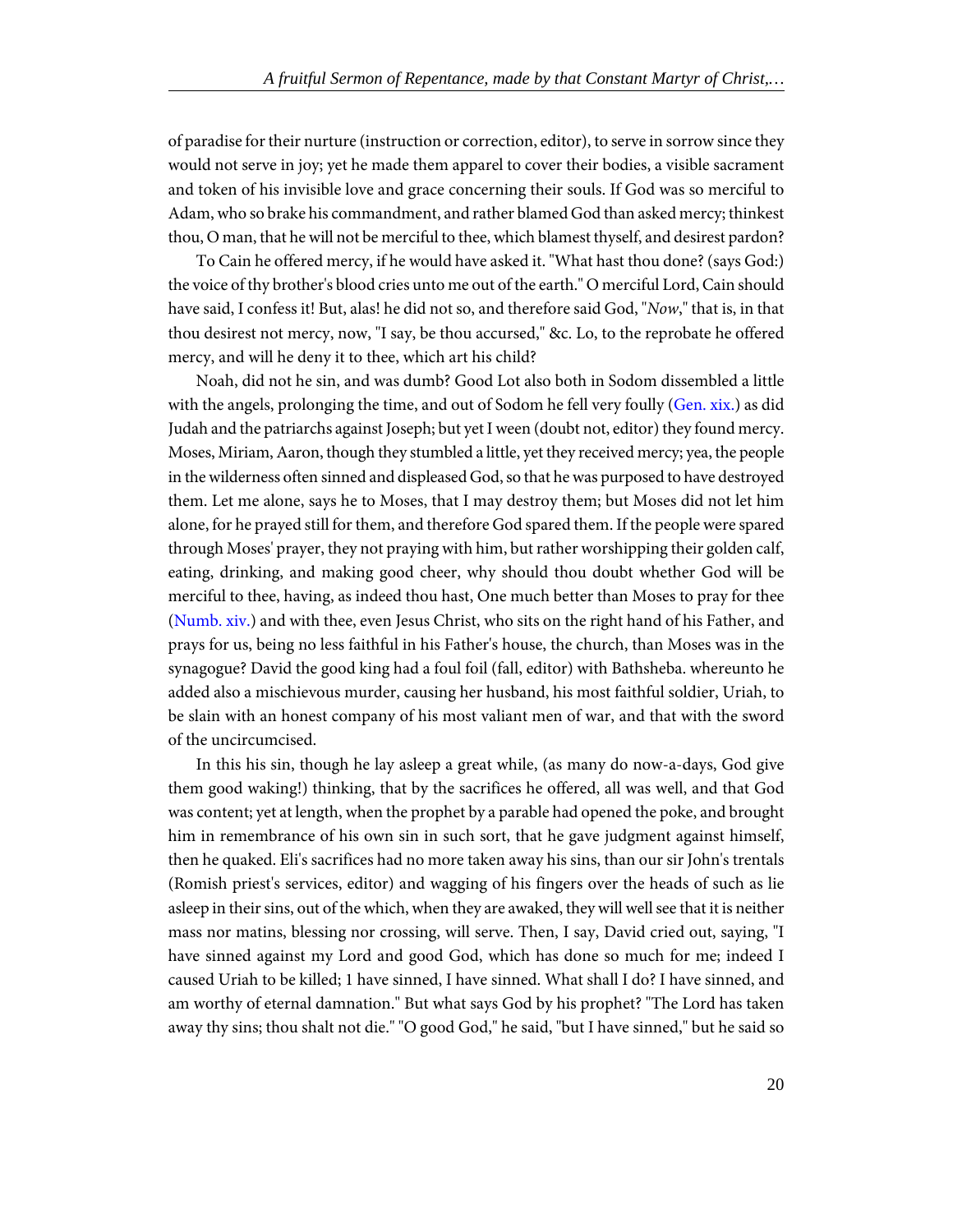from his heart and not from the lips only, as Pharaoh and Saul did, and he speedily heard, "thou shalt not die; the Lord has taken away thy sins," or rather, has laid them upon another, yea, translated them upon his Son Jesus Christ, who bare there, and not only them, but thine and mine also, if we will now but cry, from our hearts, "We have sinned, good Lord, we have done wickedly, enter not into judgment with us, but be merciful unto us after thy great mercy, and according to the multitude of thy compassions do away our iniquities, &c." For indeed God is not the God of David only; he is the God of all, so that he or she, whosoever they are, that call upon the name of the Lord, shall be saved. In confirmation whereof this history is written, as are also the others which I have recited, and many more which I might recite. As of Manasses, the wicked king, who slew Isaiah the prophet, and wrought very much wickedness, yet the Lord showed mercy upon him, being in prison, as his prayer does teach us. Nebuchadnezzar, though for a time he bare God's anger, yet at length he found mercy. The city of Nineveh also found favour with God, as did many others, which I omit for time's sake, and will bring forth one or two out of the New Testament, that we may see God is the same God in the New Testament that he was in the Old.

I might tell you of many, if I should speak of the lunatic, such as were possessed with devils, lame, blind, dumb, deaf; lepers, &c., but time will not suffice me; one or two therefore shall serve. Mary Magdalen had seven devils, but yet they were cast out of her; and of all others she was the first that Christ appeared unto after his resurrection. Thomas would not believe Christ's resurrection, though many told him which had seen and felt him, by reason whereof a man might have thought that his sins would have cast him away. "Except I should see and feel, says he, I will not believe." Oh! wilful Thomas, "I will not" said he. But Christ appeared unto him, end he will not loose him, as he will not loose you, good brother, if with Thomas you will keep company with the disciples, as Thomas did. Peter's fall was ugly; he accursed himself if ever he knew Christ, and that for fear of a girl, and this not once, but even three divers times, and that in the hearing of Christ his Master; but yet the third time Christ looked back, and cast on him his eye of grace, so that he went out, and wept bitterly. And after Christ's resurrection, not only did the angels direct the women to tell Peter that Christ was risen, but Christ himself appeared to him alone, such a good Lord is he. The thief hanging on the cross said but this: "Lord, when thou comest into thy kingdom, remember me;" and what answer had he? "This day," said Christ, "shalt thou be with me in paradise." What a comfort is this! since he is now the same Christ to you, and to me, and to us all, if we will run unto him; for he is the same Christ today, and tomorrow, and until he come to judgment. Then indeed he will be inexorable, but now is he more ready to give than you are to ask. If you cry, he hears you, yea, before you cry. (Isaiah.) Cry therefore, be bold, man; he is not partial. "Call," says he, "and I will hear thee. Ask, and thou shalt have; seek, and thou shalt find, though not at the first, yet at the length." ([Matt. vii.\)](http://www.ccel.org/study/Bible:Matt.7) If he tarry awhile, it is but to try you; he is coming, and will not be long. [\(Heb. x.\)](http://www.ccel.org/study/Bible:Heb.10)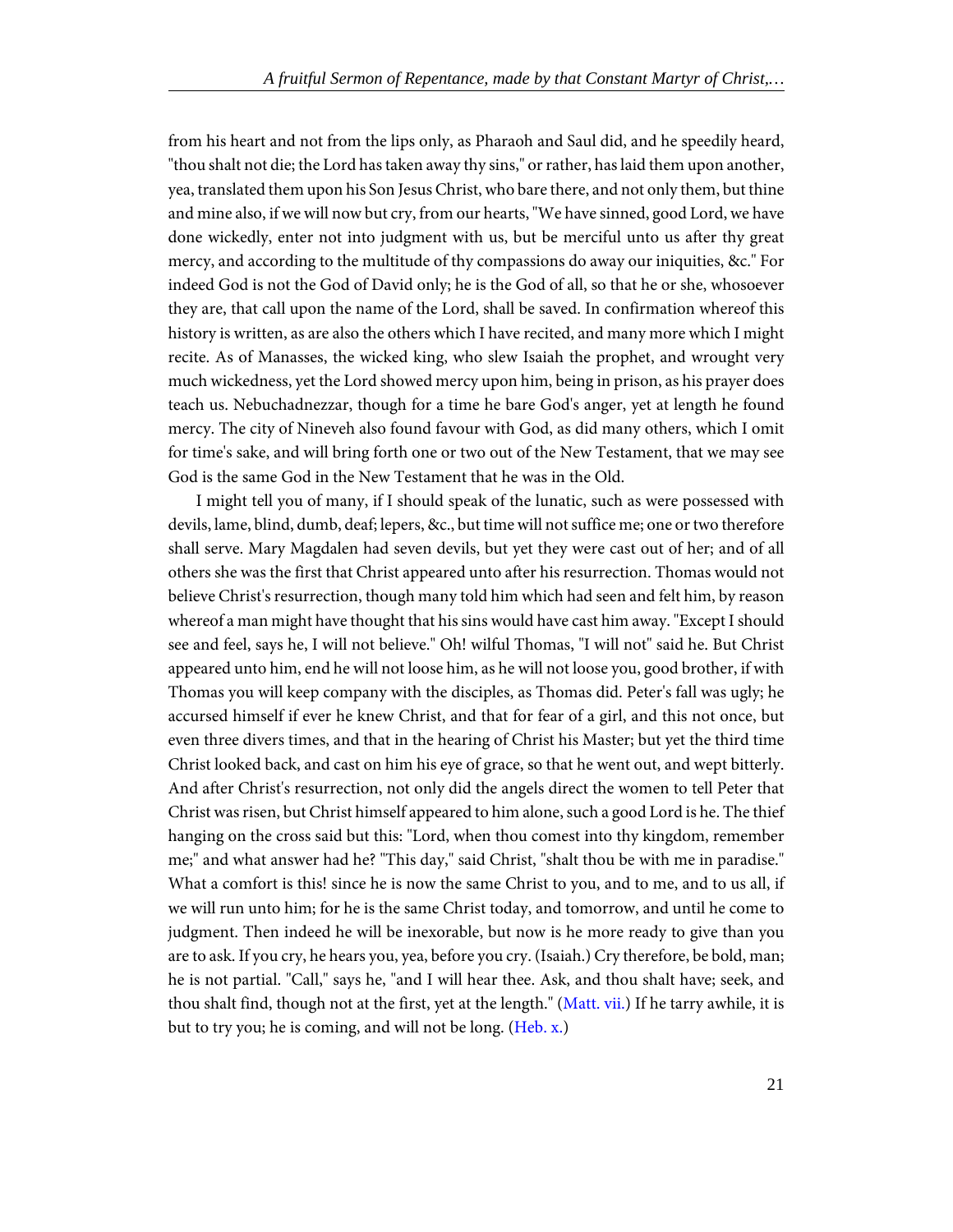Thus have you four means which you must use to the attainment of faith or certain persuasion of God's mercy towards you, which is the second part of penance, namely 1, Prayer. 2, The free and universal promises of Gods grace. 3, The remembrance of the benefits of God, past and present. 4, The examples of God's mercy. Which, although they might suffice, yet will I put one more to them, which alone of itself is fully sufficient: I mean the death of the Son of God, Jesus Christ, which, if thou set before the eyes of thy mind, it will confirm thy placard (grant, editor); for it is the great seal of England as they say, yea, of all the world, for the confirmation of all patents and perpetuities of the everlasting life, whereunto we are all called.

If I thought these which I have before recited were not sufficient to confirm your faith of God's love towards such as do repent, I would tarry longer herein; but because both I have been long, and also I trust you have some exercise of conscience in this daily, (or else you are to blame,) I will but touch and go. Consider with yourselves what we are, miserable wretches, and enemies to God. Consider what God is, even he which has all power, majesty, might, glory, riches, &c., perfectly of himself, and needs nothing, but has all things. Consider what Christ is concerning his Godhead, co-equal with his Father, even him by whom all things were made, are ruled and governed concerning his manhood, the only darling of his Father, in whom is all his joy. Now, sirs, what a love is this, that this God, which needs nothing, should give wholly his own self to thee his enemy, wreaking his wrath upon himself in this his Son, as a man may say, to spare you, to save you, to win you, to buy you, to have you, to enjoy you for ever. Because thy sin had separated thee from him, that thou might come speedily into his company again, and therein remain, he himself became, as a man would say, a sinner, or rather sin itself, even a malediction or curse, that we sinners, we accursed by our sin, might, by his oblation or offering for our sins, by his curse be delivered from sin and malediction. For by sin he destroyed sin, killing death, Satan, and sin, by their own weapons, and that for thee and me, (O man!) if we cast it not away by unbelief Oh! wonderful love of God! Who ever heard of such a love, the Father of heaven, for us his enemies, to give his own dear Son Jesus Christ! And that not only to be our brother, to dwell among us, but also to the death of the cross for us! Oh, wonderful love of Christ to us all! He was content and willing to work this feat for us. Was there any dove like to this dove?

God indeed has commended his charity and love to us herein, that when we were very enemies unto him, he would give his own Son for us; that we, being men, might become, as you would say, gods, God would become man; that we, being mortal, might become immortal, the immortal God would become mortal man;- that we, earthly wretches, might be citizens of heaven, the Lord of heaven would become, as a man would say, earthly; that we, being accursed, might be blessed, God would be accursed; that we, by our father Adam being brought out of paradise into the puddle of all pain, might be redeemed, and brought into paradise again, God would be our Father and an Adam thereunto; that we, having nothing,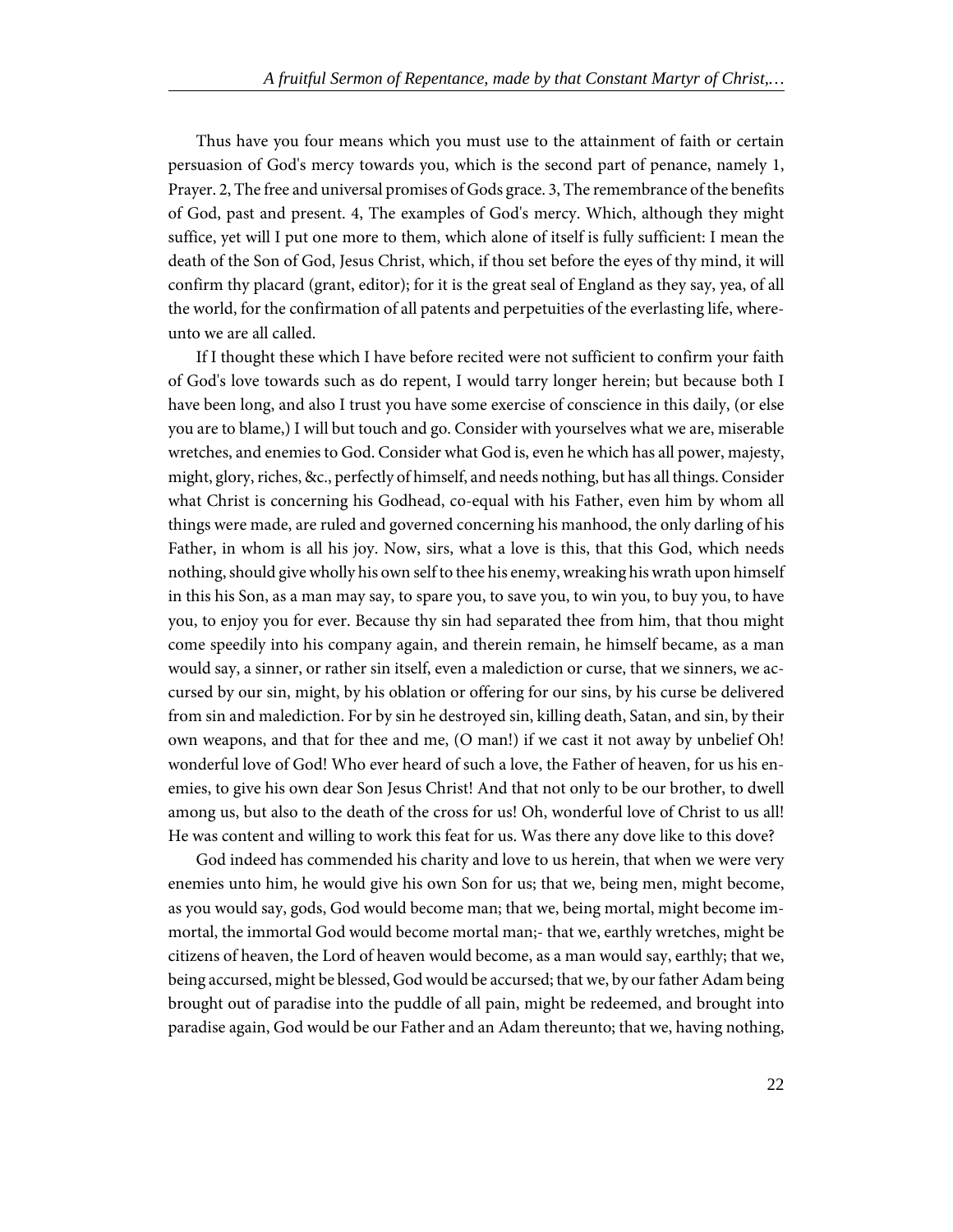might have all things, God having all things, would have nothing; that we, being vassals and slaves to all, even to Satan the fiend, might be lords of all, and of Satan; the Lord of all would become a vassal and a slave to us all, and in danger of Satan. Oh, love incomprehensible! If the gracious good Lord disdained not to give his own Son, his own heart's joy, for us his very enemies, before we thought to beg any such thing at his hands, yea, before we were; who can think otherwise but that with Him he will give us all good things? If when we hated him and fled away from him, he sent his Son to seek us, who can think otherwise than that now, we loving him and lamenting because we love him no more, he will for ever love us? He that gives the greater to his enemies, will not he give the lesser, think you, to his friends? God has given his own Son, than which nothing is greater, to us his enemies, and we now being become his friends, will he deny us faith and pardon of our sins which, though they are great, yet in comparison they are nothing at all? Christ Jesus would give his own self for us when we willed it not, and will he now deny us faith, if we will it? This will is his earnest, that he has given us truly to look indeed for the thing willed. And look thou for it indeed; for as he has given thee to will, so will he give thee to do.

Jesus Christ gave his life for our evils, and by his death delivered us. Oh then, since he lives now, and cannot die, will he forsake us? His heart's blood was not too dear for us when we asked it not; what then can be now too dear for us asking it? Is he a changeling? Is he mutable as man is? Can he repent of his gifts? Did he not foresee our falls? Paid not he the price therefore? Because he saw we should fall sorely, therefore he would suffer sorely, yea, if his suffering had not been enough, he would yet once more come again. I am sure that God the Father, if the death of his Son incarnate would not serve, would himself and the Holy Ghost also become incarnate, and die for us (it is better to avoid such suppositions, editor). This death of Christ, therefore; look on as the very pledge of God's love towards them whosoever thou art, how deeply soever thou hast sinned. See God's hands are nailed, they cannot strike thee; his feet also, he cannot run from thee; his arms are wide open to embrace thee, his head hangs down to kiss thee, his very heart is open, so that therein see, look, spy, behold, and thou shalt see nothing therein but love, love, love to thee; hide thee therefore, lay thy head there with the evangelist.

This is the cleft of the rock where lilies stood. This is the pillow of down for all aching heads. Anoint your head with this oil, let this ointment embalm your head and wash your face. Tarry thou here, and quite sure are you. I warrant thee. Say with Paul, What can separate of from the love of God? Can death, can poverty, sickness, hunger, or any misery persuade you now that God loves thee not? Nay, nothing can separate you from the love wherewith God has loved you in Christ Jesus; whom he loves he loves to the end: so that now where abundance of sin has been in you, the more is the abundance of grace. But to what end? Even that as -sin has reigned to death, as you see, to the killing of God's Son, so now grace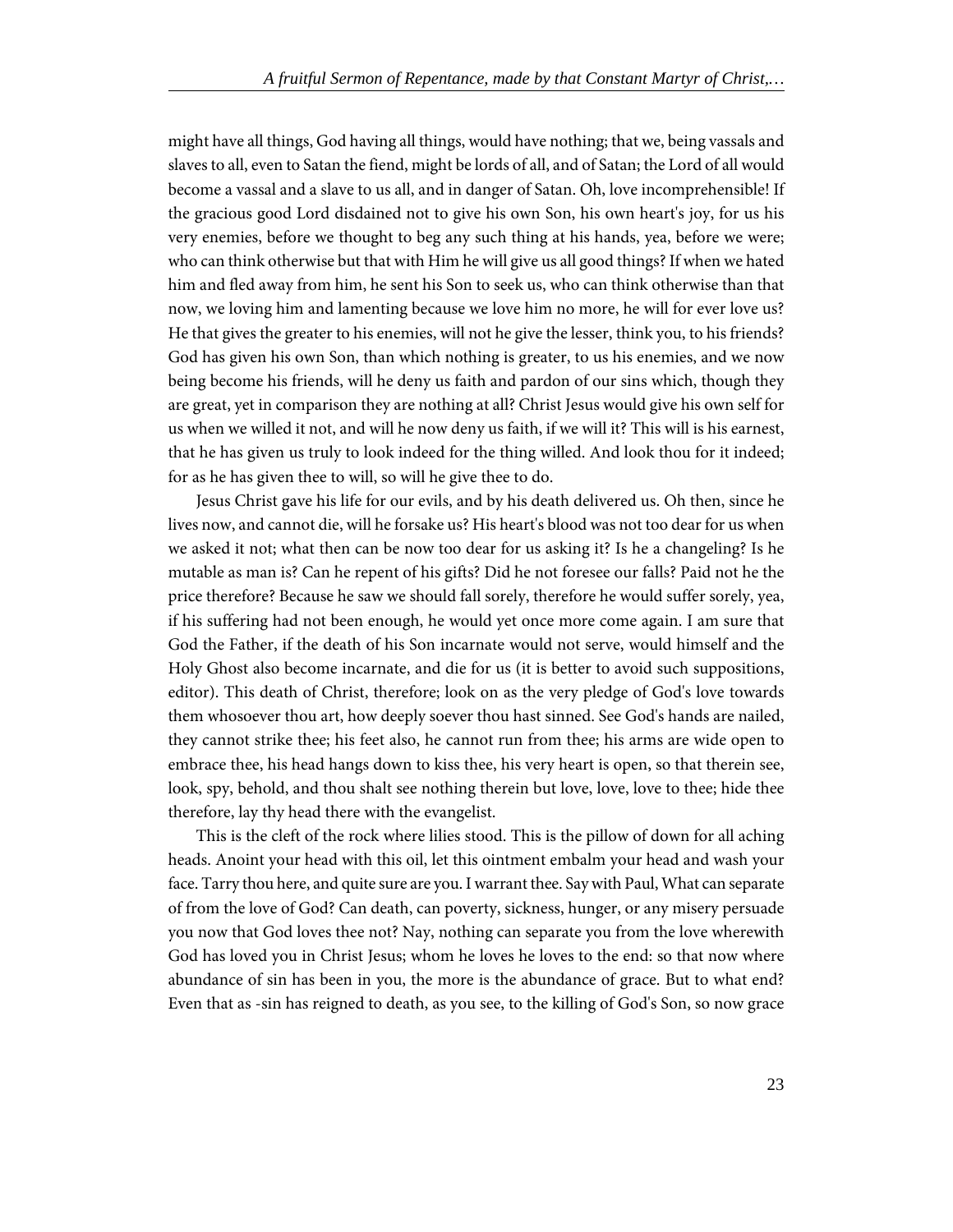must reign to life, to the honouring of God's Son, who is now alive, and cannot die any more.

So that they which by faith feel this, cannot any more die to God, but to sin, whereunto they are dead and buried with Christ. As Christ therefore lives, so do they, and that to God, to righteousness and holiness. The life which they live is in the faith of the Son of God; whereby you see that now I am slipped into that which I made the third part of penance, namely, newness of life, which I could not so have done if it were a part of itself indeed, as it is an effect or fruit of the second part, that is, of faith or trust in God's mercy. For he that believes, that is, he who certainly is persuaded sin is such a thing that it is the cause of all misery, and of itself so greatly angers God, that in heaven or in earth nothing could appease his wrath, save only the death and precious blood-shedding of the Son of God, in whom is all the delight and pleasure of the Father; he, I say, that is persuaded thus of sin, the same cannot but in heart abhor and quake to do or to say, yea, to think anything willingly which God's law teaches him to be sin.

Again: he that believes, that is, he who certainly is persuaded God's love to be so much towards him, that whereas through sin he was lost, and made a firebrand of hell; yet the eternal Father of mercy, who is the all-sufficient God, and needs nothing of us, or of anything that we can do, to deliver us out of hell, and to bring us into heaven, sent even his own most dear Son out of his bosom, out of heaven into hell, as a man would say, to bring us, as I said, from thence into his own bosom and mercy, we being his very enemies. He, I say, that is thus persuaded of God's love towards him, and of the price of his redemption, by the dear blood of the Lamb immaculate, Jesus Christ, the same man cannot but love God again, and of love do that which might please God, and heartily desire to do still better. Think you, that such a one as knows this by faith will willingly welter and wallow in his wilful lusts, pleasures, and fantasies? Will such a one as knows by faith Christ Jesus to have given his blood to wash him from his sins, play the sow, to wallow in his puddle of filthy sin and vice again? Nay, rather than he will be defiled again by wilful sinning, he will wash often the feet of his affections, watching over that vice still sticking in him, which as a spring continually sends out poison enough to drown and defile him, if the sweet water of Christ's passion did not wash it in God's sight, and his blood satisfy the rigour of God's justice due for the same. This blood of Christ, shed for our sins, is so dear in the sight of him that believes, that he will abhor sin in his heart, and stamp it and tread it under his feet. He knows now by his belief that it is too much, that hitherto he has set too little by it and is ashamed thereof; therefore for the residue of his life he purposes to take better heed to himself than he did before: because he sees by his faith the grievousness of God's anger, that foulness of his sin, the greatness of God's mercy, and of Christ's love towards him, he will now be heedy (careful, editor) to pray to God to give him his grace accordingly; that as with his eyes, tongue, hands, feet, &c. he has displeased God, doing his own will, even so now with the same eyes, tongue, ears, hands,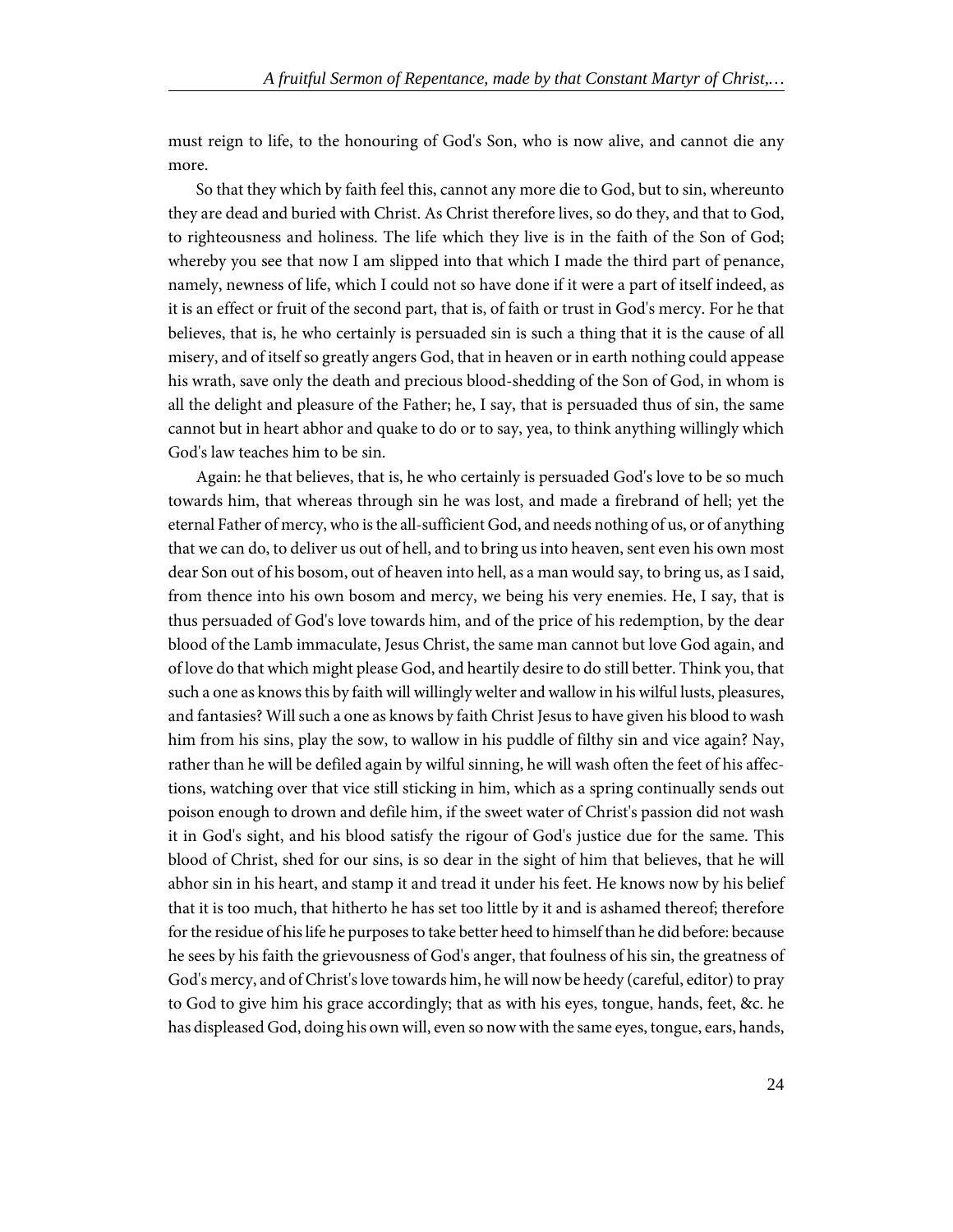feet, &c. he may displease his own self, and do God's will. He will not willingly do that which might renew the death of the Son of God? He knows he has too much sin in him unwillingly, so that thereto he will not add willing offences.

This willing and witting (knowing, editor) offending and sinning, whosoever flatters himself therein, evidently demonstrates and shows that he never yet tasted of Christ truly; he never was truly persuaded or believed how foul a thing sin is, how grievous a thing God's anger is, how joyful and precious a thing God's mercy in Christ is, how exceeding broad, wide, high, and deep Christ's love is. Perchance he can write, prate, talk, and preach of this; but yet he in part by faith never felt this. For if he once felt this indeed, then would he be so far from continuing in sin willingly: and wittingly, that he would wholly and heartily give himself over to that which is contrary; I mean, to a new life, renewing his youth, even as the eagle.

For, as we, being in the servitude of sin, demonstrated our service by giving over our members to the obeying of sin, from iniquity to iniquity; even so we, being made free from sin by faith in Jesus Christ, and endued with God's Spirit, a spirit of liberty, must needs demonstrate this freedom and liberty, by giving over our members to the obedience of the Spirit; by which we are led and guided from virtue to virtue, and all kinds of holiness. As the unbelievers declare their unbelief by the evil spirit working in them outwardly the fruits of the flesh, even so the believers declare their faith by the working of God's good Spirit in them outwardly the fruits of the Spirit. For as the devil is not dead in those which are his, but works still their damnation; so is not God dead in those who are his, but he works still to their salvation; which working is not the cause of the one or the other being in any, but only a demonstration, a sign, a fruit of the same, as the apple is not the cause of the appletree, but a fruit of it. ([Matt. vii.\)](http://www.ccel.org/study/Bible:Matt.7)

Thus, then, you see briefly that newness of life is not indeed a part of penance, but a fruit of it, a demonstration of justifying faith, a sign of God's good Spirit possessing the heart of the penitent; as the old life is a fruit of impenitence, a demonstration of a lip-faith or unbelief, a sign of Satan's spirit possessing the heart of the impenitent, which all those are that are not penitent. For I know no middle state. He that is not penitent, the same is impenitent; he that is not governed by God's Spirit, the same is governed by Satan's spirit; for all that are Christ's are governed by the Spirit of Christ, which Spirit has his fruits. All others that are not Christ's are the devil's. He that gathers not with Christ, scatters abroad.

Therefore, dearly beloved, I beseech you to consider this, and deceive not yourselves; if you are not Christ's, then you pertain to the devil of which the fruits of the flesh assure you, as whoredom, adultery, uncleanness, wantonness, idolatry, witchcraft, envy, strife, contention, wrath, sedition, murder, drunkenness, gluttony, blasphemy, slothfulness, idleness, licentious talking, slandering, &c. If these apples grow out of the apple-trees of your heart, surely, surely the devil is at inn (abiding, editor) with you; you are his birds, whom, when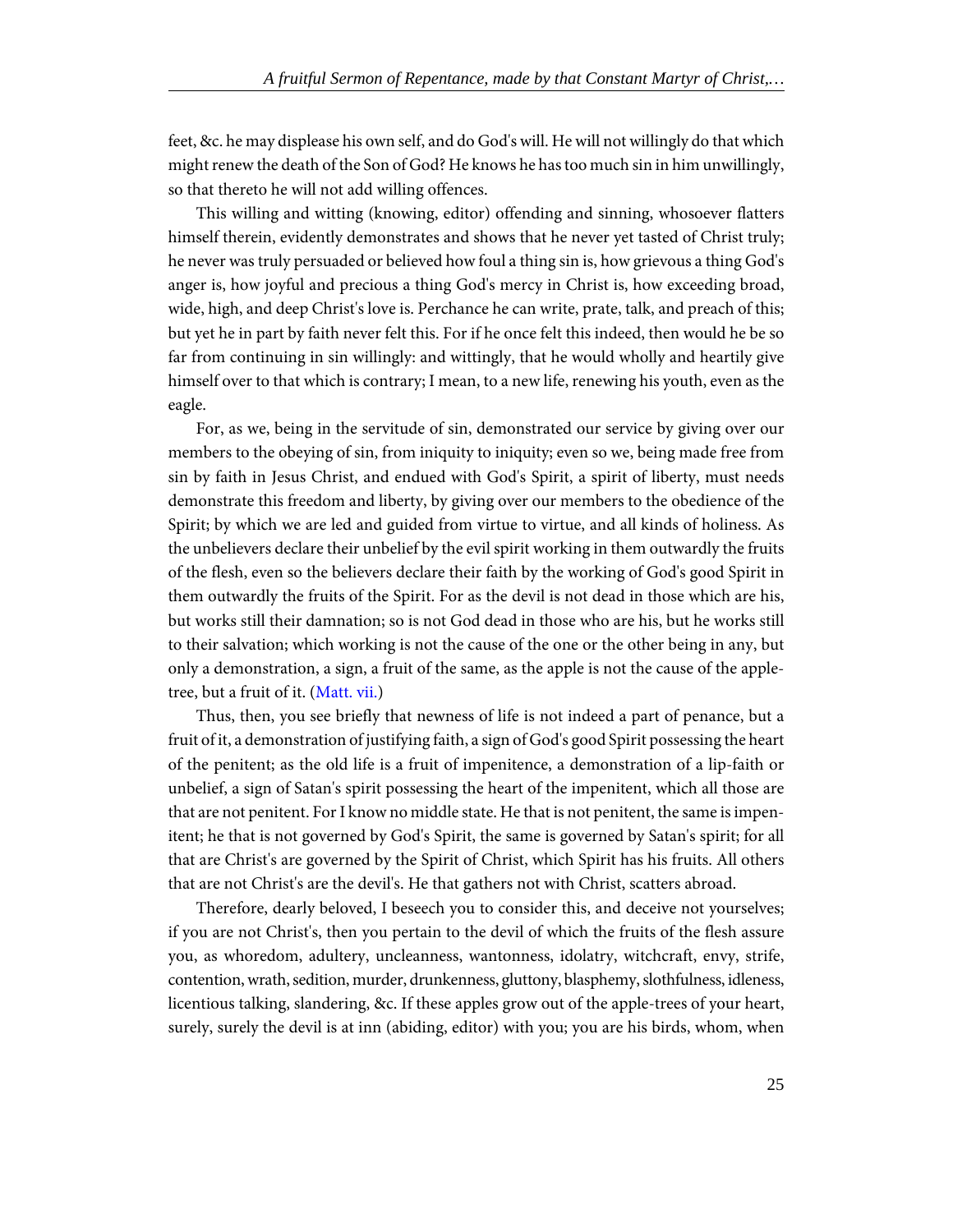he has well fed, he will broach (spit, editor) you and eat you, chew you and chump you, world without end, in eternal woe and misery. But I am otherwise persuaded of you all; I trust you are all Christ Jesus' people and children, yea, brethren by faith.

As you see your sins in God's law, and tremble, sigh, sorrow, and sob for the same, even so you see his great mercies in his gospel and free promises, and therefore are glad, merry, and joyful, that you are accepted into God's favour, have your sins pardoned, and are endued with the good Spirit of God, even the seal and sign manual of your election in Christ before the beginning of the world; the which Spirit, for that he is the Spirit of life, is given to you, to work in you, with you, and by you, here in this life, sanctification and holiness, whereunto you are called, that you might be holy, even as your heavenly Father is holy. I beseech you all, by admonishing and warning you, that you would stir up the gift of God given to you, generally and particularly, to the edifying of his church; that is, I pray you that you would not molest the good Spirit of God, by refuelling against it when it excites and calls you to go on forwards, that he which is holy, might yet be more holy, that he which is righteous, might be more righteous; as the evil spirit moves and stirs up the filthy to be yet more filthy, the covetous to be more covetous, the wicked to be more wicked.

Declare now your repentance by works of repentance; bring forth fruits, and worthy fruits; let your sorrowing for your evils demonstrate itself by departing from the evils you have used. Let your certainty of pardon of your sins through Christ, and your joy in him be demonstrated by pursuing the good things which God's word teaches you. You are now God's workmanship in Christ Jesus, to do good works, which God has prepared for you to walk in. For the grace of God, which brings salvation unto all men, has appeared, and teaches us that we should deny ungodliness and worldly lusts, and that we should live soberly, righteously, and godly, in this present world; looking for that blessed hope and glorious appearing of the mighty God, and of our Saviour Jesus Christ; who gave himself for us, to redeem us from all unrighteousness, and to purge us a peculiar people unto himself; fervently given unto good works. Again ([Titus iii.,](http://www.ccel.org/study/Bible:Titus.3)) for we ourselves also were in times past unwise, disobedient, deceived, serving lusts and divers pleasures, living in maliciousness and envy, full of hatred, and hating one another. But after that the kindness and love of God our Saviour toward man appeared, not by the deeds of righteousness which we wrought, but of his mercy, He saved us by the fountain of the new birth, and with the renewing of the Holy Ghost, which He shed on us abundantly through Jesus Christ our Saviour, that we being once justified by his grace should be heirs of eternal life through hope. This is a true saying; but I will make an end, for I am too tedious.

Dearly beloved, repent your sins, that is, be sorry for that which is past; believe in God's mercy for pardon, how deeply soever you have sinned, and both purpose and earnestly pursue a new life, bringing forth worthy and true fruits of repentance. As you have given over your members from sin to sin, to serve the devil, your tongues to swear, to lie, to flatter,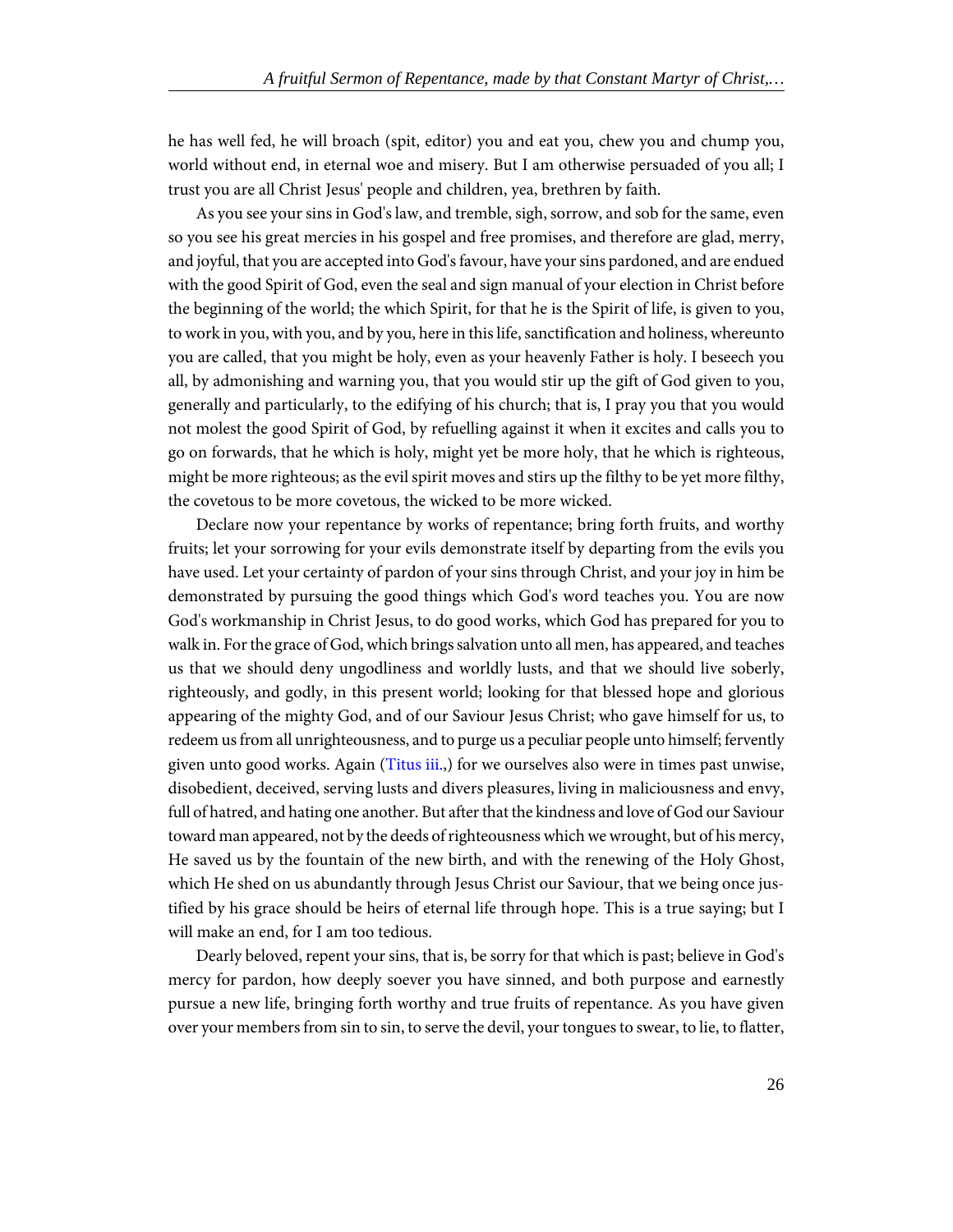to scold, to jest, to scoff, to lewd talk, to vain jangling, to boasting, &c., your hands to picking, groping, idleness, fighting, &c., your feet to skipping, going to evil, to dancing, &c.; your ears to hear garbles, lies, vanities, and evil things, &c.; so now give over your members to godliness, your tongues to speak, your ears to hear, your eyes to see, your mouths to taste, your hands to work, your feet to go about such things as may make to God's glory, sobriety of life, and love to your brethren, and that daily more and more diligently; for you cannot stand still, you are either better or worse today than you were yesterday. But better I trust you are, and will be, if you mark well my theme, that is, repent you; which I have humbly besought you to do, and yet once more I do again beseech you, and that for the tender mercies of God in Christ Jesus our Lord, "repent you, repent you, for the kingdom of heaven" (that is, a kingdom full of all riches, pleasures, joy, beauty, sweetness, and eternal felicity! "is at hand." The eye has not seen the like, the ear has not heard the like, the heart of man cannot conceive the treasures and pleasures of his kingdom, which is now at hand, to such as repent, that is, to such as are sorry for their sins, believe God's mercy through Christ, and earnestly purpose to lead a new life. The God of mercy, through Christ his Son, grant us his Holy Spirit, and work in our hearts this sorrow, faith, and new life, which through his grace I have spoken of, both now and for ever. Amen.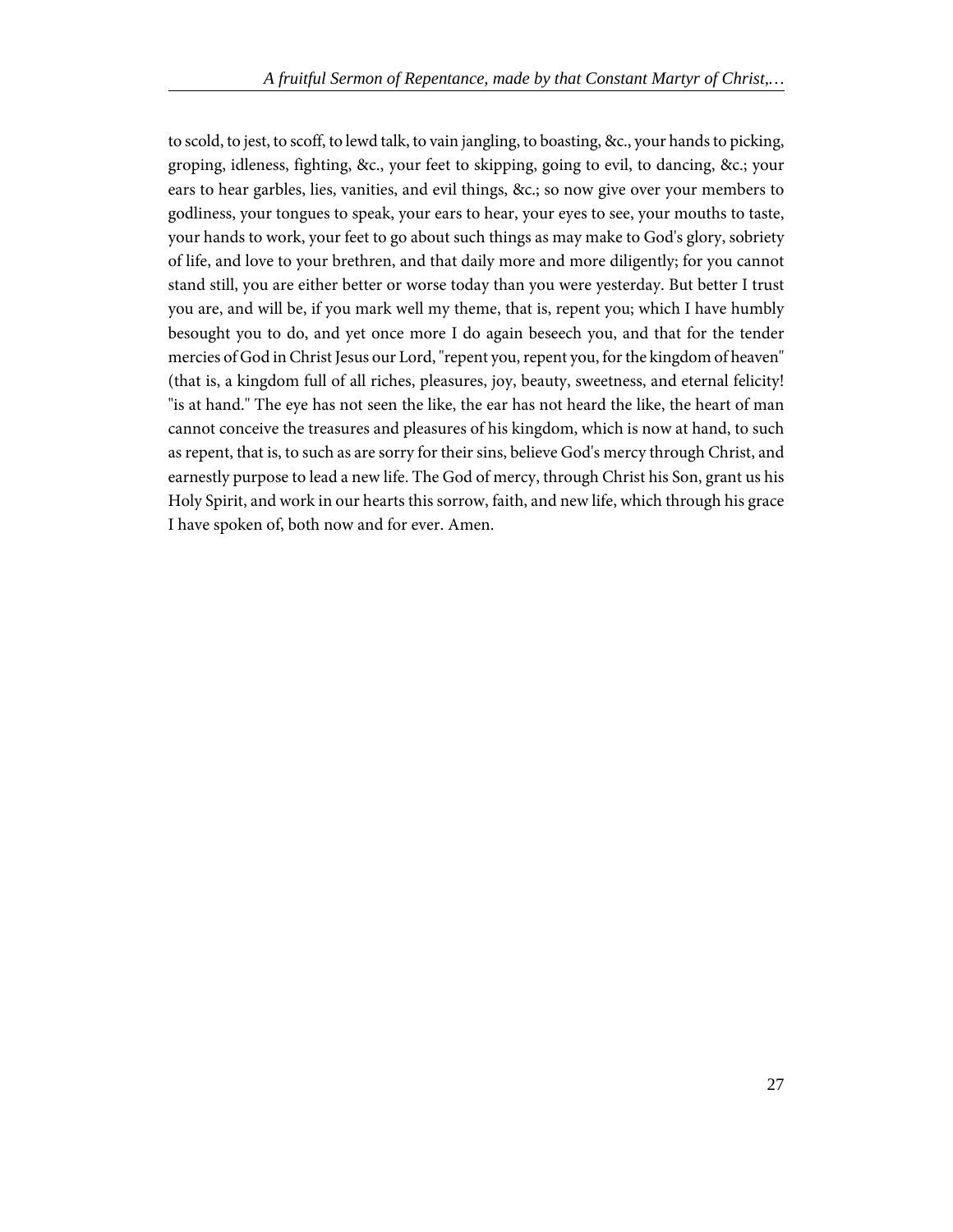## **A Sermon upon the Supper of the Lord**

<span id="page-31-0"></span>There are two sacraments in Christ's church; the one of initiation, that is, wherewith we are enrolled, as it were, into the household and family of God, which sacrament we call baptism; the other wherewith we are conserved, fed, kept, and nourished, to continue in the same family, which is called the Lord's supper, or the body and blood of our Saviour Jesus Christ, broken for our sins, and shed for our transgressions.

Of the former sacrament, that is, of baptism, I do not design to speak now. But of the Lord's supper I purpose at present to speak, through the help of God, because we are assembled in Christ (I hope) to celebrate the same. Now that what I shall speak may be better observed and retained by you, I will tell you how and in what sort I will speak of it. Three things I would have marked, as the principles and scopes whereto I will refer all that I shall at this time speak of it. They are these: Who, What, and Wherefore. That is, First: Who instituted this thing which we are about to celebrate? Secondly, What the thing is which is instituted? And, Thirdly, Wherefore and to what end it was instituted? whereby we shall be taught how to use it.

First, Who instituted this sacrament and supper? You all know that things are more esteemed sometimes by the dignify and authority of the person, sometimes for the wisdom of the person, sometimes for the power and magnificence of the person, and sometimes for the tender love and kindness of the person.

If need were, I could by examples set forth each of these; but I hope it is not necessary. Now then, how can the thing, which we are about to celebrate, but be highly esteemed of every one, since the Author of it does want no dignity, no authority, no wisdom, no power, no magnificence, no holiness, no tender love and kindness, but has all dignity, authority, wisdom, power, magnificence, holiness, tender love, mercy, glory, and absolutely all that can be wished. He is God eternal, coequal and substantial with the Father, and with the Holy Ghost, the Image of the substance of God, the Wisdom of the Father, the Brightness of his glory, by whom all things were made, are ruled, and governed. He is the King of all kings, and the Lord of all lords. He is the Messias of the world, our most dear and loving Brother, Saviour, Mediator, Advocate, Intercessor, Husband, Priest. So that whatever comes from Him cannot but be esteemed, loved, and embraced, if dignity, authority, wisdom power, glory, goodness, and mercy please us. Yea, if any thing that can be wished please us, then cannot this which our Lord instituted but please us, and that so much the more, by how much it is one of the last things which he instituted and commanded. May God open our eyes to see these things accordingly, so shall we come with more reverence to this table of the Lord, which may he grant for his mercy's sake. Amen. And thus much for the first, Who instituted this sacrament.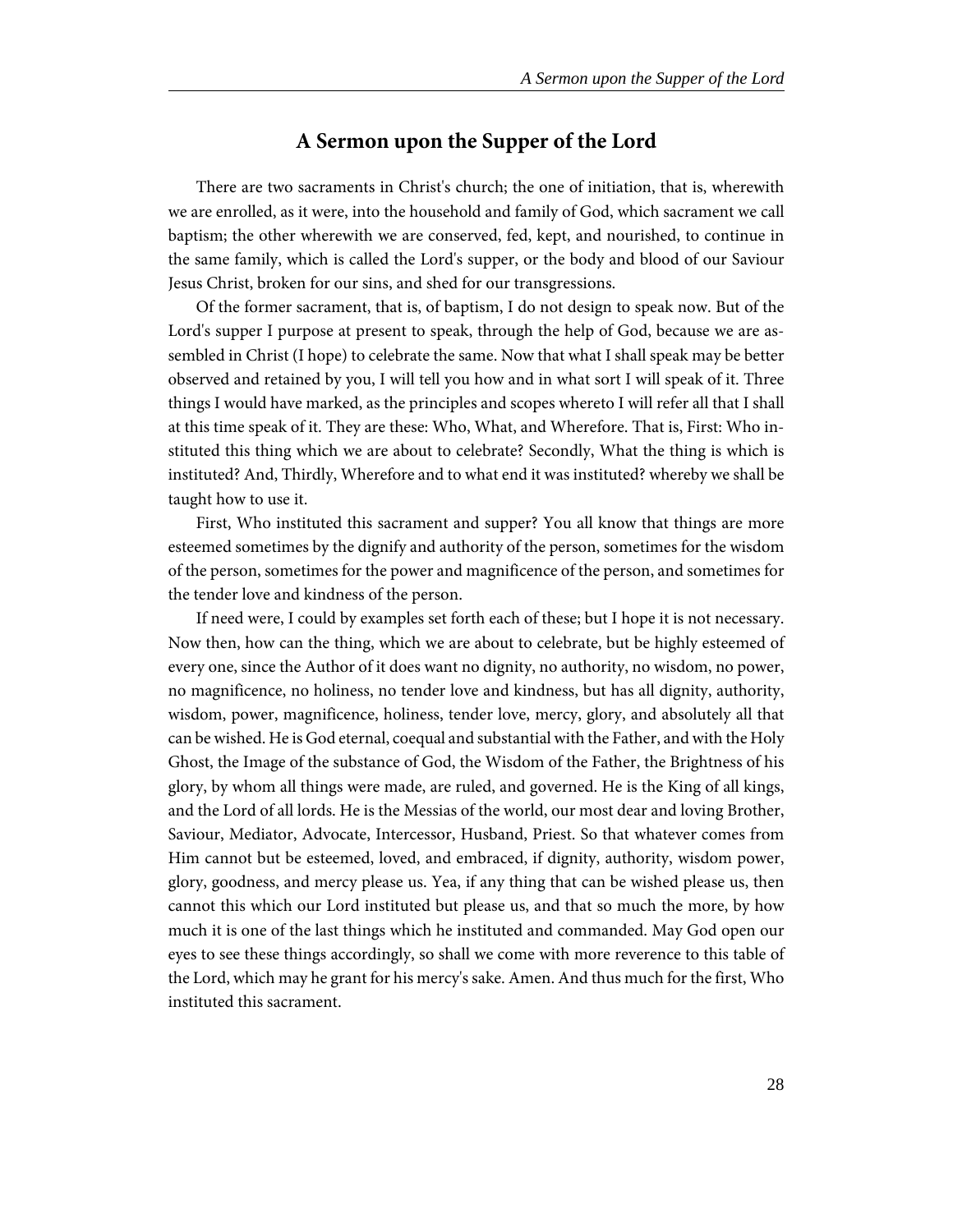Second, What the sacrament is? If we ask our eyes, our nose, our mouth, our taste, our hands, and the reason of man, they will all make the same answer that it is bread and wine. And verily, herein they speak the truth and lie not, as by many things may be proved, although the papists prate their pleasure to the contrary.

And here, my dearly beloved, I think I shall not be either tedious or unprofitable unto you if I tarry a little in showing this verity, that the substance of bread and wine remains in the sacrament after the words of consecration (as they call them) are spoken: whereby we may learn how shameless they are, who would force men to believe transubstantiation, which is an error whereupon in a manner all popery depends. For it is the stay of their priesthood, which is neither after the order of Aaron, nor after the order of Melchizedek, but after the order of Baal, as is partly seen by their number. For the false prophets and priests of Baal were always many more in number, when the wicked were in authority, than the true priests and prophets of the Lord, as the holy histories of the Bible teach. Read [1](http://www.ccel.org/study/Bible:1Kgs.18) [Kings xviii.](http://www.ccel.org/study/Bible:1Kgs.18)

The supper of the Lord, or the sacrament of Christ's body, which the papists call the sacrament of the altar, as though that were Christ's sacrament, which they can never prove; for it being perverted and used to a contrary end (as sacrificing propitiatorily for the sins of the quick and of the dead, and idolatry, by adorning or worshipping it by godly honour, &c.) is no more Christ's sacrament but a horrible profanation of it. And therefore as Christ called God's temple, which was called a house of prayer, a den of thieves, because of the abusing and profaning of it by the priests; so this which the papists call the sacrament of the altar, we may truly call an abominable idol and therefore I would all men should know that the sacrament of the altar, as the papists now do abuse it, omitting certain substantial points of the Lord's institution, and putting in the stead thereof their own dregs and dreams is not the sacrament of Christ's body, nor the Lord's supper, whereof, when we speak reverently, as our duty is, we would not that men should think we speak of the popish mass. I say, therefore, in the supper of the Lord, or in the sacrament of Christ's body, there remains the substance of bread and wine, as our senses and reason teach, and these many things also teach the same.

First, the Holy Ghost plainly tells us so, by calling it often bread, after the words of consecration, as [1 Cor. x.](http://www.ccel.org/study/Bible:1Cor.10) "Is not the bread which we break a partaking of the body of Christ?'' says Paul. Lo! he plainly says, the bread which we break, not only calling it bread, but adding thereto 'breaking,' which cannot be attributed either to Christ's body, whereof no bone was broken, nor to any accident (or mere appearance without substance, editor), but must needs be of a substance, which substance, if it is not Christ's body, must be bread. As in the 11th chapter four times he plainly calls it so. "He that eats of this bread, he that receives this bread," &c. And in the Acts of the Apostles, we read how that (in speaking of the communion) "they met together break bread," &c. So that it is plain that the substance of bread and wine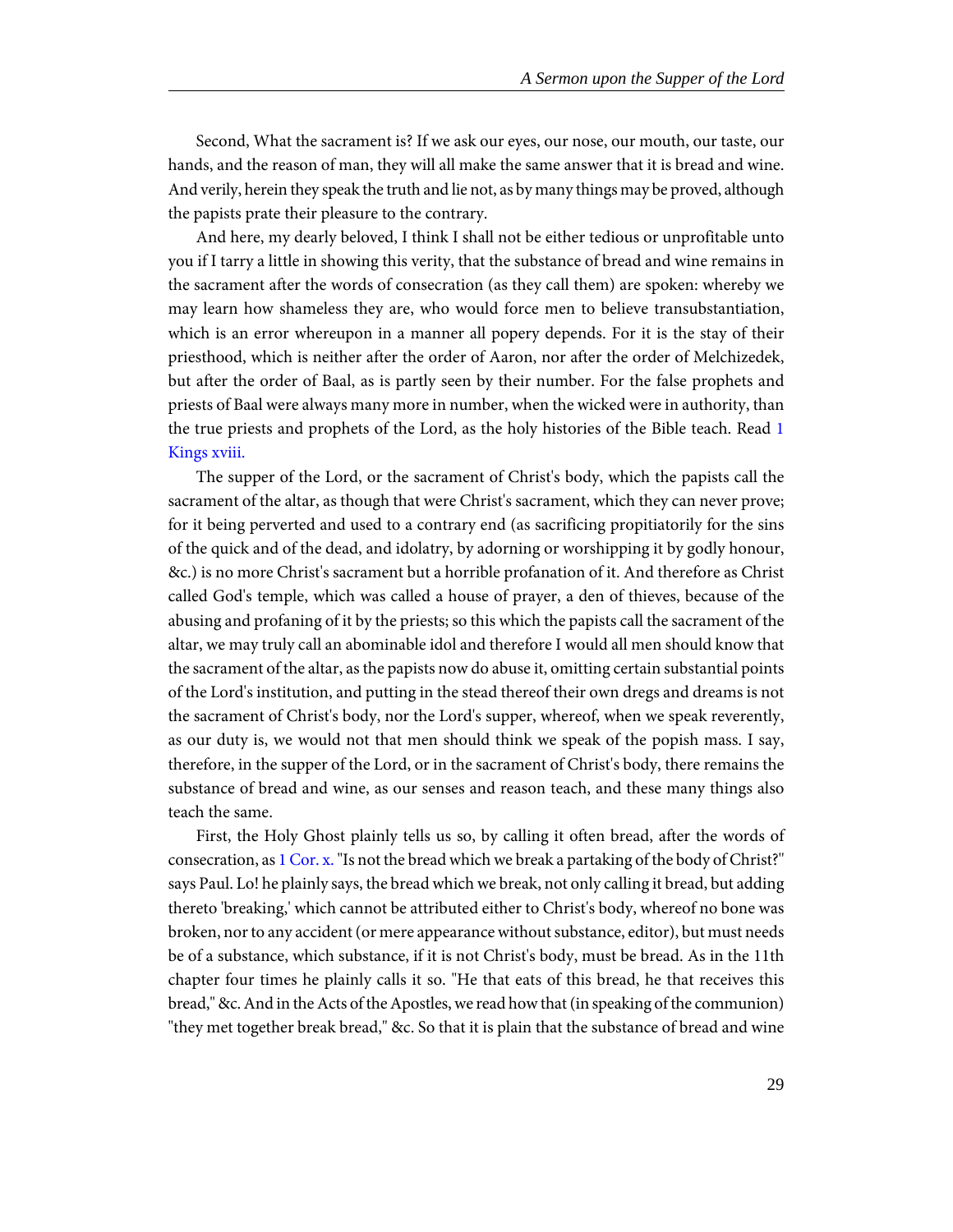remains in the supper after the words of consecration, as also may appear plainly by Christ's own words, who calls that which he gave them in the cup, wine, or the fruit of the vine, as both Matthew and Mark write: whereby we see that there is no transubstantiation of the wine, and therefore we may also see, that there is no transubstantiation of the bread.

As for the papists' cavilling, that it has the name of bread, because it was bread, as Simon the leper was still called leprous, though he was healed, or as Moses' rod, being turned into a serpent, was still called a rod, ([Matt. xxvi.](http://www.ccel.org/study/Bible:Matt.26), [Exod. vii.](http://www.ccel.org/study/Bible:Exod.7),) it proves nothing; for there was in the one a plain sight, and the senses certified, that Simon was no leper, and in the other plain mention that the rod was turned into a serpent. But concerning the sacrament, neither the senses see any other thing than bread, neither is there any mention made of turning; and therefore their cavil is plainly seen to be but a cavil, and of no force. But to bring more reasons against transubstantiation.

Secondly, that the substance of bread remains still, the very text teaches, ([Matt. xxvi.,](http://www.ccel.org/study/Bible:Matt.26) [Mark xiv.](http://www.ccel.org/study/Bible:Mark.14), [Luke xxii.,](http://www.ccel.org/study/Bible:Luke.22) [1 Cor. xi.\)](http://www.ccel.org/study/Bible:1Cor.11) For the evangelist and the apostle St. Paul witness that Christ gave that to his disciples, and called it his body, which he took, for which he gave thanks, and which he brake; but he took bread, gave thanks on bread, and broke bread; therefore he gave bread, and called bread his body, as he called the cup the new testament; so that it follows by this, that there is no transubstantiation. And this reason I myself have promised in writing to prove by the authority of the fathers, namely, Irenaeus, Tertullian, Origen, Cyprian, Epiphanius, Jerome, Augustine, Theodoret, Cyril, Bede, if I may have the use of my books.

Thirdly, that in the sacrament there is no transubstantiation of the bread, I prove by this reason. As by our Saviour Christ, the Spirit of truth spake of the bread. "This is my body," so says the same Spirit of truth of the same bread, that we being many are one body and one bread, &c. [\(1 Cor. x.\)](http://www.ccel.org/study/Bible:1Cor.10) So that as it appears the sacrament is not the church by transubstantiation, even so is it not Christ's natural body by transubstantiation.

Fourthly, I prove that there is no transubstantiation, by Luke and Paul's words spoken over the cup. For they are no less effectual to transubstantiate the cup, than their words spoken of the bread are operative and mighty to transubstantiate the bread. For as they say of the bread 'This is my body,' so say they of the cup, 'This cup is the new testament,' which is absurd to be spoken or thought either of the cup, or of the thing in the cup, by transubstantiation; yea, rather in saying these words, 'This cup is the new testament,' we are taught by their coupling the word cup to the demonstrative this, how we should in the words, 'This is my body,' know that the word this there demonstrates bread.

Fifthly, as the reasons before brought forth prove, that the substance of bread remains in the sacrament, so does the definition of a sacrament. For the fathers affirm it to Consist of an earthly thing and of a heavenly thing, of the word and of the element, of sensible things and of things which are perceived by the mind. But transubstantiation wholly takes away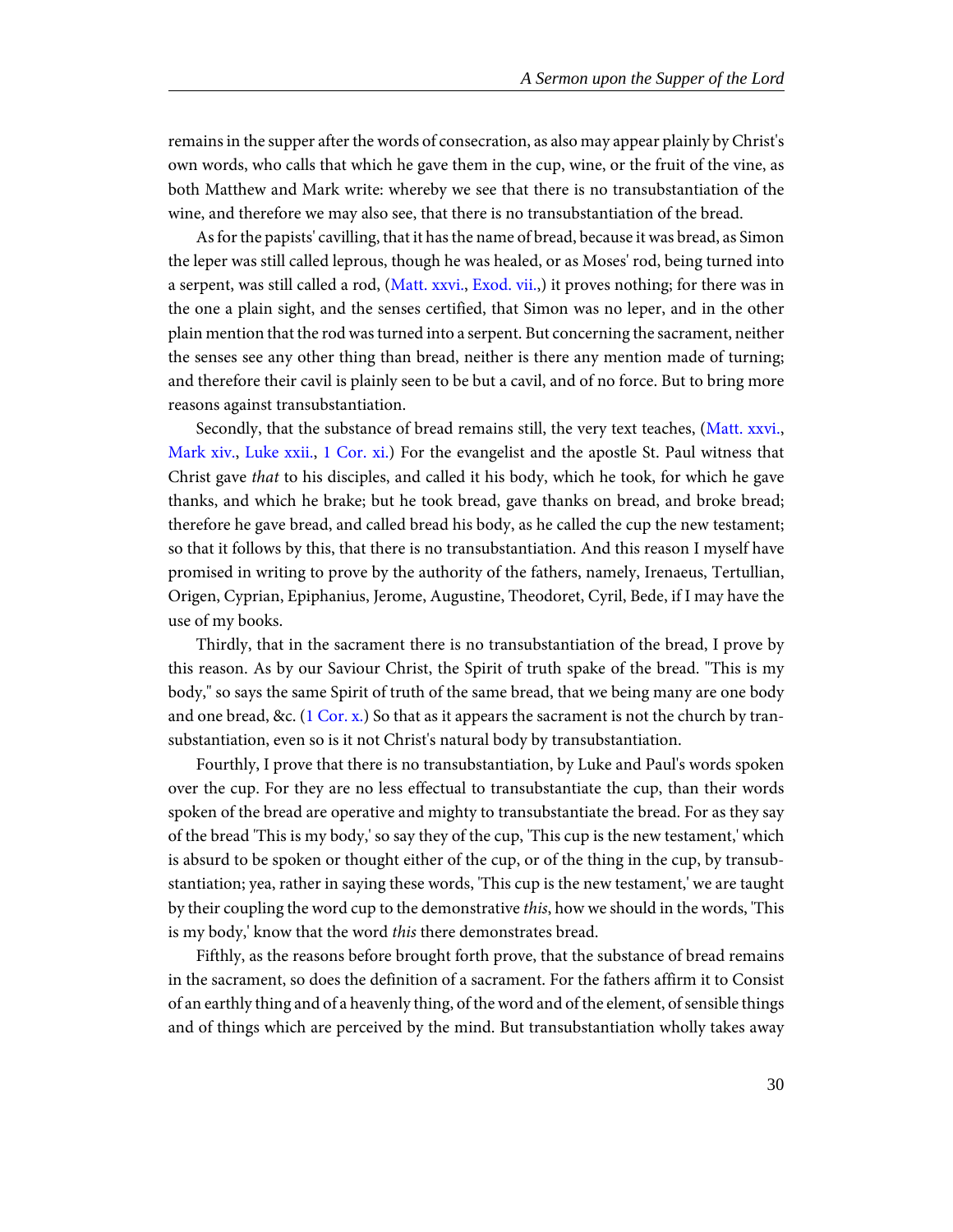the earthly thing, the element, the sensible thing, and so makes it no sacrament; and therefore the definition of a sacrament teaches, that bread, which is the earthly thing, the sensible thing, and the element, remains still, as St. Augustine says. The word comes to the element, (he says not, takes away the element,) and so it is made a sacrament.

Sixthly, the nature and property of a sacrament teaches also what I have alarmed. For as Cyprian writes, that sacraments bear the names of the things which they signify, so St. Augustine teaches, that if sacraments have not some signification with the things whereof they are sacraments, then they are no sacraments. Now in the Lord's supper this similitude is first in nourishing, that as bread nourishes the body, so Christ's body broken feeds the soul; secondly, in bringing together many into one, that as in the sacrament many grains of corn are made one bread, many grapes are made one liquor and wine, so the multitude, which worthily receive the sacrament, are made one body with Christ and his church. Last of all, in a still stronger likeness or similitude, that as bread eaten turns into our nature, so we, rightly eating the sacrament by faith, turn into the nature of Christ; so that it is plain to them that will see, that to take the substance of bread away is quite against the nature and property of a sacrament.

I will speak nothing how this their doctrine of transubstantiation, besides the manifold absurdities it has in it, (to rehearse which I omit,) utterly overthrows the use of the sacrament, and is quite contrary to the end wherefore it was instituted, and so is no longer a sacrament, but an idol, and is the cause of much idolatry, converting the people's hearts from a heavenly conversation to an earthly, and turning the communion into a private action, and a matter of gazing and peeping, adoring and worshipping the work of men's hands for the living God, who dwells not in temples made with men's hands, much less lies he in pixes (the box or case in which the consecrated wafer is carried, editor) and chests (or tabernacle, a repository upon the altar in which the wafer is kept, editor), whose true worship is in spirit and verity, which may God grant us all to render unto him continually. Amen.

The sacrament of baptism also teaches us, that as the substance of the water remains there, so in the Lord's supper the substance of bread remains after consecration. For as by baptism we are engrafted into Christ, so by the supper we are fed with Christ. These two sacraments the apostle gladly unites together, [1 Cor. x.](http://www.ccel.org/study/Bible:1Cor.10) and xii. "We are baptised into one body, (says he,) and have drunk all of one spirit," meanings by it the cup, as Chrysostom and other great and learned men well interpret it. As therefore in baptism is given unto us the Holy Ghost, and pardon of our sins, which yet lie not lurking in the water, so in the Lord's supper is given unto us the communion of Christ's body and blood, that is, grace, forgiveness of sins, innocence, life, immortality, without any transubstantiation, or including of the same in the bread. By baptism the old man is put off, and the new man put on; yea, Christ is put on, but without transubstantiating the water. ([Gal. iii.](http://www.ccel.org/study/Bible:Gal.3)) And even so it is in the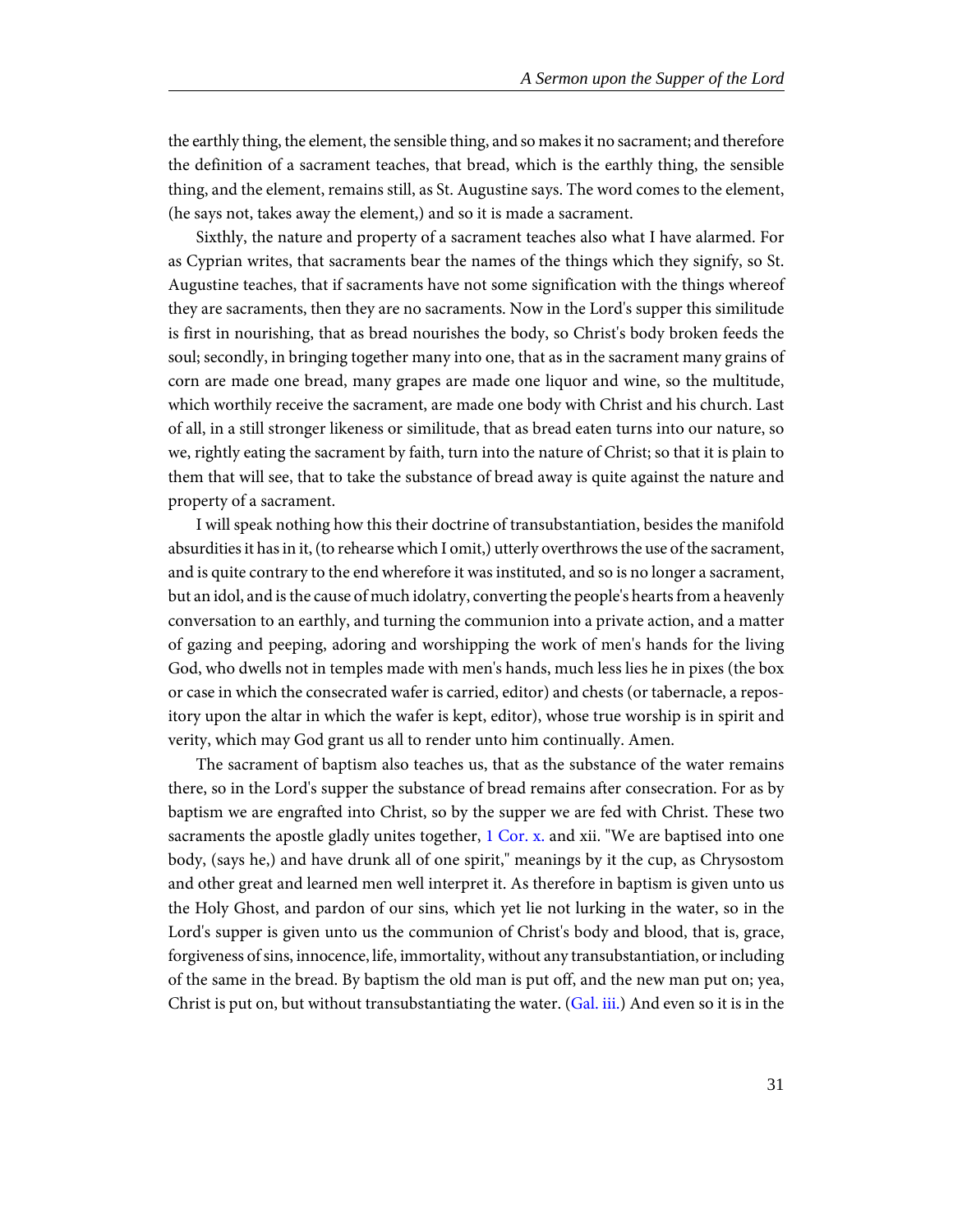Lord's supper. We, by faith, spiritually in our souls, feed on Christ's body broken, eat his flesh and drink his blood, dwell in him and he in us, but without transubstantiation.

As for the cavil they make, that we are baptised into one body, meaning thereby the mystical body, and not the natural body of Christ, whereby they would enforce that we are fed with the natural body of Christ, while we are not engraved into it, but into the mystical body, and so would put away the reason aforesaid as for this cavil, I say, we may soon avoid (refute, editor) it, if we consider that Christ, who is the head of the mystical body, is not separate from the body; and therefore to be engrafted into the mystical body, is to be engrafted into the natural body of Christ, to be a member of his flesh, and bone of his bones, as pope Leo well does witness, in saying, that 'the body of the regenerate is made the flesh of Christ crucified.' And hereto I could add some reasons for the excellency of baptism. I trow (think, editor) it is rather to be begotten than to be nourished. As for the excellent miracle of the manifestation of the Trinity, and the descending of the Holy Ghost in baptism in a visible form, the like whereto was not seen in the Lord's supper, I will omit to speak of it further than that I would you should know that it were not difficult to set forth the excellency of this sacrament, as well as of the supper.

It is a plain sign of antichrist, to deny that the substance of bread and wine is in the Lord's supper after consecration; for in so doing and granting transubstantiation the property of the human nature of Christ is denied, for it is not of the human nature, but of the divine nature, to be in many places at once. Now grant transubstantiation, and then Christ's natural body must needs be in many places, which is nothing else but to confound the two natures in Christ, or to deny Christ's human nature which is the selfsame that St John says is to deny Christ to be come in the flesh. And this whoso does, by the testimony of St. John, is an antichrist in his so doing whatsoever otherwise he may say. Read St. Augustine in his Epistle to Dardanus, and his thirty-first treatise upon St. John, and you small easily see that Christ's body must needs be in one place, but his truth is in all places.

If there is no substance of bread in the sacrament but transubstantiation, then Christ's body is received of the ungodly, and eaten with their teeth, which is not only against St Augustine, who calls this expression, "Except you eat the flesh of the Son of man," &c. a figurative speech; but also against the plain scriptures, which affirm them to dwell in Christ and Christ in them, and they to have everlasting life that eat him, which the wicked have not, although they eat the sacrament. He that eats of this bread (says Christ) shall live for evermore: therefore they eat not Christ's body, but (as Paul says,) they eat in judgment and damnation, which I think is another thing than Christ's body. And this St. Augustine affirms, saying, None eat Christ's body who are not in the body of Christ, that is, (as he expounds it,) in whom Christ dwells not, and he in Christ: which thing the wicked do not, because they want faith and the Holy Spirit, which are the means whereby Christ is received.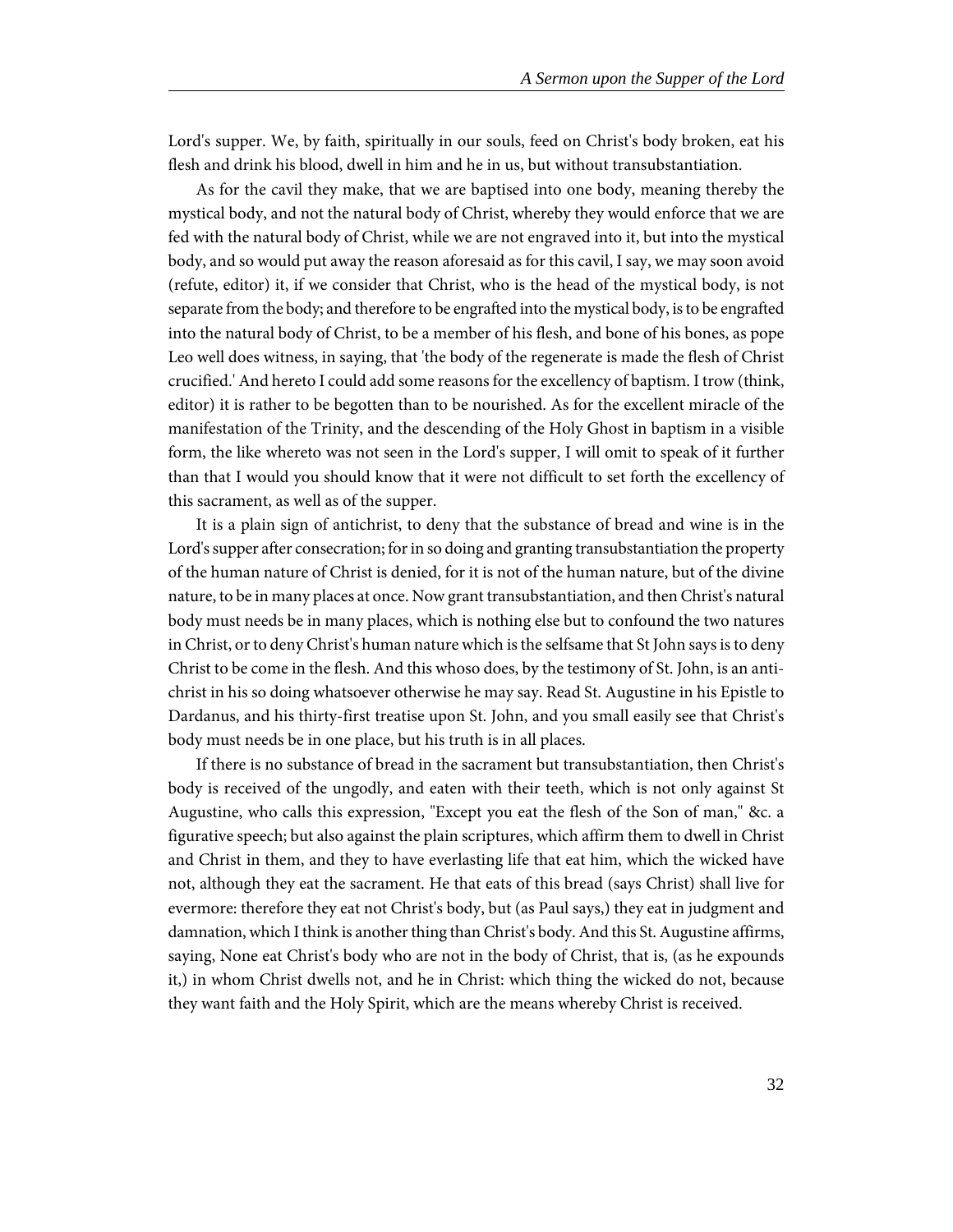Besides the things which I have here brought forth to impugn transubstantiation, I could bring the fathers, who succeeded continually many hundred years after Christ, to confirm the same. Also I could show that transubstantiation is only a new doctrine, not established before satan, who was tied for a thousand years, was let loose: also I could show that ever hitherto since it was established, in all times it has been resisted and spoken against; yea, before this doctrine, the church was by no means so endowed with goods, lands, and possessions, as it has been ever since. It has brought no small gain, no small honour, no small ease to the clergy, and therefore no marvel that they strive and fight for it. It is their Maozim ([Dan. 11:38,](http://www.ccel.org/study/Bible:Dan.11.38) editor), it is their Helen (an allusion to the Trojan war: Bradford means that transubstantiation is the leading object with the church of Rome, which it will not relinquish, and for which it will hazard all other things, editor). May God destroy it with the breath of his mouth, as shortly he will for his name's sake. Amen.

If time would serve, I could and would here tell you of the absurdities which come by this doctrine, but for time's sake I must omit it. Only, I beseech you, see this; already I have proved that this their doctrine of transubstantiation is an untruth; and forget not that it is the whole stay of all popery, and the pillow of their priesthood, whereby Christ's priesthood, sacrifice, ministry, and truth is hindered, yea, perverted and utterly overthrown. May God our Father, in the blood of his Son Christ, open the eyes and minds of all our magistrates, and all others that bear the name of Christ, to see it in time, to God's glory and their own salvation. Amen.

Now to return to the second matter, What the sacrament is? you see that to the senses and reason of man it is bread and wine, which is most true, as by the scriptures and otherwise I have already proved, and therefore away with transubstantiation.

But here, lest we should make it no sacrament, for a sacrament consists of two things, and lest a man should by this gather, that we make it none other thing but bare bread and a naked sign, and so rail at their pleasure on us, saying, How can a man be guilty of the body and blood of Christ by unworthy receiving of it, if it is but bare bread, and so forth? For this purpose I will now speak a little more about it, by God's grace, to stop their mouths, and to stir up your good hearts more to the worthy estimation and perception of this holy mystery. When a loving friend gives to you a thing, or sends to you a token, even though it be of small account, I think you do not as you should do, if with the thing you consider not the mind of your friend that sends or gives it, and esteem and receive it accordingly. And so of this bread, I think, that if you do not rather consider the mind of Christ than the thing which you see; yea, if you do not altogether consider Christ's mind, you deal dishonestly and harlotlike with him. For it is the property of harlots to consider the things given and sent them, rather than the love and mind of the giver and sender; whereas, true lovers do not consider in any point the things given or sent, but the mind of the party: so we, if we are true lovers of Christ, must not consider merely the outward thing which we see, and our senses perceive,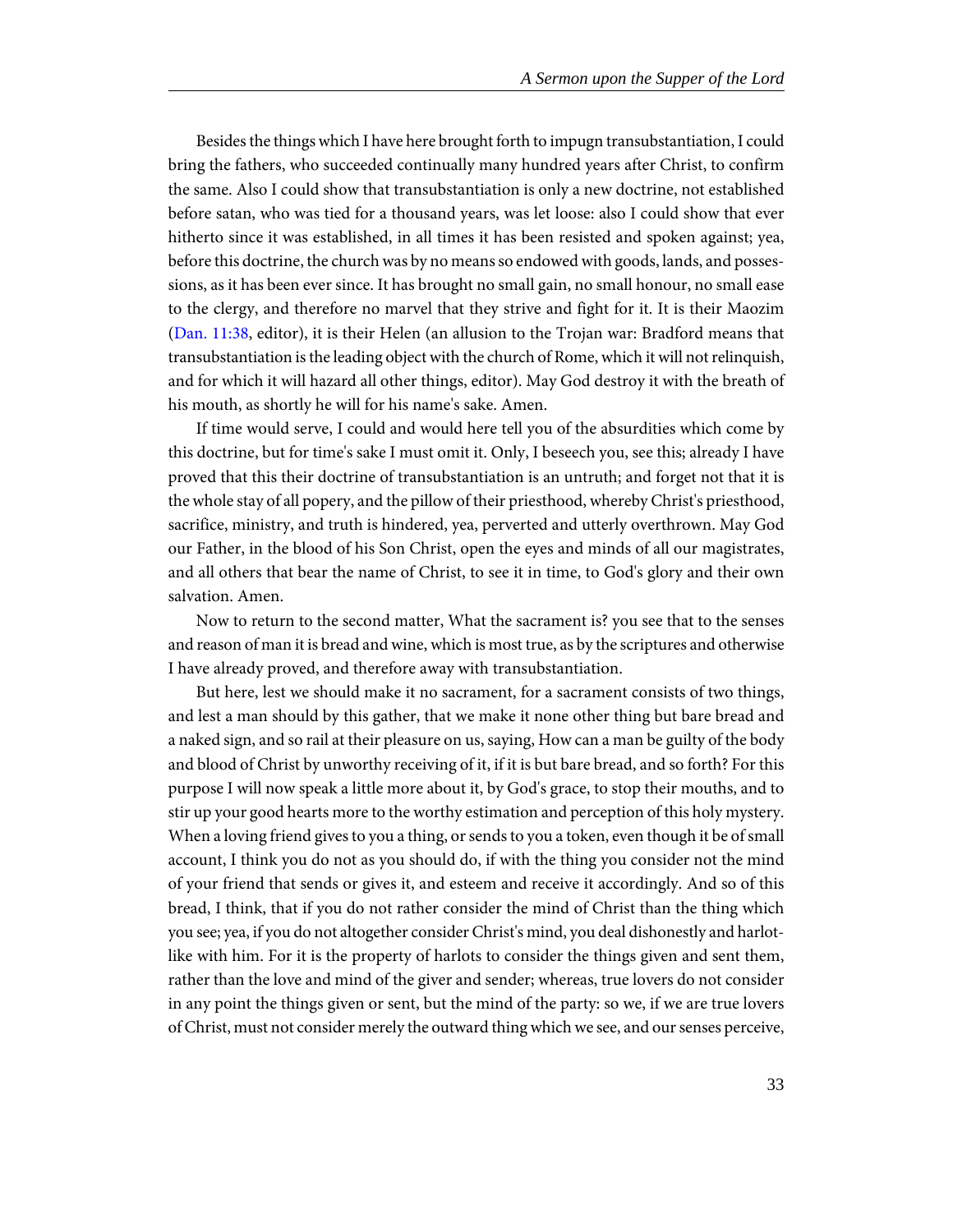but rather altogether we must and should see and consider the mind of Christ, and thereafter and accordingly esteem the sacrament.

But how shall we know the mind of Christ? Even as a man's mind is best known by his word, so by Christ's word shall we know his mind. Now his words are manifest and most plain. "This (says he) is my body," therefore should we esteem, take, and receive it accordingly. If he had spoken nothing, or if he had spoken doubtfully, then might we have been in some doubt. But since he speaks so plainly, saying, "This is my body," who can, may, or dare be so bold as to doubt of it? He is the truth, and cannot lie; he is omnipotent, and can do all things, therefore it is his body. This I believe, this I confess, and pray you all heartily to beware of thinking these and such like words, to be but a sign or a figure of his body; except you will discern betwixt signs which signify only, and signs which also represent, confirm, and seal up, or (as a man may say) give with their signification. As for example: an ivy-bush is a sign of wine to be sold; the budding of Aaron's rod signified Aaron's priesthood allowed of the Lord; the reservation of Moses' rod signified the rebellion of the children of Israel; the stones taken out of Jordan, Gideon's fleece of wool, &c.; such as these are signs significative, and show no gift. But in the other signs, which some call exhibitive, there is not only a signification of the thing, but also a declaration of a gift, yea, in a certain manner, a giving also. As baptism signifies not only the cleansing of the conscience from sin by the merits of Christ's blood, but also is a very cleansing from sin; and therefore it was said to Paul, that he should arise, and wash away his sins, and not that he should arise, and take only a sign of washing away his sins. In the Lords supper the bread is called a partaking of the Lord's body, and not only a bare sign of the Lord's body.

This I speak not as though the elements of these sacraments were transubstantiated, which I have already impugned, neither as though Christ's body were in the bread or wine, or were tied to the elements, otherwise than sacramentally and spiritually, nor that the bread and wine may not and must not be called sacramental and external figures, but that they might be discerned from significative and bare signs only, and be taken for signs exhibitive and representative.

By this means a Christian conscience will call and esteem the bread of the Lord as the body of Christ; for it never will esteem the sacraments of Christ after their exterior appearance, but after the words of Christ, whereof it comes that the fathers, as Chrysostom and others speak with so full a mouth, when they speak of the sacrament, for their respect was to Christ's words. If the schoolmen who followed them had possessed the same spirit which they had, then would they never have consented to transubstantiation. For with great admiration some of the fathers do say that the bread is changed, or turned into the body of Christ, and the wine into his blood, meaning it of a mutation or change, not corporeal, but spiritual, figurative, sacramental, or mystical. For now it is not common bread nor common wine, being ordained to serve for the food of the soul. The schoolmen have understood it as the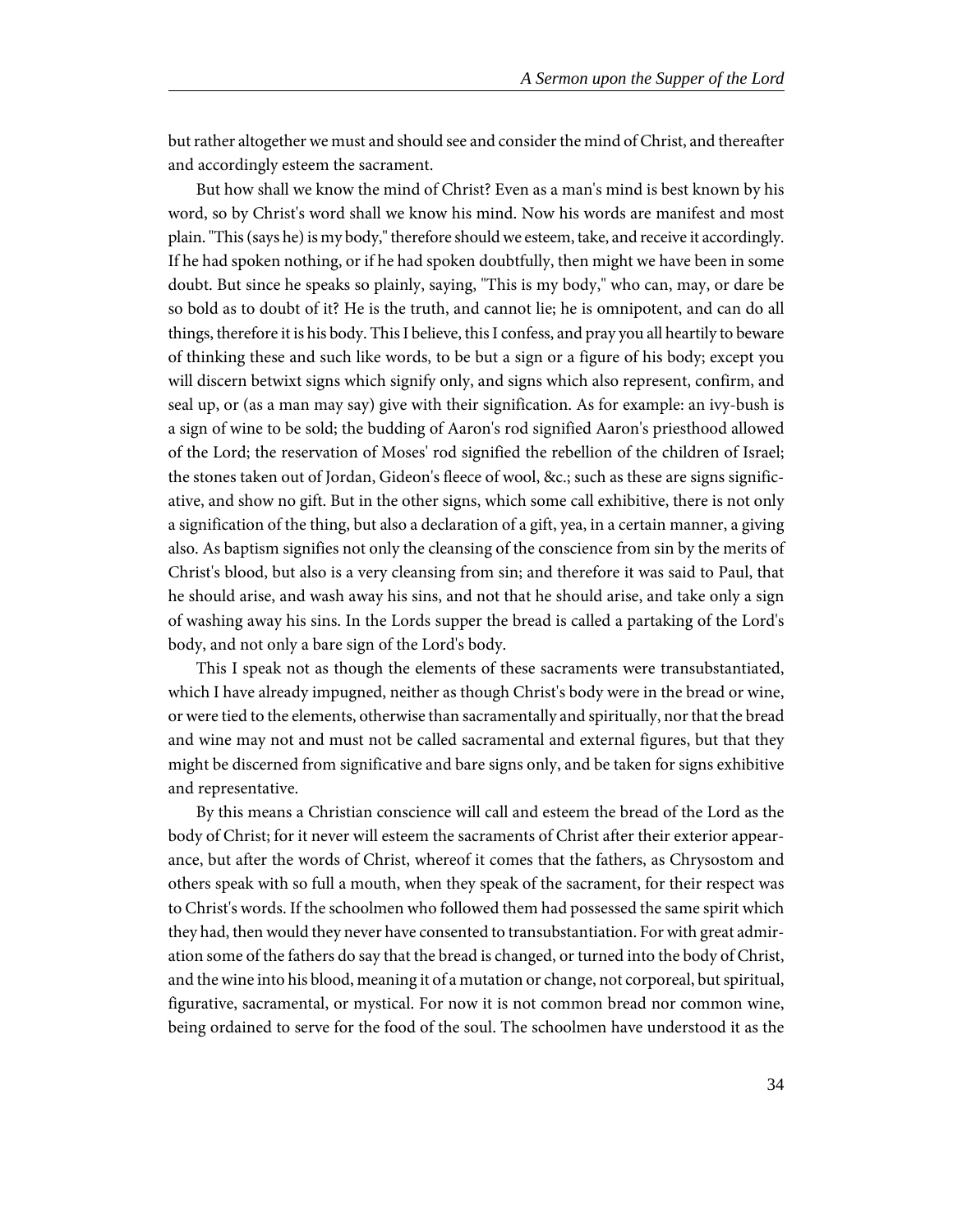papists now preach, of a substantial changing, as though it were no great miracle that common bread should now be assumed into that dignity, that it should be called Christ's body, and serve for a celestial food, and be made a sacrament of his body and blood.

As therefore I have before spoken, I would wish that this sacrament should be esteemed and called by us Christian men, after Christ's words, namely, Christ's body, and the wine Christ's blood, rather than otherwise. Not that I mean any other presence of Christ's body than a presence of grace, a presence to faith, a presence spiritually; and not corporally, really, naturally, and carnally, as the papists mean. For in such a manner Christ's body is only in heaven, on the right hand of God, the Father Almighty, whither our faith in the use of the sacrament ascends, and receives the whole Christ accordingly.

Yea, but one will say, that to call the sacrament on that sort is to give an occasion of idolatry to the people, who will take the sacrament which they see simply for Christ's body, as we are well taught by experience; and therefore it were better to call it bread, and so should there be less harm, especially in this age.

To this objection I answer, that indeed great idolatry is committed to and about this sacrament, and therefore men ought, as much as they can, to avoid occasioning or confirming it. But inasmuch as the Holy Ghost is wiser than man, and had foresight of the evils that might be, and yet notwithstanding calls it Christ's body, I think we should do evil, if we should take upon us to reform his speech. If ministers did their duties in catechising and preaching, then doubtless to call the sacrament Christ's body, and to esteem it accordingly could not give occasion to idolatry, and confirm it; therefore woe unto them that preach not.

There are two evils about the sacraments, which the Holy Ghost has taught us to avoid. For lest we should with the papists think Christ's body present in or with the bread really, naturally, and corporally to be received with our bodily mouths (whereas there is no other presence of Christ's body than spiritual and to the faith,) in many places he keeps still the name of bread, as in the epistle to the Corinthians, the tenth and eleventh chapters. And lest we should make too light of it, making it but a bare sign, and no better than common bread, the Holy Ghost calls it Christ's body, whose speech I wish we would follow, and that not only as well to avoid the evil which is nowadays most to be feared concerning the sacrament, I mean the contemning it, as also because no faithful man comes to the sacrament to receive bread simply, but rather, yea, altogether to communicate with Christ's body and blood; for to eat and drink (as Paul says,) they have houses of their own. The contempt of the sacrament in the days of king Edward caused these plagues upon us at present; the Lord be merciful unto us. Amen. And thus much for the objection of calling the sacrament by the name of Christ's body.

But some may say, "To call the sacrament Christ's body, and to make no other presence than by grace or spirituality to faith, which is of things hoped for, and of things which to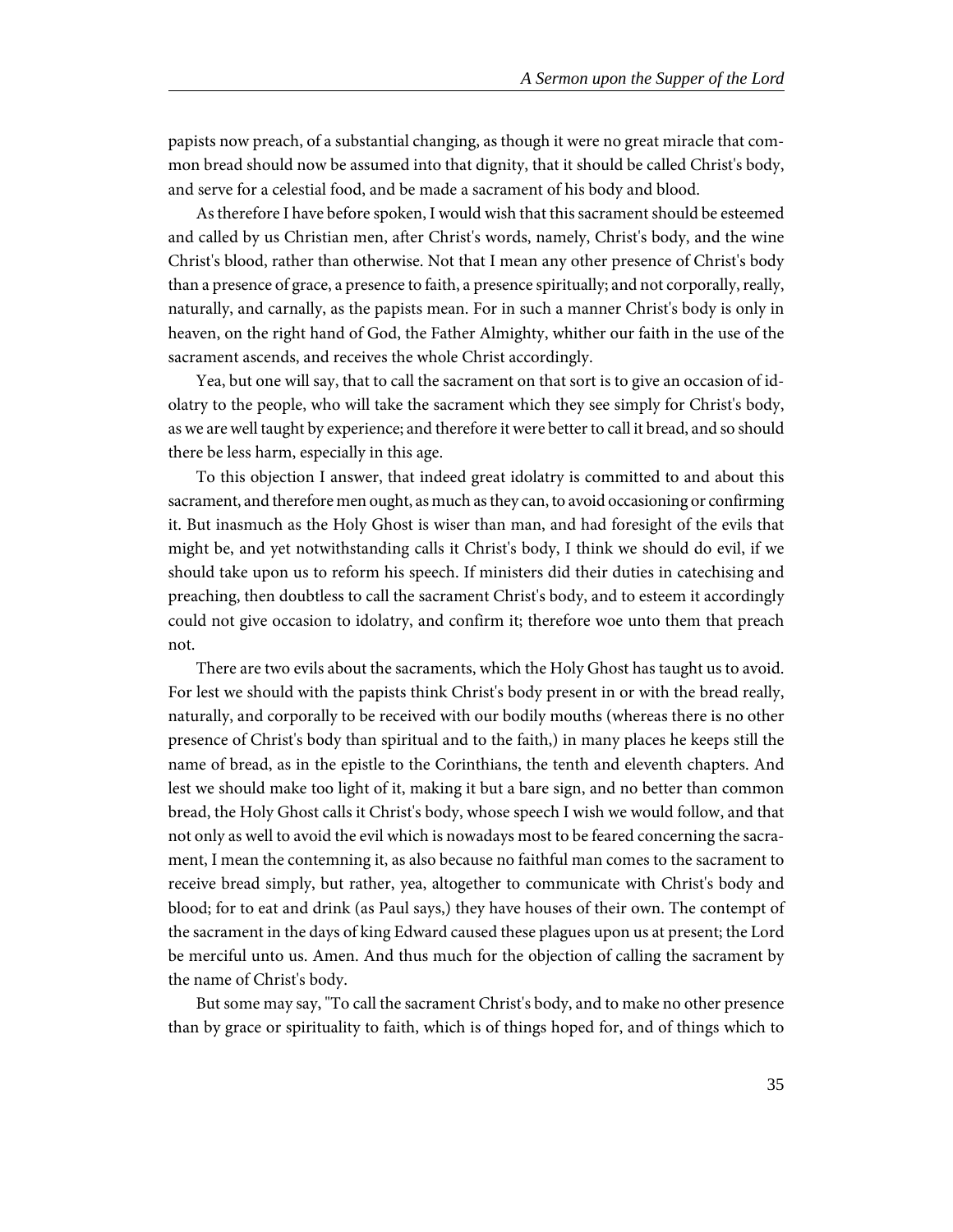the bodily senses do not appear, is to make no presence at all, or to make him no otherwise present, than he is in his word when it is preached, and therefore what need have we to receive the sacrament: inasmuch as by this doctrine a man may receive him daily in the field, as well and as much as in the church, in the celebration and use of the sacrament?"

To this objection I first answer, that indeed neither the scripture nor Christian faith will give us leave to suppose there is any carnal, real, natural, corporeal, or any such gross presence of Christ's natural body in the sacrament, for it is in heaven, and the heavens must have it (as says Peter,) till Christ's coming to judgment; except we would deny the humanity of Christ, and the verity of man's nature in him. The presence therefore which we believe and confess, is such a presence as reason knows not, and the world cannot learn, nor any that look at this matter with other eyes, or hear with other ears, than with the ears and eyes of the Spirit and of faith; which faith, though it is of things hoped for, and so of things absent to the corporeal senses, yet this absence is not an absence indeed, except to reason and the odd man; the nature of faith being a possession of things hoped for; therefore to grant a presence to faith is not to make no presence at all, except to such as know not faith. And this the fathers taught, affirming Christ to be present by grace, and therefore there was not only a signification, but also an exhibition and giving of the grace of Christ's body, that is, of life, and of the seed of immortality, as Cyprian writes. We eat life, and drink life, says St. Augustine. We feel a presence of the Lord by grace or in grace, says Chrysostom. We receive the celestial food that comes from above, says Athanasius. We receive the property of the natural conjunction and knitting together, says Hilarius. We perceive the nature of flesh, the blessing that gives life, in bread and wine, says Cyrillus: and elsewhere he says, that with the bread and wine we eat the virtue of Christ's proper flesh, life, grace, and the property of the body of the only begotten Son of God,, which he himself expounds to be life. Basilius says, that we by the sacrament receive the mystical advent of Christ, grace, and the very virtue of his very nature. Ambrose says, that we receive the sacrament of the true body. Epiphanius says, we receive the body of grace. And Jerome says, that we receive spiritual flesh, which be calls other flesh than that which was crucified. Chrysostom says, that we receive influence of grace, and the grace of the Holy Ghost. St. Augustine says, that we receive grace and verity, the invisible grace and holiness of the members of Christ's body. All these sayings of the fathers confirm this our faith and doctrine of the sacrament, we granting all things herein according to them, and they in like manner unto us. And therefore the lying lips, which belie the doctors, as though they granted a carnal and real presence of Christ's body naturally and corporally according to the papists' declaration and meaning, and which belie us also, as though we denied all presence of Christ, and so made it but a bare sign, these lying lips the Lord will destroy, if they repent not, and with us believe and teach the truth, that the sacrament is a food of the soul and a matter of faith, and therefore spiritually and by faith to be talked of and understood; which faith they want, and therefore they err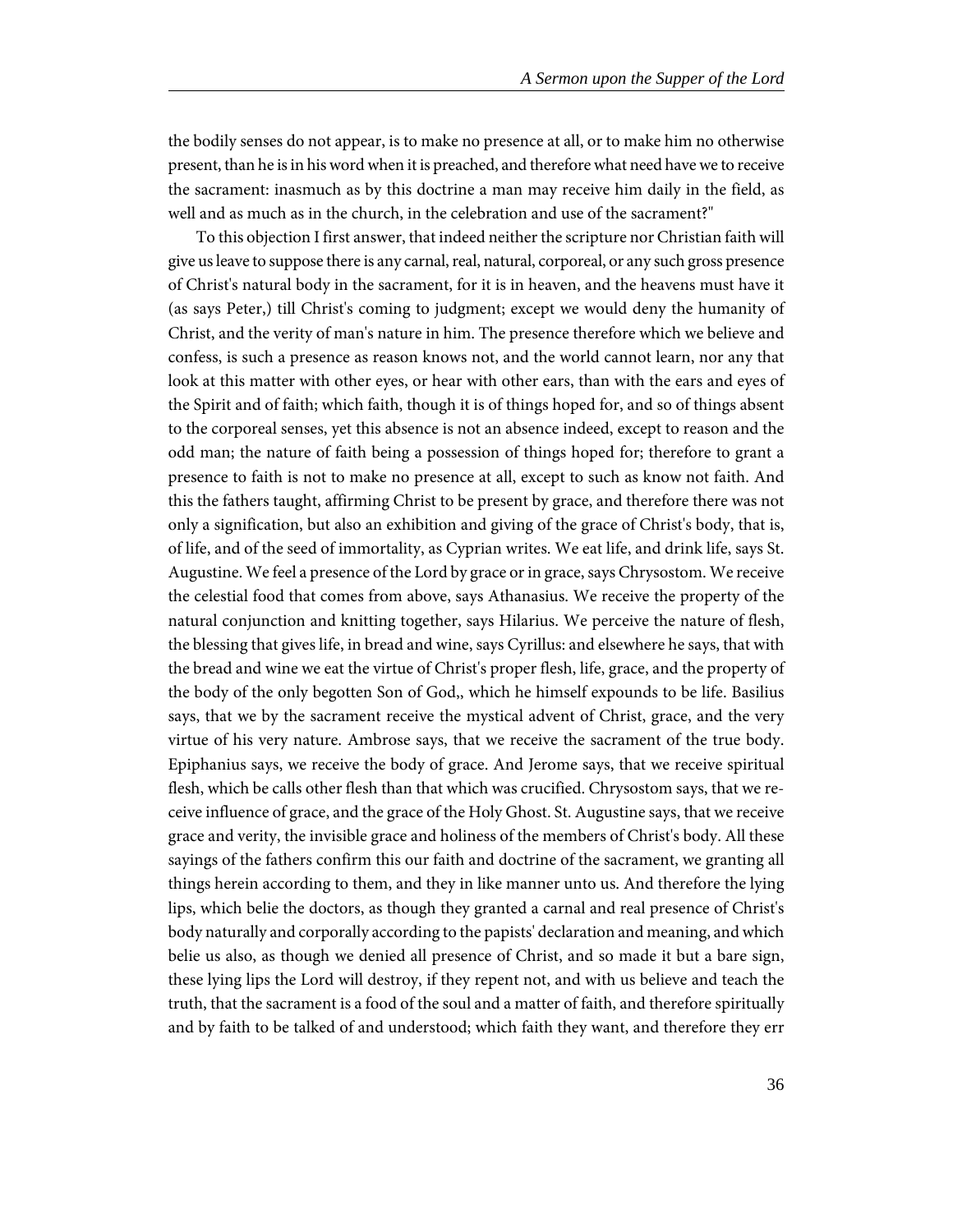so grossly, since they would have such a presence of Christ as is contrary to all the Scriptures, and to our Christian religion; whereby comes no such advantage to the receiver as by the spiritual presence which we teach and affirm, according to God's word.

For we teach these benefits to be had by the worthy receiving of this sacrament, namely, that we abide in Christ, and Christ in us: again, that we attain by it a celestial life, or a life with God; moreover, that by faith and in spirit we receive not only Christ's body and blood, but also whole Christ God and man. Besides these, we grant that by the worthy receiving of this sacrament we receive remission of our sins, and confirmation of the New Testament. Last of all, by worthy receiving we get an increase of incorporation with Christ, and amongst ourselves which are his members, than which what more can be desired? Alas! that men consider nothing at all how that the coming (or union, editor) of Christ's body and blood to the sacrament is a spiritual thing, and therefore there needs no such carnal presence as the papists imagine. Who will deny a man's wife to be one body and flesh with her husband, although he be at London, and she at York? But the papists are carnal men, guided by carnal reason only, or else they would know that the Holy Ghost, because of our infirmity, uses metaphorically the words of abiding dwelling, eating, and drinking of Christ, that the unspeakable conjunction of Christ with us might partly be known. May God open their eyes to see it: and thus much for this.

Now to that part of the objection which says, that we teach Christ to be none otherwise present in the sacrament than in his word. I wish that the objectors would well consider what a presence of Christ is, in his word. I remember that St. Augustine writes that Christ's body is received sometimes visibly, and sometimes invisibly. The visible receiving he calls that which is by the sacrament; the invisible receiving he calls that which we receive by the exercise of our faith with ourselves. And St. Jerome, in the third book upon Ecclesiastes, affirms, that we are fed with the body of Christ, and we drink his blood, not only in mystery, but also in the knowledge of holy scripture; wherein he plainly shows that the same meat is offered in the words of scripture, which is offered in the sacraments; so that Christ's body and blood is no less offered by the scriptures than by the sacraments. Upon the 147th Psalm he writes also, that though these words, "He that eats my flesh, and drinks my blood," may be understood as a mystery, yet he says it is more true to take Christ's body and his blood for the word of the scriptures and the doctrine of God. Yea, upon the same Psalm he says plainly, that Christ's flesh and blood is poured into our ears by hearing the word, and therefore great is the peril if we yield to other cogitations while we hear it. And therefore St. Augustine says, that it is no less dangerous to hear God's word negligently than so to use the sacrament. But hereof may no man gather, that therefore it needs not to receive the sacrament, or to affirm that a man by himself meditating the word in the field may as much receive Christ's body as in the church, in the right use of the sacrament. For Christ ordains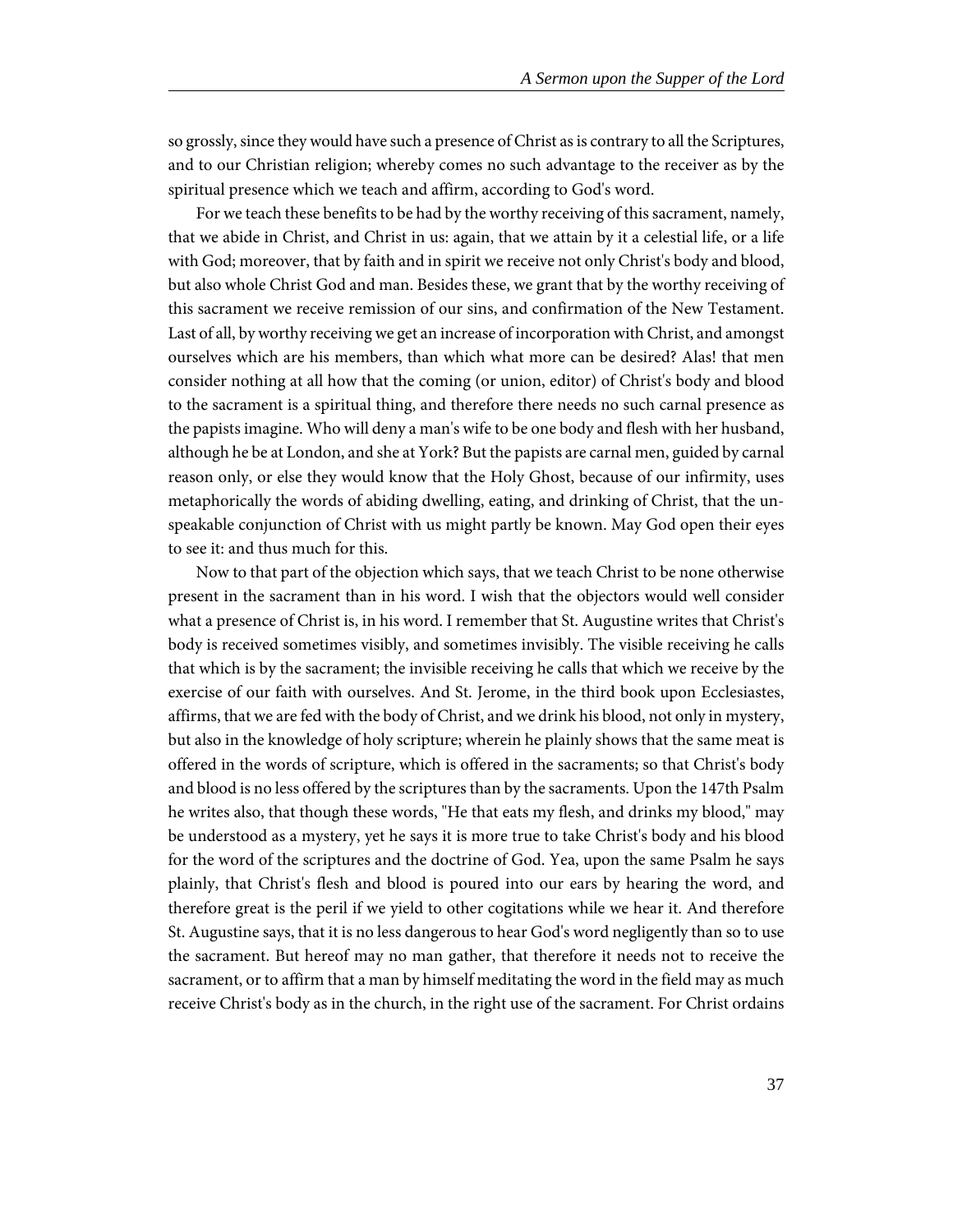nothing in vain or superfluously; he ordains nothing whereof we have not need, although his authority is such, that without any questioning, his ordinances are to be observed.

Again, though in the fields a man may receive Christ's body by faith in the meditation of the word, yet I deny that a man ordinarily receives Christ's body by the meditation of Christ's death only, or by hearing of his word, with so much sight and by such sensible assurance (whereof God knows our infirmity has no small need,) as he does by the receiving of the sacrament. Not that Christ is not so much present in his word preached as he is in or with his sacrament, but because there are in the perception of the sacrament more windows open for Christ to enter into us, than by his word preached or heard. For there, I mean in the word, he has an entrance into our hearts, but only by the ears through the sound and voice of the words; but here in the sacrament he has an entrance by all our senses, by our eyes, by our nose, by our taste, and by our handling also; and therefore the sacrament well may be called seeable, sensible, tasteable, and touchable words. As therefore when many windows are opened in a house, more light may come in than when there is but one opened, even so by the perception of the sacrament a Christian man's conscience has more help to receive Christ, than simply by the word preached, heard or meditated. And therefore I think the apostle rightly calls the sacraments obsignations or scalings of God's promise. Read [Rom. iv.](http://www.ccel.org/study/Bible:Rom.4) of circumcision. And thus much for the answer to the objection aforesaid.

Now to return from whence we came, namely, to the consideration of the second thing, What the sacrament is? I have told you that it is not simply bread and wine, but rather Christ's body, so called by Christ, and so to be called and esteemed by us. But here let us mark what body and what blood Christ called it. The papists still dabble, "This is my body, this is my blood;" but what body it is, what blood it is, they show not. Look therefore, my dearly beloved, on Christ's own words, and you shall see that Christ calls it "his body broken," and "his blood shed." Mark, I say, that Christ calls it his body, which is broken, his blood, which is shed at present, and, not which was broken, or shall be broken, which was shed, or shall be shed, even as the Greek texts plainly show, thereby teaching us, that as God would have the Passover called, not "which was the Passover," or "which shall be the Passover," but plainly "the Passover," that in the use of it the passing over of the striking angel should be set before their eyes as present; so in the celebration of the Lords supper, the very passion (sufferings, editor) of Christ should be beholden with the eyes of faith as if present: for which end Christ our Saviour especially instituted this supper, saying, "Do ye this in remembrance of me;" or, as Paul says, "Show you the Lord's death till he come". The supper of the Lord then is not simply Christ's body and blood, but Christ's body broken and his blood shed. Wherefore broken, wherefore shed? Forsooth, Christ himself teaches that, saying, "Broken for you, shed for your sins, and for the sins of many." Here then we have occasion in the use of the sacrament to call to mind the greatness and grievousness of sin, which could not be taken away by any other means than by the shedding. of the most precious blood, and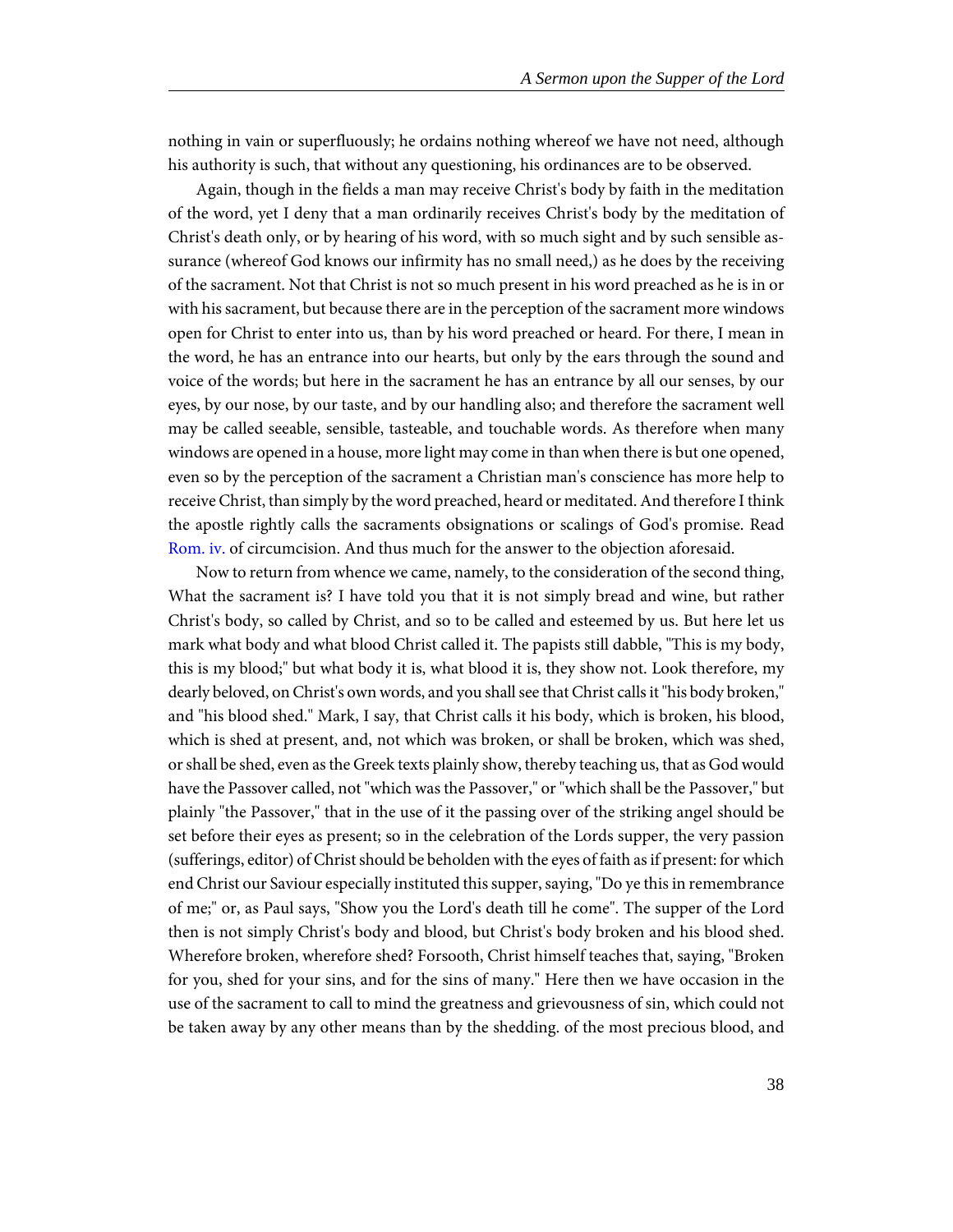the breaking of the most pure body of the only begotten Son of God, Jesus Christ; by whom all things were made, all things are ruled and governed, &c. Who, considering this, shall not be touched to repent? Who in receiving this sacrament, thinking that Christ says to him, "Take, eat, this is my body, which is broken for thee; this is my blood, which is shed for thy sins;" can but tremble at the grievousness of his sins, for which such a price was paid? If there were no plague at all else to admonish man of sin, to show how grievous a thing it is in God's sight, surely that one were enough. But, alas! how are our hearts bewitched through Satan's subtilties, and the custom of sin, that we make sin a thing of no moment! May God open our eyes in time, and give us repentance, which we see this sacrament, as it were, enforces us unto, in the reverence and true use of the same.

Again, in hearing that this which we take and eat is Christ's body broken for our sins, and his blood shed for our iniquities, we are occasioned to call to mind the infinite greatness of God's mercy and truth, and of Christ's love towards us. For what a mercy is this, that God would, for man, being lost through his wilful sins, be content, yea, desirous to give his own only Son, "the image of his substance, the brightness of his glory," being in his own bosom, to be made man for us, that we men by him might be, as it were, made gods! What a mercy is this, that God the Father should be so merciful to us, that he would make this his Son, being coequal with him in divinity, a mortal man for us, that we might be made immortal by him! What a kindness is this, that the Almighty Lord should send to us his enemies, his dearly beloved Son, to he made poor, that we by him might be made rich! What compassion was this, that the omnipotent Creator of heaven and earth would deliver his own only beloved Son, for his creatures, to be not only flesh of our flesh, and bone of our bones, that we might by him through the Holy Ghost be made one with him, and so with the Father by communicating the merits of his flesh, that is, righteousness, holiness, innocence, and immortality, but also to be a slain sacrifice for our sins, to satisfy his justice, to convert or turn death into life, our sin into righteousness, hell into heaven, misery into felicity for us. What a mercy is this, them God raised up this his Son Christ, not only to justify and regenerate us, but also in his person to demonstrate unto us our state which we shall have; for in his coming we shall be like unto him. Oh! wonderful mercy of Gods which would assume (take up, editor) this his Christ, even in human body, into the heavens, there to take and keep possession for us, to lead our captivity captive, to appear before him, always praying for us; to make the throne of justice a throne of mercy, the seat of glory a seat of grace; so that with boldness we may come and appear before God, to ask and find grace in time convenient! Again, what a verity and constant truth in God is this, that he would, according to his promise made first to Adam, and so to Abraham and others, in his time accomplish it, by sending his Son so graciously! Who would doubt hereafter of any thing that he has promised? And as for Christ's dove, oh! whose heart can be able to think of it at all as it deserves? He being God would become man, he being rich would become poor, he being Lord of all the world, became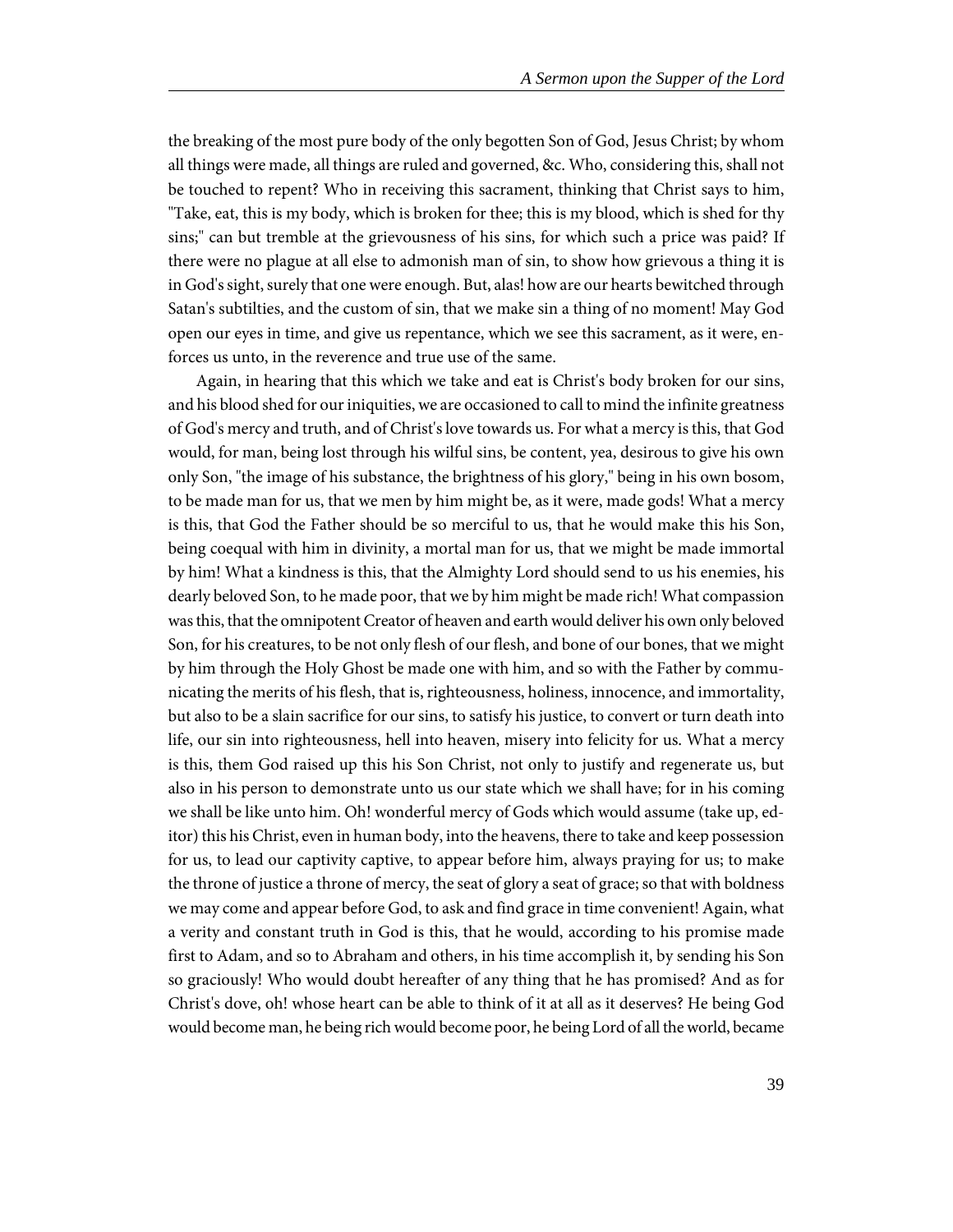a servant to us all; he being immortal, would become mortal, miserable, and last of all, endure God's curses for us. His blood was nothing too dear, his life he nothing considered, to bring us from death to life. But this his love needs more hearty weighing than many words speaking, and therefore I omit and leave it to your consideration; so in the receiving of this supper, as I desire you would tremble at God's wrath for sin, so would I have you to couple to that terror and fear, true faith, by which you might be assuredly persuaded of God's mercy towards you, and Christ's love, though all things else preached to the contrary.

Does every one of you surely think when you hear these words, .` Take, eat, this is my body, broken for your sins; drink, this is my blood, shed for your sins; that God the eternal Father, embracing you, Christ calls and embraces you most lovingly, making himself one with you, and you one with him, and one with another amongst yourselves? You ought no less to be certain now that God loves you, pardons your sins, and that Christ is all yours, than if you heard an angel out of heaven speaking so unto you. And therefore rejoice and be glad, and make this supper *Eucharistiam*, a thanksgiving, as the fathers named it. Be no less certain that Christ and you now are all one, than you are certain the bread and wine is one with your nature and substance after you have eaten and drunk it. Howbeit, in this it differs, that you by faith are, as it were, changed into Christ, and not Christ into you, as the bread is; for by faith he dwells in us, and we in him. May God give us faith in the use of this sacrament to receive Christ, as he gives us hands to receive the element, symbol, and visible sacrament. May God grant us, not to prepare our teeth and belly, (as St. Augustine says,) but rather of his mercy may he prepare and give us true and lively faith to use this, and all his other ordinances, to his glory and our comfort. May he sweep the houses of our hearts, and make them clean, that they may be a worthy harbour and lodging for the Lord. Amen.

Now let us come and look on the third and last thing, namely, Wherefore the Lord instituted this sacrament? Our nature is very oblivious (apt to forget, editor) of God and all his benefits: and again, it is very full of dubitation and doubting of God's love, and his kindness; therefore that these two things might be somewhat reformed and helped in us, the Lord has instituted this sacrament. I mean, that we might have in memory the principal benefit of all benefits, that is, Christ's death, and that we might be on all parts assured of communion with Christ, of all kindness the greatest that ever God gave unto man. That the former is the end wherefore Christ instituted this sacrament, he himself teaches us, saying, "Do ye this in remembrance of me." The latter the apostle no less sets forth in saying, "The bread which we break, is it not the partaking or communion of the body of Christ? Is not the cup of blessing which we bless, the partaking or communion of the blood of Christ?" So that it appears that this sacrament was instituted for the reformation and help of our forgetfulness of that which we should never forget, and our dubitation of that whereof we ought to be most certain.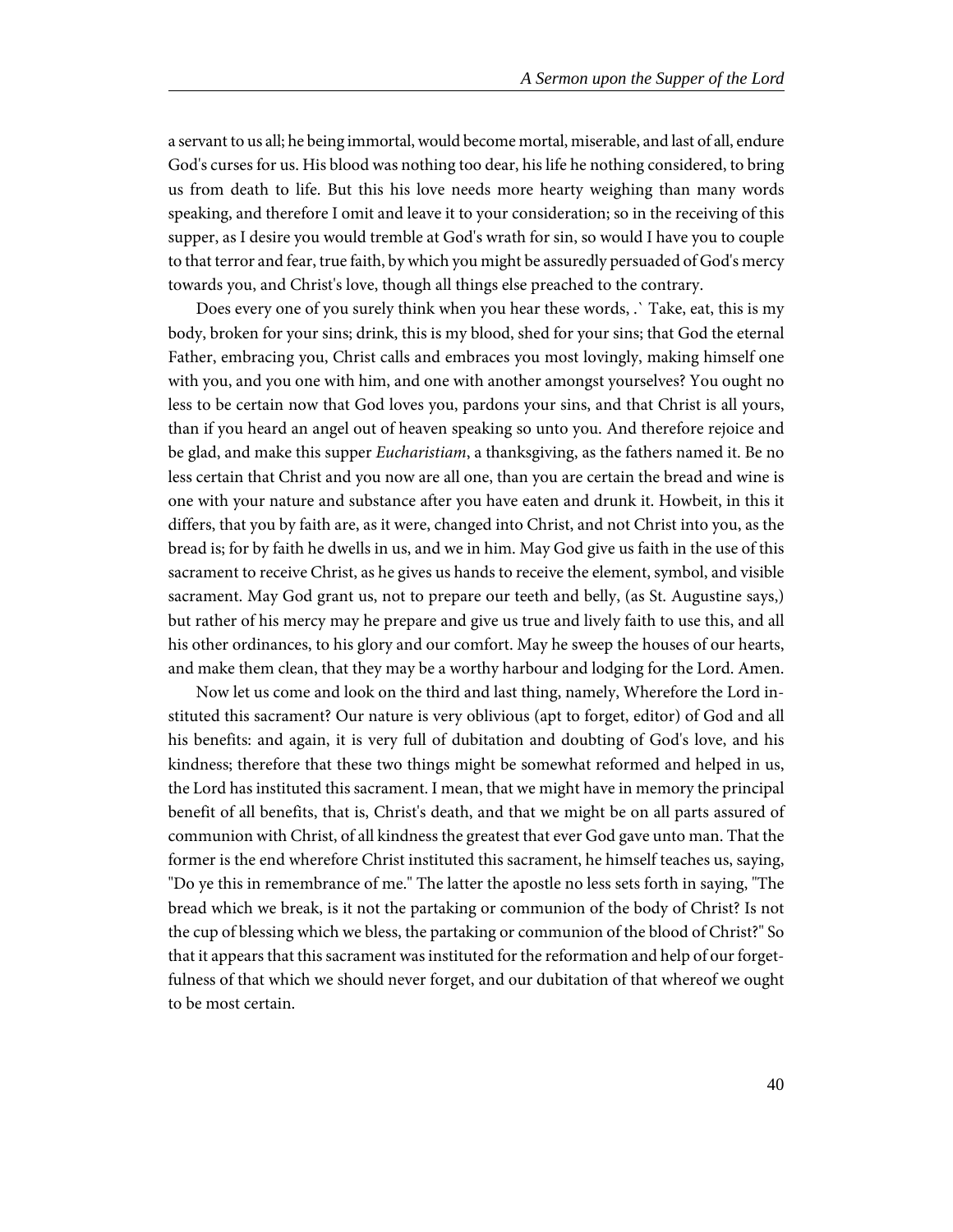Concerning the former, namely, the memory of Christy death, what advantage it brings with it, I will purposely, for time's sake, omit. Only a little will I speak of the advantages coming unto us by the partaking and communion we have with Christ. First, it teaches us, that no man can communicate with Christ, but the same must needs communicate with God's grace and favour, wherethrough sins are forgiven; therefore this advantage comes herethrough, namely, that we should be certain of the remission and pardon of our sins; which we may also perceive by the cup, in that it is called the cup of the new testament, to which testament is properly attributed on God's behalf, oblivion or remission of our sins. First, I say, therefore the supper is instituted to this end, that he which worthily receives should be certain of the remission and pardon of his sins and iniquities, how many and great soever they are. How great a benefit this is they only know who have felt the burden of sin, which of all head things is the most heavy. Again, no man can communicate with Christ's body and blood, but the same must communicate with his Spirit, for Christ's body is no dead carcass. Now he that communicates with Christ's Spirit, communicates, as with holiness, righteousness, innocence and immortality, and with all the merits of Christ's body; so does he with God and all his glory, and with the church, and all the good that ever it or any member of it had, has, or shall have. This is the communion of saints, which we believe in our creed, which has waiting on it remission of sins, resurrection of the flesh, and life everlasting.

To the end that we should be most assured and certain of all these, Christ our Saviour instituted this his supper, and therefore would have us use it; so that, I think, there is no man who sees not great cause for giving thanks to God for this holy sacrament of the Lord, whereby, if we worthily receive it, we ought to be certain that all our sins, whatsoever they are, are pardoned clearly; that we are regenerate, and born again unto a lively hope, unto an inheritance immortal, undefiled, and which can never wither away; that we are in the fellowship of God the Father, the Son, and the Holy Ghost; that we are God's temples, at one with God, and God at one with us; that we are members of Christ's church, and fellows with the saints in all felicity; that we are certain of immortality in soul and body, and so of eternal life, than which what more can be demanded? Christ is ours, and we are Christ's; he dwells in us, and we in him. Oh! happy eyes, that see these things, and most happy hearts, that feel them! My dear brethren, let us pray unto the Lord to open our eyes to see these wonderful things, to give us faith to feel them. Surely we ought no less to be assured of them now in the worthy receiving of this sacrament than we are assured of the exterior symbols and sacraments. If an angel from heaven should come and tell you these things, then you would rejoice and be glad. And, my dear hearts in the Lord, I even now, though most unworthy, am sent of the Lord to tell you no less, but that you, worthily receiving this sacrament, shall receive remission of all your sins, or rather a certainty that they are remitted, and that you are even now God's darlings, temples, and fellow-inheritors of all the good that ever he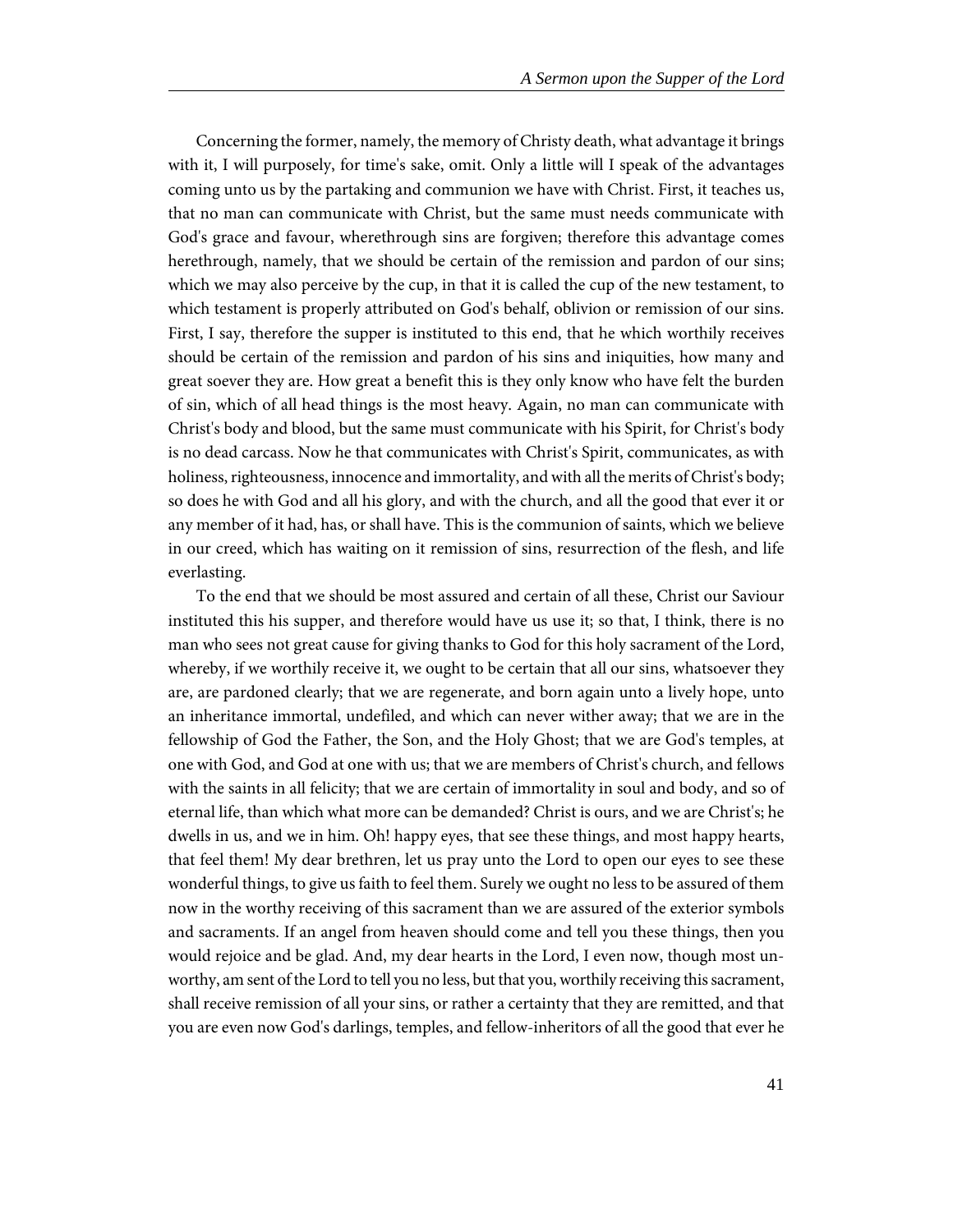has; wherefore see that you give thanks unto the Lord for this his great goodness, and praise his name for ever.

Oh, says one, I could be glad in very deed, and give thanks from my very heart, if I worthily received this sacrament. But, alas! I am a very grievous sinner, and I feel in myself very little repentance and faith, and therefore I am afraid that I am unworthy.

To answer this objection, I think it necessary to speak something of the worthy receiving in this sacrament, with as great brevity and plainness as I can. The apostle wills all men to prove and examine themselves before they eat of the bread, and drink of the cup, for they that eat and drink unworthily, eat and drink damnation; therefore this probation and examination is necessary. If men will try their gold and silver whether it is copper or no, is it not more necessary that men should try their consciences? Now how this should be, the papists teach amiss, in sending us to their auricular confession, which is impossible. The true probation and trial of a Christian conscience consists altogether in faith and repentance. Faith has respect to the doctrine and articles of our belief; repentance has respect to manners and conversation. Concerning the former, I mean faith, we may see the apostle teaches us ([1](http://www.ccel.org/study/Bible:1Cor.2) [Cor. ii.](http://www.ccel.org/study/Bible:1Cor.2);) concerning the latter, or our conversation, those sins, which are commonly called mortal or deadly, are to be removed. These sins are discerned from other sins by the apostle ([Rom. vi.,](http://www.ccel.org/study/Bible:Rom.6)) in saying, "Let not sin reign and bear sway in your mortal bodies." For truly we sin deadly when we give over to sin, and let it have the bridle at liberty, when we strive not against it, but allow it and consent to it. Howbeit, if we strive against it, if it displease us, then truly, though sin be in us, (for we ought to obey God without any resistance or unwillingness,) yet our sins are not of those sins which separate us from God, but for Christ's sake shall not be imputed unto us believing.

Therefore, my dearly beloved, if your sins do now displease you; if you purpose unfeignedly to be enemies to sin in yourselves and in others as you may, during your whole life if you hope in Christ for pardon; if you believe: according to the holy Scriptures and articles of the Christian faith set forth in your creed. If, I say, you now trust in God's mercy through Christ's merits; if you repent and earnestly purpose before God to amend your life, and to give yourselves over to serve the Lord in holiness and righteousness all the days of your life, although before this present you have most grievously sinned; I publish unto you, that you are worthy guests for this table, you shall be welcome to Christ, your sins shall be pardoned, you shall be endued with his Spirit, and so with communion with him and with the Father, and the whole church of God, Christ will dwell in you, and you shall dwell in him for evermore. Wherefore, behave yourselves accordingly with joyfulness and thanksgiving. Do you now appear before the Lord? Make clean your houses, and open the doors of your hearts by repentance and faith, that the Lord of hosts, the King of glory, may enter in; and for ever hereafter beware of all such things as might displease the eyes of his Majesty. Flee from sin as from a toad; come away from popery and all antichristian religion; be diligent and earnest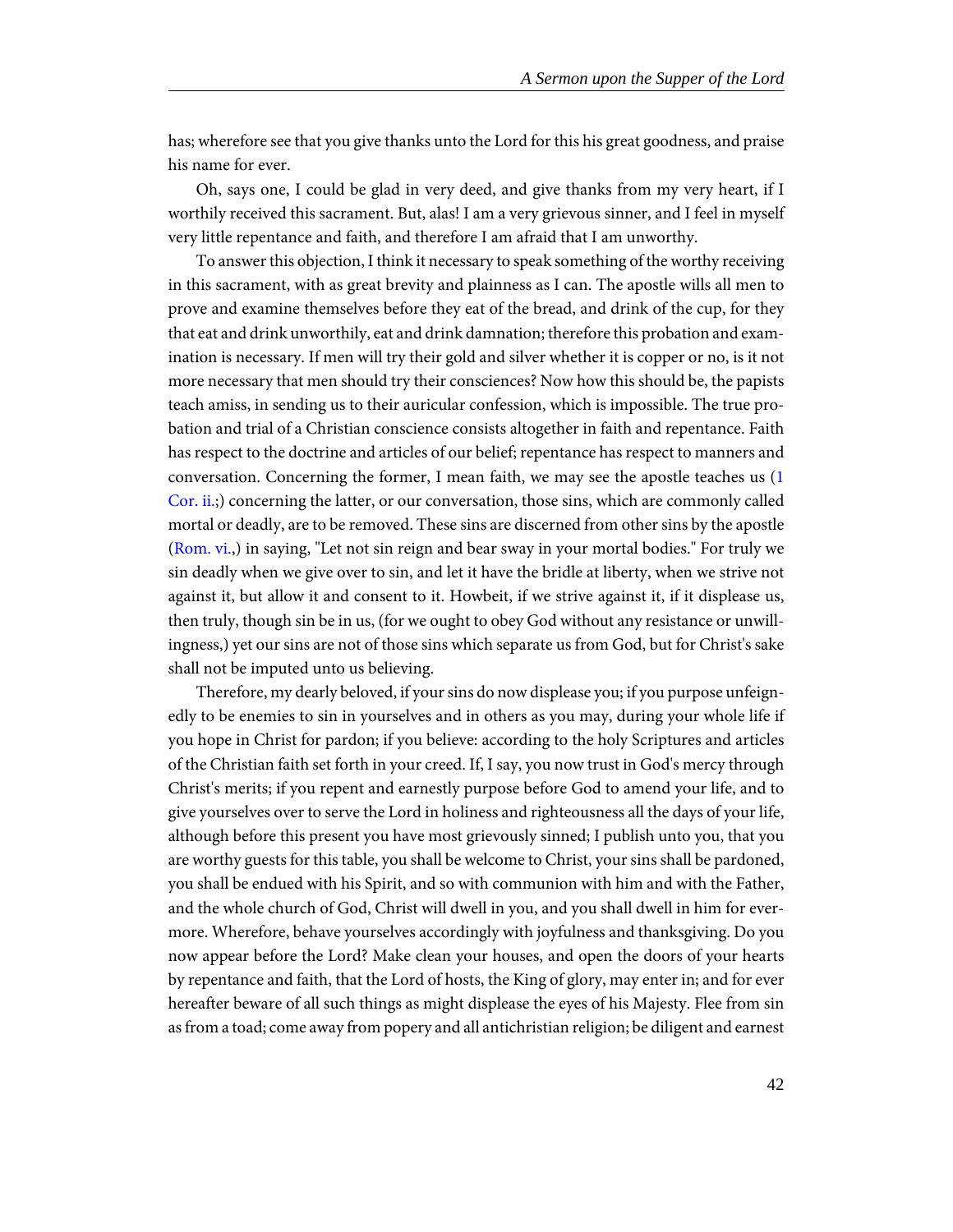in prayer; hearken to the voice of God in his word, with reverence; live worthy of your profession. Let your light so shine in your life, that men may see your good works, and glorify your Father which is in heaven. As you have been darkness, so now henceforth be light in the Lord, and have society with the works of light. Now has God renewed his covenant with you: in God's sight now you are as clean and healed from all your sores of sins. Go your way, sin no more, lest a worse thing happen onto you. See that your house is new swept, and furnished with godliness and virtue, and beware of idleness, lest the devil come with seven spirits worse than himself, and so take his lodging, and then your latter end will be worse than the first.

God our Father, for the tender mercy and merits of his Son, be merciful unto us, forgive us all our sins, and give us his Holy Spirit, to purge, cleanse, and sanctify us; that if he may be holy in his sight through Christ, and that we now may be made ready and worthy to receive this holy sacrament, with the fruits of the same, to the full rejoicing and strengthening of our hearts in the Lord. To whom be all honour and glory, world without end. Amen.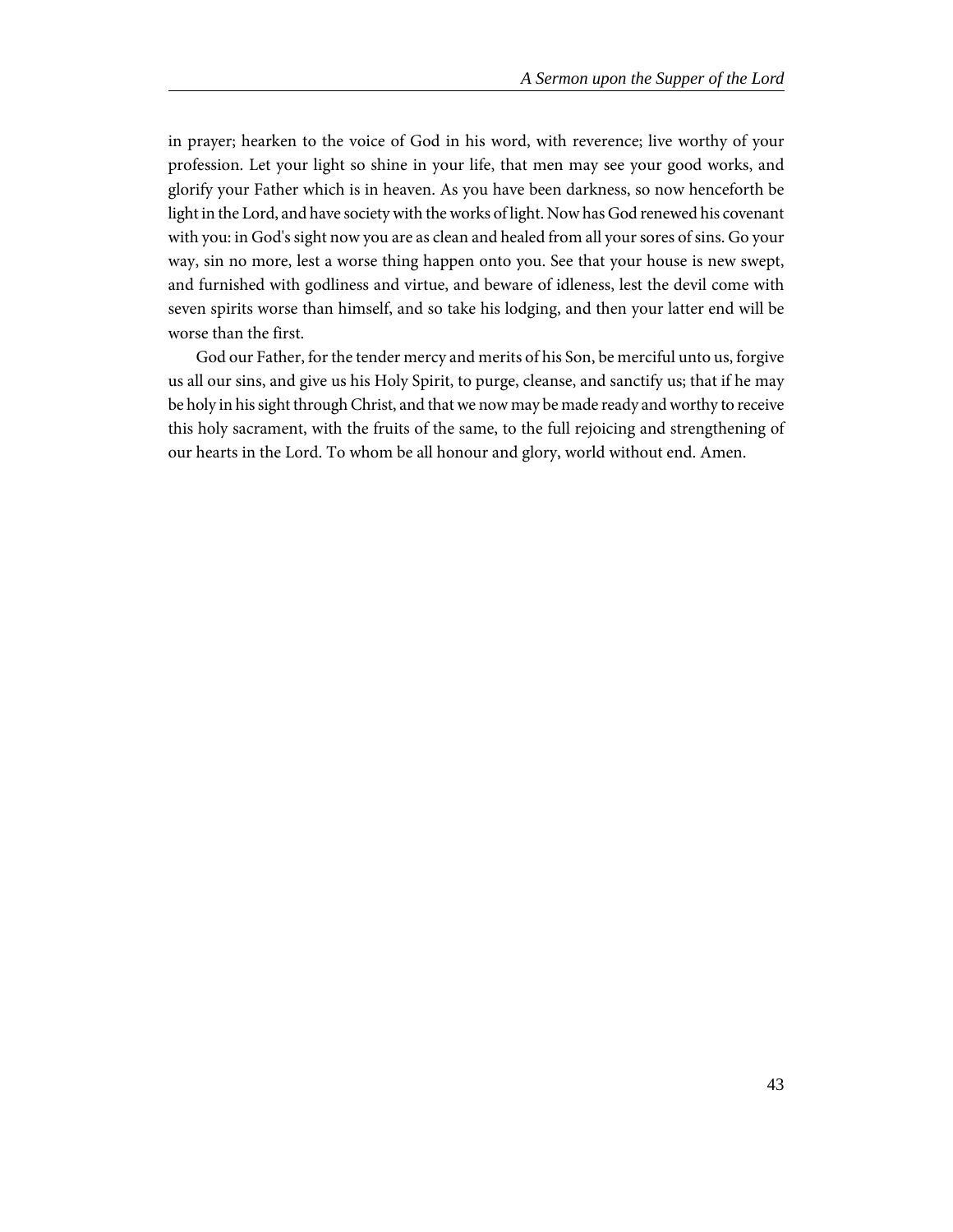## **A Fruitful Treatise, and Full of Heavenly Consolation against the Fear of Death**

Make no tarrying to turn unto the Lord and put not off from day to day; for suddenly shall his wrath come, and in the day of vengeance he shall destroy thee. Stand fast in the way of the Lord, be steadfast in thine understanding, and follow the word or peace and righteousness.

## Ecclesiasticus

Being minded, through the help of God, for my own comfort and the encouraging of others, to speak something of death, at whose door, though I have stood a great while, yet, according to man's judgment, never so near as I do now, I think it most requisite to call and cry for thy help, O blessed Saviour Jesus Christ, who hast destroyed death by thy death, and brought in place thereof life and immortality, as appears by the gospel. Grant to me true and lively faith, whereby men pass from death to eternal life; that of practice, and not of mere speculation, I may write something concerning death, which is dreadful out of thee, and in itself, to the glory of thy holy name, to my own comfort in thee, and to the edifying of all them, to whom this my writing shall come, to be read or heard. Amen.

There are four kinds of death; one which is natural, another which is spiritual, a third which is temporal, and a fourth which is eternal. Concerning the first and the last, what they are I need not declare; but the second and third, perchance, are not so soon espied by the simple (uninstructed, editor), for whose sake especially I write.

By a spiritual death, I mean such a death as when though the body is living the soul is dead. This the apostle mentions in speaking of widows, who living daintily, being alive in body, are dead in soul. ([1 Tim. v.\)](http://www.ccel.org/study/Bible:1Tim.5) Thus you see what I mean by the spiritual death. Now, by a temporal death, I mean a death whereby the body and the affections thereof are mortified, that the spirit may live: of which kind of death the apostle speaks when exhorting us to kill our members. [Col. iii.](http://www.ccel.org/study/Bible:Col.3) And thus much concerning the kinds of death, wherein the judgment of the world is not to be approved, for it cares less for spiritual death than for a natural death, it is less apprehensive of eternal death than temporal death, or else men would leave sin, which procures both the one and the other, I mean spiritual and eternal death, and would choose temporally to die, that, by natural death, they might enter into the full fruition of eternal life, which none can enjoy nor enter into, that will not here temporally die, that is, mortify their affections, and crucify their lusts and concupiscences; for by obeying them at the first came death, as we may read, [Gen. iii.](http://www.ccel.org/study/Bible:Gen.3) If Eve had not obeyed her desire in eating the forbidden fruit, whereby she died spiritually, none of these kinds of death had ever come unto man, nor been known by us. Therefore, as I said, here we must needs temporally die, that is, mortify our affections, to escape the spiritual death, and by natural death, not only escape eternal death of soul and body, but also by it, as by a door, enter into eternal life, which Christ Jesus our Saviour has procured and purchased to and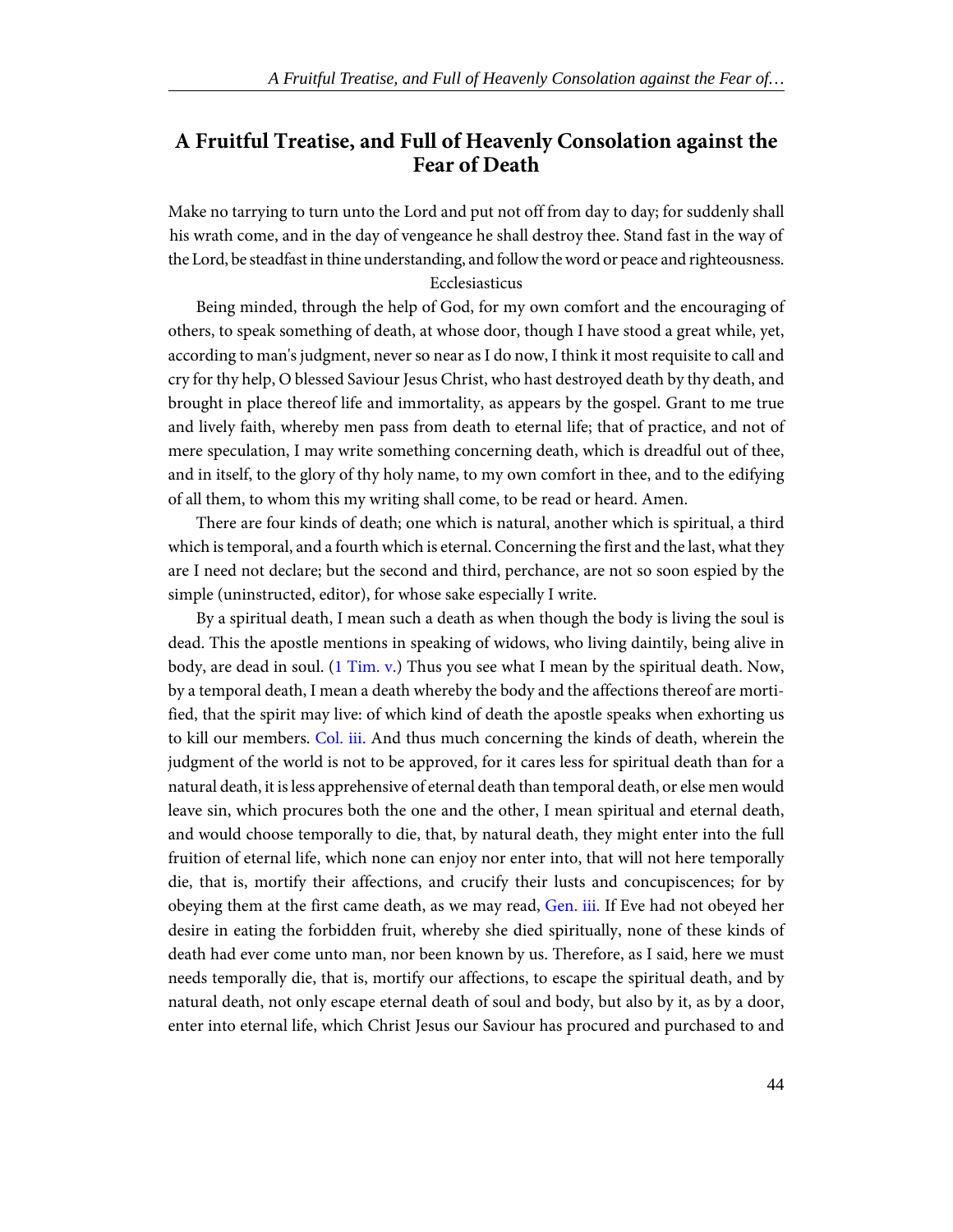for all that are in him, changing eternal death into a deliverance of soul and body from all kind of misery and sin. By reason whereof we may see, that to those who are in Christ, that is, to such as believe, which believers are discerned from others by their not walking after the flesh, but after the Spirit, to those I say, death is no damage, but an advantage; no dreadful thing, but rather desirable, and of all messengers the most joyful, whilst looked upon with the eye of faith in the gospel. But more of this hereafter.

Thus I have briefly showed the kinds of death, what they are, whence they come, and what is the remedy for them. But now, as I purpose to treat only of the first kind of death, that is, of natural death, something to comfort myself and others against the dread and pains of the same, I will speak of it as God shall instruct me, and as I accustom myself to muse on it now and then, the better to be prepared against the hour of trial.

I have shown that this natural death came by spiritual death, that is, by obeying our affections in the transgression of God's precepts. But through the benefit of Christ, it is no destruction to such as are in him and die temporally, that is, to such believers as labour to mortify their affections, but only a plain dissolution, both of soul and body, from all kind of perils, dangers, and miseries; and therefore by such it is not to be dreaded, but to be desired, as we see in the apostle, who desired to be dissolved, ([Phil. i.](http://www.ccel.org/study/Bible:Phil.1)) and in Simeon, who desired to be loosed, saying, Dismiss, or loose me, O Lord. [\(Luke ii.](http://www.ccel.org/study/Bible:Luke.2)) By which words he seems plainly to teach, that this life is a bondage, and nothing to be desired, as now I will partly show.

First, consider the pleasures of this life what they are, how long they last, how painfully we come by them, what they leave behind them, and thou shalt even in them see nothing but vanity. As for example: how long lasts the pleasure of licentiousness? How it leaves behind a certain loathsomeness. I will speak nothing of the sting of conscience, if pleasures are come by unlawfully. Who, well seeing this, and forecasting it beforehand, would not desire to forego unlawful pleasures?

Put the case, that the pleasures of this life were permanent during this life, yet since this life itself is as nothing, and therefore is full well compared to a candlelight, which is soon blown out; to a flower, which fades away; to a smoke, to a shadow, to a sleep, to running water, to a day, to an hour, to a moment, and to vanity itself; who would esteem pleasures and commodities (advantages, editor), which last so little a while? Before they are well begun they are gone and past away. How much of our time was spend in sleeping, in eating, in drinking, and in talking! Infancy is not perceived, youth is shortly overblown, middle age is nothing, old age is not long; and therefore, as I said, this life, even in the consideration of the pleasures and advantages of it, should little move us to love it, but rather to loath it. God open our eyes to see these things, and to weigh them accordingly. Secondly, consider the miseries of this life, so that if the pleasures and commodities in it should move us to love it, yet the miseries might countervail and make us take it as we should do; I mean, rather to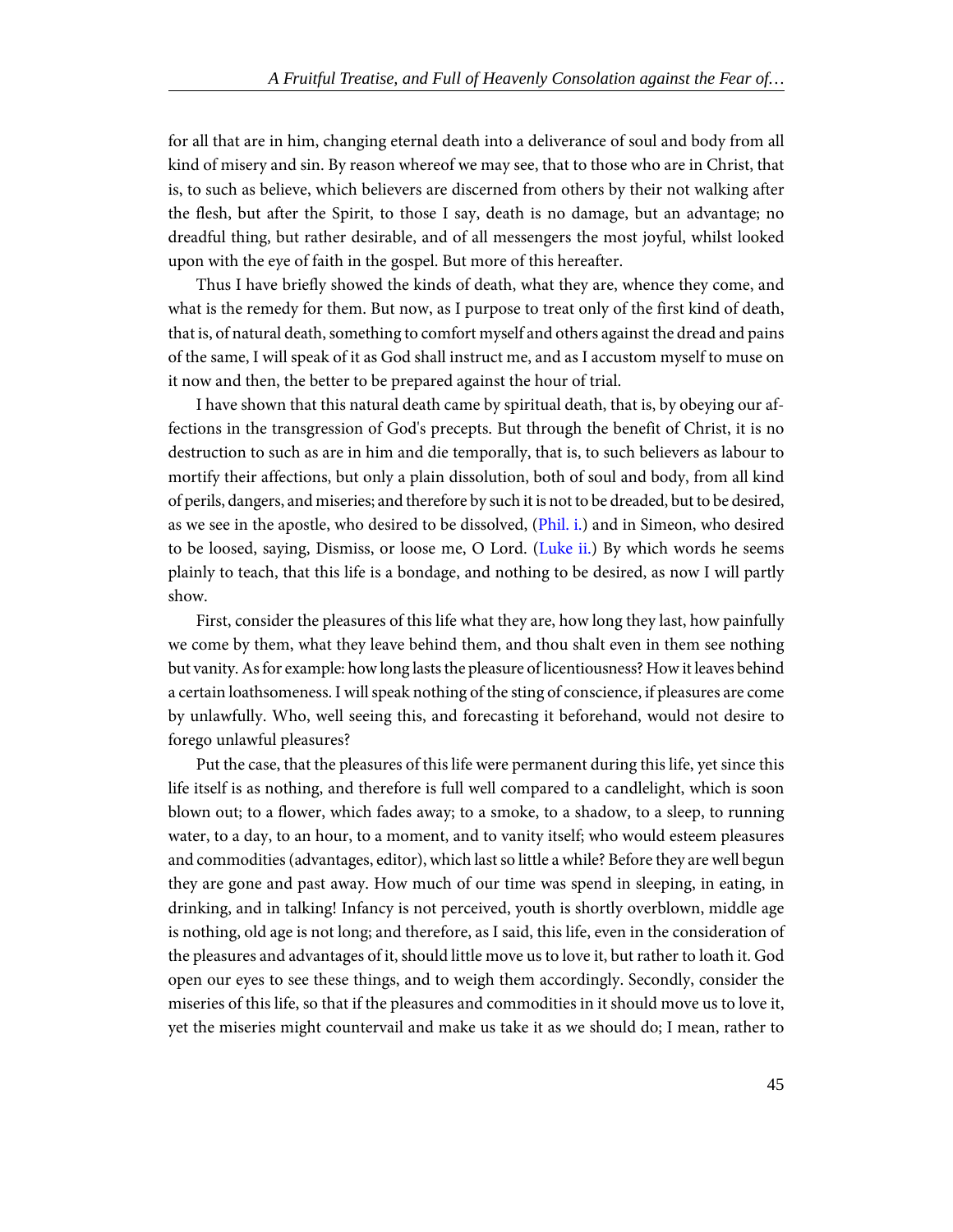desire to be loosed and dismissed hence than otherwise. Look upon your bodies, and see in how many perils and dangers you are. Your eves are in danger of blindness and bleareyedness; your ears in danger of deafness; your mouth and tongue of cankers, toothache, and dumbness; your head in danger of rheums, and metrics; your throat in danger of hoarseness; your hands in danger of gout, palsies, &se. But who is able to express the number of diseases whereof man's body is in danger, seeing that some have written that more than three hundred diseases may happen unto man? I speak nothing of the hurt that may come to our bodies by poisons, venomous beasts, water, fire, horses, men, &c.

Again, look upon your soul, see how many vices you are in danger of, as heresy, hypocrisy, idolatry, covetousness, idleness, security, envy, ambition, pride, &c. How many temptations may you fall into? But this you shall better see by looking upon your old falls, folly, and temptations; and by looking on other men's faults, for no man has done any thing so evil but you may do the same. Moreover, look upon your name, and see how it is in danger of slanders and false reports. Look upon your goods, see what danger they are in from thieves, from fire, &c. Look upon your wife, children, parents, brethren, sisters kinsfolks, servants, friends, and neighbours, and behold how they also are in danger, both in soul, body, name, and goods, as you are. Look upon the commonweal and country. Look upon the church, upon the ministers and magistrates, and see what great dangers they are in, so that if you love them, you cannot, but for the evil which may come to them, be heavy and sad. You know it is not in your power, nor in the power of any man, to hinder all evil that may come. How many perils is infancy in danger of! What danger is youth subject unto! Man's state is full of cares; age is full of diseases and sores. If thou art rich, thy care is the greater; if thou art in honour, thy perils are the more, if thou art poor, thou art the more in danger from oppression. But, alas! what tongue is able to express the miserableness of this life, which, if considered, should make us little to love it!

I can compare our life to nothing so fitly as to a ship in the midst of the sea. In what danger is the ship and they that are in it! Here are they in danger of tempests, there of quicksands; on this side of pirates, on that side of rocks; now it may leak, now the mast may break, now the master may fall sick, now diseases may come among the mariners, now dissension may arise among themselves. I speak nothing of want of fresh water, meat, drink, and such other necessaries. Even such is this life. Here is the devil, there is the world; on this side is the flesh, on that side is sin; which thoroughly cleaves unto our ribs, and will do so as long as we are in this flesh, and natural life. So that none but blind men can see this life to be much and greatly desired; but rather as sailors are most glad when they approach to the haven, even so should we be most glad when we approach to the haven, that is, to death, which sets us to a land whose commodities no eye has seen, no tongue can tell, no heart can conceive, in any point as it should do. ([1 Cor. ii.\)](http://www.ccel.org/study/Bible:1Cor.2) Happy, oh! happy were we, if we saw these things accordingly! God open our eyes to see them. Amen.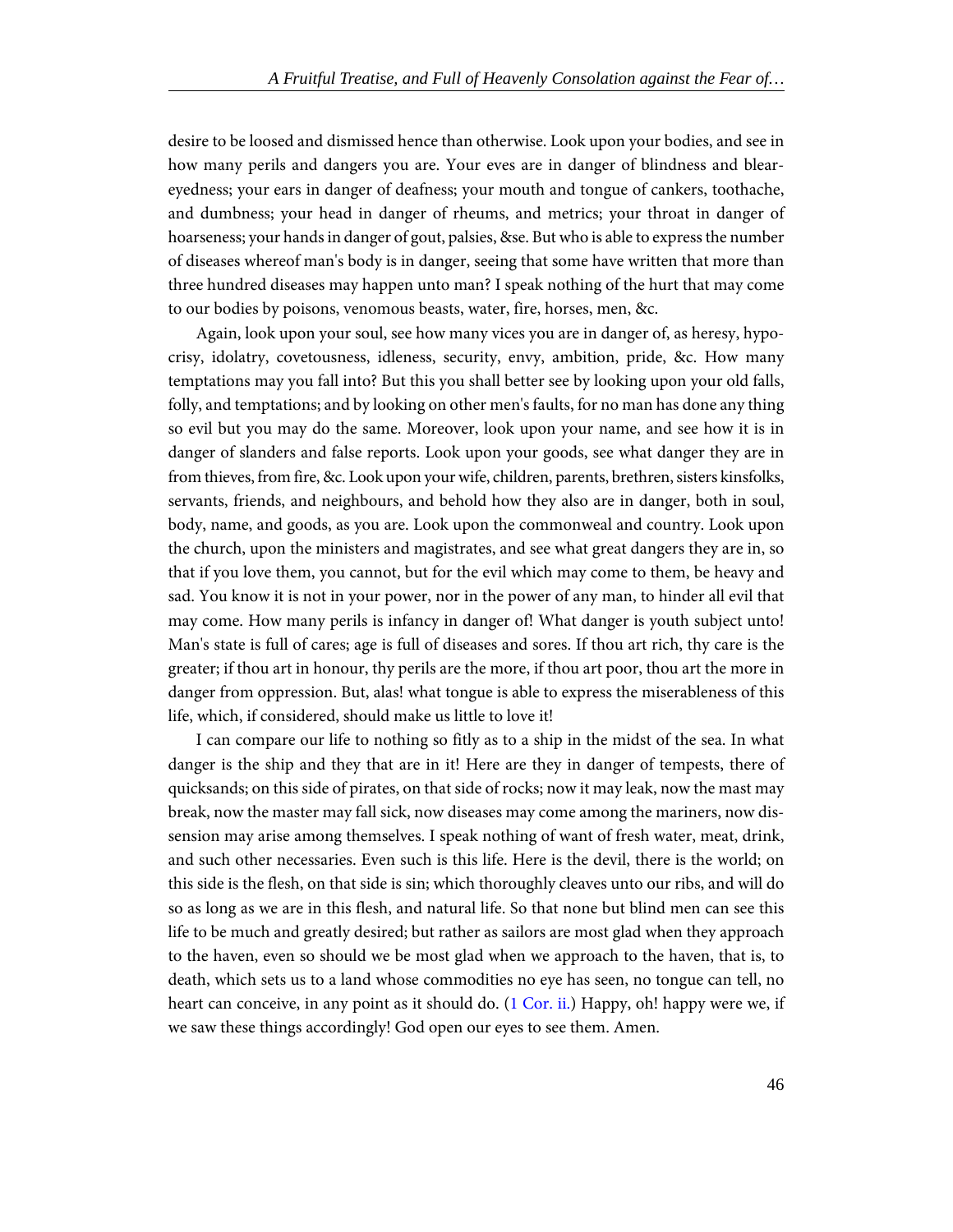If any man would desire testimonies of these things, al though experience, a sufficient mistress, is to be credited, yet I will here mark certain places whereunto the reader may resort, and he will find no less than I say, but rather much more, if he read and weigh the places with diligence. Job (x.) calls this life a warfare. In the eighth chapter he paints it out in a lively manner, under divers similitudes. St. James compares it to a vapour. [\(James iv.](http://www.ccel.org/study/Bible:Jas.4)) All the book of Ecclesiastes teaches that it is but vanity. St. John says it is altogether put in evil. ([1 John viii.\)](http://www.ccel.org/study/Bible:1John.8) David (or rather Moses, editor) says, the best thing in this life is but vanity, labour, and sorrow. [\(Ps. xc.\)](http://www.ccel.org/study/Bible:Ps.90) But why go I hereabout, seeing that almost every leaf in the Scripture is full of the brevity and misery of this life, so that I think, as St. Austin writes, that there is no man who has lived so happily in this world, that he would be content, when death comes, to go back again by the same steps whereby he has come into the world and lived, except he is in despair, and looks for nothing after this life but confusion.

Thus I trust you see, that though the commodities of this life were such as could cause us to love it, yet the brevity, vanity, and misery of it is such, as should make us little regard it, who believe and know, death is the end of all miseries to them that are in Christ, as we all ought to take ourselves to be, (being baptised in his name, for our baptism requires this faith under pain of damnation,) although we have not observed our profession as we should have done, if we now repent, and come to amendment. By such I say as are in Christ, death is to be desired, even in this respect, that it delivers us from so miserable a life and so dangerous a state as we are now in. So that I may well say, they are senseless, without understanding, void of love to God, void of all hatred and sense of sin wherewith this life flows, who desire not to depart hence out of all these miseries, rather than still to remain here to their continual grief.

But if these things will not move us, I would yet that we beheld the commodities whereunto death brings us. If we are not moved to leave this life in respect of the miseries whereof it is full, yet we should be moved to leave it in respect of the infinite goodness which the other life, whereto death brings us, has most plentifully. Men, though they love things, yet can be content to forego them for other things which are better; even so we now, for the good things in the life to come, if we consider them, shall and will be content to forego the most commons things in this present life. Here we have great pleasure in the beauty of the world, and of the pleasures, honours, and dignities of the same; also in the company of our friends, parents, wife, children, subjects, also in plenty of riches, cattle, &c.; and yet we know that not one of these is without its discommodity, which God sends, lest we should love them too much, as, if you will weigh things, you shall easily perceive. The sun though it is fair and cheerful, yet it burns sometimes too hot. The air, though it is generally light and pleasant, yet sometimes it is dark and troublous; and so of other things. But be it so, that there were no discommodities mingled with the commodities, yet as I said before, the brevity and short time that we have to use them should assuage their sweetness.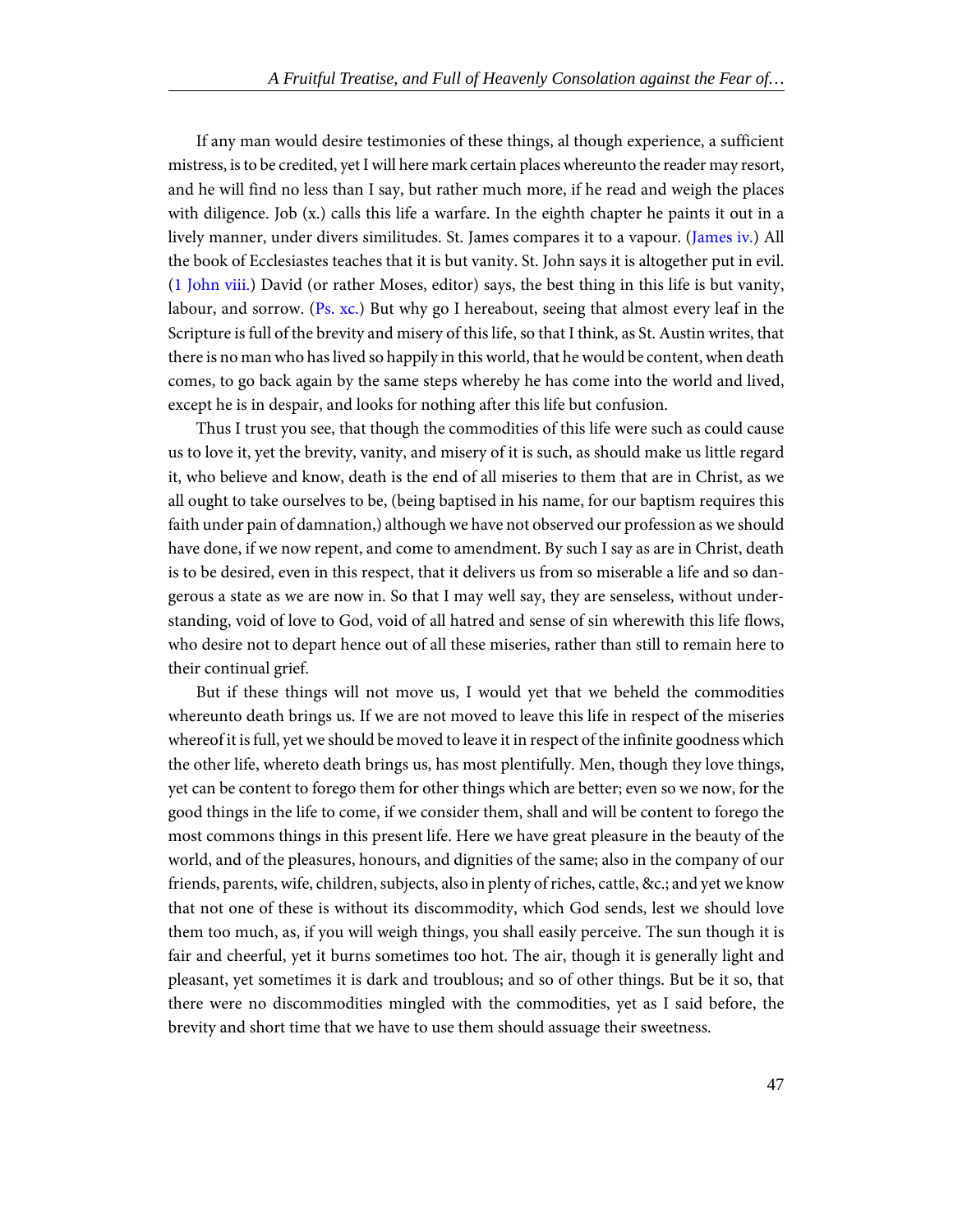But even if the pleasures of this life were without discommodity, if they were permanent and without peril, whereof they are full, yet are they nothing at all to be compared to the commodities of the life to come. What is this earth, heaven, and shape of the world, wherein beasts have places, and wicked men, God's enemies, have abiding and liberty, in comparison of the new heaven and earth wherein righteousness shall dwell? In comparison of the place where angels and archangels, and all God's people, yea, God himself, has his abiding and dwelling? What is the company of wife children, &c. in comparison to the company of Abraham, Isaac, and Jacob, the patriarchs, prophets, apostles, martyrs, confessors, virgins, and all the saints of God? What is the company of any in this world, in comparison to the company of the angels, archangels, cherubim, seraphim, powers, thrones, dominions, yea, of God the Father, God the Son, and God the Holy Ghost? What are the riches and pleasures of this life, in comparison of the felicity of everlasting life, which is without all discommodities, perpetual, without all peril and jeopardy, without all grief and molestation? Oh, the mirth and melody! oh, the honour and glory! oh, the riches and beauty! oh, the power and majesty! oh, the sweetness and dignity of the life to come! The eye has not seen, the ear has not heard, and the heart of man is not able to conceive in any thing, any part of the eternal felicity and happy state of heaven: therefore the saints of God have desired so earnestly and so heartily to be there. "Oh! how amiable are thy tabernacles!" said David. [\(Ps. lxxxiv.\)](http://www.ccel.org/study/Bible:Ps.84) "My soul has a desire to enter into the courts of the Lord, my heart and my soul rejoice in the living God. Blessed are those that dwell in thy house, that they may always be praising thee; for one day in thy courts is better than a thousand elsewhere. I had rather be a doorkeeper in the house of my God, than to dwell in the tents of ungodliness; for the Lord God is a light and defence." And again, ([Ps. xlli.](http://www.ccel.org/study/Bible:Ps.91),) "As the hart desires the waterbrooks, so longs my soul after thee, O God. My soul is athirst for God, yea, even for the living God. When shall I come to appear before the presence of God?" And [\(Ps. lxiii.](http://www.ccel.org/study/Bible:Ps.63),) "My soul thirsts for thee in a barren and dry land, where no water is." They, God's people I mean, [\(Rom. viii.](http://www.ccel.org/study/Bible:Rom.8),) desire the day of their redemption, and they still cry, "Let thy kingdom come;" they cry, ([Rev. xxii.,](http://www.ccel.org/study/Bible:Rev.22)) "Come, Lord Jesus, come;" they lift up their heads looking for his appearing, who will make their vile bodies like to his own glorious and immortal body, ([Phil. iii.](http://www.ccel.org/study/Bible:Phil.3);) for when he shall appear, they shall be like unto him; the angels will gather them together, and they shall meet him in the clouds, and be always with him; they shall hear this joyful voice, ([Matt. xxv.,](http://www.ccel.org/study/Bible:Matt.25)) "Come, ye blessed of my Father, possess the kingdom prepared for you from the beginning." Then shall they be like unto his angels,  $(Rev. vii. :)$  $(Rev. vii. :)$  then shall they shine like the sun in the kingdom; then shall they have crowns of glory, and be endued (clothed, editor) with white garments of innocence and righteousness, and palms of victory in their hands. Oh! happy, happy is he who may with them see that immortal and incorruptible inheritance, which then we shall enjoy for ever!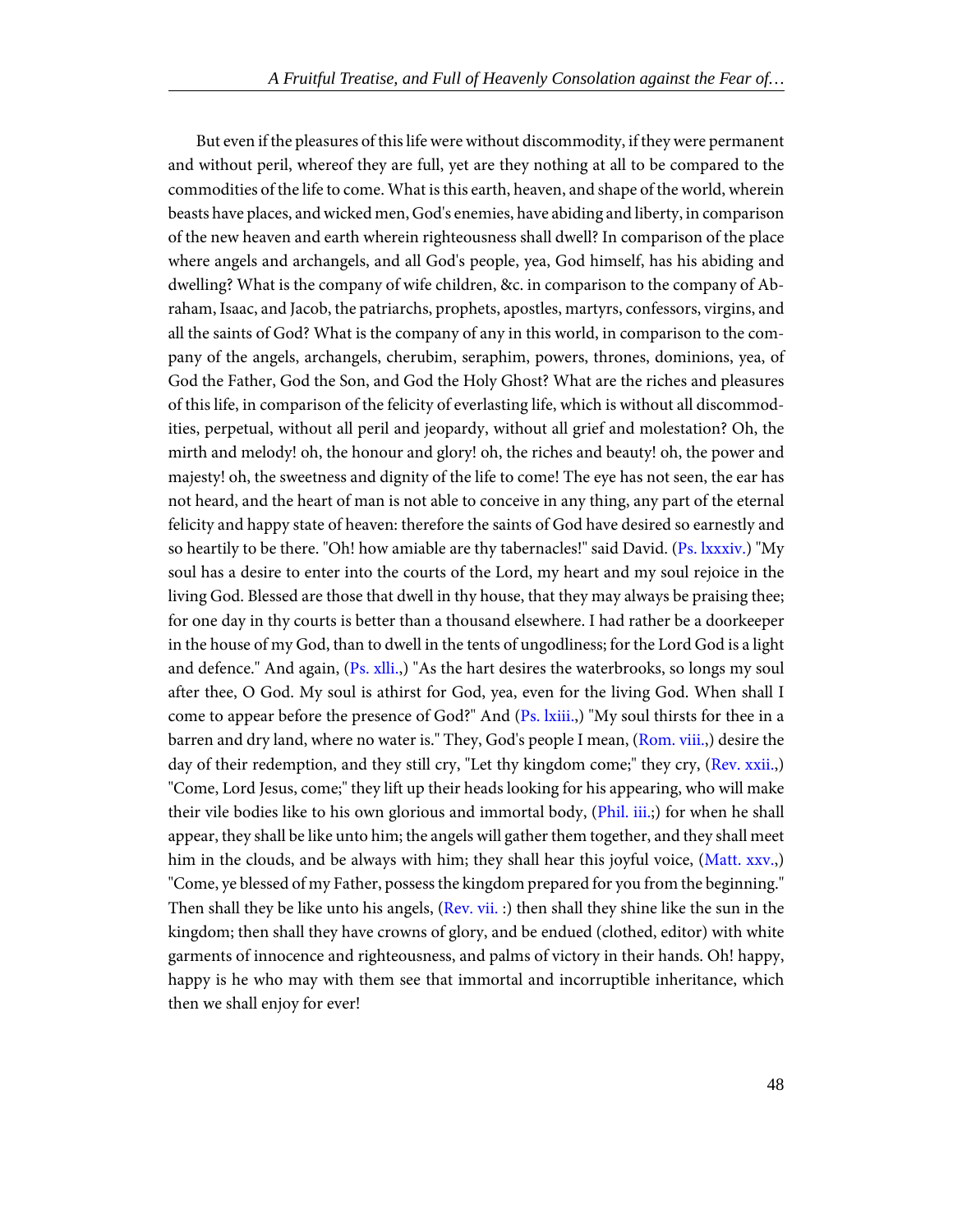Thus you see (I hope) sufficiently, that in respect of heaven and eternal bliss, (whereunto by the haven of death we land,) this life, though there were no evil in it, is not to be loved, but rather, we that are pilgrims in it should desire with Paul and Simeon to be loosed and dissolved that we might be with God. Here our bodies, as before is spoken, are in danger of innumerable evils; but there our bodies shall be, not only free from all danger, but also be like the glorious and immortal body of the Lord Jesus Christ. Now our bodies are dark, then shall they be most clear and light, as we see Christ's face did shine in his transfiguration, like to the sun. [\(Matt. xvii.\)](http://www.ccel.org/study/Bible:Matt.17) Now our bodies are vile, miserable, mortal, and corruptible; but then shall they be glorious, happy, immortal, and incorruptible. ([1 Cor. xv.](http://www.ccel.org/study/Bible:1Cor.15)) We shall be like unto Christ our Saviour; even as he is, so shall we be. ([1 John iii.\)](http://www.ccel.org/study/Bible:1John.3) As we have borne the image of the earthly, so shall we bear the image of the heavenly. Here our souls are in great darkness, and in danger of many evils; but there they shall be in great light, safe security, and secure felicity. We shall see God face to face, where now we see him but as in a glass through a dark speaking, there shall we behold him even as he is, and be satisfied with his presence; yea we shall be endued with most perfect knowledge. Where now we know but partly, there shall we know as we are known. Here our commodities are measurable, short, uncertain, and mingled with many incommodities. But there is bliss without measure, all liberty, all light, all joy, rejoicing, pleasure, health, wealth, riches, glory, power, treasure, honour, triumph, comfort, solace, love, unity, peace, concord, wisdom, virtue, melody, meekness, felicity, beatitude, and all that ever can be wished or desired; and that in the greatest security and perpetuity that may be conceived or thought, not only of men, but also of angels; as he witnesses that saw it, (I mean Paul,) who was carried up into the third heaven. The eye has not seen, (says he,) the ear has not heard, neither has entered into the heart of man the felicity that God has prepared for them that love him. [\(1 Cor. ii.\)](http://www.ccel.org/study/Bible:1Cor.2) There the archangels, angels, powers, thrones, dominions, cherubim, seraphim, patriarchs, prophets, apostles, martyrs, virgins, confessors, and righteous spirits, cease not to sing night and day, "Holy, holy, holy Lord God of hosts; honour, majesty, glory, empire, and dominion, be unto thee, O Lord God the Creator, O Lord Jesus the Redeemer, O Holy Spirit the Comforter." ([Rev. iv.](http://www.ccel.org/study/Bible:Rev.4)) For the light of the moon shall be as the light of the sun, and the light of the sun shall be sevenfold, even as the light of seven days [\(Isa. lx.\)](http://www.ccel.org/study/Bible:Isa.60) in his blessed kingdom, where and when he will bind up the wounds of his people, and heal their plagues. Oh! that we might have some lively sight hereof, that we might rejoice over the undefiled and immortal inheritance, whereunto God has called us, and which he keeps for us in heaven; that we might hear the sweet song of his saved people, crying, "Salvation be unto Him that sits on the throne of our God, and unto the Lamb." That we might with the elders and angels sing and say, "Praise, and glory, and wisdom, and thanksgiving, and honour, and power, and might, be to thee our God for evermore." That we might be covered with a white stole (robe, editor), and have a palm in our hands, to stand before God's throne night and day, to serve him in his temple, and to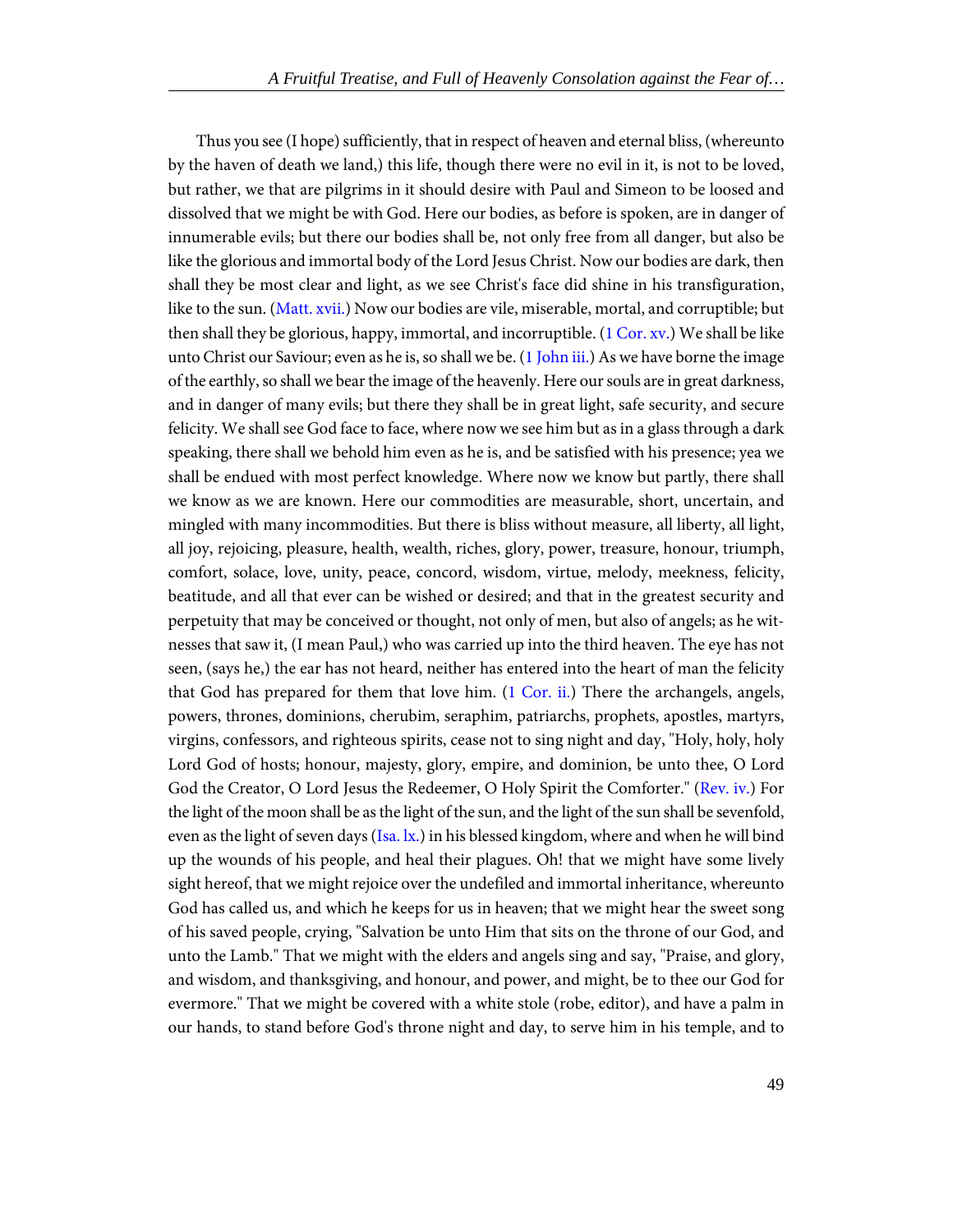have him dwell in us; that we might hear the great voice saying from heaven, "Behold the tabernacle of the Lord is with men, and he will dwell with them, and they shall be his people, and God himself will be with them, their God." Oh! happy were they that now might have a little glimpse of that holy city, New Jerusalem, descending from heaven, prepared of God as a bride decked for her husband, which he showed to his servant John. [\(Rev. xxi.\)](http://www.ccel.org/study/Bible:Rev.21) Truly this should we see, if we were with him in the Spirit; but this cannot be, so long as we are in the flesh. Alas then, and well away, that we love this life as we do! It is a sign that we have little faith, for else how could we fail night and day to desire the messenger of the Lord, death I mean, to deliver us out of all miseries, that we might enter into the enjoyment of eternal felicity.

But here some man will say, " Oh I sir, if I were certain that I should depart from this miserable life into that so great felicity, then could I be right glad and rejoice, as you tell me, and bid death welcome. But I am a sinner, I have grievously transgressed and broken God's will, and therefore I am afraid I shall be sent into eternal woe, perdition, and misery." Here, my brother, thou dost well that thou cost acknowledge thyself a sinner, and to have deserved eternal death; for doubtless, if we say we have no sin, we are liars, and the truth is not in us. ([1 John i.\)](http://www.ccel.org/study/Bible:1John.1) A child of a nights birth is not pure in God's sight. [\(Job xxv.](http://www.ccel.org/study/Bible:Job.25)) In sin we were born, and by birth or nature we are the children of wrath, and firebrands of hell; therefore confess ourselves to be sinners we needs must. For if the Lord will observe any man's iniquities, none shall be able to abide it; yea, we must needs all cry, "Enter not into judgment, O Lord; for in thy sight no flesh nor man living can be saved." [\(Ps. cxxx.](http://www.ccel.org/study/Bible:Ps.130) cxliii.) In this point therefore thou hast done well to confess that thou art a sinner.

But now where thou stand in doubt of pardon of thy sins, and thereby art afraid of damnation, my dear brother, I would have thee answer me, whether thou desire pardon or no? Whether thou dost repent or no? Whether thou dost unfeignedly purpose, if thou should live, to amend thy life or no? If thou dost even before God so purpose, and desire his mercy, then hearken, my good brother, to what the Lord says unto thee: "I am he, I am he, that for my own sake will do away thine offences; if thy sins be as red as scarlet, they shall be made as white as snow; for I have no pleasure in the death of a sinner. [\(Isa. xliii.](http://www.ccel.org/study/Bible:Isa.43) l.) As surely as I live, I will not thy death, but rather that thou should live, and be converted. [\(Ezek. xxxiii.](http://www.ccel.org/study/Bible:Ezek.33)) I have so loved the world, that I would not spare my dearly beloved Son, ([John iii.,](http://www.ccel.org/study/Bible:John.3)) the image of my substance, and brightness of my glory, by whom all things were given; but gave him for thee, not only to be man, but also to take thy nature, and to purge it from mortality, sin, and all corruption, and to adorn and endue it with immortality and eternal glory not only in his own person, but also in thee and for thee, whereof now by faith I would have thee certain, as in very deed thou shalt at length feel and fully enjoy for ever. ([Phil. ii.\)](http://www.ccel.org/study/Bible:Phil.2) This, my Son, I have given to death, and that a most shameful death, even of the cross, for thee, to destroy death, to satisfy my justice for thy sins; therefore believe, and according to thy faith,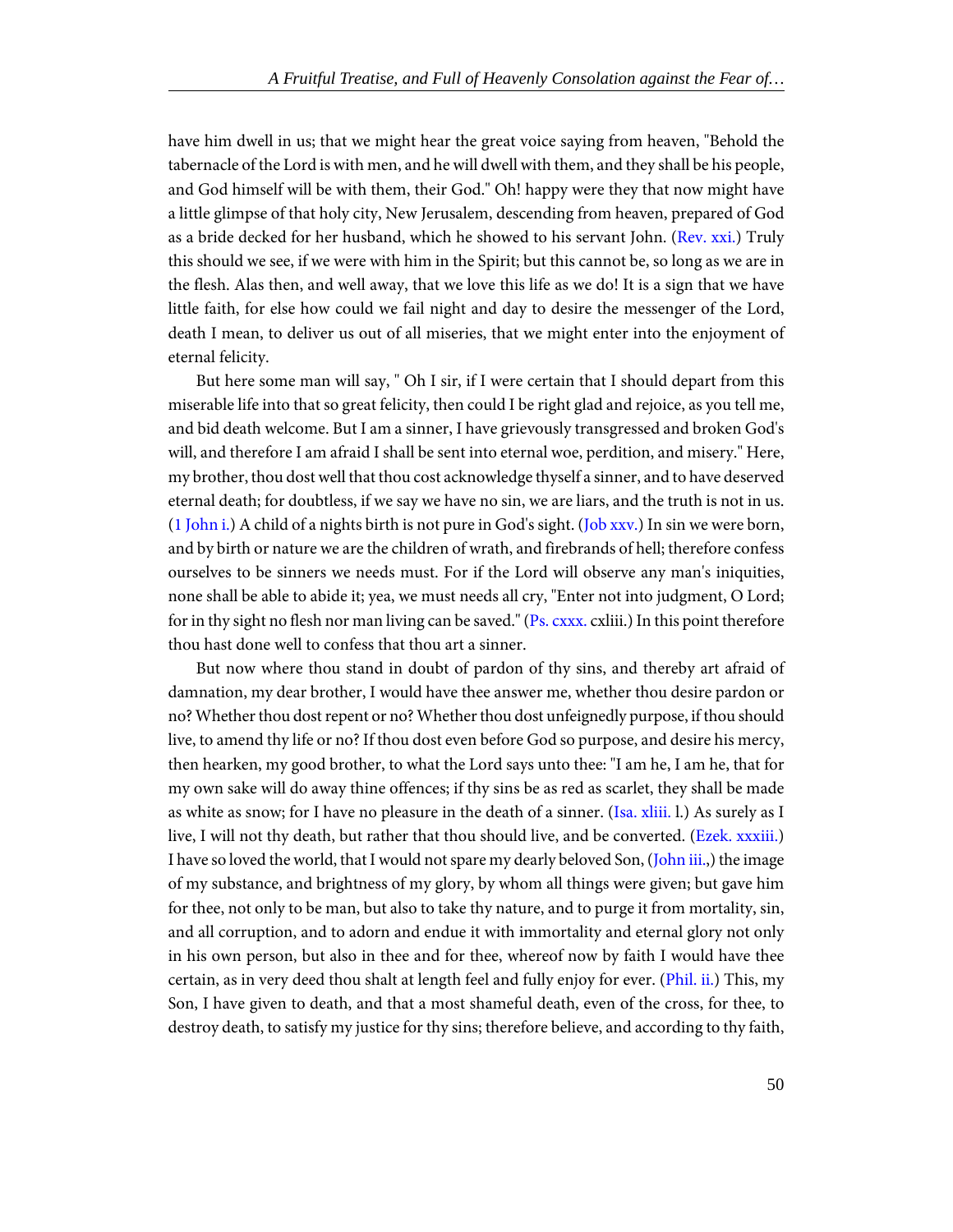so be it unto thee. Hearken what my Son himself says unto thee, ([Matt. xi.,](http://www.ccel.org/study/Bible:Matt.11)) Come unto me all ye that labour and are heavy laden, and I will refresh you. [\(John iii.](http://www.ccel.org/study/Bible:John.3)) I came not into the world to condemn the world, but to save it.  $(Luke v.)$  $(Luke v.)$  $(Luke v.)$  I came not to call the righteous, but sinners to repentance. I pray not (says he) ([John xvii.\)](http://www.ccel.org/study/Bible:John.17) for these mine apostles only, but also for all them that by their preaching shall believe in me. Now what prayed he for such? Father, (says he,) I will that where I am they also may be, that they may see and enjoy the glory I have, and always had with thee. Father, save them, and keep them in thy truth. Father, (says he,) I sanctify myself, and offer up myself for them. Lo! thus thou hear how my Son prays for thee. Mark now what my apostle Paul says: We know, says he, ([Heb. v.](http://www.ccel.org/study/Bible:Heb.5)) that our Saviour Christ's prayers were heard. [\(1 Tim. i.\)](http://www.ccel.org/study/Bible:1Tim.1) Also this is a true saying, that Jesus Christ came into the world to save sinners. Hearken what he said to the jailer, (Acts, xvi.,) Believe in the Lord Jesus, and thou shalt be saved. ([Heb. ix.\)](http://www.ccel.org/study/Bible:Heb.9) For he by his own self has made purgation for our sins. To him, says Peter, (Acts, x.) all the prophets bear witness, that whosoever believes in his name shall receive remission of their sins. Believe man; pray, (Mark, ix.) Lord, help mine unbelief [\(Luke xvii.\)](http://www.ccel.org/study/Bible:Luke.17) Lord, increase my faith: ask, and thou shalt have. Hearken what St. John says: If we confess our sins, God is righteous to forgive us all our iniquities, and the blood of our Lord Jesus Christ shall wash us from all our sins; for if we sin, we have an Advocate (says he) with the Father, Jesus Christ the righteous, and he is the propitiation for our sins. ([1 John i.](http://www.ccel.org/study/Bible:1John.1) ii.) Hearken what Christ is called, ([Matt. i.](http://www.ccel.org/study/Bible:Matt.1),) Call his name Jesus, says the angel, for he shall save his people from their sins; so that where abundance of sin is, there is abundance of grace; say therefore, Who shall lay anything to my charge? It is God that absolves me; who then shall condemn me? It is Christ who is dead for my sins, yea, who is risen for my righteousness, and sits on the right hand of the Father, and prays for me. ([Rom. viii.](http://www.ccel.org/study/Bible:Rom.8)) Be certain, therefore, and sure of pardon of thy sins; be certain and sure of everlasting life. Do not now say in thy heart, Who shall descend into the deep? that is, doubt not of pardon of thy sins, for that is to fetch up Christ; neither say thou, Who shall ascend up into heaven? that is, doubt not of eternal bliss, for that is to put Christ out of heaven: but mark what the Lord says unto thee, The word is nigh thee, even in thy mouth, and in thy heart, and this is the word of faith which we preach: if thou confess with thy mouth that Jesus Christ is the Lord. and believe with thy heart, that God raised him up from the dead, thou shalt be safe. [\(Rom. x.](http://www.ccel.org/study/Bible:Rom.10)) If thou believe that Jesus Christ died, and rose again, even so shalt thou be assured (says the Lord God) that, dying with Christ, I will bring thee again with him. [\(1 Thess. iv.\)](http://www.ccel.org/study/Bible:1Thess.4)

Thus, dear brother, I thought good to write to thee in the name of the Lord, that thou, fearing death for nothing else but because of thy sins, might be assured of pardon of them, and so embrace death as a dear friend, and insult against his terror, sting, and power, saying, Death, where is thy sting? hell, where is thy victory? ([1 Cor. xv.\)](http://www.ccel.org/study/Bible:1Cor.15) Nothing in all the world so displeases the Lord as to doubt of his mercy. In the mouth of two or three witnesses, we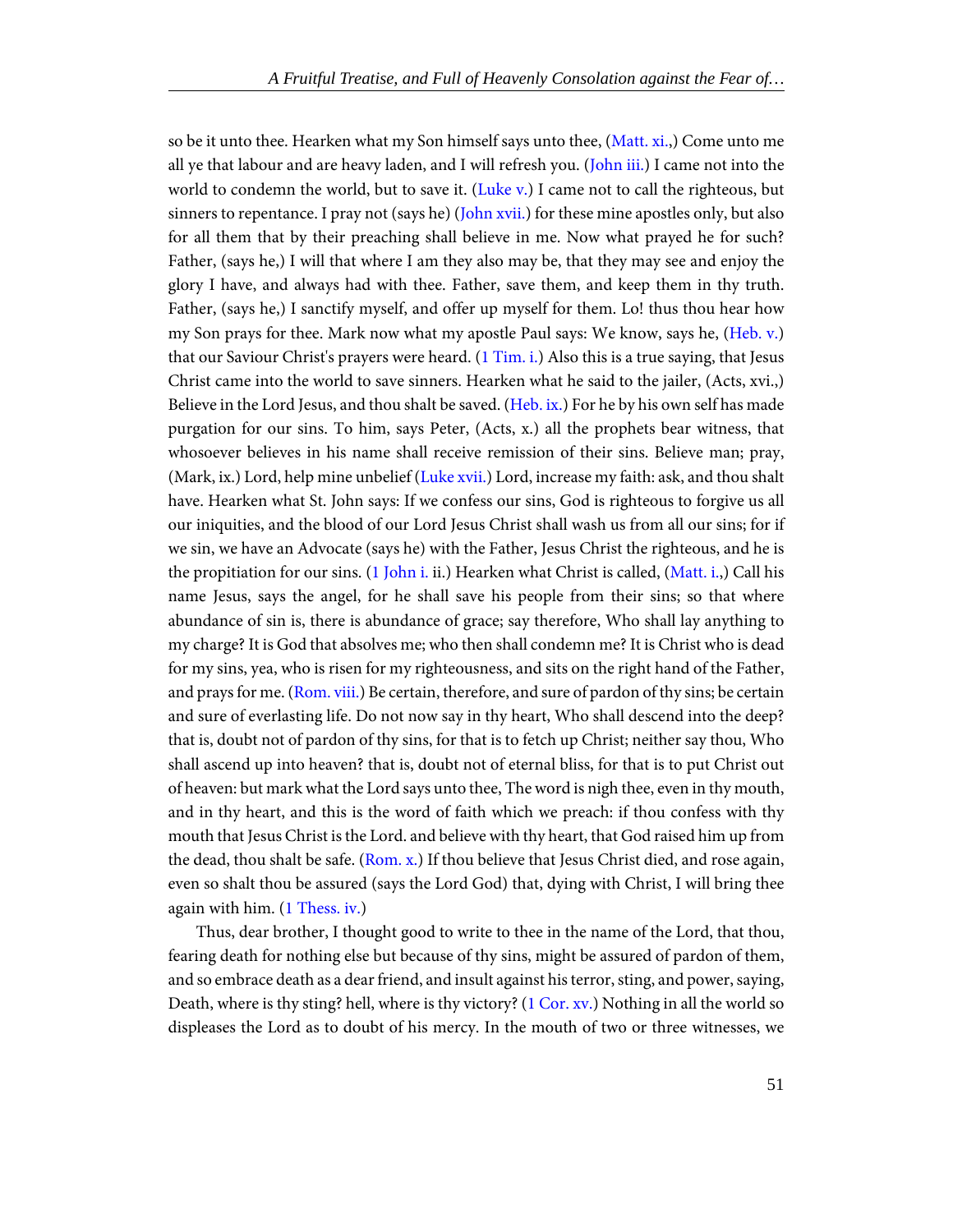should be content; therefore, since thou hast heard from so many witnesses, how that in deed desiring mercy with the Lord, thou art not sent empty away, give credit thereto, and say with the good virgin Mary, "Behold thy servant, O Lord, be it unto me according to thy word." ([Luke i.](http://www.ccel.org/study/Bible:Luke.1)) Upon which word, see thou set thine eye only and wholly. For here thou see not God thy Father, except in his word, which is the glass wherein now we behold his grace and fatherly love towards us in Christ; and therefore herewith we should be content, and give more credit to it, than to all our senses, and to all the world besides. The word, says our Saviour, [\(John xii.](http://www.ccel.org/study/Bible:John.12)) shall judge. According to it therefore, and not according to any exterior or interior show, judge both of thyself and of all other things else, concerning thyself, if thou desire indeed God's mercy, and lament that thou hast offended. Lo! it pronounces that there is mercy with the Lord for thee, and plenteous redemption. [\(Ps. cxxx.\)](http://www.ccel.org/study/Bible:Ps.130) It tells thee who would have mercy at the Lords hand, that the Lord wills the same, and therefore thou art happy, for he would not thy death. It tells thee, that if thou acknowledge thy faults unto the Lord, he will cover them in his mercy. Again, concerning death, it tells thee, that it is but a sleep, that it is but a passing unto thy Father, that it is but a deliverance out of misery, that it is but a putting off mortality and corruption, that it is a putting on immortality and incorruption; that it is a putting away of an earthly tabernacle, that thou may receive a heavenly house or mansion,  $(2 \text{ Cor. v.})$  that this is but a calling of thee home from the watching and standing in the warfare of this miserable life. According to this, (the word I mean,) do thou judge of death, and thou shalt not be afraid of it, but desire it as a most wholesome medicine, and a friendly messenger of the Lord's justice and mercy. Embrace him therefore, make him good cheer, for of all enemies he is the least. An enemy, said I? nay, rather of all friends he is the best; for he brings thee out of all danger of enemies into that most sure and safe place of thy unfeigned Friend for ever.

Let these things be often thought upon. Let death be premeditated, not only because he comes uncertainly, I mean as to the time, for else he is most certain; but also because he helps much to the contempt of this world, out of which, as nothing will go with thee, so can thou take nothing with thee. Because it helps to the mortifying of the flesh, which when thou feed, thou dost nothing else but feed worms. Because it helps to the well disposing and due ordering of the things thou has in this life. Because it helps to repentance, to bring thee unto the knowledge of thyself, that thou art but earth and ashes, and brings thee the better to know God. But who is able to tell the commodities (advantages, editor) that come by the frequent and true consideration of death? Whose time is left unto us uncertain and unknown, (although to God it be certain, and the bounds thereof not only known, but appointed of the Lord, over the which none can passed  $Job xiv$ .; that we should not prolong and put off frowzy day to day the amendment of our life, as the rich man [\(Luke xii.\)](http://www.ccel.org/study/Bible:Luke.12) did under hope of long life. And seeing it is the ordinance of God, and comes not but by the will of God, even unto a sparrow; much more then unto us, who are incomparably much more dear than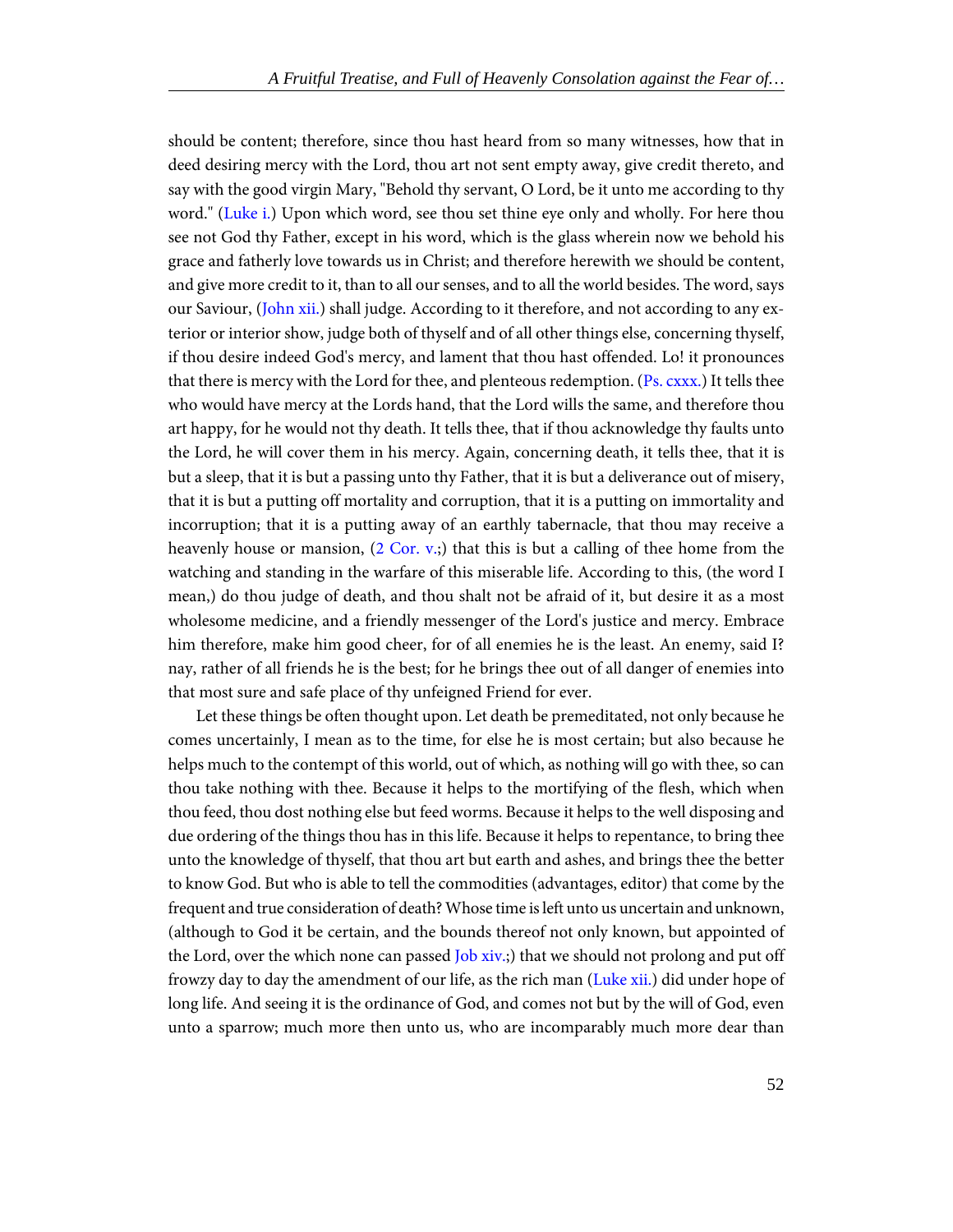many sparrows; and since this will of God is not only just, but also good, for he is our Father, let us, if there were no other cause but this, submit ourselves, our senses, and judgments, unto his pleasure, being content to come out of the room (place or appointed station, editor) of our soldiership, whenever he shall send for us by his pursuivant (messenger, editor), death. Let us render to him, that which he has lent us so long, (I mean life,) lest we be counted unthankful. And since death comes not but by sin, forasmuch as we have sinned so often, and yet the Lord has ceased from exacting this tribute and punishment of us until this present time, let us with thankfulness praise his patience, and pay our debt, not doubting but that he, being our Father and our almighty Father, can and will, if death were evil unto us, as God knows it is a chief benefit unto us by Christ, convert and turn it into good. But death being, as I have before showed, not to be dreaded, but to be desired, let us lift up our heads in thinking on it, and know that our redemption draws nigh. [\(Luke xxi.\)](http://www.ccel.org/study/Bible:Luke.21) Let our minds be occupied in the consideration, or often contemplation of the four last articles of our belief, that is, the communion of saints or holy catholic church; remission of sins, resurrection of the body, and the life everlasting.

By faith in Christ, be it ever so faint, little, or cold we are members in very deed of the catholic and holy church of Christ, that is, we have communion or fellowship with all the saints of God that ever were, are, or shall be. Whereby we may receive great comfort; for though our faith be feeble, yet the faith of that church, whereof our Saviour Christ is the head, is mighty enough. Though our repentance be little, yet the repentance of the church, wherewith we have communion, is sufficient. Though our love be languishing, yet the love of the church and of the Spouse of the church is ardent, and so of all other things we want. Not that I mean this, as though any man should think that our faith should be in any, or upon any other, than only upon God the Father, the Son, and the Holy Ghost; neither that tat any should think I mean thereby any other merits or means to salvation, than only the merits and name of the Lord Jesus. But I would that the poor Christian conscience, which by baptism is brought into God's church, and made a member of the same through faith, should, not for his sin's sake, or for the want of anything he has not, despair; but rather should know, that he is a member of Christ's church and mystical body; and therefore cannot but have communion and fellowship with both; that is, with Christ himself, being the Lord, husband, and head thereof, and of all that ever have been, are, or shall be members of it, in all good things that ever they have had, have, or shall have. Still does the church pray for us by Christ's commandment. Forgive us our sins, lead us not into temptation, deliver us from evil; yea, Christ himself prays for us, being members of his body, as we are indeed, if we believe, though it is ever so little. God grant this faith unto us all, and increase it in us. Amen. Out of this church no pope nor prelate can cast us, or excommunicate us indeed, although exteriorly they separate us from the society of God's saints. But enough of this.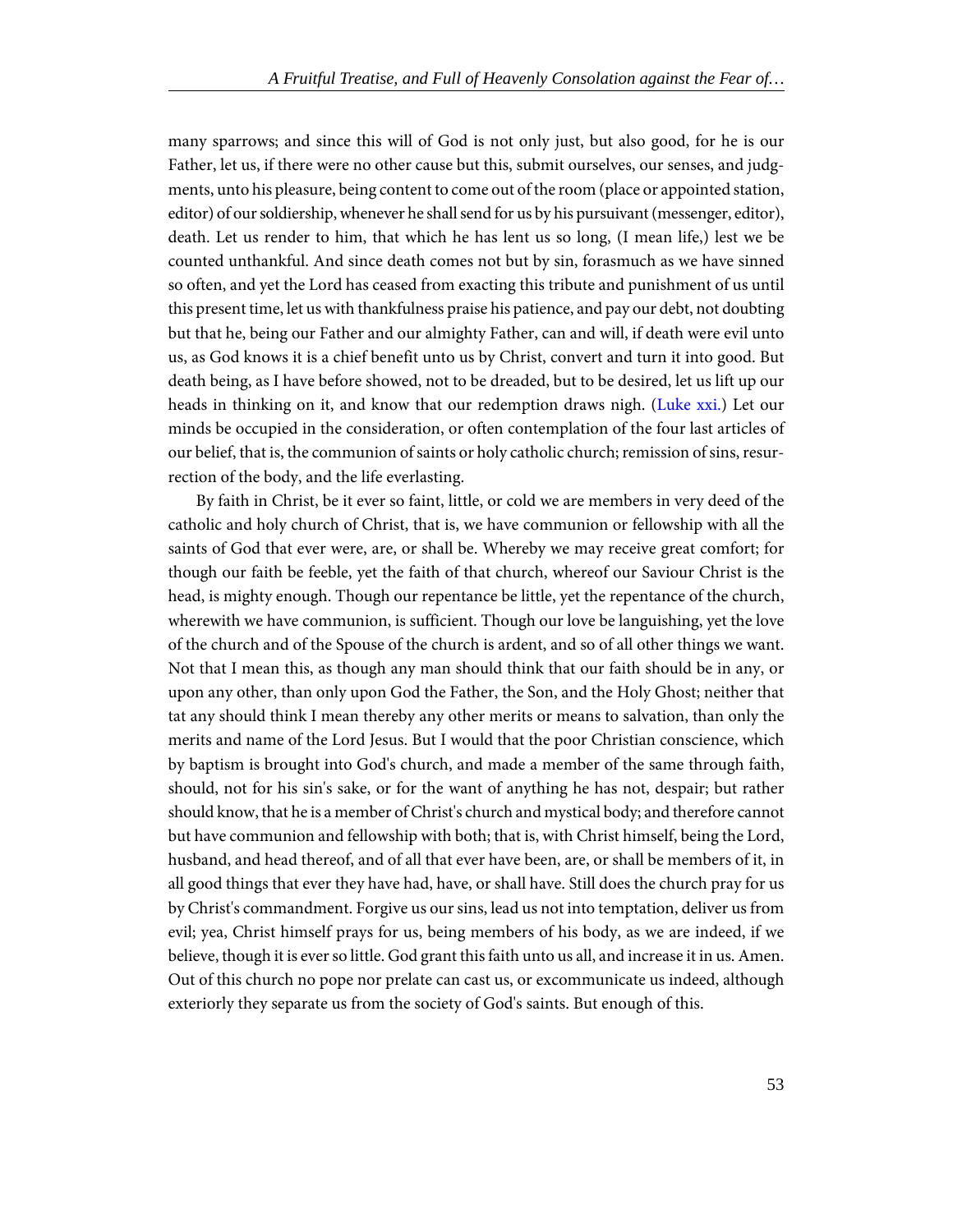As I would have us often muse upon the catholic church, or communion of saints, so would I have us to meditate upon the other articles following, that is, remission of sins, resurrection of the body, and life everlasting. It is an article of our faith to believe, that is, to be certain that our sins are pardoned; therefore doubt not thereof, lest thou become an infidel. Though thou hast sinned ever so sorely, yet now despair not, but be certain that God is thy God, that is, that he forgives thee thy sin. Therefore, as I said, doubt not thereof, for in so doing thou put a sallet (a covering, or scull-cap, editor) on the head of thy soul, so that the dew of God's grace cannot drop into it, but slips by as fast as it drops. Therefore be without that sallet or soul-night-cap; be bareheaded; that is, hope still in the mercy of the Lord, and so mercy shall compass thee on every side. ([Psalm v.\)](http://www.ccel.org/study/Bible:Ps.5)

In like manner, often have the article of the resurrection of the body in thy mind, being assured thereby that thy body shall be raised up again in the last day, when the Lord shall come to judgment, and that it shall be made incorruptible, immortal, glorious, spiritual, perfect, light, and even like to the glorious body of our Saviour Jesus Christ. ([Phil. iii.](http://www.ccel.org/study/Bible:Phil.3)) For he is the first-fruit of the dead; and as God is all in all, so shall he be unto thee in Christ. Look therefore upon thine own estate; for as he is, so shalt thou be. As thou hast borne the image of the earthly Adam, so shalt thou bear the image of the heavenly,  $(1 \text{ Cor. } xy, )$ therefore glorify thou God now, both in soul and body. Wait and look for this day of the Lord with groaning and sighing. Gather together testimonies of this, which I omit for time's sake.

Last of all, often have life everlasting in thy mind, whereunto thou art even landing. Death is the haven that carries thee unto this land, where is all that can be wished, yea, above all wishes and desires; for in it we shall see God face to face, which now we can in no wise do, but must cover our faces, with Moses and Elias, till the face or fore-parts of the Lord be gone by. [\(Exod. xxxiv.\)](http://www.ccel.org/study/Bible:Exod.34) Now must we look on his back-parts, beholding him in his word, and in his creatures, and in the face of Jesus Christ our Mediator; but then we shall see him face to face, and we shall know, even as we are known. [\(1 Cor. xiii.](http://www.ccel.org/study/Bible:1Cor.13)) Therefore let us often think on these things, that we may have faith lustily (heartily, editor) and cheerfully to arrive at the happy haven of death, which you see is to be desired, and not to be dreaded, by all those that are in Christ: that is, by such as believe indeed, who are discerned (distinguished, editor) from those that only say they do believe, by their dying temporally, that is, by labouring to mortify through God's Spirit the affections of the flesh: not that they should not be in them, but that they should not reign in them, that is, in their mortal bodies, to give themselves over to serve sin, whose servants we are not, but are made servants unto righteousness, ([Rom. vi.](http://www.ccel.org/study/Bible:Rom.6),) being now under grace, and not under the law, and therefore God has mercifully promised that sin shall not reign in us; the which may be continually grant for his truth, power, and mercy's sake. Amen.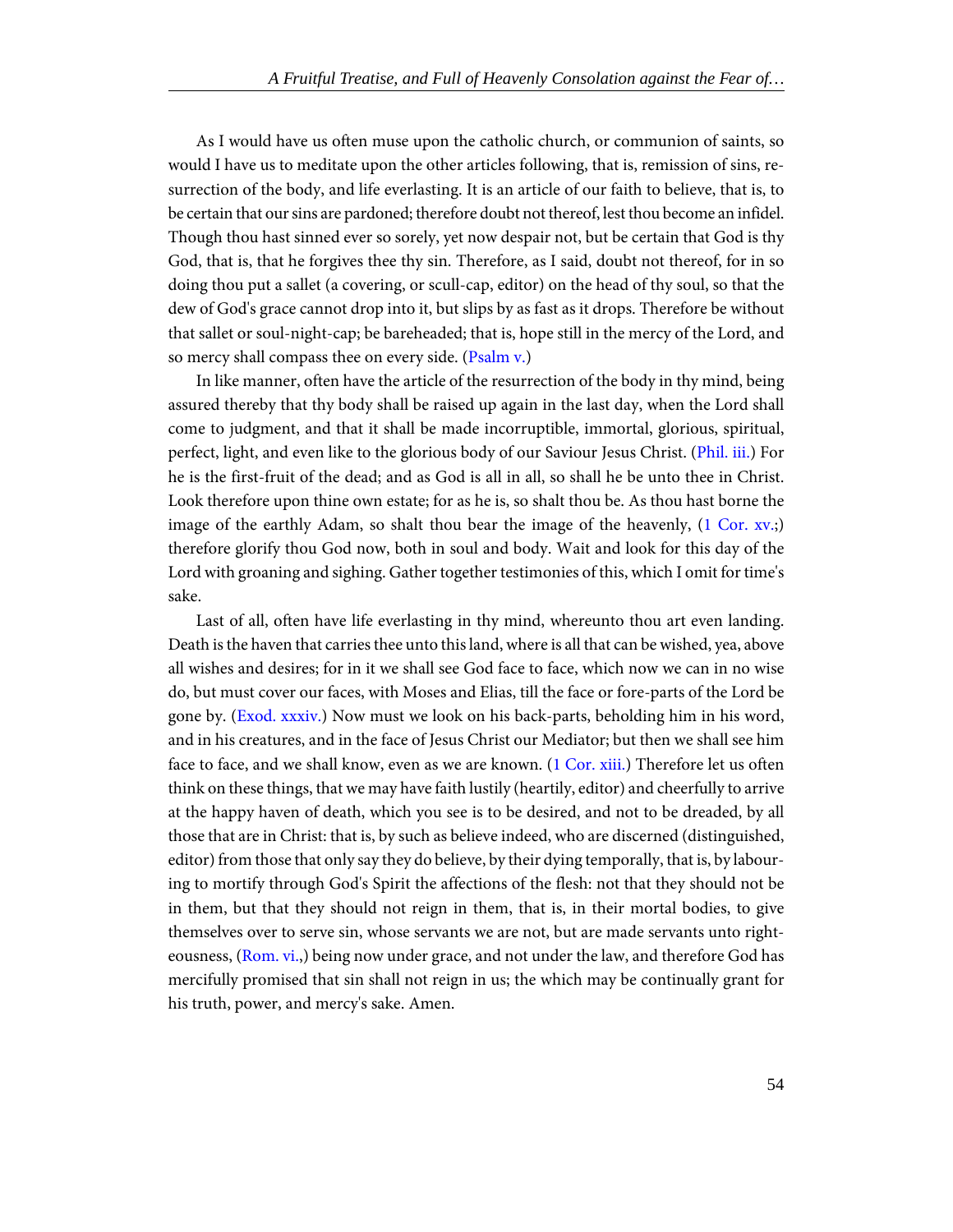## **An Exhortation to the Patient Suffering of Trouble and Affliction for Christ's Cause**

Written to all the unfeigned professors of the gospel throughout the realm of England, by John Bradford, at the beginning of his imprisonment, A. D. 1554.

May the Holy Spirit of God, who is the earnest and pledge of God given to his people for their comfort and consolation, be poured into our hearts by the mighty power and mercies of our only Saviour Jesus Christ, now and for ever. Amen.

Because I perceive plainly, that to the evils fallen upon us who profess Christ's gospel, greater are most likely to ensue, and after them greater, till the measure of iniquity is heaped up, except we shrink, and having put our hands to the plough look back, and with Lot's wife, and the Israelites desiring to return into Egypt, fall into God's heavy displeasure incurable, [Gen. xix.](http://www.ccel.org/study/Bible:Gen.19) [Luke ix.;](http://www.ccel.org/study/Bible:Luke.9) all which God forbid; and because I am persuaded of you, my dearly beloved brethren and sisters, throughout the realm of England, which have professed unfeignedly the gospel of our Lord and Saviour Jesus Christ, (for unto such do I write this epistle,) that as ye have begun to take part with God's gospel and truth, so through his grace ye will persevere, and go on forwards, notwithstanding the storms which have risen and are to arise; I cannot but write something unto you, to go on forwards with earnestness in the way of the Lord, and not to become as the faint-hearted or fearful, whose place St. John appoints ([Rev. xxi.\)](http://www.ccel.org/study/Bible:Rev.21) with the unbelievers, murderers, and idolaters in eternal perdition, but cheerfully to take the Lord's Cup, and drink of it before it draw towards the dregs and bottom, whereof at length they shall drink with the wicked to eternal destruction, who will not receive it at first with God's children, and with whom God begins his judgment, that as the wicked world rejoices when they lament, so they may rejoice when the wicked world shall mourn, and finds woe intolerable without end. [\(Ps. lxxv.](http://www.ccel.org/study/Bible:Ps.75), [1 Pet. iv.,](http://www.ccel.org/study/Bible:1Pet.4) [John xvi.](http://www.ccel.org/study/Bible:John.16))

First therefore, my dearly beloved in the Lord, I beseech you to consider, that though you are in the world, yet you are not of the world. [\(John xiv.](http://www.ccel.org/study/Bible:John.14)) You are not of them which look for their portion in this life, ([Psa. xvii.\)](http://www.ccel.org/study/Bible:Ps.17) whose captain is the god of this world, even Satan, who now ruffles it apace, as if he were wood (enraged, distracted, editor), because his time on earth is not long. ([2 Cor. iv.,](http://www.ccel.org/study/Bible:2Cor.4) [Rev. xii.](http://www.ccel.org/study/Bible:Rev.12)) But you are of them that look for a city of God's own blessing. You are of them that know yourselves to be here but pilgrims and strangers; for here you have no dwelling-place. (Heb xi, xii, xiii., l Pet. ii.) You are of them whose portion is the Lord, and which have their hope in heaven whose captain is Christ Jesus, the Son of God, and governor of heaven and earth. Unto him is given all power, yea, he is God Almighty, with the Father and the Holy Ghost, praiseworthy for ever. ([Matt. xxviii.,](http://www.ccel.org/study/Bible:Matt.28) [Rom ix.](http://www.ccel.org/study/Bible:Rom.9)) You are not of them which receive the beast's mark, which here rejoice, laugh, and have their heart's ease, joy, paradise, and pleasure; but you are of them which have received the angels mark, yea, God's mark, which here lament, mourn, sigh, sob, weep, and have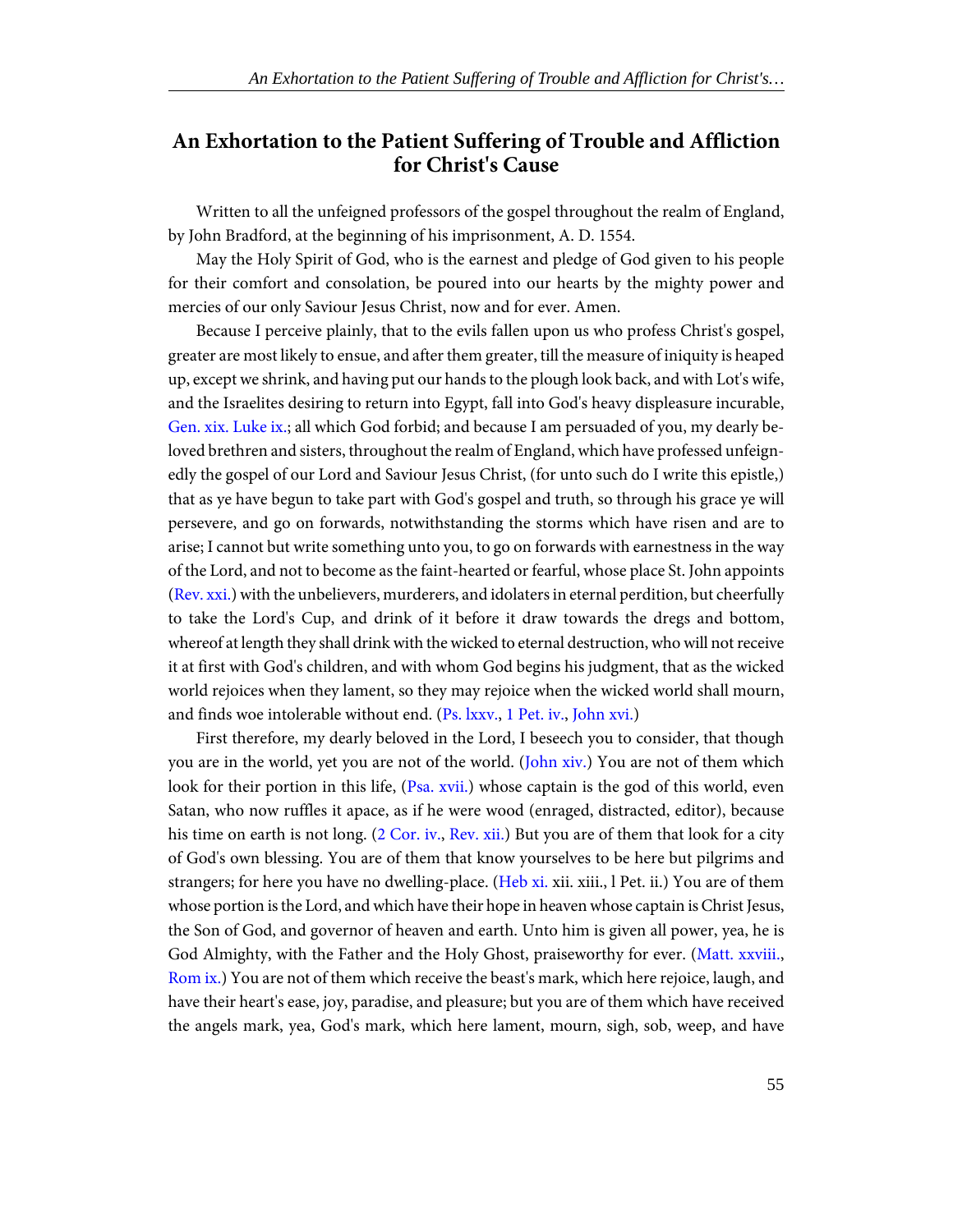your wilderness to wander in, your purgatory, and even hell to purge and burn up your sins. ([Rev. xiii.](http://www.ccel.org/study/Bible:Rev.13), [Luke vi.,](http://www.ccel.org/study/Bible:Luke.6) [Ezek. ix.](http://www.ccel.org/study/Bible:Ezek.9)) You are not of them which cry, Let us eat and drink, for tomorrow we shall die. You are not of that number which say, they have made a covenant with death and hell not to hurt them. You are not of them which take it for a vain thing to serve the Lord. [\(Matt. v.](http://www.ccel.org/study/Bible:Matt.5), [1 Cor. xv.,](http://www.ccel.org/study/Bible:1Cor.15) [Isaiah xxii.](http://www.ccel.org/study/Bible:Isa.22) xxviii.) You are not of them which are lulled and rocked asleep in Jezebel's bed a bed of security. [\(Rev. iii.\)](http://www.ccel.org/study/Bible:Rev.3) You are not of the number of them which say, Tush, God is in heaven, and sees us not, nor cares for what we do. ([Ps. lxxiii.](http://www.ccel.org/study/Bible:Ps.73)) You are not of the number of them which will fall down for the muck of the world to worship the fiend, or for fear of displeasing men worship the golden image. [\(Matt. iv.](http://www.ccel.org/study/Bible:Matt.4), [Dan. iii.](http://www.ccel.org/study/Bible:Dan.3)) Finally, you are not of the number of them which set more by your swine than by Christ, [\(Matt.](http://www.ccel.org/study/Bible:Matt.8) [viii.](http://www.ccel.org/study/Bible:Matt.8)) which, for ease and rest in this life, say and do as Antiochus bids you do or say, (Maccabees,) and will follow the multitude to do evil, with Zedechias and the three hundred false prophets; yea, Ahab, Jezebel, and the whole court and country. [\(Matt. viii.,](http://www.ccel.org/study/Bible:Matt.8) [1 Kings xxii.](http://www.ccel.org/study/Bible:1Kgs.22)) But you are of the number of them which are dead already, or at least are dying daily to yourselves and to this world. You are of them which have made a covenant with God, to forsake yourselves in this world, and Satan also. You are of them which say, Nay, the Lord has all things written in his memorial book, for such as fear him, and remember his name. ([Rom. vi.](http://www.ccel.org/study/Bible:Rom.6) vii., [Col. iii.,](http://www.ccel.org/study/Bible:Col.3) [Luke xii.](http://www.ccel.org/study/Bible:Luke.12), [Mal. iii.](http://www.ccel.org/study/Bible:Mal.3)) You are of them which have their loins girded about, and their lights burning in their hands, like unto men that wait for their Lord's coming. ([Luke xii.\)](http://www.ccel.org/study/Bible:Luke.12) You are in the number of them that say, The Lord looks down from heaven, and beholds the children of men: from the habitation of his dwelling, he considers all them that dwell upon the earth.  $(P_s, xxxiii, xiv, i.)$  You are of the number of them which will worship the Lord God only, and will not worship the work at man's hands, though the oven burn never so hot. You are of the number of them to whom Christ is precious and dear, which cry out rather because your habitation is prolonged here, as David did. [\(1 Pet.](http://www.ccel.org/study/Bible:1Pet.2) [ii.](http://www.ccel.org/study/Bible:1Pet.2), [Ps. cxx.\)](http://www.ccel.org/study/Bible:Ps.120) You are of them which follow Mattathias and the godly Jews, which knew the way to life to be a strait way, and that few go through it, which will not stick to follow poor Micaiah, although he is racked and cast into prison, having the sun, moon, seven stars, and all against him. (Matt. vii, [1 Kings xxii.](http://www.ccel.org/study/Bible:1Kgs.22))

Thus therefore, dearly beloved, remember, first, that, as I said, you are not of this world; that Satan is not your captain: your joy and paradise is not here; your companions are not the multitude of worldlings, and such as seek to please men, and live here at ease in the service of Satan. But you are of another world; Christ is your captain, your joy is in heaven, where your conversation is; your companions are the fathers, patriarchs, prophets, apostles, martyrs, virgins, confessors, and the dear saints of God, which follow the Lamb whithersoever he goes; dipping their garments in his blood, knowing this life and world to be full of evil, a warfare, a smoke, a shadow, a vapour, replenished and environed with all kinds of miseries. ([Heb. xiii.](http://www.ccel.org/study/Bible:Heb.13), [Rev. vii.](http://www.ccel.org/study/Bible:Rev.7), [Job vii.](http://www.ccel.org/study/Bible:Job.7) viii. xiv., [Ps. ix.](http://www.ccel.org/study/Bible:Ps.9), [James iv.](http://www.ccel.org/study/Bible:Jas.4)) This is the first thing which I would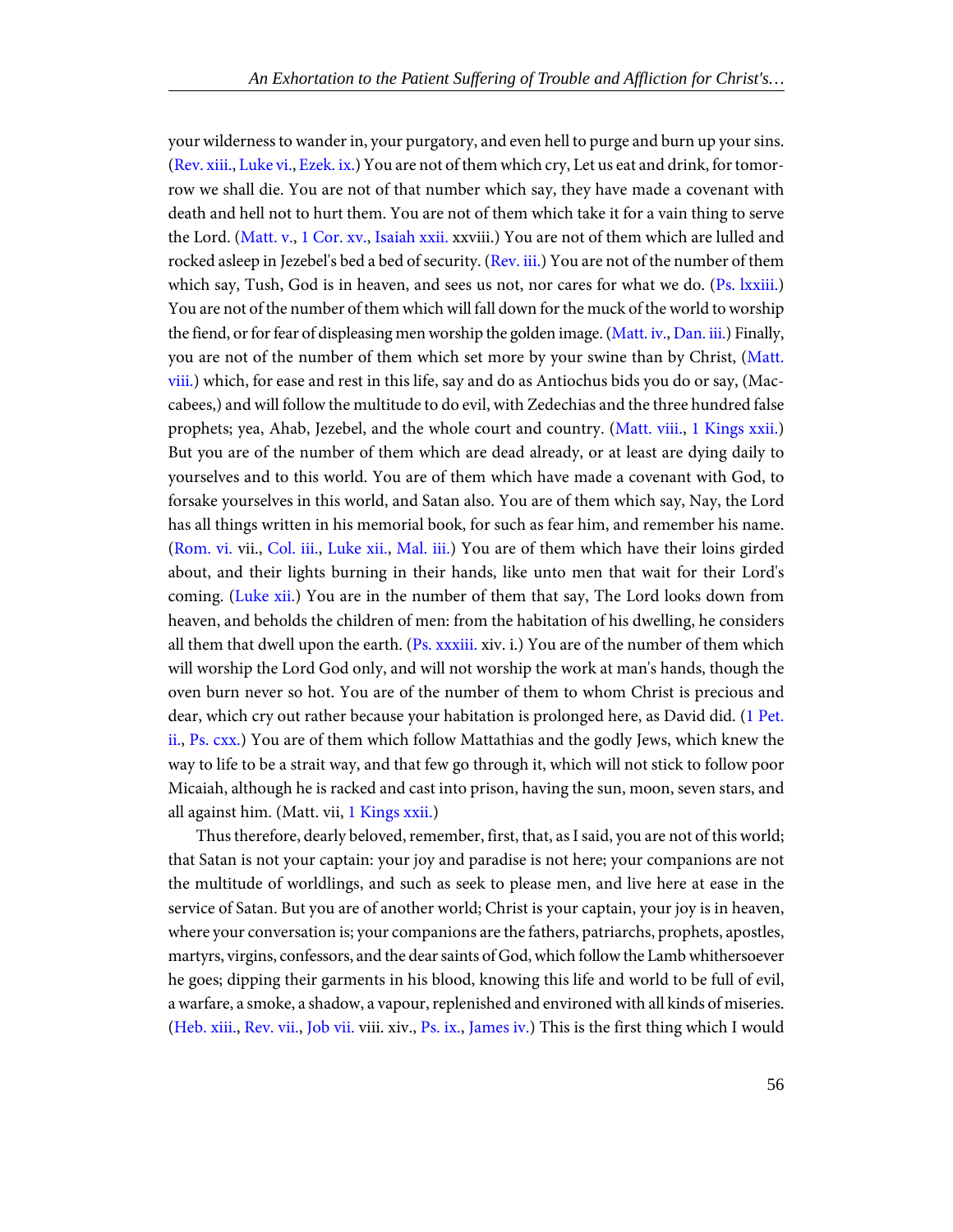have you often and diligently with yourselves consider and muse well upon, namely, what you are, and where you are.

Now, secondly, forget not to call to mind that you ought not to think it a strange thing if misery, trouble, adversity, persecution, and displeasure come upon you. For how can it be otherwise, but that trouble and persecution must come upon you. Can the world love you, which are none of his? Can worldly men, which are your chief enemy's soldiers, regard you? ([1 Pet. iv.](http://www.ccel.org/study/Bible:1Pet.4) v., [John xiv.](http://www.ccel.org/study/Bible:John.14)) Can Satan suffer you to be at rest, who will do no homage unto him? Can this way be chosen by any that account it so narrow and strait as they do? Will you look to travel, and to have no foul way or rain? Will shipmen shrink, or sailors on the sea give over, if storms arise? Do they not look for such? and, dearly beloved, did not we enter into God's ship and ark of baptism at the first? will you then count it strange, if perils come or tempests blots? Are not you travelling to your heavenly city of Jerusalem, were is all joy and felicity, and will you tarry by the way for storms and showers? The mart and fair will then be past; the night will so come upon you, that you cannot travel; the door will be barred, and the bride will be at supper. ([John ix.,](http://www.ccel.org/study/Bible:John.9) [Matt. xxv.](http://www.ccel.org/study/Bible:Matt.25)) Therefore away with dainty niceness. Will you think that the Father of heaven will deal more gently with you in this age than he has done with others, his dearest friends, in other ages? What way, yea, what storms and tempests, what troubles and disquietness Abel, Noah, Abraham, Isaac, Jacob, and good Joseph found! Which of these had so fair a life, and such restful times, as we have had? Moses, Aaron, Samuel, David the king, and all the good kings, priests, and prophets in the Old Testament, at one time or other, if not throughout their lives, felt a thousand times more misery than we have felt hitherto. ([Gen. iv.](http://www.ccel.org/study/Bible:Gen.4) vi. vii. viii. ix. &c., [Exod. ii.](http://www.ccel.org/study/Bible:Exod.2) iii. iv. v. &:c.)

As for the New Testament, how great was the affliction of Mary, of Joseph, of Zacharias, of Elizabeth, of John the Baptist, of all the apostles and evangelists, yea, of Jesus Christ our Lord, the dear Son and darling of God! And since the time of the apostles, how many and great are the numbers of martyrs, confessors, and such as have suffered the shedding of their blood in this life, rather than they would be stayed in their journey, or lodge in any of Satan's inns, lest the storms or winds which fell in their travellings might have touched them! And, dearly beloved, let us think what we are, and how far unfit to be matched with these, with whom yet we expect we are to be placed in heaven. But with what face can we look for this, who are so fearful and unwilling to leave that, which will we nill we, we must leave, and so shortly that we know not the time when? Where is our renouncing and forsaking of the world and the flesh, which we solemnly took upon us in baptism? Ah! shameless cowards that we are, which will not follow the trace of so many fathers, patriarchs, kings, priests, prophets, apostles, evangelists, and saints of God, yea, even of the very Son of God! [\(1 Pet.](http://www.ccel.org/study/Bible:1Pet.5) [v.\)](http://www.ccel.org/study/Bible:1Pet.5) How many now go with you heartily, as I and all your brethren in bonds and exile for the gospel! Pray for us, for, God willing, we will not leave you now. We will go before you; ye shall see in us, by God's grace, that we preached no lies nor idle tales, but even the very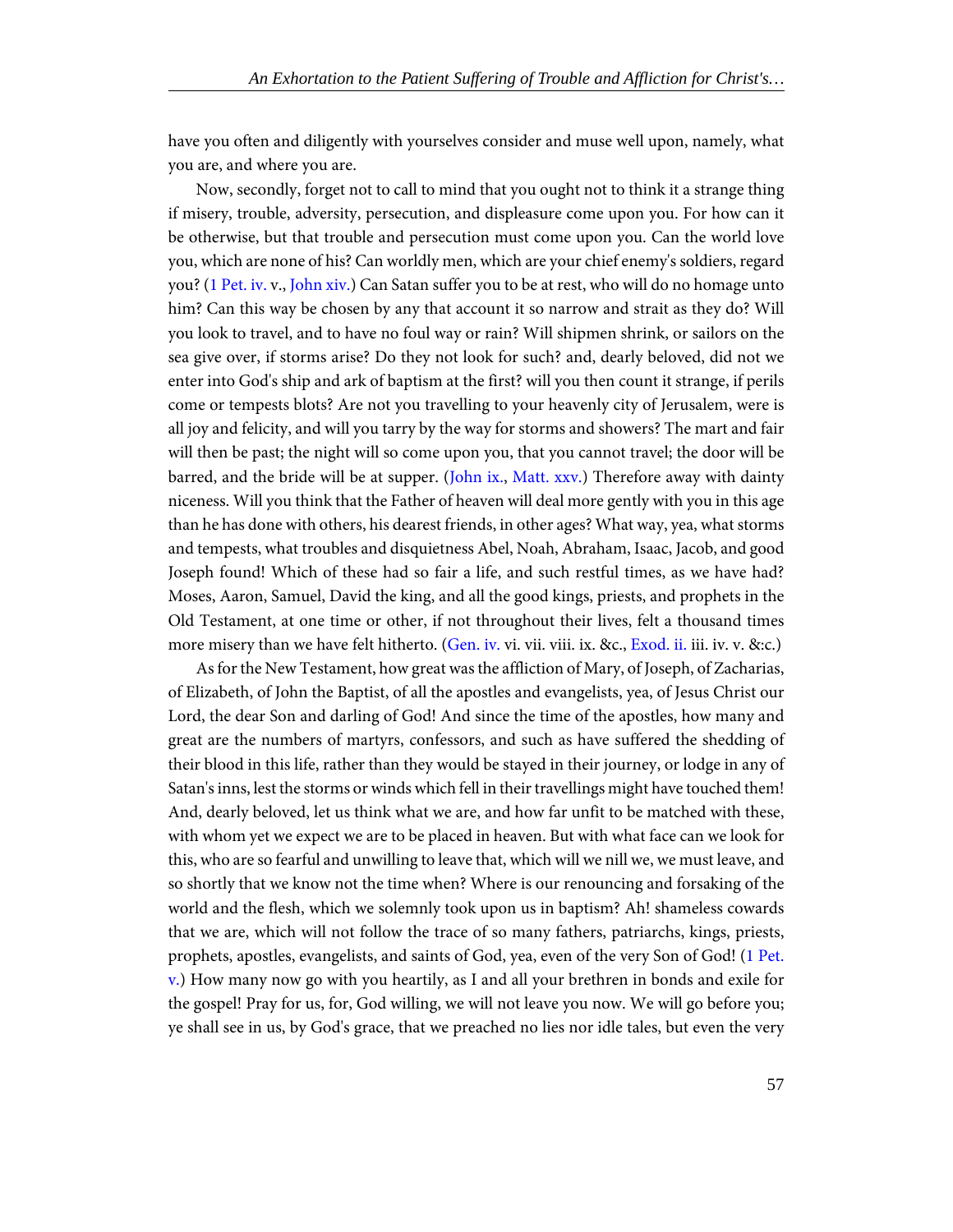true word of God. For the confirmation whereof we by God's grace, and the help of your prayers, willingly and joyfully give our blood to be shed, as already we have given our livings, goods, friends, and natural country. For now we are certain that we are in the highway to heaven's bliss; as St. Paul says, By many tribulations and persecutions we must enter into God's kingdom. (Acts, xiv.) And because we would go thither ourselves and bring you thither also, therefore the devil stirs up the coals. And forasmuch as we all loitered in the way, he has therefore received power of God to overcast the weather, and to stir up storms, that we, God's children, might more speedily go on forwards, and make more haste, [\(Matt.](http://www.ccel.org/study/Bible:Matt.7) [vii..](http://www.ccel.org/study/Bible:Matt.7) xiv.,) as the counterfeits and hypocrites will tarry and linger till the storms are past; and so when they come, the market will be done, and the doors barred, as it is to be feared. Read [Matt. xxv.](http://www.ccel.org/study/Bible:Matt.25) This wind will blow God's children forward, and the devil's darlings backward. Therefore, like God's children, let us go on forward apace, the wind is on our backs, hoist up the sails, lift up your hearts and hands unto God in prayer, and keep your anchor of faith to cast out in time of trouble on the rock of God's word and mercy in Christ, by the cable of God's verity, and I warrant your safely. And thus much for you secondly to consider, that affliction, persecution, and trouble are no strange thing to God's children, and therefore it should not dismay, discourage, or discomfort us, for it is no other thing than all God's dear friends have tasted in their journey heavenwards.

As I would in this troublesome time that ye would consider what you are by the goodness of God in Christ even citizens of heaven, though you are at present in the flesh, even in a strange region on every side file of fierce enemies, and what weather and way the dearest friends of God have found; even so would I have you, thirdly, to consider for your further comfort, that if you shrink not, but go on forwards, pressing to the mark appointed, all the power of your enemies shall not overcome you, nor in any point hurt you. ([Phil. iii.\)](http://www.ccel.org/study/Bible:Phil.3) But this you must not consider according to the judgment of reason, and the sense of old Adam, but according to the judgment of God's word and the experience of faith and the new man, for else you mar all. For to reason, and to the experience of our sense, or of the outward man, we poor souls which stick to God's word, to serve him as he requires, are only accounted to be vanquished and to be overcome; for we are cast into prison, lose our livings, friends, goods, country, and life also at length, as concerns this world. But, dearly beloved, God's word teaches otherwise, and faith feels accordingly. Is it not written, Who shall separate us from the love of God? Shall tribulation, or anguish, or persecution, or hunger, or nakedness, or peril, or sword? ([Rom. viii.\)](http://www.ccel.org/study/Bible:Rom.8) As it is written, For thy sake are we killed all the day long, and are counted as sheep appointed to be slain. [\(Ps. xliv.](http://www.ccel.org/study/Bible:Ps.44)) Nevertheless, in all these things we overcome through Him that loved us: for I am sure that neither death, nor life, neither angels, nor rule, nor power, neither things present, nor things to come, neither high nor low, neither any creature, shall be able to part us from that love wherewith God loves us in Christ Jesus our Lord. Thus spake one who was in affliction, as I am, for the Lord's gospel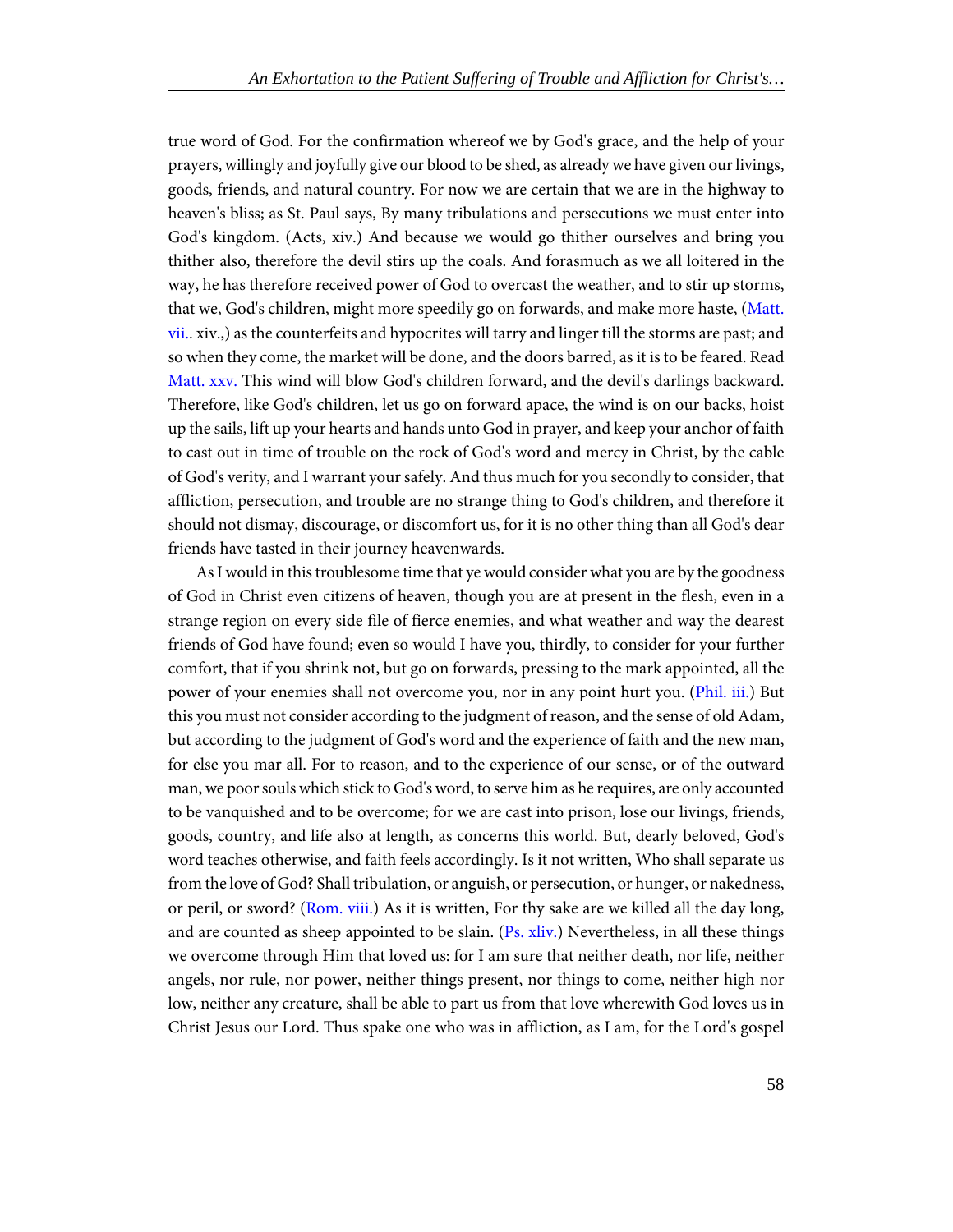sake; his holy name be praised therefore, and may he grant me grace with the same to continue in like suffering unto the end. This (I say) one spoke who was in affliction for the gospel, but yet so far from being overcome, that he rejoiced rather for the victory which the gospel had. For though he was bound, yet the gospel was not bound [\(2 Tim. ii.](http://www.ccel.org/study/Bible:2Tim.2),) and therefore he gives thanks unto God which always gives the victory in Christ, and opens the savour of his knowledge by us, and such as suffer for his truth, although they shut us up nearer so much, and drive us never so far out of our own natural country in every place. ([2 Cor. ii.\)](http://www.ccel.org/study/Bible:2Cor.2)

The world for a time may deceive itself, thinking it has, the victory, but the end will try the contrary. Did not Cain think he had the victory when Abel was slain? ([Gen. iv.\)](http://www.ccel.org/study/Bible:Gen.4) But how say you now is it not found otherwise? Thought not the old world and men then living, that they were wise and well, and Noah a fool, who would creep into an ark, leaving his house, lands, and possessions, for I think he was in an honest (prosperous, editor) state for the world. But I pray you who was wise when the flood came? Abraham was considered a fool to leave his own country, friends, and kin, because of God's word; but, dearly beloved, we know it proved otherwise. [\(Gen. xii.](http://www.ccel.org/study/Bible:Gen.12)) I will leave all the patriarchs, and come to Moses, and the children of Israel. Tell me, were not they thought to be overcome and stark mad, when for fear of Pharaoh, at God's word, they ran into the Red Sea? ([Exod. xiv.](http://www.ccel.org/study/Bible:Exod.14)) Did not Pharaoh and the Egyptians think themselves sure of the victory? But it proved clean contrary. Saul was thought to be well, but David in an evil case, and most miserable, because he had no hole to hide him in; yet at length Saul's misery was seen, and David's felicity began to appear. ([1 Sam. xvi.](http://www.ccel.org/study/Bible:1Sam.16) xvii. xviii. xix.) The prophet Micaiah being cast into prison for telling Ahab the truth was thought to be overcome by Zedekiah and the other false prophets; but, my good brethren and sisters, the holy history tells otherwise. ([1 Kings xxii.](http://www.ccel.org/study/Bible:1Kgs.22)) Who did not think the prophets happy in their time? For they were slain, prisoned, laughed to scorn, and jested at of every man. [\(Jer. xx.](http://www.ccel.org/study/Bible:Jer.20), [Isa. viii.,](http://www.ccel.org/study/Bible:Isa.8) [2 Kings ii.](http://www.ccel.org/study/Bible:2Kgs.2)) And so were all the apostles, [\(1 Cor. iv.\)](http://www.ccel.org/study/Bible:1Cor.4) yea, the dearly beloved friend of God, than whom among the children of women none arose greater, I mean, John Baptist, who was beheaded, and that in prison, even for a dancing damsel's desire. As all these by the judgment of reason were then counted heretics, runagates, unlearned fools, fishers, publicans, &c., so now were they unhappy and overcome indeed, if God's word and faith did not show the contrary. [\(Rom. viii.\)](http://www.ccel.org/study/Bible:Rom.8)

But what speak I of these? Look upon Jesus Christ, to whom we must be like fashioned here, if we will be like him elsewhere. Now, say you, was not he taken for a fool, a seditious person, a new fellow, a heretic, and one overcome of every body; yea, even forsaken, both of God and men? But the end told them, and tells us another tale; for now is he in majesty and glory unspeakable. When he was led to Pilate or Herod, or when he was in prison in Caiaphas' house, did not their reason think that he was overcome? When he was beaten, buffeted, scourged, crowned with thorns, banged upon the cross, and utterly left by all his disciples, taunted by the high-priests and elders, cursed by the commons, railed on by the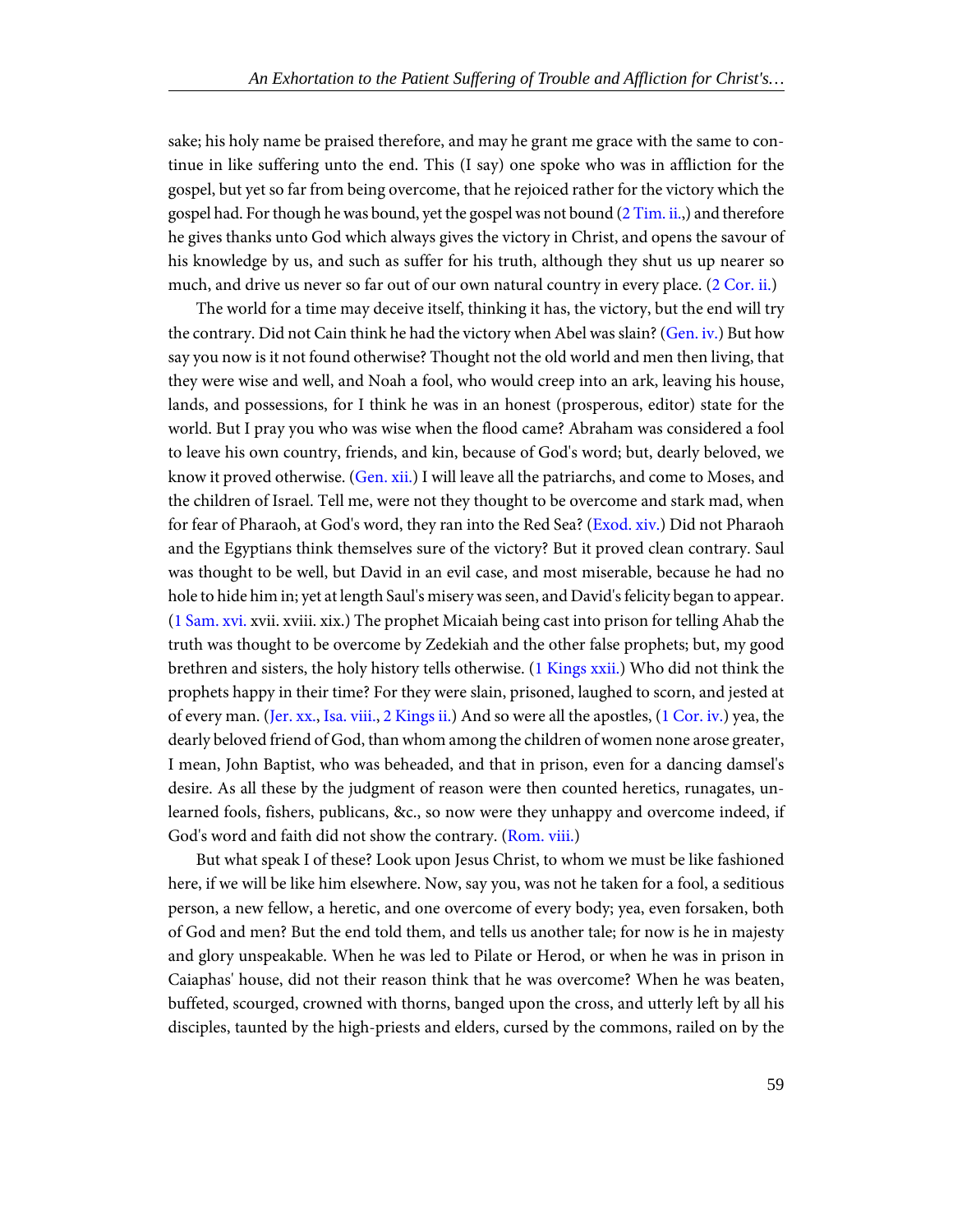magistrates, and laughed to scorn by the lewd (ignorant, editor) heathen, would not a man then have thought that he had been out of the way, and that his disciples were fools to follow him, and believe him? Think you, that whilst he lay in his grave, men did not point with their fingers, when they saw any that had followed and loved him, or believed in him and his doctrine, saying, "Where is their master and teacher now? What! is he gone? Forsooth, if they had not been fools, they might have well known that the learning he taught could not long continue." Our doctors and Pharisees are no fools now, they may see." On this sort men either spoke, or might have spoken, against all such as loved Christ or his doctrine; but yet at length they and all such were proved fools and wicked wretches. For our Saviour arose, maugre their beards (in spite of their opposition, editor), and published his gospel plentifully, in spite of their heads, and the heads of all the wicked world, with the great powers of the same; always overcoming, and then most of all, when he and his doctrine were thought to have had the greatest fall. As now, dearly beloved, the wicked world rejoices, the papists are puffed up against Christ and his people after their own kind, now they cry out, Where are these new-found preachers? Are they not in the Tower, Marshalsea, Fleet, and beyond the seas? Who would have thought that our old bishops, doctors, and deans, were fools, as they would have made us to believe, and indeed have persuaded some already, which are not of the wisest, especially if they come not home again to the holy church?

These and such-like words they have, to cast in our teeth, as triumphers and conquerors; but, dearly beloved, short is their joy; they beguile themselves, this is but a lightening before their death. As God, after he had given the Jews a time to repent, visited them by Vespasian and Titus, most horribly to their utter subversion, delivering first all his people from among them, even so, my dear brethren, will he do with this age, when he has tried his children from amongst them, as now he begins to do, and, by suffering, has made us like to his Christ, and, by being overcome, to overcome indeed, to our eternal comfort. Then will he, if not otherwise, come himself in the clouds: [\(I Thess. iv.](http://www.ccel.org/study/Bible:1Thess.4)) I mean, our dear Lord, whom we confess, preach, and believe on; he will come (I say) with the blast of a trump, and shout of an archangel, and so shall we be caught up in the clouds to meet him in the air: the angels gathering together the wicked wretches, which now welter and wallow as the world and wind blows, to be tied in bundles and cast into the fire, which burns for ever most painfully. ([Matt. xiii.\)](http://www.ccel.org/study/Bible:Matt.13) There and then shall they see who has the victory, they or we, when they shall see us afar ok in Abraham's bosom. ([Luke xvi.](http://www.ccel.org/study/Bible:Luke.16)) Then will they say, "Oh! we thought these folks fools, and had them in derision; we thought their life madness, and their end to be without honour: but look how they are counted among the children of God, and their portion is with the saints. (See the book of Wisdom.) Oh! we have gone amiss, and would not hearken." Such words as these shall the wicked say one day in hell, whereas now they triumph as conquerors. And thus much for you, thirdly, to look often upon; namely, that whatsoever is done unto you, yea, even death itself, shall not hurt you, any more than it did Abel, David,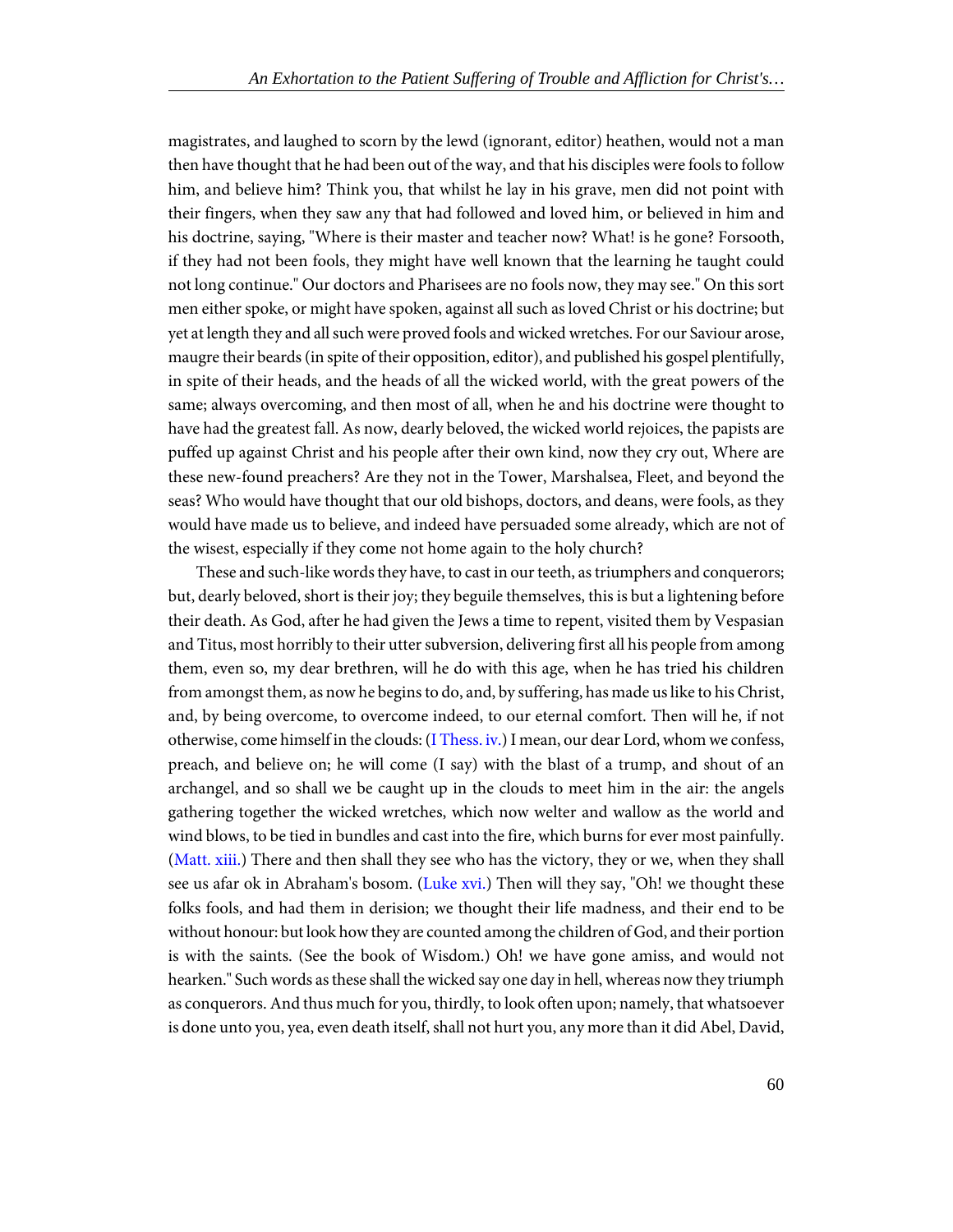Daniel, John Baptist, Jesus Christ our Lord with other dear saints of God, who suffered for his name's sake. Let not reason therefore be judge in this matter, nor present sense, but faith and God's word, as I have shown; in the which, let us set before our eyes the shortness of this present time wherein we suffer, and consider the eternity to come, when our enemies and persecutors shall be in intolerable pains, helpless; and we, if we persevere to the end, shall be in such felicity and joys, dangerless, as the very heart of man in no point is able to conceive. [\(1 Cor. ii.](http://www.ccel.org/study/Bible:1Cor.2), [Isa. ixiv.](http://www.ccel.org/study/Bible:Isa.13)) If we consider this, (1 say,) we cannot but contemn and set nothing by the sorrows and gresses of (steps towards, editor) the cross, and lustily go through thick and thin with good courage.

Thus have I declared unto you, things necessary to be mused on by every one who will abide by Christ and his gospel in this troublesome time, as I trust you all will. Namely, first to consider that we are not of this world, nor of the number of the worldlings, or retainers to Satan; that we are not at home in our own country, but of another world, of the congregation of the saints, and retainers to Christ, although in a region replete and full of untractable enemies. Secondly, that we may not think it a strange thing to be persecuted for God's gospel, from which the dearest friends of God were in no age free, as indeed it is impossible that they should for any long time be, their enemies being always about them to destroy them if they could. And thirdly, that the assaults of our enemies, be they never so many and fierce, in no point shall be able to prevail against our faith, albeit to reason it seems otherwise, wherethrough we ought to conceive good courage and comfort; for who will be afraid when he knows the enemies cannot prevail? Now I will, for the more encouraging you to the cross, give you a further memorandum, namely, of the commodities (advantages, editor) and profits which come by the trouble and affliction now risen and to arise to us, which are God's children, elect through Jesus Christ. But look not here to have repeated all the commodities which come by the cross to such as are well exercised therein, for that were more than I can do; I will only speak of a few, thereby to occasion you to gather and at the length to feel and perceive more.

First, That there is no cross which comes upon any of us without the counsel of our heavenly Father; for as to the fancy about Fortune, it is wicked, as many places of the Scriptures do teach, Amos, iii. [Matt. x.](http://www.ccel.org/study/Bible:Matt.10) [Isa. xiv.](http://www.ccel.org/study/Bible:Isa.14) And we must needs, to the commendation of God's justice (for in all his doings he is just,) acknowledge in ourselves that we have deserved at the hands of our heavenly Father this his cross or rod which is fallen upon us, we have deserved it, if not by our unthankfulness, slothfulness, negligence, intemperance, uncleanness, and other sins committed often by us, whereof our consciences can and will accuse us if we call them to counsel, with the examination of our former life, yet at least by our original and birth sin. Also by doubling of the greatness of God's anger and mercy; by selflove, concupiscence, and such-like sins, which as we brought them with us into this world, so the same always abide in us, and even as a spring always bring something forth in act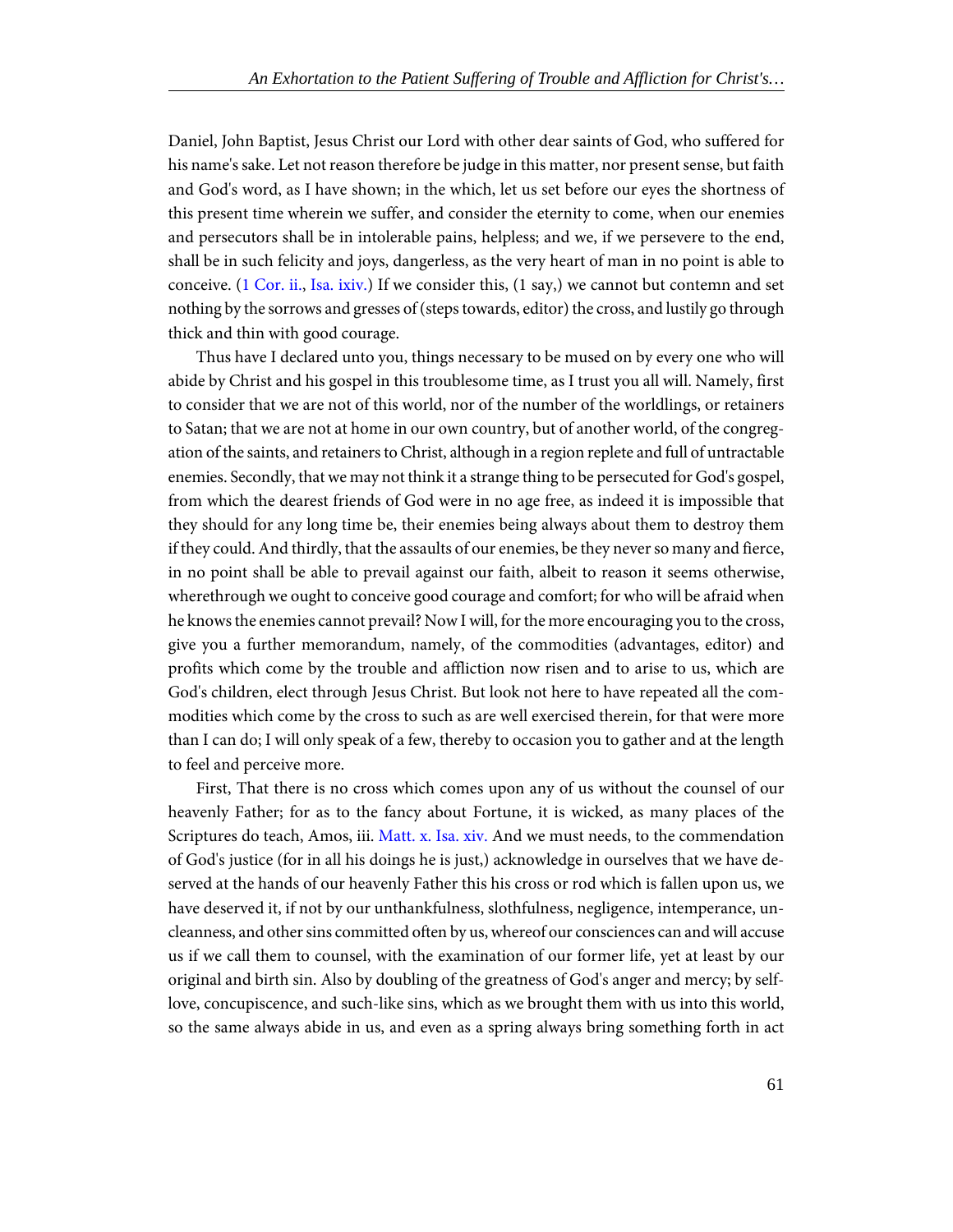with us, notwithstanding the continual fight of God's Spirit in us against it. [Ps. 1](http://www.ccel.org/study/Bible:Ps.1)., [Heb. xii.,](http://www.ccel.org/study/Bible:Heb.12) [Gal. v.](http://www.ccel.org/study/Bible:Gal.5)

The first advantage therefore that the cross brings is knowledge, and that both of God and of ourselves. Of God, that he is just, pure, and hates sin. Of ourselves, that we are born in sin, and are from top to toe defiled with concupiscence and corruption, out of which have sprung all the evils that ever at any time we have spoken and done. ([Ps. li.,](http://www.ccel.org/study/Bible:Ps.51) [Gen. viii.,](http://www.ccel.org/study/Bible:Gen.8) [Jer.](http://www.ccel.org/study/Bible:Jer.17) [xvii.\)](http://www.ccel.org/study/Bible:Jer.17) The greatest and most special whereof we are occasioned by the cross to call to mind, as the brethren of Joseph did their evil deed against him when the cross once came upon them. ([Gen. xiii.](http://www.ccel.org/study/Bible:Gen.13)) And so by it we come to the first step to get health for our souls, that is, we are driven to know our sins, original and actual, by God's justice declared in the cross.

Secondly, the end wherefore God declares his justice against our sin both original and actual; and would by his cross have us consider the same, and call to mind our former evil deeds, the end whereof is this, that we might lament, be sorry, sigh, and pray for pardon, that so doing we might obtain the same by means of faith in the merits of Jesus Christ his dear Son. And further, that we, being humbled because of the evil that dwells in us, might become thankful for God's goodness and love, in continual watching and wariness to suppress the evil which lies in us, that it bring not forth fruit to death at any time. [\(James i.](http://www.ccel.org/study/Bible:Jas.1)) This second advantage of the cross therefore we must not count to be a simple knowledge only, but a great gain of God's mercy, with wonderful, rich, and precious virtues of faith, repentance, remission of sins, humility, thankfulness, mortification, and diligence in doing good. Not that properly the cross works these things of itself, but because the cross is the mean and way by which God works the knowledge and feeling of these things in his children; as many, both testimonies and examples in the Scriptures, are easily found of them that diligently weigh what they read therein.

To these two advantages of the cross, join the third of God's singular wisdom that it may be coupled with his justice and mercy. On this sort therefore let us conceive when we see the gospel of God and his church persecuted and troubled, as now it is with us, that because the great, learned, and wise men of the world use not their wisdom to love and serve God, though he opens himself manifestly by his visible creatures to natural wisdom and reason, ([Rom. i.](http://www.ccel.org/study/Bible:Rom.1),) therefore God both justly infatuates and makes them foolish, giving them up to insensibleness especially herein; for on this manner they reason concerning the affliction which comes for the gospel: "If", say they "this were God's word, if these people were God's children, surely God would then bless and prosper them and their doctrine. But now since there is no doctrine so much hated, no people so much persecuted as they are, therefore it cannot be of God. Rather this is of God which our Queen and old bishops have professed, for how has God preserved them and kept them! What a notable victory has God given unto her, where it seemed impossible that things should have come to pass so as they have done! And did not the great captain confess his fault, that he was out of the way, and not of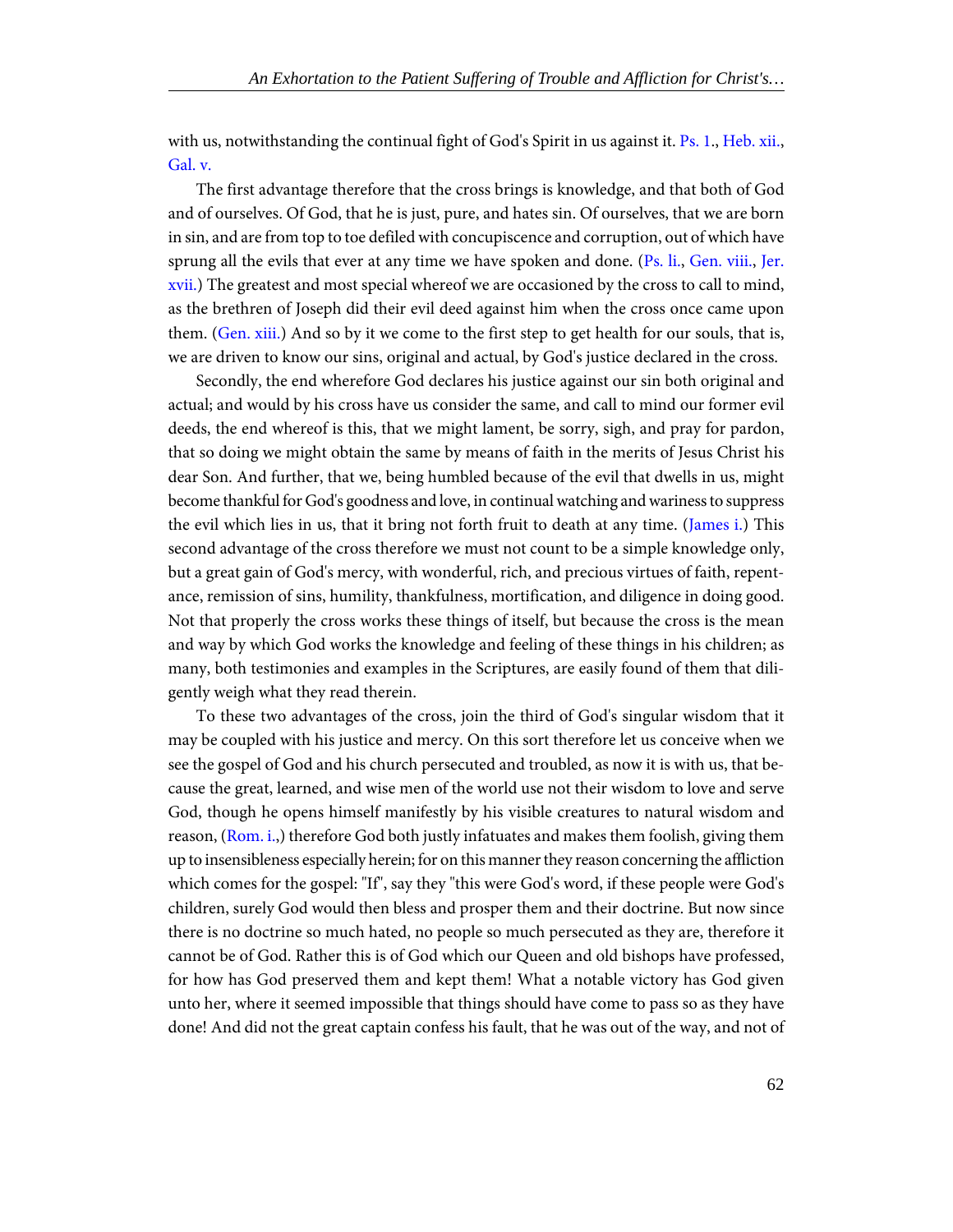the faith which these gospellers profess? (The Duke of Northumberland the father of Lady Jane Grey, who opposed Queen Mary and, being condemned to die, professed to be a papist, editor.) How many are come again, from that which they professed to be God's word? The most part of this realm, notwithstanding the diligence of preachers to persuade them concerning this new learning, which now is persecuted, never consented to it in heart, as experience teaches. And what plagues have come upon this realm since this gospel, as they call it, came in amongst us? Before, we had plenty, but now there is nothing like as it was. Moreover, all the houses of the parliament have overthrown the laws made for the stablishing of this gospel and religion, and new laws are erected for the continuance of the contrary. How miraculously God confounds their doctrine, and confirms ours! For how was Wyat overthrown! How prosperously came in our King! How has God blessed our Queen with fruit of womb! (It was then supposed that Queen Mary was with child, editor.) How is the Pope's Holiness restored again to his right! All these things teach plainly that this their doctrine is not God's word." Thus reason the worldly wise, which see not God's wisdom; for else, if they considered that there was with us unthankfulness for the gospel, no amendment of life, but all kind of contempt of God, and that all kind of shameless sinning ensued the preaching of the gospel; they must needs see that God could not but chastise and correct; and as he let Satan loose, after he had bound him a certain time for unthankfulness of men, so he let these champions of Satan run abroad, by them to plague us for our unthankfulness. ([Rev. xx.\)](http://www.ccel.org/study/Bible:Rev.20) Great was God's anger against Ahab, because he saved Benhadad, king of Syria, after God had given him into his hands, and afterwards it turned to his own destruction. (1 Kings, xx.) God would that double sorrow should have been repaid to them, because of the sorrow they did to the saints of God. Read the 18th of the Revelation.

As for the victory given to the Queen's Highness, if men had any godly understanding, they might see many things in it. First, God has done it to win her heart to the gospel. Again, he has done it, as well because they that went against her put their trust in horses and power of men, and not in God, as because in their doing they sought not the propagation of God's gospel, which thing is now plainly seen. Therefore no marvel why God fought against them, seeing they were hypocrites, and under the cloak of the gospel would have debarred the Queen's Highness of her right, but God would not so cloak them. (Many of the most sincere followers of the truth assisted Queen Mary against Lady Jane, considering that she was rightful heir to the throne. She also promised that she would not oppose the protestant religion as established by Edward V1. Editor.)

Now for the relenting, returning, and recanting of some, from that which they once professed or preached. Alas! who would wonder at it? for they never came to the gospel, but for commodity and gain's sake, and now for gain they leave it. The multitude, is no good argument to move a wise man; for who knows not how to love this world better than heaven, and themselves better than their neighbours? "Wide is the gate, says Christ, ([Matt. vii.,](http://www.ccel.org/study/Bible:Matt.7)) and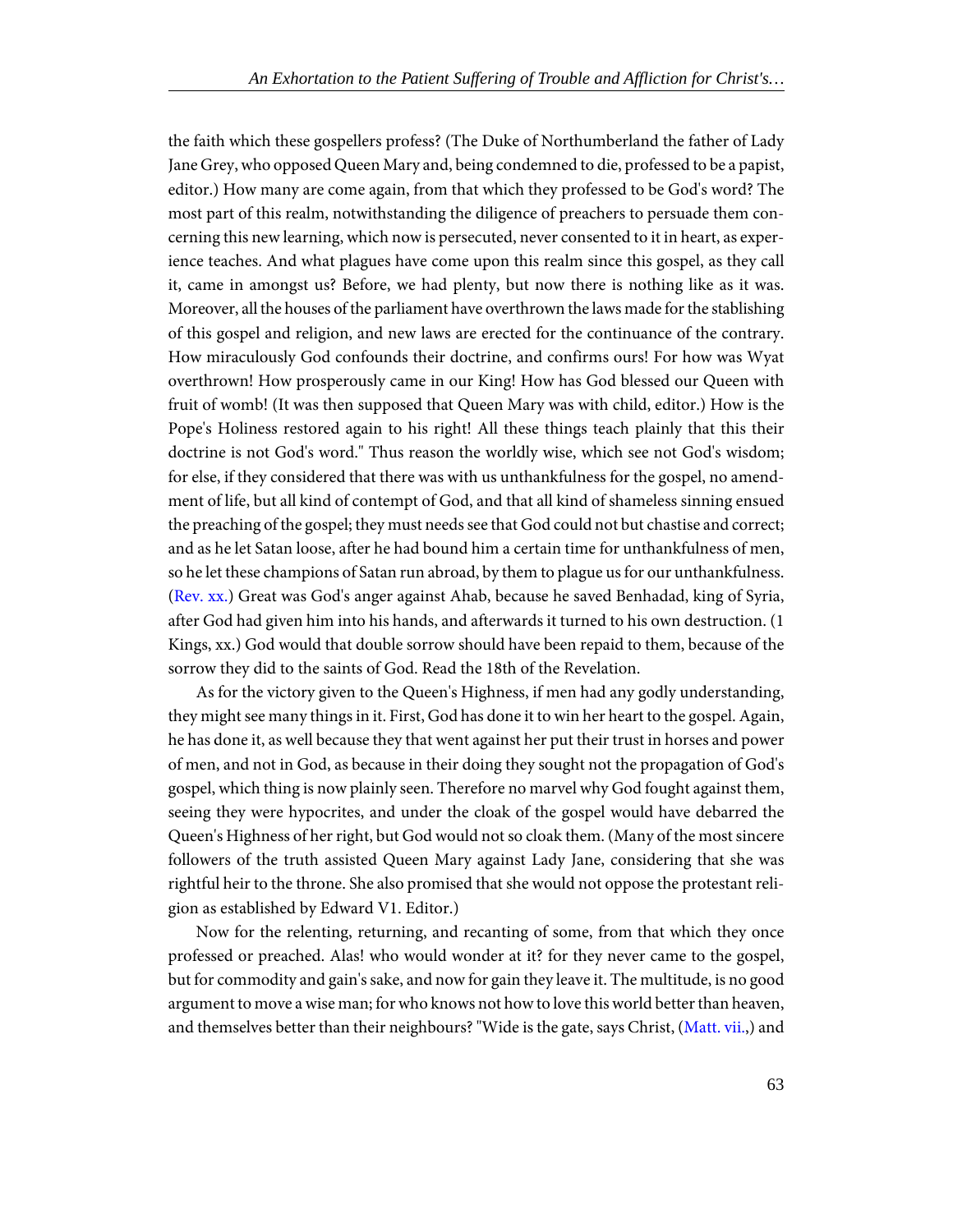broad is the way that leads to destruction, and many there be that go in thereat; but strait is the gate and narrow is the way which leads unto life, and few there be that find it." All the whole multitude cried out upon Jesus, Crucify him, Crucify him, but they were not to be believed because they were the bigger part. All Chaldea followed still their false gods, Abra-ham alone followed the true God. ([Gen. xii.](http://www.ccel.org/study/Bible:Gen.12)) And where they say that greater plagues are fallen upon the realm, in poverty and such other things, than before, it is no argument to move others, except such as love their swine better than Christ, [\(Matt. viii.](http://www.ccel.org/study/Bible:Matt.8);) for the devil chiefly desires his seat to be in religion. If it is there, then he will meddle with nothing we have, all shall be quiet enough; but if he be raised (driven, editor) thence, then will he beg leave to have at our swine. Read [Matt. viii.](http://www.ccel.org/study/Bible:Matt.8) of the Gergesites. As long as with us he had the ruling of religion, which now he has gotten again, then was he Robin Goodfellow, he would do no hurt: but when he was tumbled out of his throne by preaching of the gospel, then he ranged about as he has done, but secretly. Finally, effectual he has not been, but in the chil-dren of unbelief. [\(Eph. ii.](http://www.ccel.org/study/Bible:Eph.2)) Them indeed has he stirred up to be covetous, oppressors, blasphemers, usurers, whoremongers, thieves, murderers, tyrants, and yet perchance he suffers them to profess the gospel, the more thereby to hinder it, and cause it to be slandered. How many now appear to have been true gospellers? As for the parliament and statutes thereof, no man of wisdom can think otherwise, but that, look what the rulers will, the same must there be enacted; for it goes not in those houses by the better part, but by the bigger part. And it is a common saying, and no less true, that the greater part overcomes the better; so they did in condemning Christ, not regarding the counsel of Nicodemus. ([John vii.](http://www.ccel.org/study/Bible:John.7)) So they did also in many general councils; but all wise men know that acts of parliament are not for God's law in respect of God's law, but in respect of the people. Now what we are God knows, and all the world is more pleased a great deal, to have the devil's decrees than God's religion, so great is our contempt of it. And therefore justly for our sins (as Job says) God has set hypocrites to reign over us, which can no more abide God's true religion, than the owl the light, or bleared eyes the bright sun; for it will have them to do their duties, and walk in diligent doing of the works of their vocation. If God's word had place, bishops could not play chancellors and idle prelates as they do; priests should be otherwise known than by their shaven crowns and tippets: but enough of this. As for miracles of success against Wyat and others, of the king's coming in, &c., I would men would consider there are two kinds of miracles, one to prepare and confirm men in the doctrine which they have received, and another to prove and try men how they have received it, and how they will stick unto it. Of the former kind, these are not miracles; but of the second, by this success given to the queen, God tries whether we will stick to his truth, simply for his truth sake, or no. This is a mighty illusion, which God sends to prove his people, and to deceive the hypocrites, which receive not God's truth simply, but in respect of gain, praise, estimation. Read how Ahab was deceived, [1 Kings xxii.,](http://www.ccel.org/study/Bible:1Kgs.22) [2 Thess. ii.](http://www.ccel.org/study/Bible:2Thess.2), [Deut. xiii.](http://www.ccel.org/study/Bible:Deut.13)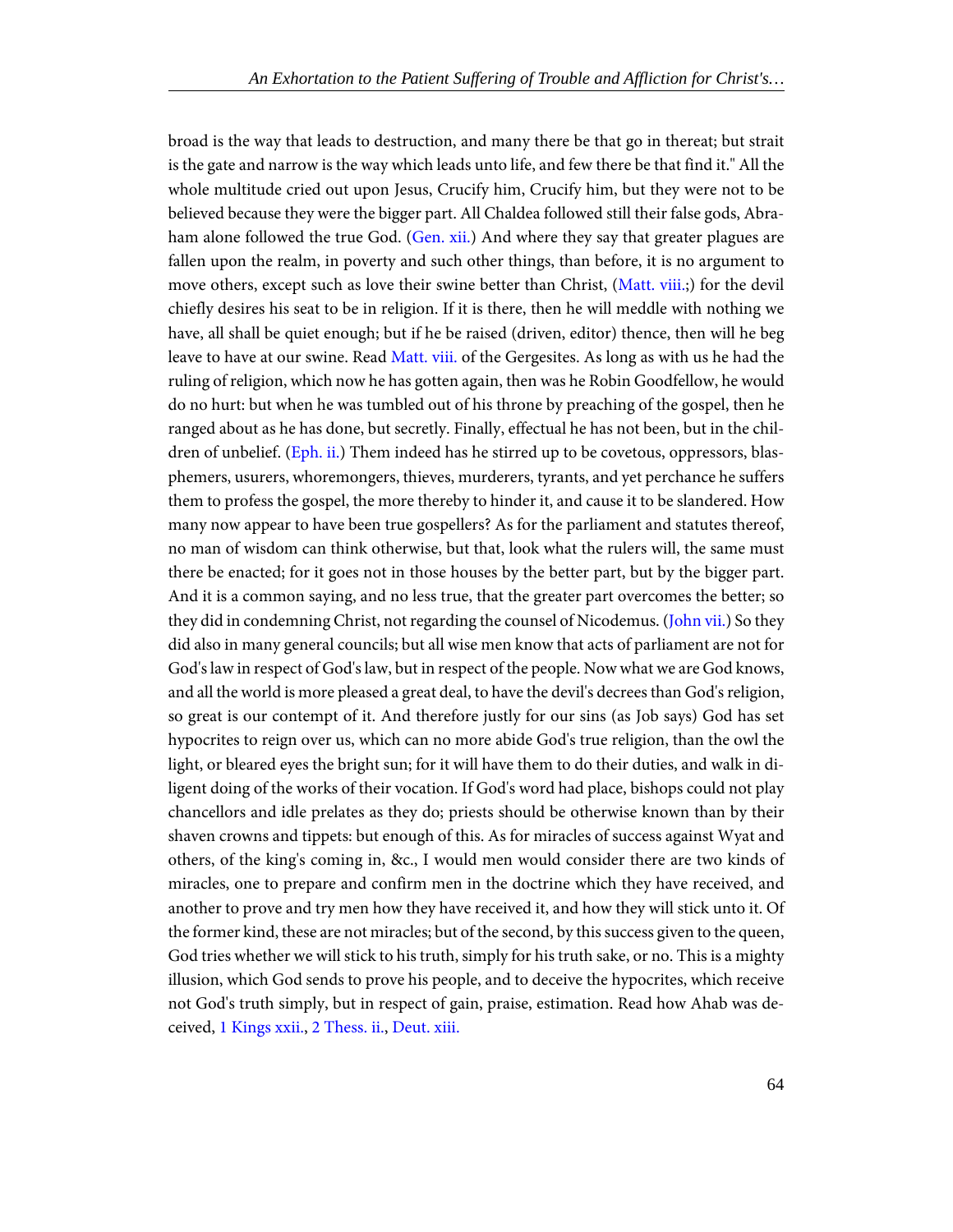But I will now return to the third advantage coming by the cross. Here let us see the wisdom of God in making foolish the wisdom of the world, which knows little of man's corruption; how foul it is in the sight of God, and how it displeases him. Which knows little what the portion of God's people is in another world. Which knows little of the Pattern of Christians, Christ Jesus. Which knows little of the general judgment of God, the greater malice of Satan to God's people, and the price and estimation of the gospel; and therefore in the cross it sees not, as God's wisdom would we should see; namely, that God, in punishing them which sin least, would have his anger against sin seen most, and to be better considered and feared. In punishing his people here, he kindles their desire towards their celestial home. In punishing his servants in this life, he conforms and makes them like to Christ, that, as they are like in suffering, so shall they be in reigning. [\(Phil. i.\)](http://www.ccel.org/study/Bible:Phil.1) In punishing his church in the world, he gives a demonstration of his judgment which shall come on all men, when the godless shall there find rest, though now they are afflicted, and the wicked now wallowing in wealth shall be wrapped in woe and smart. In punishing the professors of his gospel in earth, he sets forth the malice of Satan against the gospel and his people; for the more confirming of their faith, and the gospel to be God's word indeed, and that they are God's people, for else the devil would let them alone. [\(Acts xvi.\)](http://www.ccel.org/study/Bible:Acts.16) In punishing the lovers of his truth more than others, which care not for it, he puts them in mind how they have not valued, as they should have done, the jewel of his word and gospel. Before such trial and experience came, perchance they thought they had believed and had faith, which now they see was but a lipfaith, a mock faith, or an opinion; all which things we see are occasions for us to take better heed by means of the cross. Therefore, thirdly, let us consider the cross to be commodious for us to learn God's wisdom, and what is man's foolishness, God's displeasure at sin, and desire to be with God, the conformity with Christ, the general judgment, the malice of Satan, hatred of sin, that the gospel is God's word, and how it is to be esteemed, &c. Thus much for this.

Now will I, fourthly, briefly show you, that the cross or trouble is profitable for us to learn and behold better the providence, presence, and power of God, that all these may be coupled together as in a chain to hang about our necks, I mean God's justice, mercy, wisdom, power, presence, and providence. When all things are at rest, and men are not in trouble, then they commonly are forgetful of God, and attribute too much to their own wisdom, policy, providence, And diligence, as though they were the procurers of their own fortune, and workers of their own weal. But when the cross comes, and that in such sort as their wits, policies, and friends cannot help, though the wicked despair, run from God to saints, and such other unlawful means, yet the godly therein behold the presence, the providence, and power of God. For the Scripture teaches that all things come from God, both weal and woe, and that the same should be looked upon as God's work, although Satan, the devil, be often an instrument by whom God works justly and mercifully; justly to the wicked, and mercifully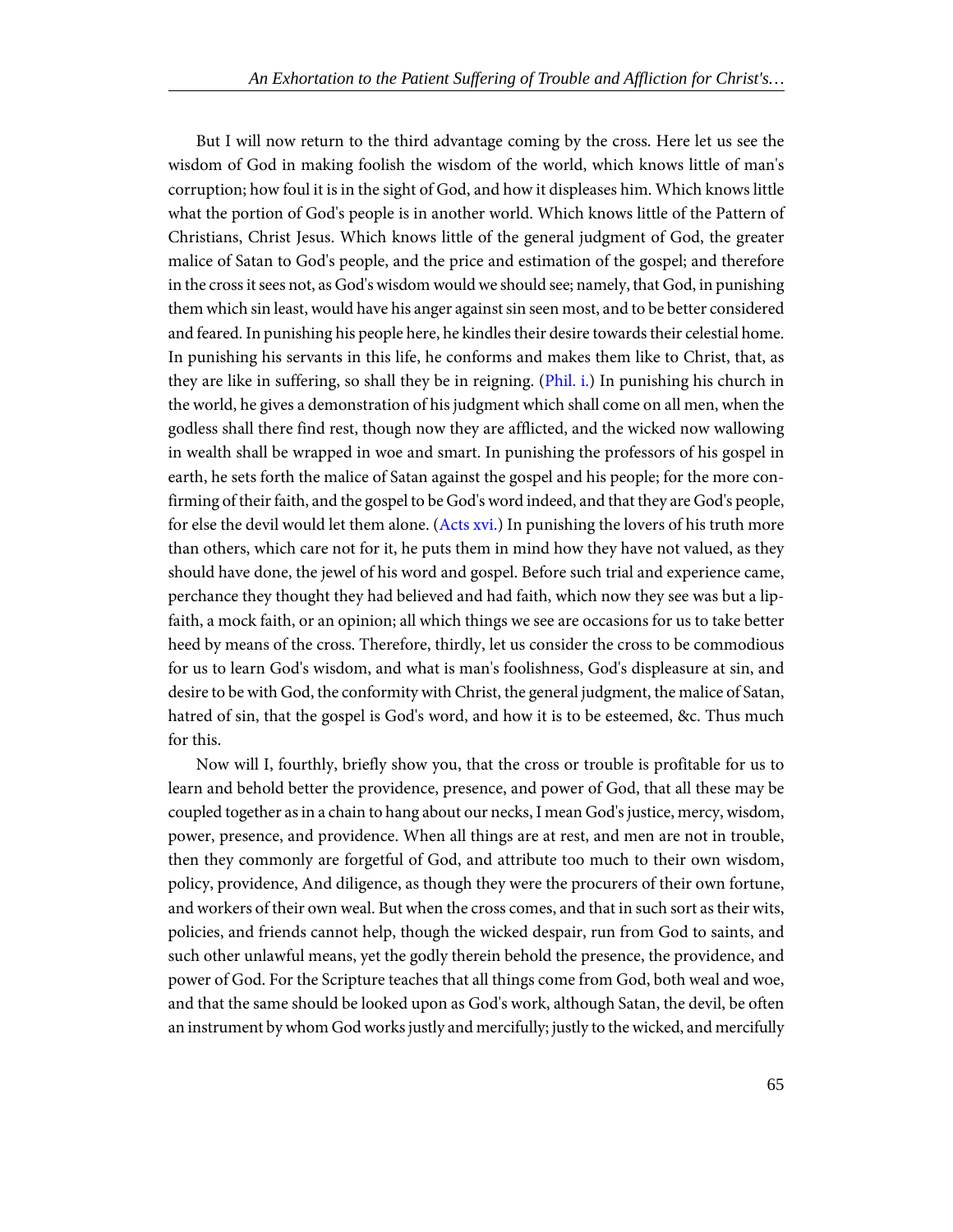to the godly; as by the examples of wicked Saul and godly Job we may easily see God's work by Satan, his instrument in them both. The children of God, therefore, which before forget God in prosperity, now in adversity are awakened to see God in his work, and no more depend on their own forecast, power, friends, wisdom, riches, &;c., but learn to cast themselves on God's providence and power, whereby they are so preserved and governed, and very often miraculously delivered, that the very wicked cannot but see God's providence, presence, and power, in the cross and affliction of his children, as they (his children I mean) to their joy do feel, thereby learning to know God to be the governor of all things. He it is that gives peace, he it is that sends war, he gives plenty and poverty, he sets up and casts down, he brings to death and afterwards gives life. His presence is everywhere, his providence is within and without, his power is the pillar whereby the godly stand, and to it they lean, as no less able to set up than to cast down. ([Isa. xiv.,](http://www.ccel.org/study/Bible:Isa.14) [Hosea i.,](http://www.ccel.org/study/Bible:Hos.1) [Luke i.](http://www.ccel.org/study/Bible:Luke.1) [Ps. cxxxix.](http://www.ccel.org/study/Bible:Ps.139), [1 Pet. v.](http://www.ccel.org/study/Bible:1Pet.5)) Which the apostle saw in his afflictions, find therefore rejoiced greatly in them, that God's power might singularly be seen therein. [\(2 Cor. iv.\)](http://www.ccel.org/study/Bible:2Cor.4) Concerning this, I might bring forth innumerable examples of the addiction of God's children, both in the Old and New Testament, wherein we may see how they felt God's presence, providence, and power, plentifully. But I will omit examples, because every one of us, that has been or is in trouble, cannot but by the same remember God's presence, which we feel by his hand upon us; his providence which leaves us not unprovided for, without any of our own provisions, and his power which both preserves us from many other evils, which else would come upon us, and also makes us able to bear more than we thought we could have done. So very often he delivers us by such means, as have been thought most foolish, and to have been little regarded; and therefore we shake off our sleep of security, and forgetting of God, our trust and shift are in our own policies, our hanging on men, or on our own power. So the cross, you see, is advantageous, fourthly, for to see God's presence, providence, and power, and our negligence, forgetfulness of God, security, self-love, trust, and confidence in ourselves, and that the things in this life are to be cast off, as the others are to be taken hold on. And this shall suffice for the commodities which come by the cross, wherethrough we may be in love with it for the commodities' sake, which at length we shall find, though at present in sense we feel them not. No castigation or punishment is sweet for the present instant, says the apostle, but afterward the end and work of the thing is otherwise. [\(Heb. xii.](http://www.ccel.org/study/Bible:Heb.12)) As we see in medicines, the more wholesome they are, the more unpleasant is the taste thereof, as in pills, potions, and such like bitter stuff, yet we will, on the physician's word, drink them gladly for the benefit which comes of them. And, dearly beloved, although to lose life, and goods, or friends, for God's gospel sake seems a bitter and sour thing, yet in that our Physician, which cannot lie, Jesus Christ I mean, tells us, that it is very wholesome, howsoever it be loathsome, let us with good cheer take the cup at his hand, and drink it cheerfully. If the cup seem unpleasant, and the drink too bitter, let us put some sugar therein, even a piece of that which Moses cast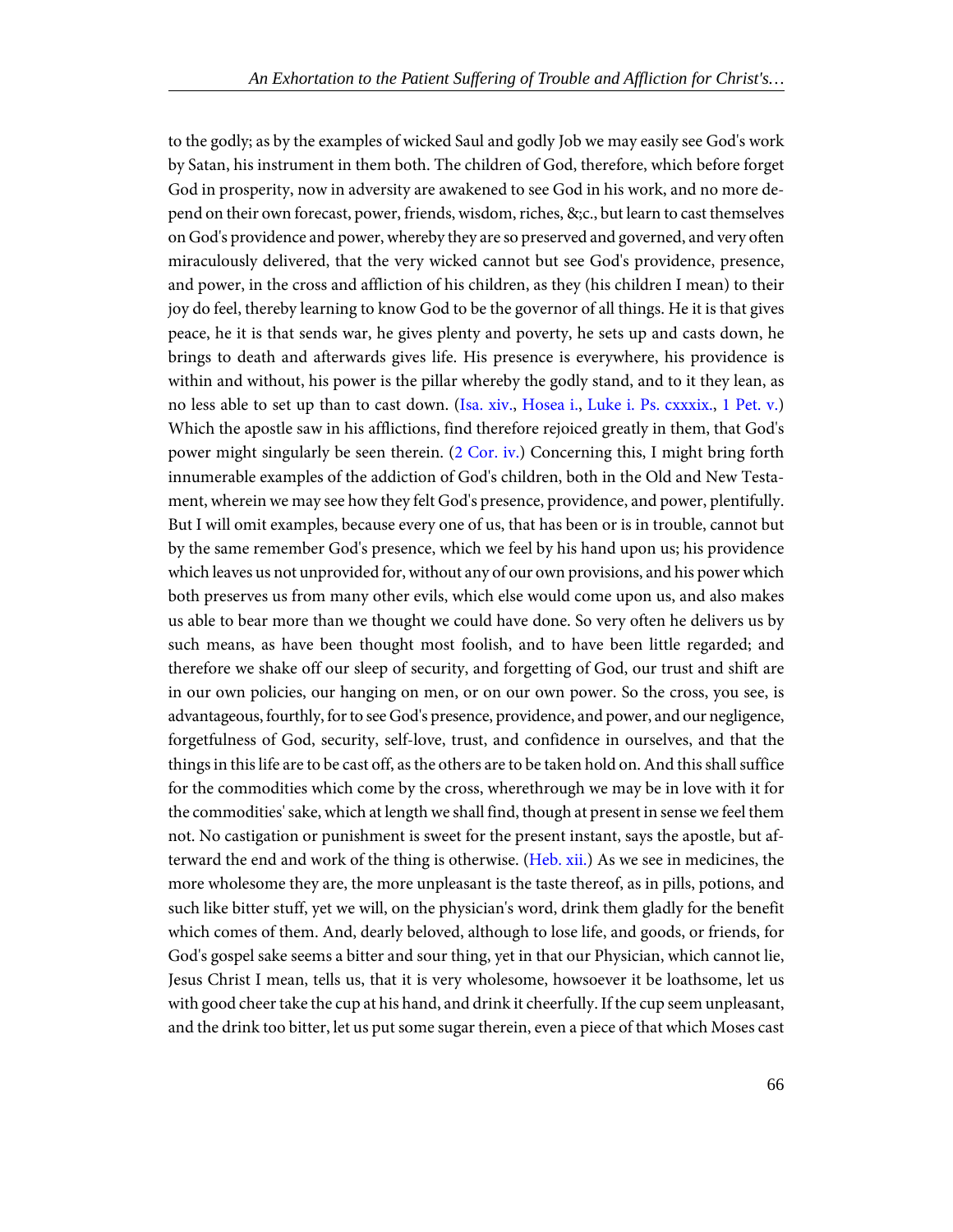into the bitter water, and made the same pleasant: [\(Exod. xv.\)](http://www.ccel.org/study/Bible:Exod.15) I mean an ounce, yea, a dram of Christ's afflictions and cross, which he suffered for us. [\(I Pet. iv.](http://www.ccel.org/study/Bible:1Pet.4)) If we call this to mind, and cast of them into our cup, considering what he was, what he suffered, of whom, for whom, to what end, and what came thereof, surely we cannot loath our medicine, but we shall wink and drink it lustily (heartily, editor). Lustily, therefore, drink the cup which Christ gives, and will give unto you, my good brethren and sisters; I mean, prepare yourselves to suffer whatever God will lay upon you for the confessing of his holy name. If not, because of these three things, that ye are not of the world, ye suffer not alone, your trouble shall not hurt you, yet for the commodities which come of the cross, I beseech you heartily to embrace it. The fight is but short, the joy is exceeding great. We must pray always; [\(Luke xviii.\)](http://www.ccel.org/study/Bible:Luke.18) then shall we undoubtedly be directed in all things by God's Holy Spirit, which Christ has promised to be our doctor, teacher, and comforter; and, therefore, we need not fear what man or devil can do unto us, either by false teaching or cruel persecution; for our Pastor is such a one that none can take his sheep out of his hands. [John xiv.](http://www.ccel.org/study/Bible:John.14) xv. xvi.

Thus much, my dear brethren and sisters in our dear Lord and Saviour Jesus Christ, I thought good to write unto you for your comfort. From which, if ye, for fear of man, loss of goods, friends, or life, swerve or depart, then you depart and swerve from Christ, and so snare yourselves in Satan's sophistry to your utter subversion. Therefore, as St. Peter says, "Watch, be sober; for as a roaring lion, he seeks to devour you." Be strong in faith; that is, mammer not (hesitate not, editor), waver not in God's promises, but believe certainly that they pertain to you; that God is with you in trouble; that he will deliver you, and glorify you. ([Heb. xiii.](http://www.ccel.org/study/Bible:Heb.13), [1 Pet. ii.](http://www.ccel.org/study/Bible:1Pet.2) v., [John x.](http://www.ccel.org/study/Bible:John.10), [Acts ii.](http://www.ccel.org/study/Bible:Acts.2)) But yet see that you call upon him, specially, that you enter not into temptation, as he taught his disciples even at such time as he saw Satan desire to sift them, as now he has done to sift us. (Ps. xciii, [Matt. xxvi.,](http://www.ccel.org/study/Bible:Matt.26) [Luke xxii.\)](http://www.ccel.org/study/Bible:Luke.22) O dear Saviour, prevent him now as thou did then, with thy prayer, I beseech thee, and grant that our faith faint not, but strengthen us to confirm the weak, that they deny not thee and thy gospel, that they return not to their vomit, stumbling on those sins from which there is no recovery, causing thee to deny them before thy Father, making their latter end worse than the beginning, as was the case with Lot's wife, Judas Iscariot, Francis Spira, and many others. But rather strengthen them and us all in thy grace, and in those things which thy word teaches, that we may here hazard our life for thy sake, and so shall we be sure to save it, as if we seek to save it, we cannot but lose it; and that being lost, what profit can we have, if we win the whole world? (2 Pet. ii., [Matt. x.,](http://www.ccel.org/study/Bible:Matt.10) [Heb. vi.](http://www.ccel.org/study/Bible:Heb.6) x., [Mark viii.](http://www.ccel.org/study/Bible:Mark.8), [Luke xi.,](http://www.ccel.org/study/Bible:Luke.11) [Matt. vi.](http://www.ccel.org/study/Bible:Matt.6)) Oh, set thou always before our eyes, not as reason does, this life, the pleasure of the same, death of the body, imprisonment, &c. but everlasting life, and those unspeakable joys which undoubtedly they shall have, which take up the cross and follow thee; and they must needs at length fall into eternal hell fire and destruction of soul and body for evermore, which are afraid for the hoar frost of adversity that man or the devil stirs up to stop or hinder us from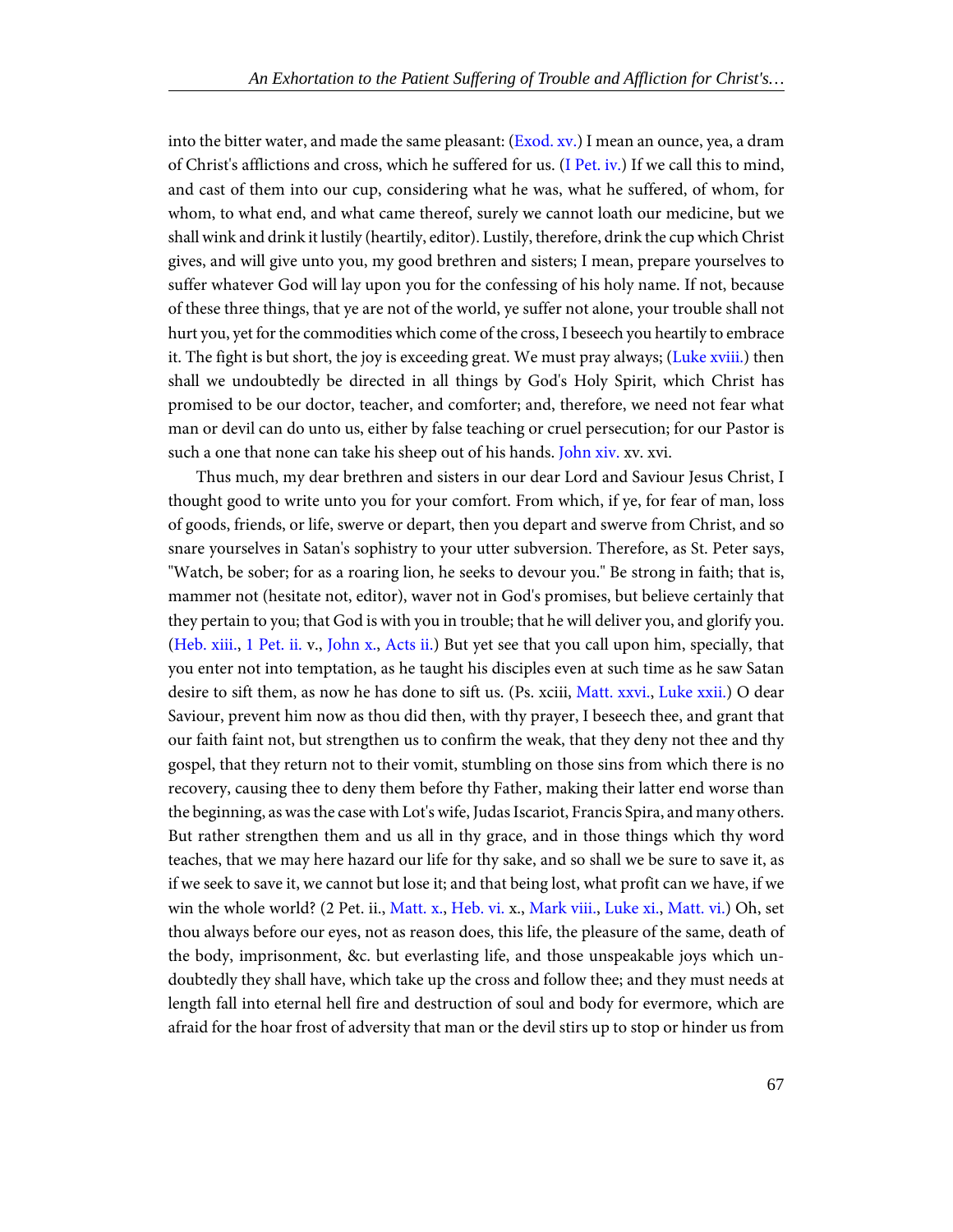going forwards our journey to heaven's bliss to which do thou bring us for thy name's sane. Amen.

Your own in the Lord, John Bradford.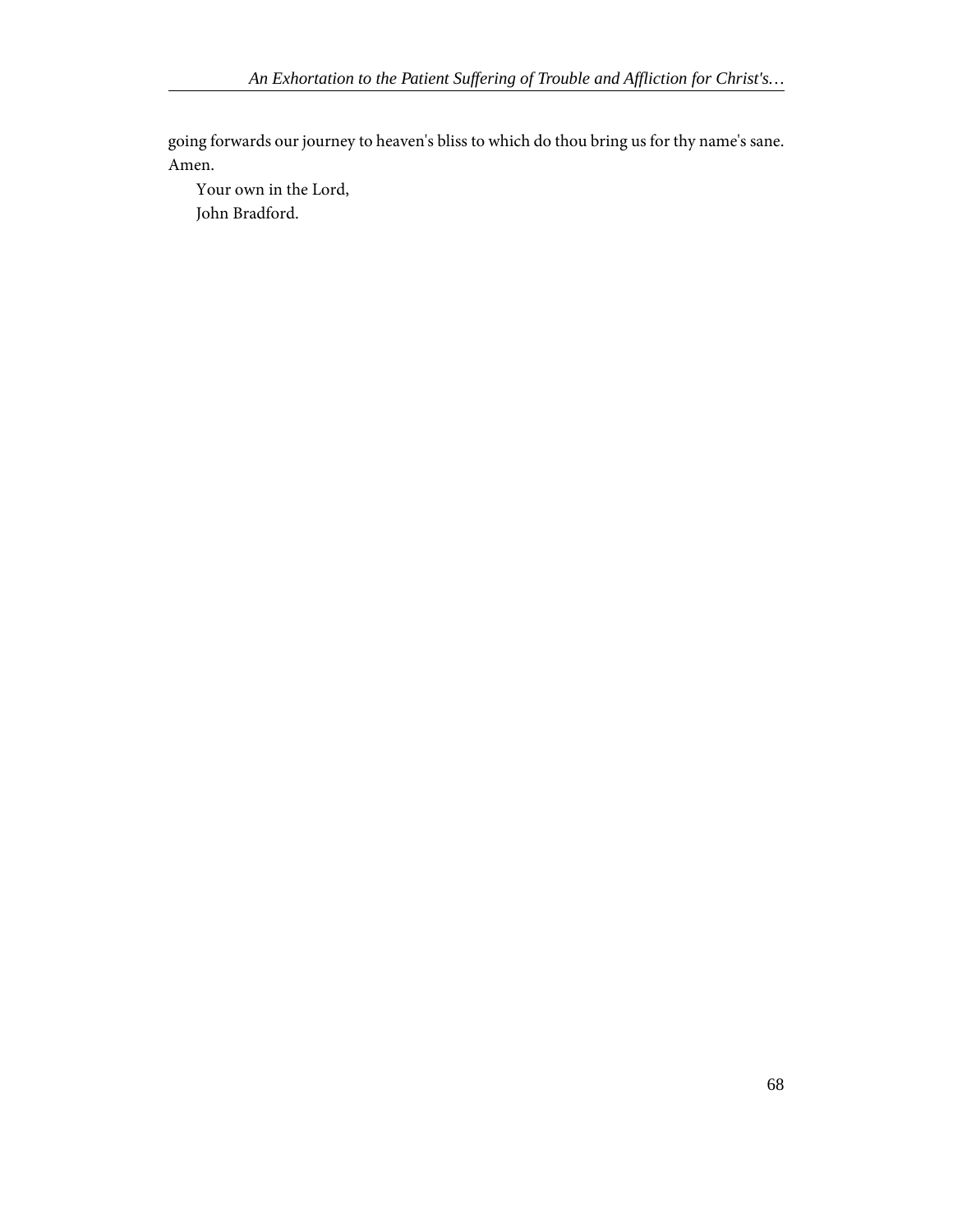## **A Short and Pithy Defence of the Doctrine of the Holy Election and Predestination of God**

Gathered out of the first chapter of St. Paul's Epistle to the Ephesians

Addressed to a dear friend

By John Bradford

And treating briefly but most perfectly, godly, soundly, and pithily, of God's holy election, free grace, and mercy in Jesus Christ

A letter written to a dear friend of his, wherein he treats briefly, but most perfectly, godly, soundly, and pithily, of God's holy election, free grace, and mercy in Jesus Christ.

Dated October 22, 1554.

<span id="page-72-1"></span><span id="page-72-0"></span>Faith in God's election, I mean, to believe that we are in very deed the children of God through Christ, and shall be for ever inheritors of everlasting life through the grace alone of God our Father in the same Christ, is of all things which God requires of us, not only the principal, but also the whole sum. So that without this faith there is nothing we do that can please God. And therefore God first requires it by saying, I am the Lord thy God &c., ([Exod.](http://www.ccel.org/study/Bible:Exod.20)  $xx$ .;) that is, I remit thy sins, and give thee my Holy Spirit, and I will keep thee for ever. And our Saviour would have us persuaded of this when we come to pray, and therefore teaches, yea, he commands us to call God our Father, whose power were not infinite, as we profess in the first article of our belief, where we expressly call him our Almighty Father, if we doubt his final favour. And therefore I cannot but marvel at some men, who seem to be godly, and yet are in this behalf too malicious both to God and man. For what is more seemly to God than mercy, which is most magnified by the elect children of God? And what is more seemly for man than humility, which is not and cannot be truly, except in the elect of God; for they alone reckon nothing at all due to themselves but damnation, that their whole glory may be in God, only and for ever. But notwithstanding this, there are those who have gone about together, to set abroad enormities from the doctrine of God's most holy and comfortable election and predestination, although that doctrine has more advantages than all the whole world are able to conceive, much less to express. For what destroys enormities so much as it does? It overthrows the most pestilent papistical poison, the doubting of God's favour, which is the very dungeon of despair and contempt of God. It destroys the heathenish opinion of fortune (or chance, editor). It comforts most comfortably under the cross and casts down all cogitations, which would else cover us with sorrow and grief, by telling us that all things shall turn for the best. ([Rom. viii.\)](http://www.ccel.org/study/Bible:Rom.8) It makes us modest, and puts away pride in prosperity, by pulling from men the thought of their meriting or deserving. It forces men to love, and carefully to labour for their brethren, utterly preventing the despising of any. It excites to piety, and is the greatest enemy of ungodliness that can be, by teaching us of what dignity we are, of what value even our bodies are, as temples of the Holy Ghost and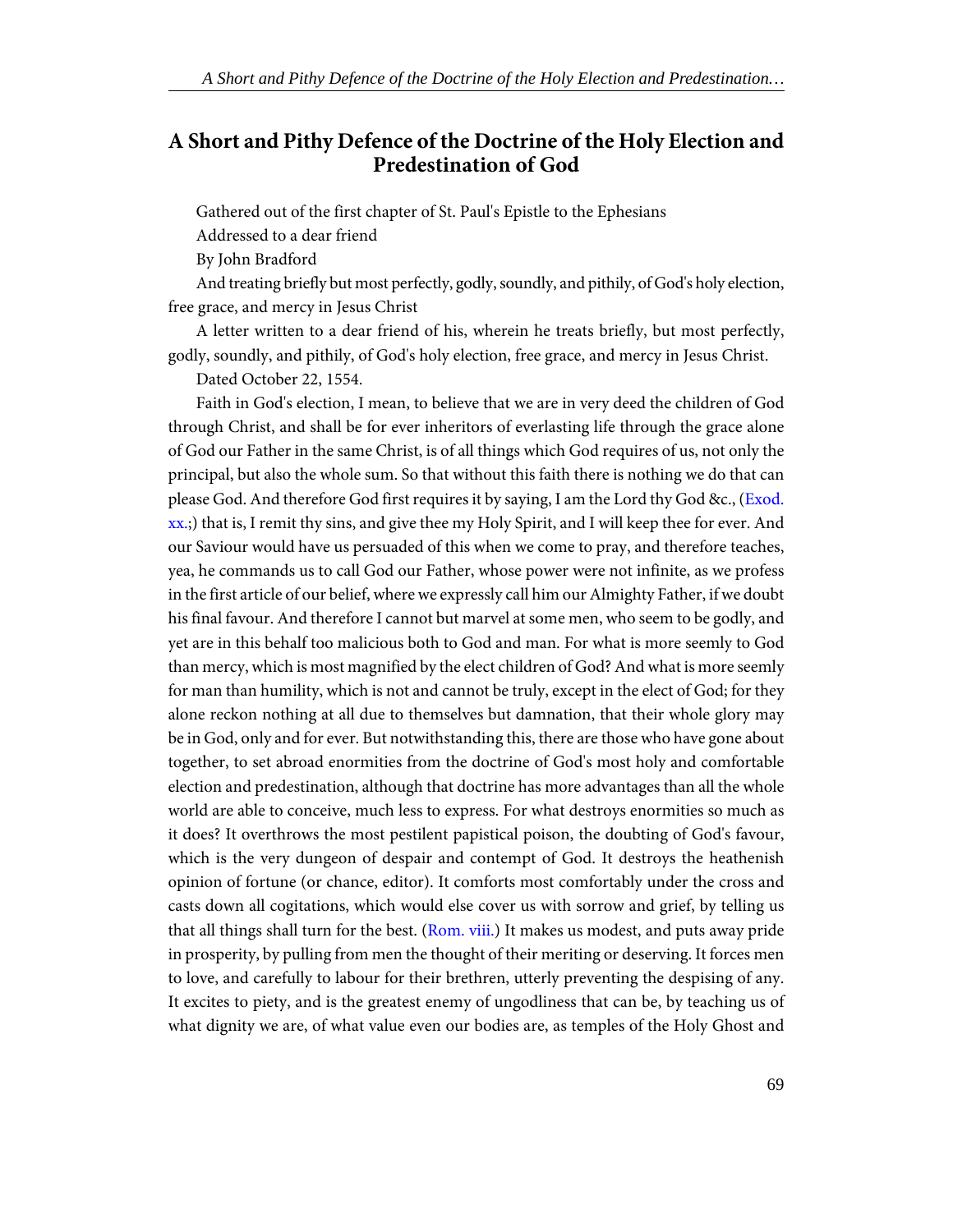members of Christ. It causes a real desire for our home in heaven, and so leads us to despise this world, and the things which this world values. It makes man wholly and continually be careful not for himself but for others, and for the things which are for God's glory. It helps very much to the true understanding of the scriptures, and preserves from errors, by causing us to know what is to be attributed to the law, to the gospel, to the ministry, to the vocal word (the spoken word, editor), to them Old Testament, to the New Testament, to the sacraments, to faith, to works, to prayer, to penance, to God, to man, &c. For by the Spirit of election we see and know Christ, in whom dwells all the riches and treasures of knowledge. It sets up Christ's kingdom, and entirely overthrows the wisdom, power, choice, and ability of man, that all glory may be given to God alone.

<span id="page-73-3"></span>But why do I try to reckon the advantages proceeding from the doctrine of God's election, for they are innumerable? This is the sum, that where a Christian man's life has respect to God, to man, and to himself, to live godly, justly, and soberly, all is grounded upon predestination in Christ. For who lives in a godly manner but he that believes? And who believes but such as are ordained to eternal life? [\(Acts xiii.](http://www.ccel.org/study/Bible:Acts.13)) Who lives justly but such as love their neighbours? And whence springs this love but from God's election before the beginning of the world, that we might be blameless by love? Who lives soberly but such as are holy? And who are they but those alone who are endued with the spirit of sanctification, which is the seal of the election of us who believe? ([Eph. i.](http://www.ccel.org/study/Bible:Eph.1), [2 Cor. ii.\)](http://www.ccel.org/study/Bible:2Cor.2)

<span id="page-73-4"></span>Wherefore, my dearly beloved in the Lord, I have undertaken to write something to you and for your sake in this matter, which I have sent you herewith, as well to be a help to you therein, as also to be a pledge of my anxious love and hearty desire which I have for your continuance in the truth, (wherein I trust you stand at present,) when I am dead and burned, as I fully expect as soon as God shall give leave to his enemies, for my benefit and endless joy in Christ. To Him, as to a most faithful Pastor, from the bottom of my heart I commend and bequeath you, beseeching him to watch over you night and day as over one of his poor lambs, and to keep you out of the claws of the lion, and the mouth of the wolves, to his glory and your eternal joy and comfort in him. Amen.

<span id="page-73-2"></span><span id="page-73-1"></span><span id="page-73-0"></span>There is neither virtue nor vice to be considered according to any outward action, nor according to the will and wisdom of man, but according to the will of God. Whatsoever is conformable thereto is virtue, and the action that springs thereof is laudable and good, however otherwise it appear to the eyes and reason of man, as was the lifting up of Abraham's hand to have slain his son. [\(Gen. xxii.\)](http://www.ccel.org/study/Bible:Gen.22) Whatever is not conformable to the will of God, is vice, and the action springing thereof is to be disallowed and taken for evil; and that so much the more and the greater evil, by how much it is not consonant and agreeing to God's will, although it seems far otherwise to man's wisdom, as was Peter's wish of making three tabernacles, [\(Matt. xvii.](http://www.ccel.org/study/Bible:Matt.17)) and the request of some who would have had fire to have come down from heaven from a zeal to God, &c. [\(Luke ix.](http://www.ccel.org/study/Bible:Luke.9))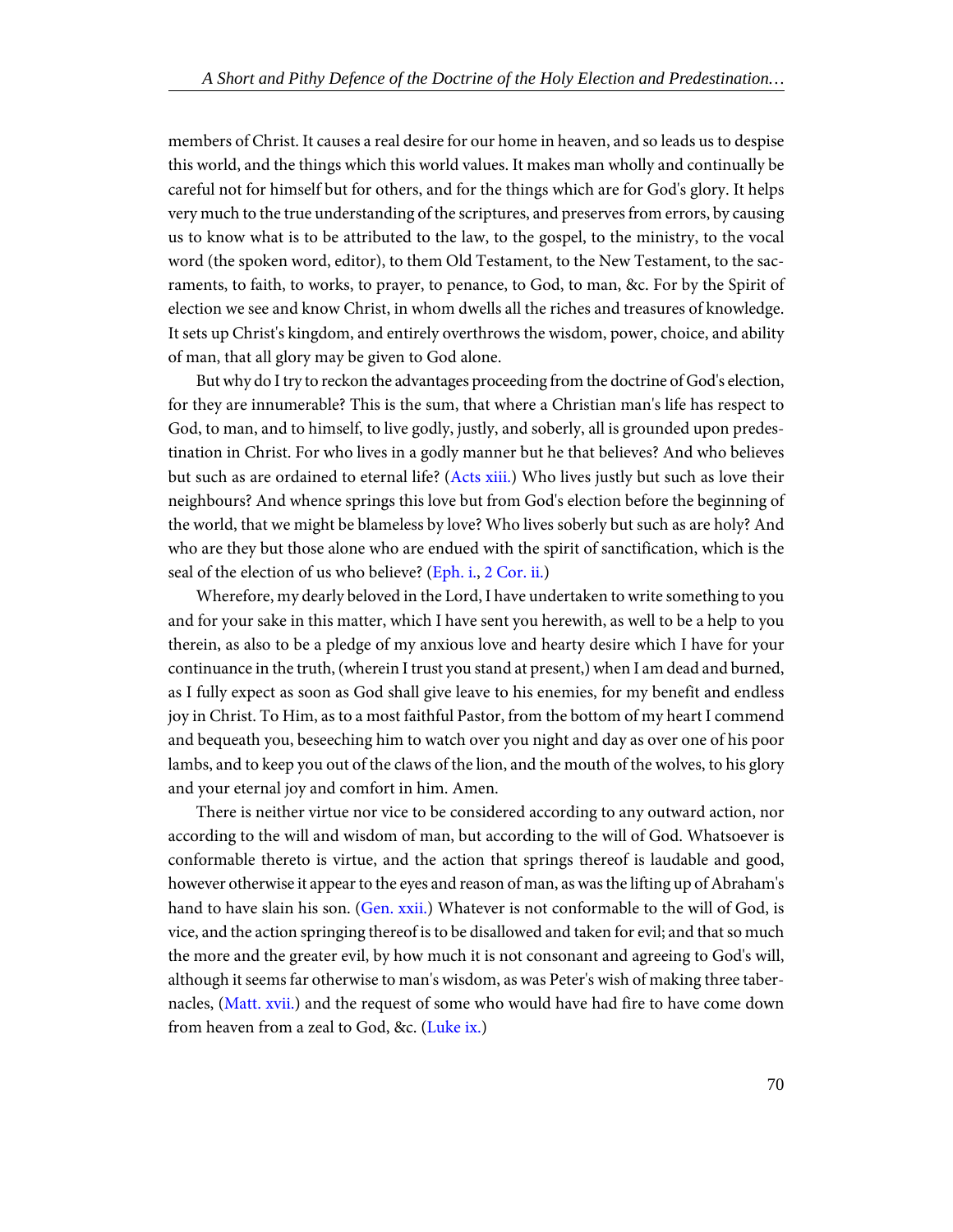Now the will of God is only known as it is set forth in his word; therefore according to it must vice and virtue, good and be judged; and not according to the judgment, wisdom, reason, and collection of any man, or of the whole world, if all the angels in heaven should take their part.

But this word of God, which is written in the canonical books of the Bible, plainly sets forth unto us, that God has of his own mercy and good will, and to the praise of his grace and glory in Christ, elected some and not all, whom he has predestinated unto everlasting life in the same Christ; and in his time calls them, justifies them and glorifies them, so that they shall never perish and err to damnation finally.

Therefore to affirm, teach, and preach this doctrine has in it no hurt, no vice, no evil; much less then has it any enormity (as some affirm) to the eyes and spirit of them which are guided, and will be, by the word of God.

That God, the eternal Father of mercies, before the beginning of the world, has of his own mercy and good will, and to the praise of his grace and glory, elected in Christ some, and not all of the posterity of Adam, whom he has predestinated unto eternal life, and calls them in his time, justifies them, and glorifies them, so that they shall never perish or err to damnation finally; that this proposition is true, and according to God's plain and manifest word, by the help of his Holy Spirit which in the name of Jesus Christ I humbly beseech his mercy plenteously to give to me at this present and for every to the sanctification of his holy name; is what by the help. I say, of his Holy Spirit, I trust so evidently to declare, that no man of God shall be able by the word of God ever to impugn it, much less to confute it.

In the first chapter of the Epistle to the Ephesians, they apostle says thus: "Blessed be God, the Father of our Lord Jesus Christ, which has blessed us with all manner of blessings in heavenly things by Christ; according as he has elected or chosen us in him before the foundation of the world was laid, that we should be holy and without blame before him through love; and has predestinated us (or ordained us) through Jesus Christ, to be heirs unto himself, according to the good pleasure of his will, to the praise of the glory of his grace, wherewith he has made us accepted in the Beloved, by whom we have received redemption through his blood, and the forgiveness of our eight, according to the riches of his grace. Which grace he has shed on us abundantly in all wisdom and understanding, and has opened unto us the mystery of his will according to his good pleasure, which he purposed in himself, to have it declared when the time was full come, that he might gather together all things by (or in) Christ, as well the things that are in heaven, as the things that are on earth, even in (or by) him. By (or in) whom we are made heirs, being thereto predestinated, according to the purpose of Him who works all things according to the decree (or counsel) of his own will, that we which hoped before you in Christ, should be unto the praise of his glory; in whom ye also hoped after that ye heard the word of truth, the gospel of your salvation; wherein ye also believing, were sealed with the holy Spirit of promise which is the earnest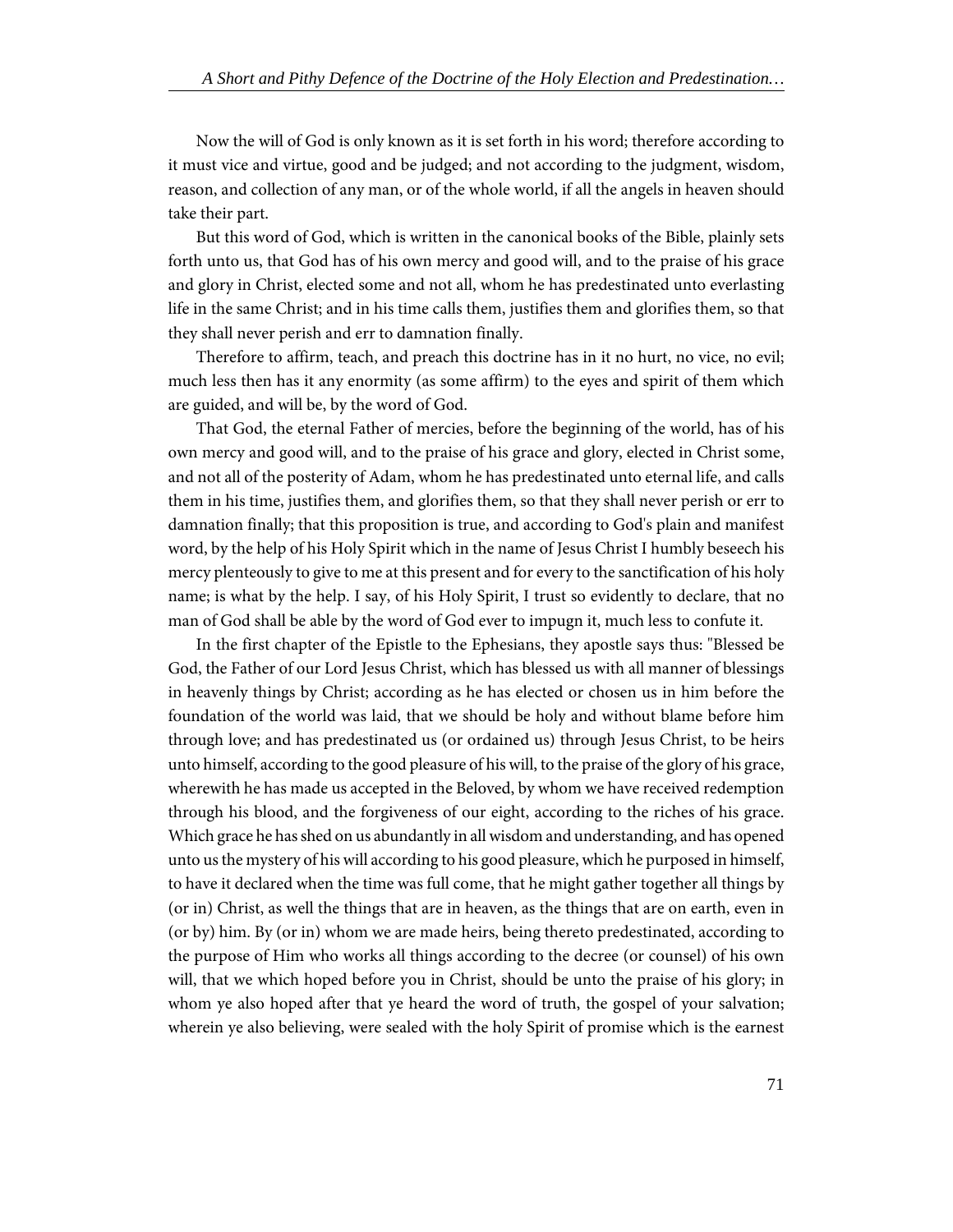of our inheritance until the redemption (or full fruition) of the purchased possession unto the praise of his glory."

These are the words of Paul, which I have faithfully translated according to the very text in the Greek, as by the judgment of all that are learned, I desire to be tried out of which words of Paul we may well perceive everything affirmed in my proposition, as I will give occasion plainly to them that will to see it.

First, the apostle shows that the cause of God's election is of his good will, in saying, that it is through his love whereby we are holy and without blame, also 'according to the good pleasure of his will, according to his good pleasure purposed in himself, according to his purpose which works all things after the counsel of his own will.'

Secondly, the apostle plainly shows, that election was before the beginning of the world, in saying, that we were 'chosen before the foundation of the world' was laid; and afterwards in calling it 'the mystery of his will purposed with himself in time to be declared.'

Thirdly, the apostle so flatly and plainly sets forth that election is in Christ, that I need not here repeat it. 'We (says he) are chosen in him; we are heirs by him; we are accepted by him; we are gathered together in him,' &c.

<span id="page-75-6"></span><span id="page-75-4"></span>Fourthly, that election is of some of Adam's posterity, and not of all; we may plainly see, if we consider, that he makes the true demonstration of it, believing, hoping, and having the earnest of the Spirit. 'In whom ye hoped (says he) after ye heard the word,' &c.; in whom ye believed, were sealed up, &c. Again, in attributing to the elect forgiveness of sins, holiness, blameless living, being in Christ, &c. 'That we should be holy, says he, &;c. we have received forgiveness of sin', &c. Who sees not that these are not common to all men? 'All men have not faith,' says Paul, [2 Thess. iii.](http://www.ccel.org/study/Bible:2Thess.3) 'None believed (says Luke) but such as were ordained to eternal life' ([Acts xiii.](http://www.ccel.org/study/Bible:Acts.13);) none believe but such as 'are born of God;' [\(I John v.;](http://www.ccel.org/study/Bible:1John.5)) none believe truly but such as heave good hearts, and keep God's seed, to bring forth fruits by patience. ([Matt. xiii.\)](http://www.ccel.org/study/Bible:Matt.13)

<span id="page-75-5"></span><span id="page-75-3"></span><span id="page-75-2"></span><span id="page-75-1"></span><span id="page-75-0"></span>So that it is plain (faith being a demonstration of God's election to them that are of years of discretion) that all men are not elect, because all men believe not; for 'he that believes in the Lord, shall be as Mount Sion,' ([Psalm cxxv.](http://www.ccel.org/study/Bible:Ps.125)) that is, he shall never be removed; for if he be removed, that is, finally perish, surely he never truly believed. But why go I about to light a candle in the clear sun-light, when our Saviour plainly says that all are not chosen, but only few? 'Many are called, (says he, [Matt. xx.](http://www.ccel.org/study/Bible:Matt.20)) but few are chosen.' And in the second chapter to the Ephesians the apostle plainly says, that the great riches of God's mercies, through his exceeding great love has saved them, before their parents and many other Gentiles, which were excluded from Christ, and strangers from the promise, hopeless, godless, &c. Wherethrough we may be occasioned to cry, Oh! the depths of the judgments of God, [\(Rom.](http://www.ccel.org/study/Bible:Rom.2) [ii.](http://www.ccel.org/study/Bible:Rom.2)) who is just in all his doings, and holy in all his works, extending his mercy after his good pleasure and will over all his works. ([Psalm cxlv.](http://www.ccel.org/study/Bible:Ps.145))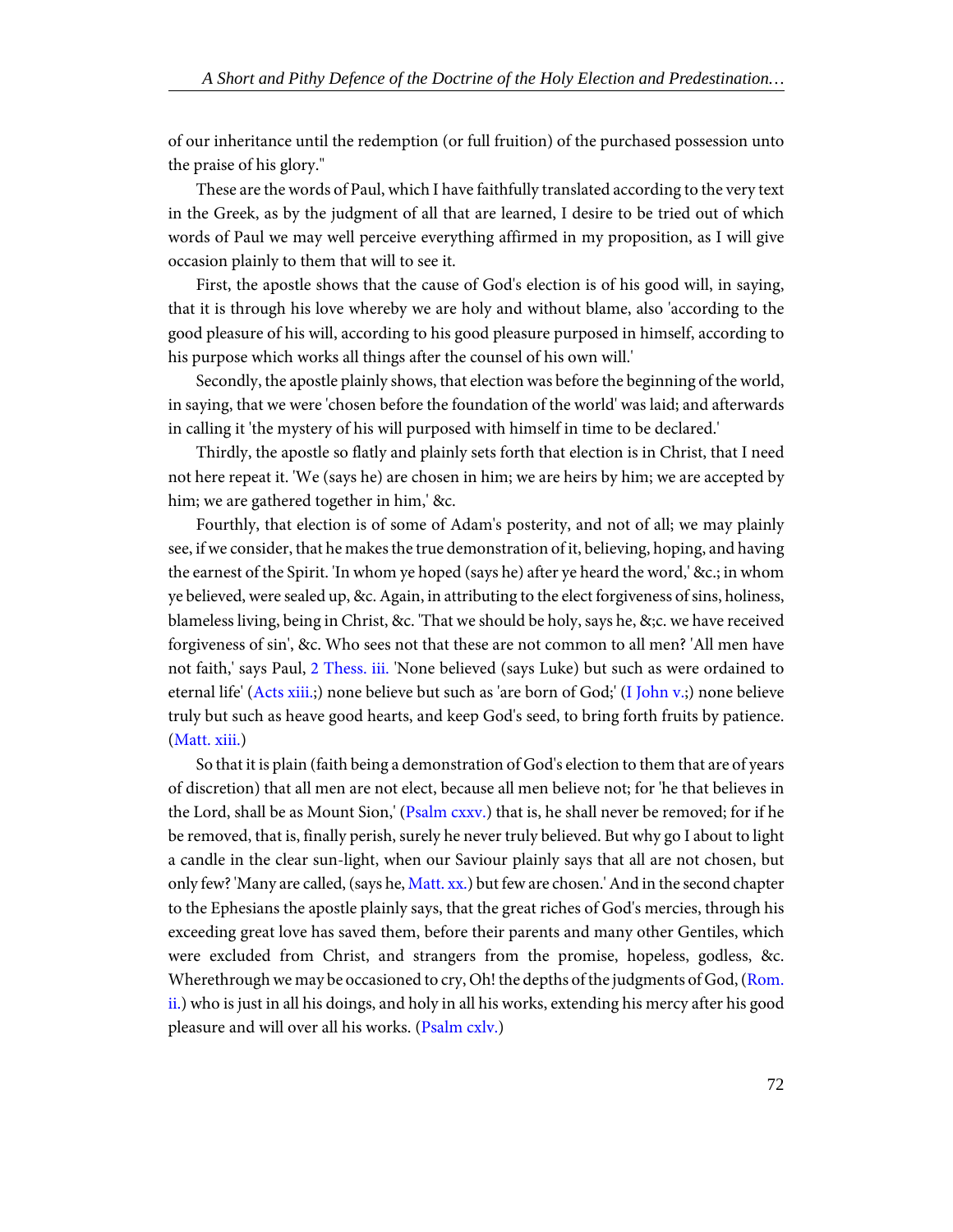<span id="page-76-3"></span>Fifthly, that God has predestinated these, who are the elect unto everlasting life in Christ, the apostle also declares in the words before written, in saying, 'And has predestinated us through Jesus Christ to be heirs unto himself' Again, 'By him (says he) ye are made heirs, and predestinated to the praise of his glory.' So says the apostle, ([Rom. viii.\)](http://www.ccel.org/study/Bible:Rom.8) 'Whom he has predestinated, them he has predestinated to be like fashioned unto the shape of his Son.' And Christ therefore says, 'Rejoice in this, your names are written in heaven.' ([Luke x.](http://www.ccel.org/study/Bible:Luke.10))

<span id="page-76-1"></span>Sixthly, that the end of election is to the praise of God's glory and grace, the apostle shows in saying, we are predestinated to be holy and without blame before God, &c.; in saying, we are predestinated to the glory of his grace', and in also, 'unto the praise of his glory, so that nothing can be more manifest.

Seventhly, that predestination is not without vocation in God's time, and justification, the apostle here teaches in bringing us to the consideration of hearing the word of truth, believing and receiving the Holy Spirit, remission of sins, &c. "In whom" (says he) "ye have hoped, after that ye heard the word of truth," &c. Again, "By whom ye have redemption, that is, remission of sins, through the shedding of his blood," &c. also "He has in his full time declared the mystery of his will," &c. Unto the Romans the apostle shows it most manifestly, in saying, 'whom he has predestinated, them he calls, whom he calls, them he justifies;' whereby we may see that predestination or election is not universal or of all, for all are not justified.

<span id="page-76-6"></span><span id="page-76-5"></span><span id="page-76-4"></span><span id="page-76-2"></span><span id="page-76-0"></span>Eighthly, and last of all, the apostle here also very plainly shows, that election is so certain, that the elect and predestinate to eternal life shall never finally perish or err to damnation, in saying, that they are predestinate to the praise of God's grace. He says not, to the praise of his justice, to the praise of his wisdom, to the praise of his power, although he might most truly say so; but he says, 'to the praise of his grace,' which were not grace, if there were any respect at all of works on our behalf; for then were grace not grace. [\(Rom. xii.](http://www.ccel.org/study/Bible:Rom.12)) If there should be any condemnation of the elect and predestinate to eternal life, it must needs be because of their sins; but where would be the praise of God's grace then, which is the end of God's election? Shall we not by this means make God's election without an end, and so without a head, and so no election at all, as some would have it further than they elect themselves? Let such fear they shall not find the benefit of God's election, because they seek it as the Israelites did, and not as the elect, which not only find it, but also obtain it. [\(Rom. xi.\)](http://www.ccel.org/study/Bible:Rom.11) The others are blinded, as it is written, God has given them the spirit of unquietness, eyes that they should not see, and ears that they should not hear, even to this day, &c. ([Psalm lxix.](http://www.ccel.org/study/Bible:Ps.69)) Again, he shows the certainly of salvation to them that are elected in saying, that they are accepted in the Beloved, once accepted and beloved in Christ, and ever beloved; for whom he loves, he loves to the end. ([John xiii.](http://www.ccel.org/study/Bible:John.13)) And God's gifts are such that he cannot repent him of them, ([Rom. xi.;](http://www.ccel.org/study/Bible:Rom.11)) and therefore, says Christ, "I know whom I have chosen," attributing to election the cause of final perseverance. By which Judas was seen not to be elected to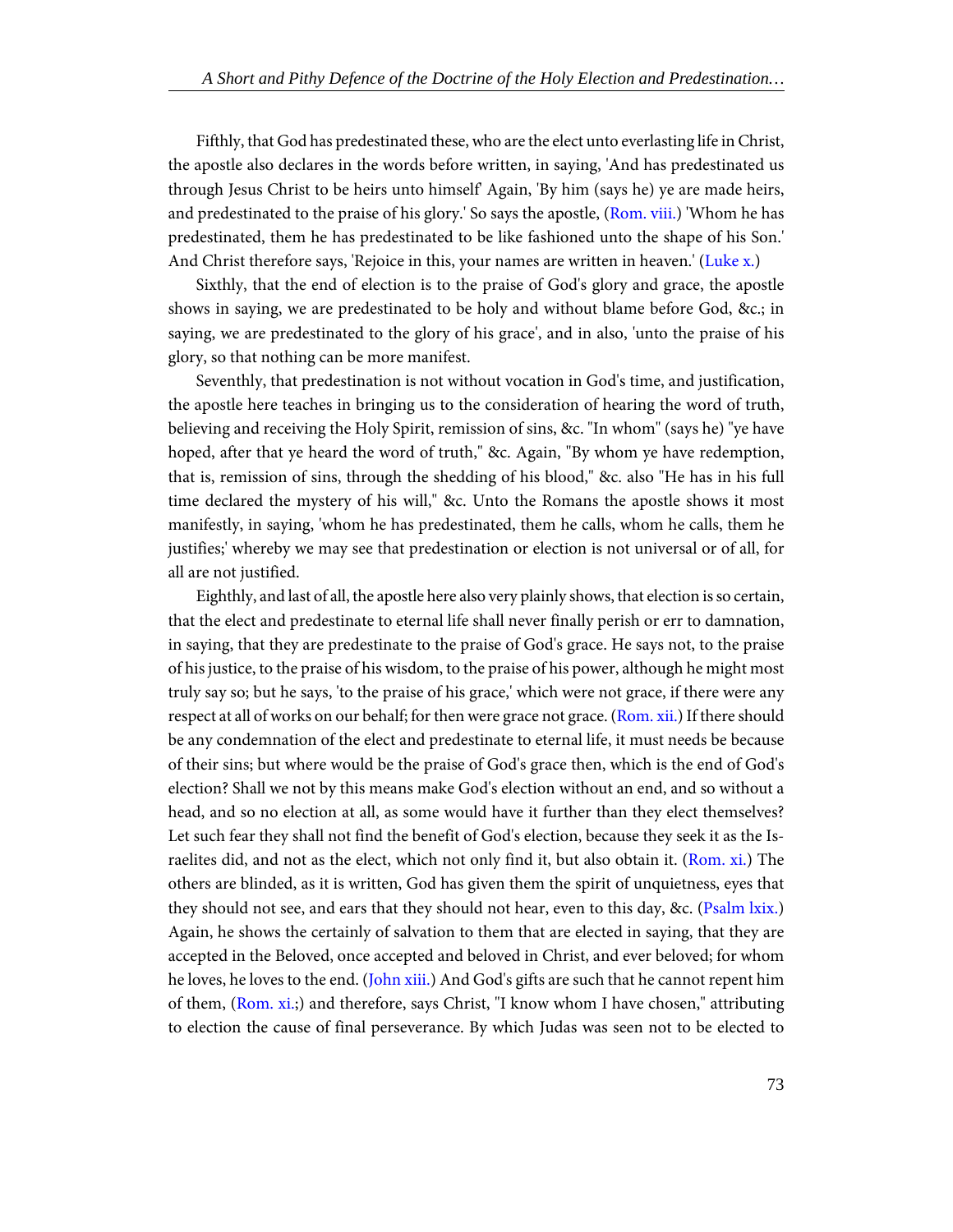<span id="page-77-3"></span><span id="page-77-2"></span><span id="page-77-0"></span>eternal life, although he was elected to the office of an apostle, as Saul was elected to the office of a king: which kind of election is to be discerned (distinguished, editor) in reading the scriptures, from this kind of election which I speak of now, that is, from election to eternal life in Christ. Thirdly, he shows the certainty of the salvation of the elect, by calling them heirs. For if we are heirs of God, then are we fellow-heirs with Christ, to be afflicted and glorified with Christ, [\(Rom. viii.;](http://www.ccel.org/study/Bible:Rom.8)) and therefore says he, 'according to the decree of his own will.' Lo! he calls it a decree or counsel, Which shall stand; as Isaiah says, 'the counsel of the Lord shall stand.' ([Isa. xlvi.\)](http://www.ccel.org/study/Bible:Isa.46) Fourthly, he shows this certainty, by saying, that 'they are elect and predestinated to the praise of God's glory, which we should more care for, than for the salvation of all the world.' This glory of the Lord is set forth, as well in them that perish, and are reprobates, as in the elect: and therefore St. John, bringing in the place of Isaiah, speaking of the reprobate, says, ([John xli.\)](http://www.ccel.org/study/Bible:John.41) that Isaiah spoke that when he saw the glory of the Lord. This glory of the Lord to be set forth by us, is a great mercy and benefit of God: I am assured, that if the very devils and reprobates did not repine hereat, but were thankful that they might be ministers in any point to set forth God's glory; I am assured (I say) that they should find no hell nor torments: their hell and torments come of the love they have to themselves, and of the malice, envy, and hatred them have against God and his glory. Let them tremble and fear, that may not away with (who cannot endure, editor) the glory of the Lord, in election and reprobation.

<span id="page-77-7"></span><span id="page-77-6"></span><span id="page-77-5"></span><span id="page-77-4"></span><span id="page-77-1"></span>Let not their eyes be evil, because God is good, and does good to whom it pleases him. ([Rom. ix.\)](http://www.ccel.org/study/Bible:Rom.9) He does wrong to no man, nor can do, for then he were not righteous, and so no God. He cannot condemn the just, for then were he untrue, because his word is contrary; he cannot condemn the penitent and believer, for that were against his promise. Let us, therefore, labour, study, cry, and pray for repentance and faith; and then we cannot be damned, because we are the blessed of the Father before all worlds; and therefore we believe, therefore we repent. ([Matt. xxv.](http://www.ccel.org/study/Bible:Matt.25)) And forasmuch as it pertains to us who are within, to see and to speak of those things which are given unto us of God in Christ, [\(1 Cor. ii.,](http://www.ccel.org/study/Bible:1Cor.2)) let us labour hereabouts, and leave them that are without to the Lord, who will judge them in his time. ([1 Cor. v.](http://www.ccel.org/study/Bible:1Cor.5)) The apostle prayed for the Ephesians, for no other wisdom and revelation from God than that whereby they might know God, [\(Eph. i.](http://www.ccel.org/study/Bible:Eph.1)) and have their minds illuminated to see what they should hope for by their vocation, and how rich the glory of his inheritance is in his saints. Further than this I think it unseemly for us to search, until we have sought out how rich God's goodness is, and will be to us his children which we can never do fully; but the more we go thereabout, and the more we taste his goodness, the more we shall love him, and loath all things that displease him. This, I say, let us do, and not be too busy in searching the majesty and glory of God, or in nourishing in anywise the doubting of our salvation, whereunto we are ready enough, and the devil goes about nothing else so much as that; for by it we are dull to do good to others, we are so careful for ourselves. By it we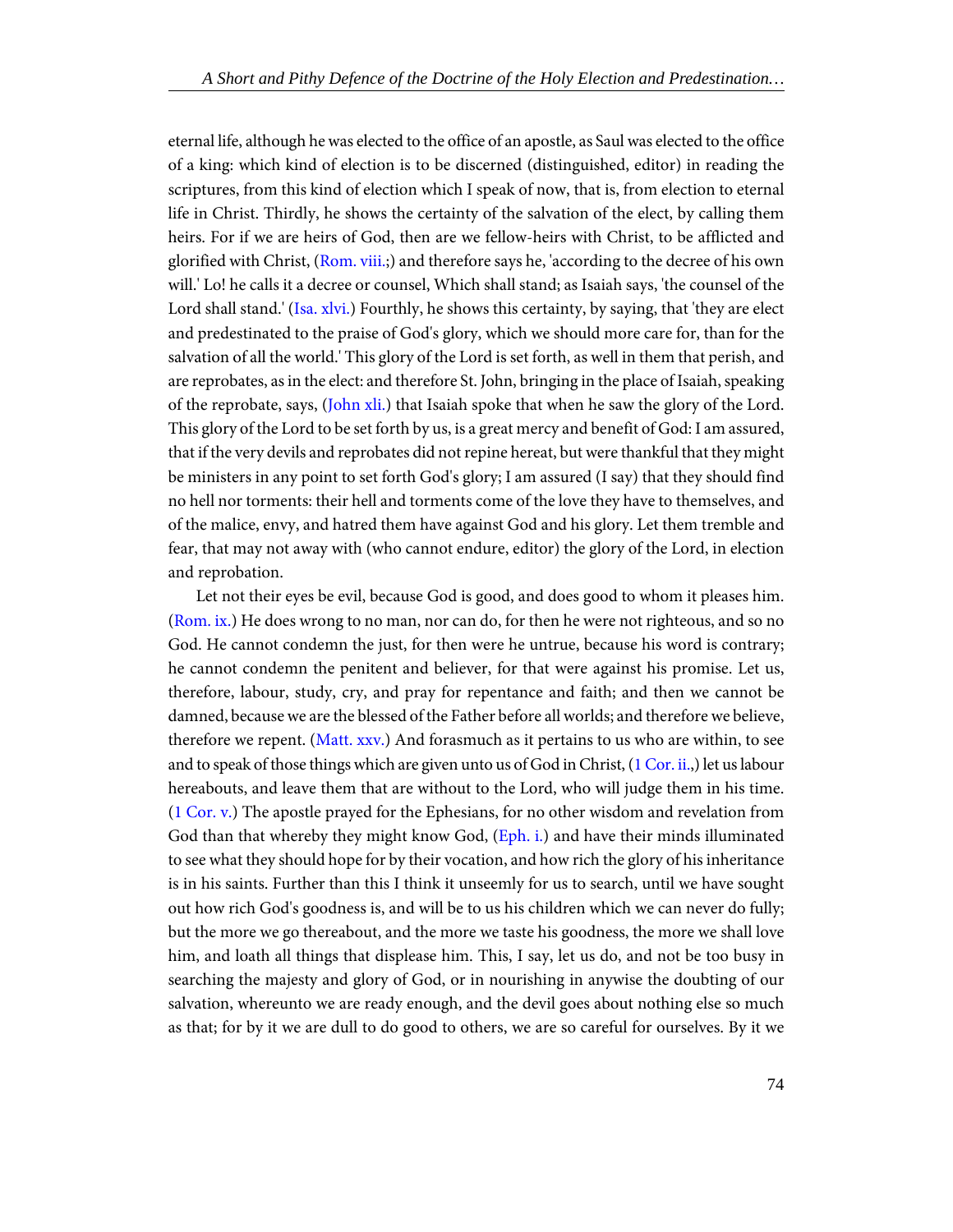<span id="page-78-14"></span><span id="page-78-12"></span><span id="page-78-7"></span><span id="page-78-6"></span><span id="page-78-5"></span><span id="page-78-4"></span><span id="page-78-2"></span><span id="page-78-1"></span><span id="page-78-0"></span>are more dull to do good to ourselves, because we stand in doubt whether it profits us or not; by it we dishonour God, either in making him as though he were not true, or else as though our salvation came not only and altogether from him, but hanged partly on ourselves; by it the devil will bring men at length to despair and hatred of God. Doubt once of the salvation, and continue to do so, and surely he will ask no more. It was the first thing wherewith he tempted Christ: "If thou be the Son of God, &c. ([Matt. iv.\)](http://www.ccel.org/study/Bible:Matt.4) It is the first and principal dart that he casts at God's elect; but as he prevailed not against Christ, no more shall he prevail against any of his members, for they have the shield of faith, which quenches his fiery darts. [\(Eph. vi.](http://www.ccel.org/study/Bible:Eph.6)) They praise God night and day, [\(Luke xviii.;](http://www.ccel.org/study/Bible:Luke.18)) how then should they perish? The angels of the Lord pitch their tents round about them, ([Ps. xxxiv.,](http://www.ccel.org/study/Bible:Ps.34)) how then should Satan prevail. They are borne in the hands of the angels, lest they should hurt their feet at any stone; God has given commandment to his angels over them, ([Ps. xci.](http://www.ccel.org/study/Bible:Ps.91);) the angels are ministers unto them, ([Heb. i.;](http://www.ccel.org/study/Bible:Heb.1)) their names are written in the book of life, and therefore Christ bade them rejoice, [\(Luke x.,](http://www.ccel.org/study/Bible:Luke.10)) as Paul does the Philippians, in the fourth chapter, for nothing shall separate them from the love wherewith God loves them in Christ Jesus, [\(Rom.](http://www.ccel.org/study/Bible:Rom.8) [viii.](http://www.ccel.org/study/Bible:Rom.8),) who says, that it is impossible for them to err finally to damnation, ([Matt. xxiv.](http://www.ccel.org/study/Bible:Matt.24),) for he is their light to illumine their darkness, ([Ps. xviii.](http://www.ccel.org/study/Bible:Ps.18);) they are given to him to keep, and he is faithful over all God's children. He says he will keep them so that they shall never perish. ([John vi.](http://www.ccel.org/study/Bible:John.6) x.) After they believe, they are entered already into everlasting life, ([Heb. iii.,](http://www.ccel.org/study/Bible:Heb.3)) Christ has set them there already, ([John v.](http://www.ccel.org/study/Bible:John.5) vi.;) he has committed them into his Father's hand by prayer, which we know is sure, ([John xvii.](http://www.ccel.org/study/Bible:John.17) [Heb. v.;](http://www.ccel.org/study/Bible:Heb.5)) and therefore neither death, hell, devils, nor all power, sins, nor mischief, shall ever pull us out of our Head's hands, [\(Rom. viii.](http://www.ccel.org/study/Bible:Rom.8), [John](http://www.ccel.org/study/Bible:John.10) [x.,](http://www.ccel.org/study/Bible:John.10)) whose members we are; and therefore receiving of his Spirit, as we do, we cannot but bring forth the fruits thereof, though now and then the flesh fail us. But the Lord, even our Lord, be praised, who is stronger in us than he which is in the world. [\(1 John iv.\)](http://www.ccel.org/study/Bible:1John.4) He always puts under his hand, that we lie not still as the reprobates, whose piety is as the morning dew, [\(Hosea vi.](http://www.ccel.org/study/Bible:Hos.6),) soon come, and soon gone, and therefore they cannot continue to the end. Cannot! no, they will not if they could, because they hate God and his glory, and therefore hate all them that seek it and set it forth; whereas the elect love all men, and seek to do all men good in God, suspending their judgments of others, that they may stand or fall to the Lord, and not to them, [\(Rom. xiv.](http://www.ccel.org/study/Bible:Rom.14))

<span id="page-78-15"></span><span id="page-78-13"></span><span id="page-78-11"></span><span id="page-78-10"></span><span id="page-78-9"></span><span id="page-78-8"></span><span id="page-78-3"></span>If the matter of election and predestination be so fully set forth to God's glory, and to the comfort of his church out of this one place of Paul to the Ephesians, how may we suppose this matter is set forth in the whole body and books of the canonical Scripture, whereto I had rather send thee, good reader, with this candle-light which I have now given thee, than in a matter so manifest make more ado than needs,

John Bradford.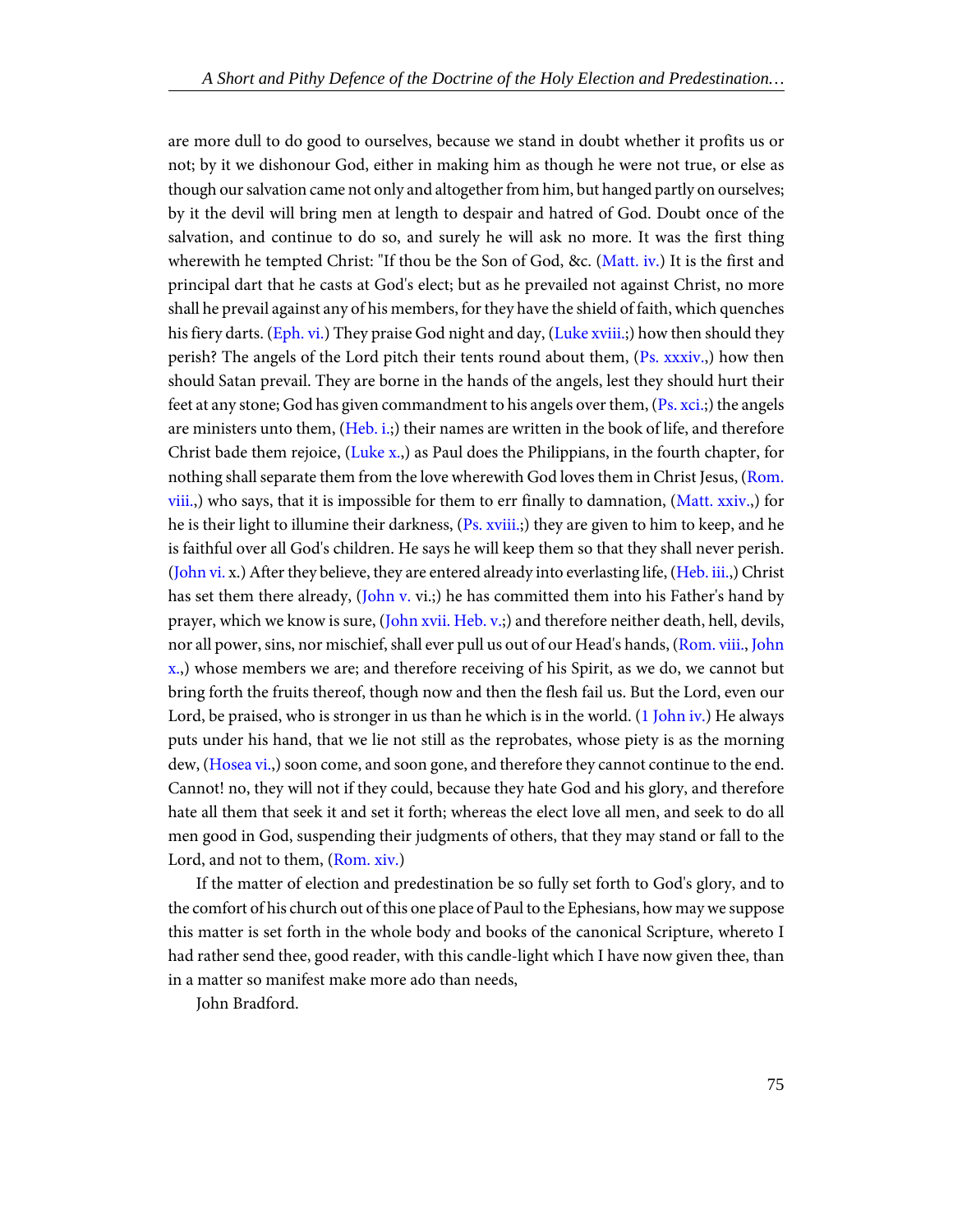## **A Brief Summary of the Doctrine of Election and Predestination**

God's foresight is not the cause of sin, or excusable necessity to him that sins; the damned therefore have not nor shall have any excuse, because God foreseeing their condemnation, or through their own sin, did not draw them, as he does his elect, unto Christ. But as the elect have cause to thank God for ever for his great mercies in Christ, so the others have cause to lament their own wilfulness, sin, and contemning of Christ, which is the cause of their reprobation, and wherein we should look upon reprobation as the goodness of God in Christ is the cause of our election and salvation, wherein we should look upon God's election. He that will look upon God or any thing in God, simply and barely as it is in God, the same shall be stark blind. Who can see God's goodness, as it is in God? Who can see his justice, as it is in him? If therefore thou wilt look upon his goodness, not only look upon his world, but also upon his word; even so if thou wilt look upon his justice, do the like. Then shalt thou see that election is not to be looked on but in Christ nor reprobation but in sin. When the second cause is sufficient, should not we think that they are too curious that will run to search the first cause, further than God gives them leave by his word? which first cause, because they cannot comprehend, therefore they deny it. God be merciful to us for his name's sake, and give us to love and to live his truth, to seek peace and pursue it; because God of his goodness, for the comfort of his children and certainty of their salvation, opens unto them in some degree the first cause of their salvation, that is, his goodness before the beginning of the world to be looked upon in Christ; a man may not therefore be so bold as to wade so in condemnation further than God reveals it. And forasmuch as he has not revealed condemnation except in sin, therefore let us not look on it otherwise. Seek to be delivered from sin, and fear not reprobation; but it thou wilt not, thou shalt find no excuse in the last day. Say not that thou art not warned.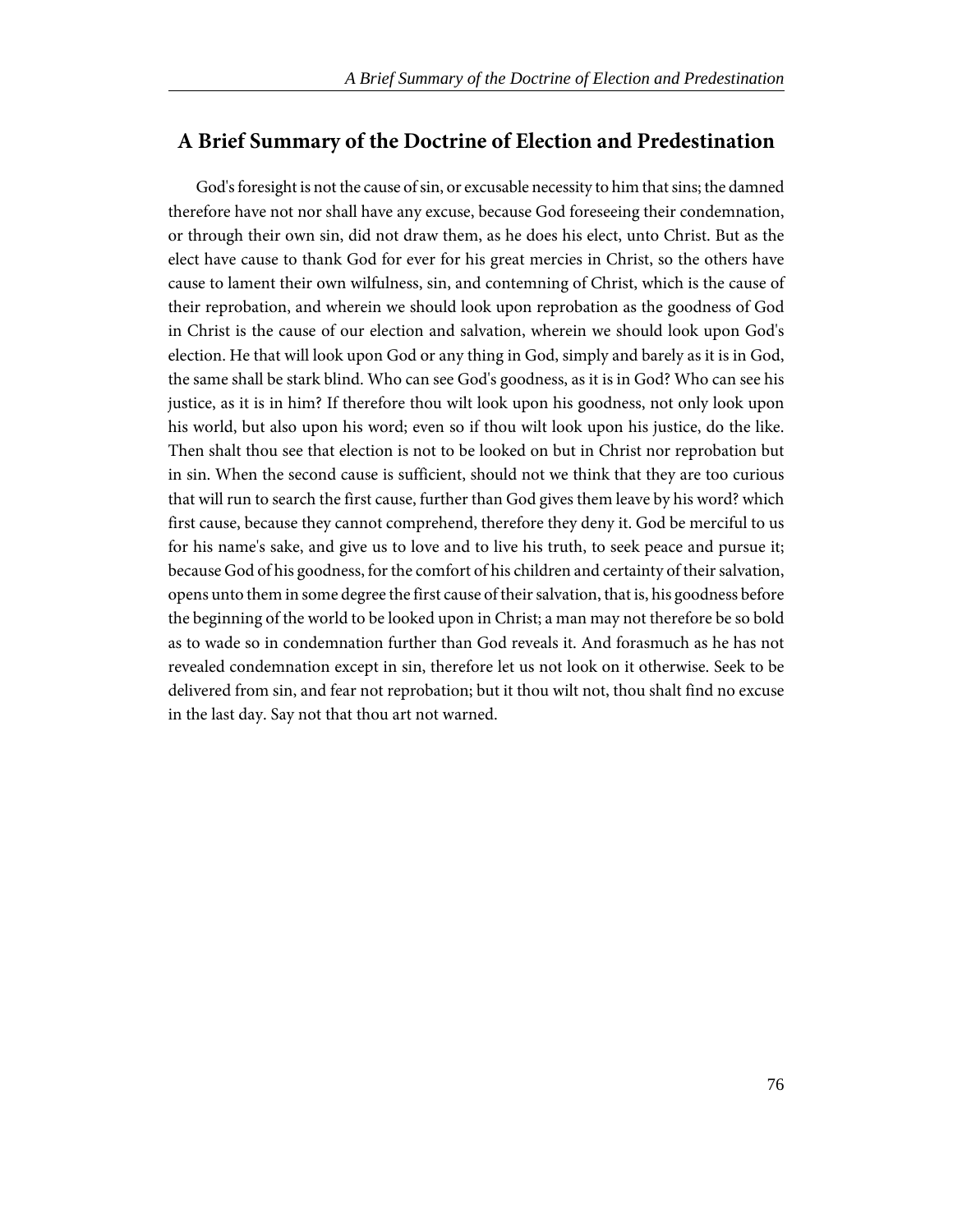## **Indexes**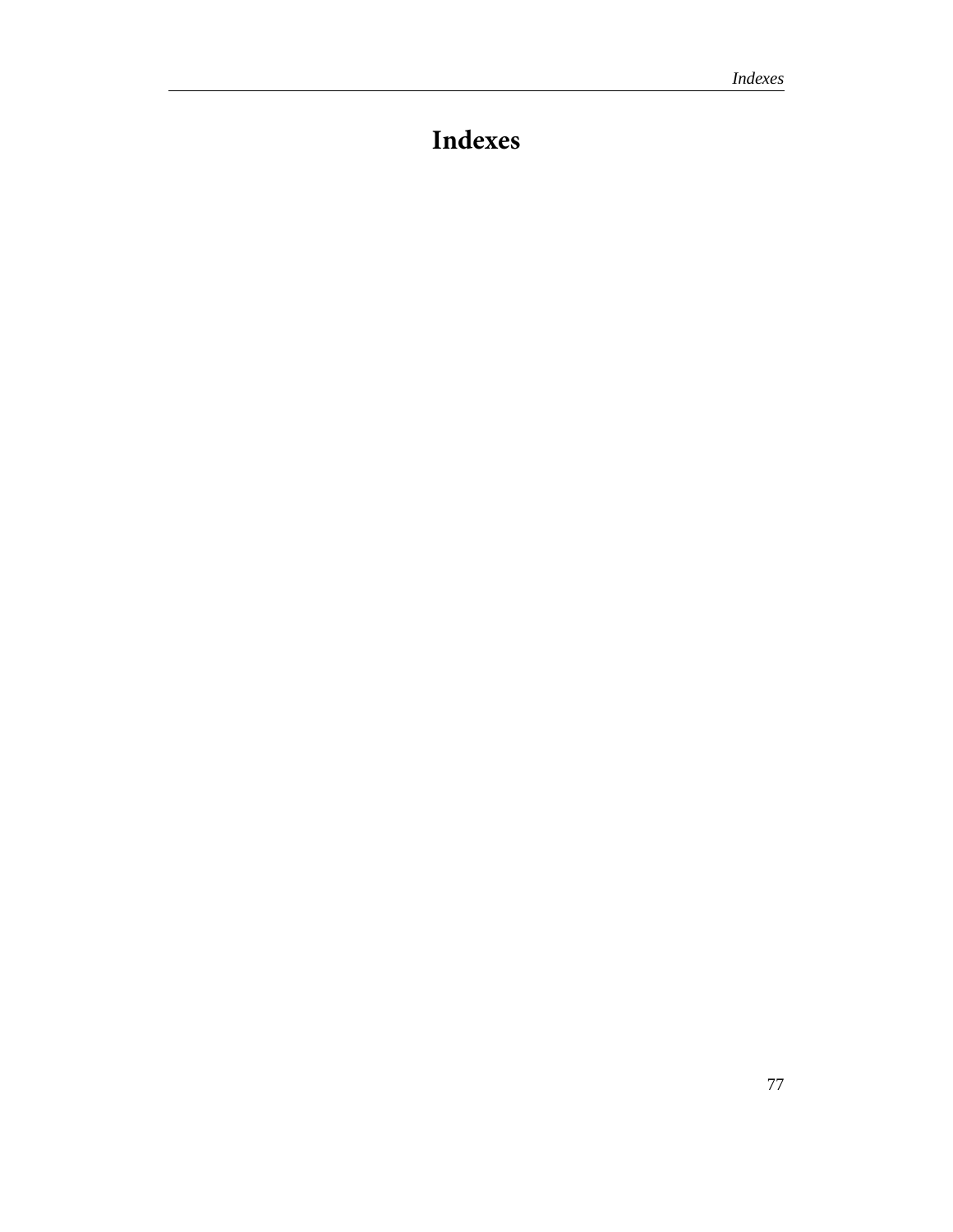## **Index of Scripture References**

```
Genesis
1:26   3   4   4   8   12   12   13   19   19   22  
Exodus
2   7   14   15   20   32   34  
Numbers
14   14  
Deuteronomy
4   6   13  
1 Samuel
16  
1 Kings
18   22   22   22   22  
2 Kings
2  
Job
7   14   15   25  
Psalms
1   5   9   17   18   32   33   34   44   51   63   69   73   75   84   90   91   91   120   125   130   130  
139   145  
Isaiah
8   13   14   14   22   43   43   46   60  
Jeremiah
7   17   20   31  
Ezekiel
9   33  
Daniel
3   11:38  
Hosea
1   6  
Amos
7  
Malachi
3  
Matthew
1   4   4   4   5   6   6   7   7   7   7   8   8   8   8   10   10   11   13   13   17   17   20   22   24   25  
25   25   25   26   26   26   28
```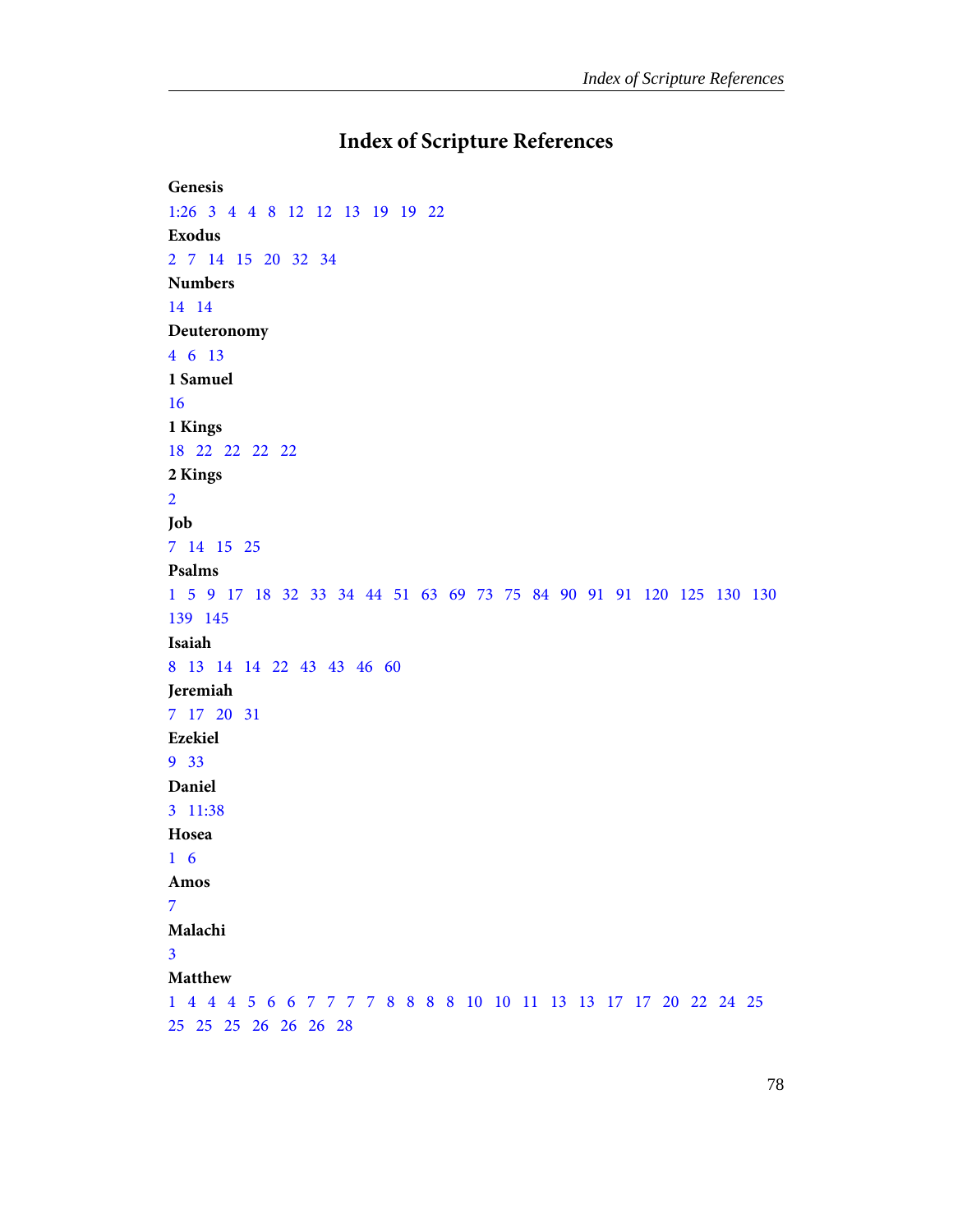```
Mark
8   12   14  
Luke
1   1   2   5   6   9   9   10   10   10   11   12   12   12   16   17   17   18   18   18   21   22   22  
John
3   3   5   6   7   9   10   10   12   13   14   14   14   16   17   17   41  
Acts
2   13   13   16  
Romans
1   2   4   6   6   6   7   7   8   8   8   8   8   8   8   8   8   9   9   10   11   11   12   14  
1 Corinthians
2   2   2   2   2   4   5   10   10   10   11   13   15   15   15   15  
2 Corinthians
2   2   4   4   5   7  
Galatians
3   5  
Ephesians
1   1   2   6  
Philippians
12  3 3
Colossians
3<sup>3</sup>1 Thessalonians
4   4  
2 Thessalonians
2   3  
1 Timothy
1   5  
2 Timothy
2  
Titus
3  
Hebrews
1   2   3   5   5   6   9   10   11   11   12   12   13   13  
James
14 \quad 41 Peter
24  4  45   5
```